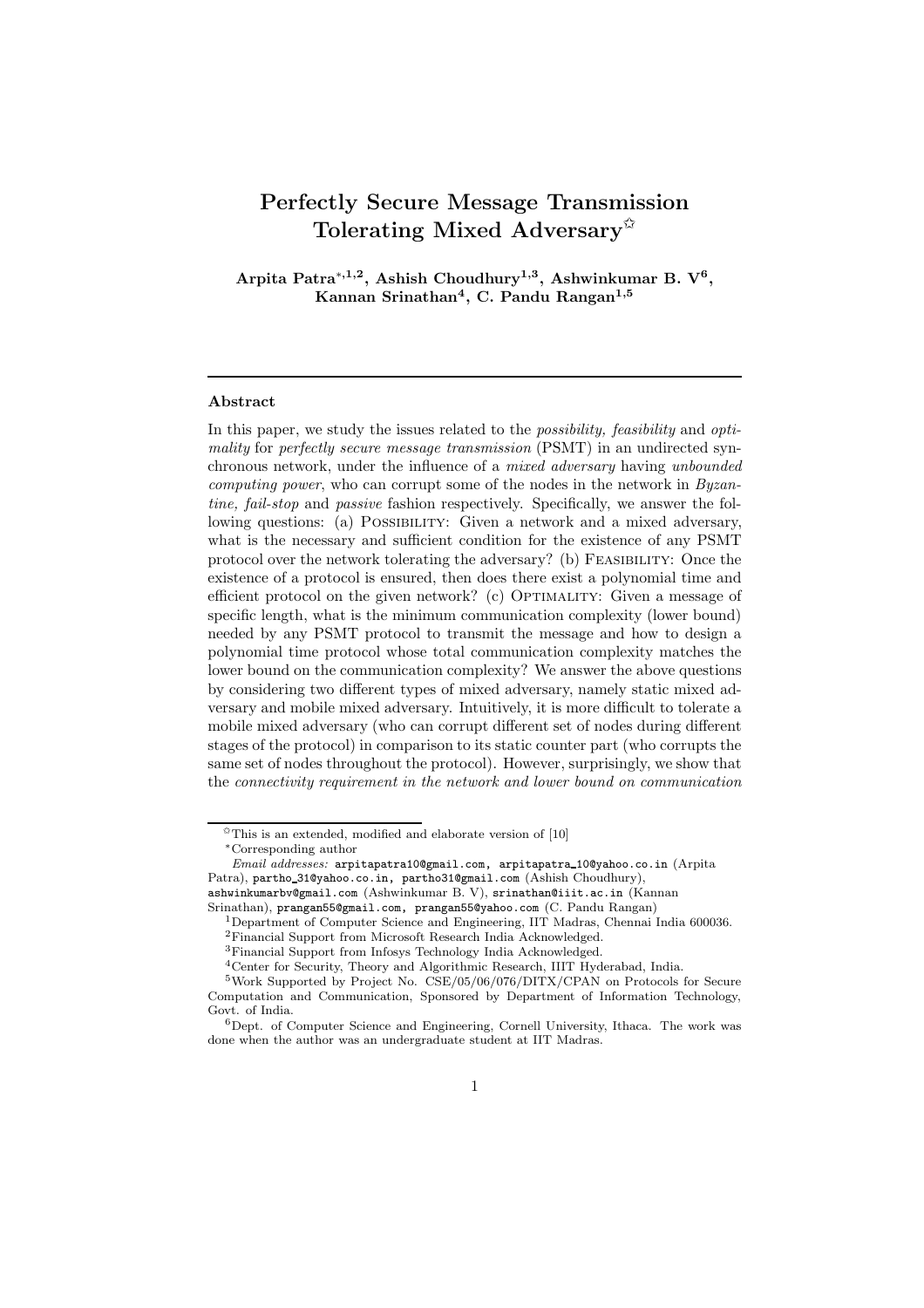*complexity of PSMT protocols is same against both static and mobile mixed adversary*. To design our protocols against static and mobile mixed adversary, we use several new techniques, which are of independent interest.

*Key words:* Information Theoretic Security, Static and Mobile Mixed Adversary, Undirected Graphs, Synchronous Networks.

#### 1. Introduction

Consider the following problem: a *sender* S and a *receiver* R are part of an unreliable distributed synchronous network and are connected through intermediate nodes. The distrust in the network is modelled by an entity called *adversary*, who has *unbounded computing power* and who can corrupt some of the intermediate nodes in a variety of ways.  $S$  wishes to send to  $R$  a message m that consists of  $\ell \geq 1$  field elements, selected uniformly from a finite field F. The challenge is to design a protocol, such that after interacting with S as per the protocol, R should output m without any error (*perfect reliability*) and at the same time, adversary should not get any information about  $m$  what so ever (*perfect security*). Moreover, this should happen irrespective of the behavior of the adversary. This problem is known as *perfectly secure message transmission* (PSMT). Security against such a powerful adversary is also known as *non-cryptographic* or *information theoretic* or *Shannon* security. Notice that since adversary has unbounded computing power, we cannot solve PSMT problem by using classical cryptographic primitives such as public key cryptography, digital signatures, authentication schemes, etc as the security of all these primitives holds good only against an adversary having bounded computing power.

Why to Study PSMT: PSMT is one of the fundamental problems in secure distributed computing. There are two motivations to study PSMT problem. Many fundamental fault tolerant distributed computing primitives, such as secure multiparty computation (MPC) [56, 21, 6, 8, 42, 3, 4, 5], Byzantine Agreement (BA) [41, 15, 13, 7, 26], Verifiable Secret Sharing (VSS) [9, 6, 42, 20], etc assume that there exists a direct and secure link between every two nodes in the network. This implies that the underlying network graph is a complete graph, which is an unrealistic assumption. In the networks, where  $S$  and  $R$  are not adjacent, PSMT protocols help to simulate a virtual secure link between S and R. This way, we can simulate a virtual complete network, over which the above fault tolerant primitives can be executed.

The second motivation to study PSMT is to achieve information theoretic security. The security of all existing public key cryptosystems, digital signatures are based on the unproven hardness assumptions of certain number theoretic problems. However, the increase in computing speed and advent of new computing paradigms like Quantum computing [46] may render these assumptions very weak or useless in practice. But these factors have no effect on information theoretic security which is the strongest notion of security. Thus in a scenario,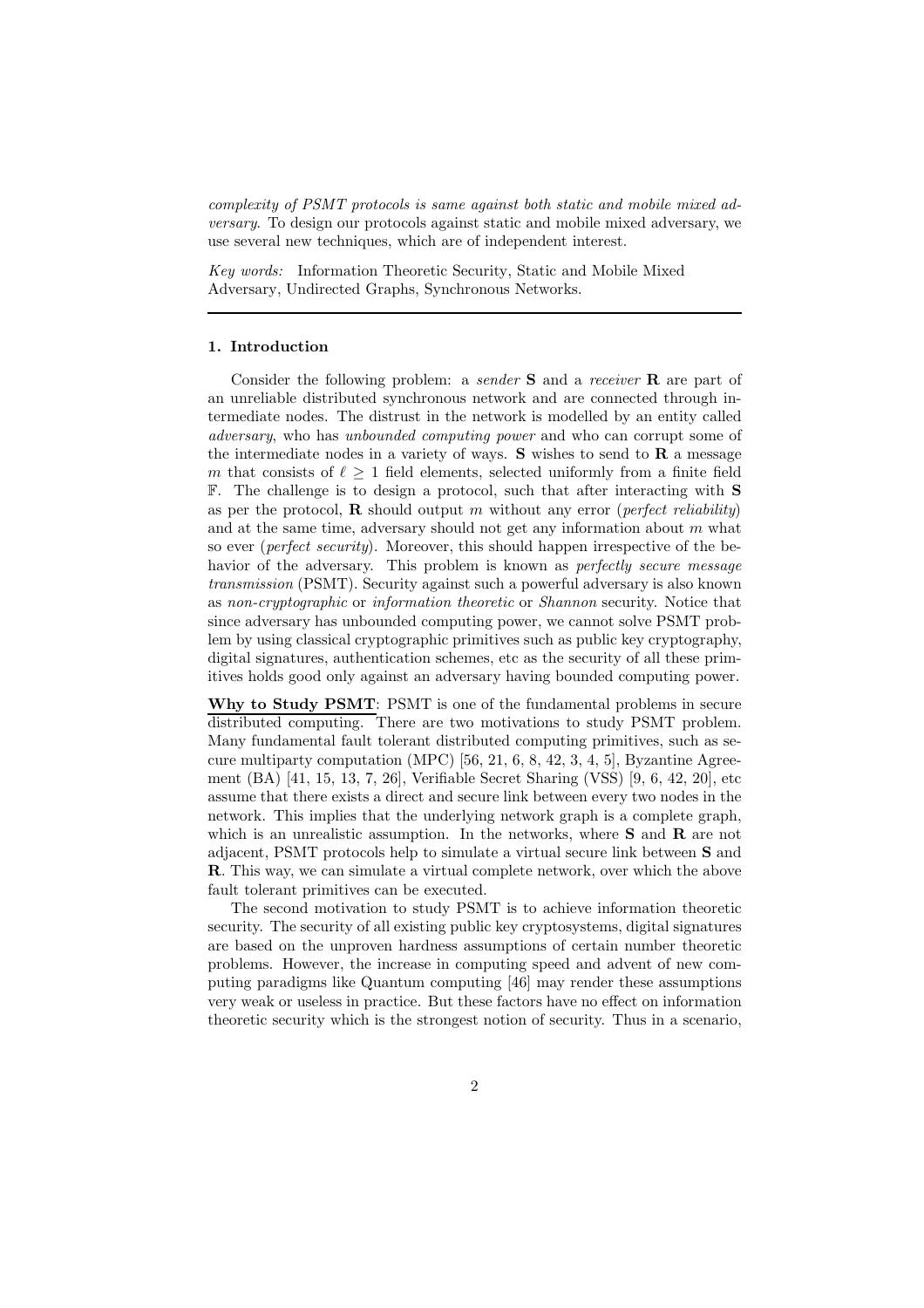when existing public key cryptosystems, digital signatures can not provide satisfactory security, PSMT protocols may help to provide effective alternative.

A Taxonomy for PSMT Protocols: The PSMT problem was first proposed and solved by Dolev et.al [14]. Dolev et.al considered an undirected synchronous network and assumed that the adversary can corrupt  $t<sub>b</sub>$  nodes in the network in Byzantine fashion. Roughly speaking, if a node is Byzantine corrupted, then the adversary can not only listen all the information possessed by that node, but also can force the node to deviate from the protocol in any arbitrary manner. The work of Dolev et.al is followed by several other works, which considered PSMT problem in several network settings and adversarial model. For example, the underlying network model may be undirected graph [14, 45, 50, 1, 16, 36, 25], directed graph [12, 32, 37, 34] or hypergraph [19, 52]. The communication in the network could be synchronous [14, 45, 51, 25] or asynchronous [44, 11, 49]. The faults in the network could be passive, fail-stop, Byzantine or sometimes mixed/hybrid faults [10]. The number of faulty nodes in the network may be bounded by a fixed constant (threshold adversary) [14, 25] or the potential sets of faulty nodes may be described by a collection of subsets of nodes (nonthreshold adversary) [23, 49, 40]. The adversary may be static [14, 23, 25, 12] or mobile [54, 39, 10, 35]. The protocol may allow a negligible error probability in reliability [18, 12, 55, 24, 2, 51, 33, 48] or may not allow any error in reliability [14, 45, 50, 1, 16, 36, 25]. We may use the following parameters to describe different settings/models for studying PSMT:

- 1. Type of Underlying Network *Undirected Graph, Directed Graph, Hypergraph*.
- 2. Type of Communication *Synchronous, Asynchronous*.
- 3. Adversary capacity *Threshold Static, Threshold Mobile, Non-threshold Static, Non-threshold Mobile*.
- 4. Type of Faults *Fail-stop, Passive, Byzantine, Mixed*.

For example, one may ask: what is the necessary and sufficient condition for PSMT over an *undirected synchronous* network thwarting a *threshold static mixed* adversary? In this way, hundreds of different models/settings can be formulated and almost all of them are used in practice.

Any PSMT protocol is analyzed by the following four parameters:

- 1. Connectivity of the underlying network, denoted by  $n$ ,
- 2. Number of phases, denoted by  $r$ , taken by the protocol. Here a phase is a communication from  $S$  to  $R$  or vice-versa,
- 3. Communication complexity denoted by c, which is the total number of field elements communicated by  $S$  and  $R$  in the protocol and
- 4. Amount of computation done by S and R in the protocol.

Irrespective of the settings in which PSMT is studied, the following issues are common:

(i) Possibility: What is the necessary and sufficient condition for the existence of any PSMT protocol in a given network, tolerating a given type of adversary?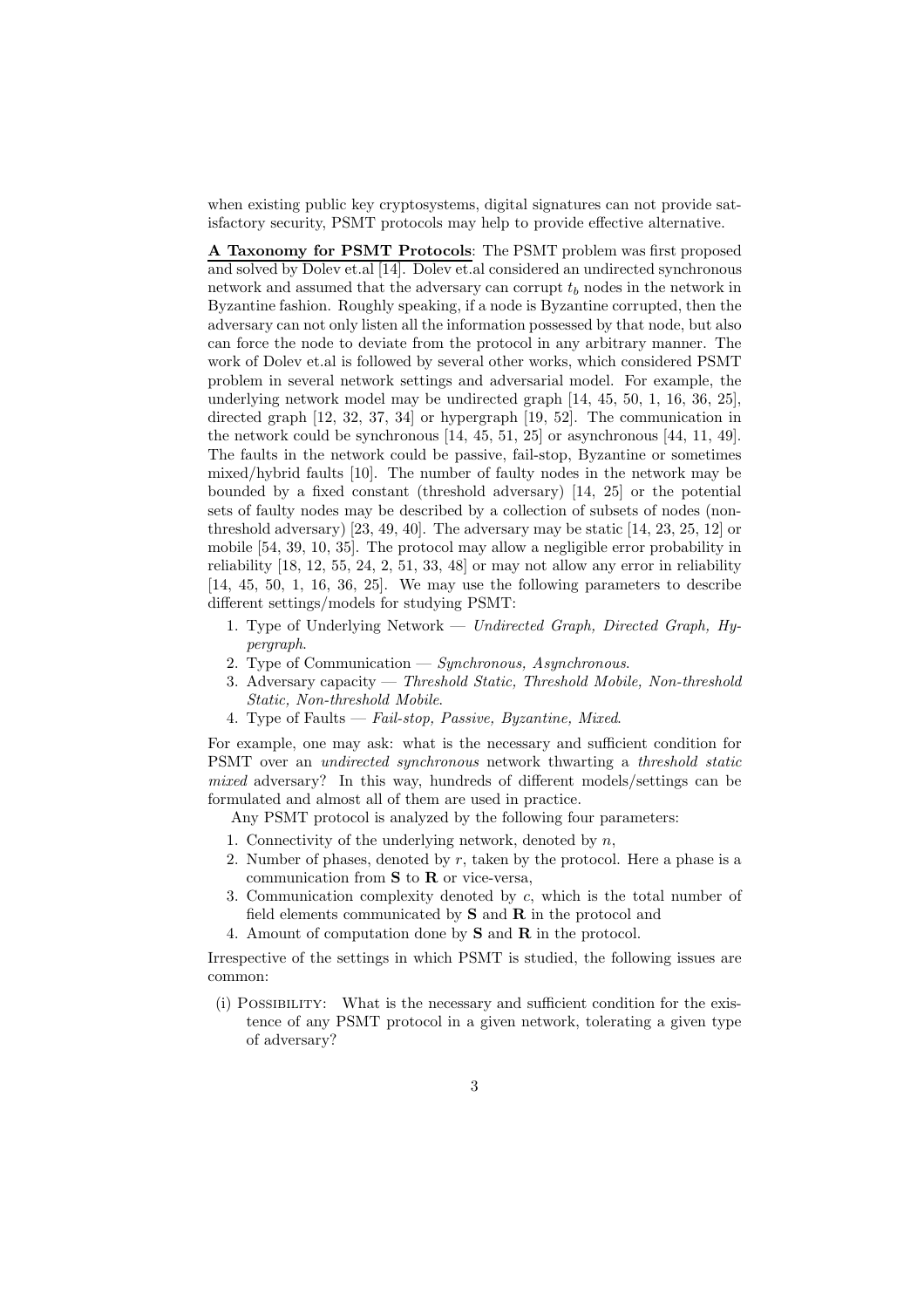- (ii) Feasibility: Once the existence of a PSMT protocol is ensured then does there exist a polynomial time efficient protocol on the given network?
- (iii) Optimality: Given a message of specific length, what is the minimum communication complexity (lower bound) needed by any PSMT protocol to transmit the message and how to design a polynomial time PSMT protocol whose total communication complexity matches the lower bound on the communication complexity?

This taxonomy and a unified framework for a number of research problems were first discussed in [47]. Different techniques are used to resolve the above issues in different settings. For example, the techniques used in designing optimal PSMT protocols in undirected networks are completely different from the ones used in directed networks.

#### *1.1. Our Motivation*

The issue of POSSIBILITY, FEASIBILITY and OPTIMALITY in the context of PSMT in undirected synchronous networks has been completely resolved in [14, 45, 50, 1, 16, 53, 25, 35]. However, all these works assume that the adversary can corrupt the nodes *only in Byzantine fashion*. In a typical large network, certain nodes may be strongly protected and few others may be moderately/weakly protected. An adversary may only be able to fail-stop(/eavesdrop in) a strongly protected node, while he may affect a weakly protected node in Byzantine fashion<sup>7</sup>. Thus, we may capture the abilities of an adversary in a more realistic manner, using three parameters  $t_b, t_f, t_p$  where  $t_b, t_f, t_p$  are the number of nodes under the influence of adversary in Byzantine, fail-stop and passive fashion respectively. Also it is better to grade different kinds of disruption done by adversary and consider them separately rather than treating every kind of fault as Byzantine fault as this is an "overkill" and causes an over estimation of the resources required for PSMT. A formal justification of the later statement will appear in the subsequent sections.

Motivated by the need to study mixed adversary in the context of secure message transmission, the authors in [38] have recently studied the issues related to POSSIBILITY, FEASIBILITY and OPTIMALITY in the context of reliable and secure message transmission in the presence of a mixed adversary, who can corrupt disjoint sets of  $t_b, t_f$  and  $t_p$  nodes in Byzantine, fail-stop and passive fashion respectively. However, the results presented in [38] holds only for the protocols, having a *negligible error probability in reliability*; i.e., the reliability

<sup>7</sup> Informally, a fail-stop corrupted node can crash at any time during the protocol execution. Moreover, once crashed it cannot become alive again. However, as long as it is alive, it will honestly follow the protocol, without leaking any information to the adversary. If a node is eavesdropped or passively corrupted then it honestly follows the protocol, but leaks full information to the adversary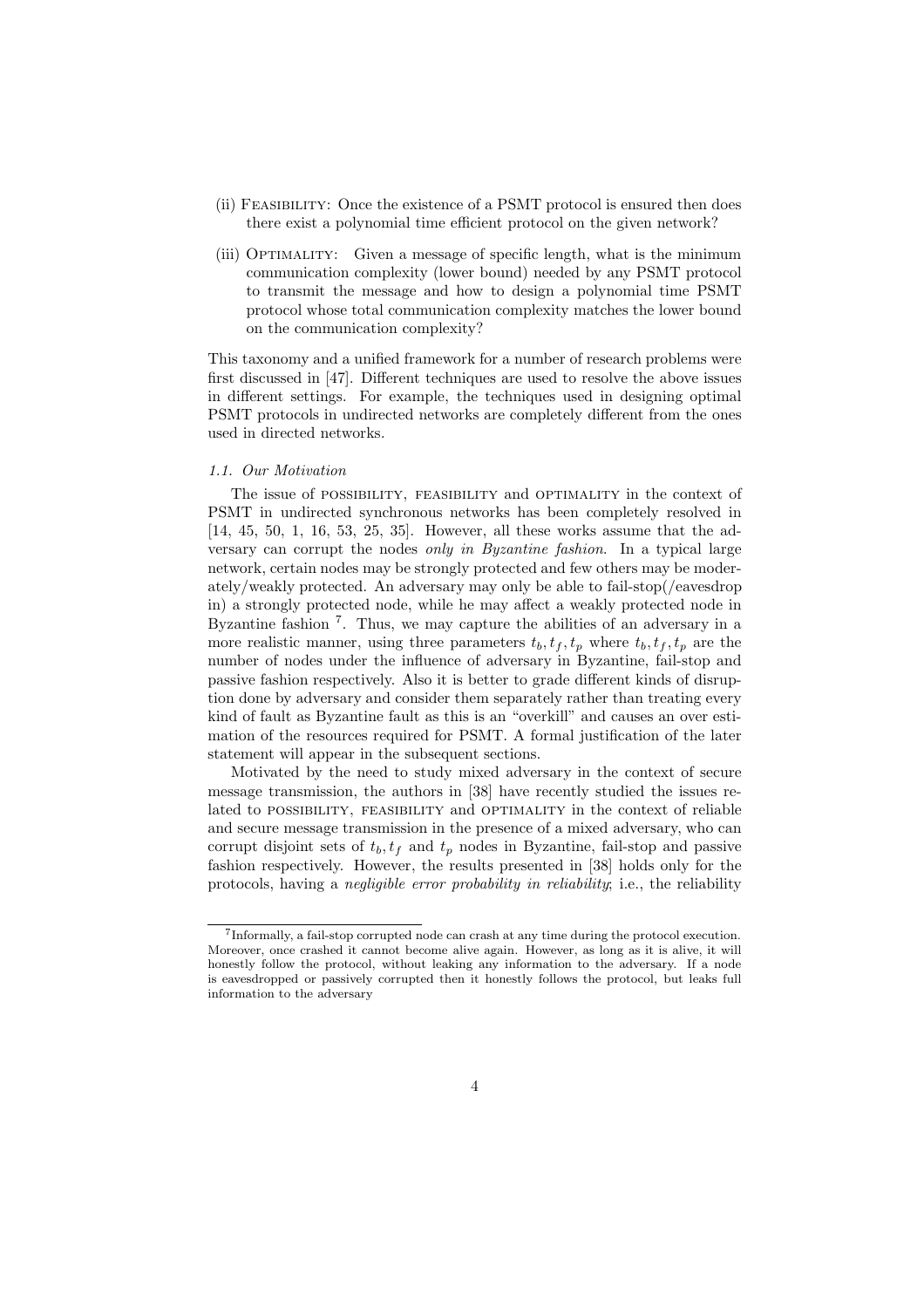is *not perfect reliability* <sup>8</sup> . As far our knowledge is concerned, nobody has ever addressed the issue of POSSIBILITY, FEASIBILITY and OPTIMALITY in the context of PSMT in undirected synchronous networks, tolerating mixed adversary. In this paper, we completely resolve the above three issues in *undirected synchronous network* tolerating *threshold mixed adversary*. The mixed adversary has unbounded computing power and controls disjoint sets of  $t_b$ ,  $t_f$  and  $t_p$  nodes in Byzantine, fail-stop and passive fashion respectively.

We consider two types of mixed adversary, namely *threshold static mixed adversary* and *threshold mobile mixed adversary*, denoted by  $\mathcal{A}_{(t_b,t_f,t_p)}^{static}$  and  $\mathcal{A}_{(t_b,t_f,t_p)}^{mobile}$  respectively. Informally,  $\mathcal{A}_{(t_b,t_f,t_p)}^{static}$  controls the *same* set of  $t_b, t_f$  and  $t_p$  nodes in Byzantine, fail-stop and passive fashion respectively throughout the protocol. On the other hand,  $\mathcal{A}_{(t_b,t_f,t_p)}^{mobile}$  may control *potentially different* set of  $t_b, t_f$  and  $t_p$  nodes in Byzantine, fail-stop and passive fashion respectively, during different phases of the protocol. Hence if a node is corrupted by  $\mathcal{A}_{(t_b,t_f,t_p)}^{mobile}$ in Byzantine/fail-stop/passive fashion in  $i<sup>th</sup>$  phase, then it is healed at the end of that phase. So a node controlled by  $\mathcal{A}_{(t_b,t_f,t_p)}^{mobile}$  in  $i^{th}$  phase will be honest in  $(i + 1)^{th}$  phase, unless the adversary chooses to corrupt the *same* node in  $(i+1)^{th}$  phase as well.

Why to Study Mobile Adversary: If a protocol is executed for a very short duration, then it is appropriate to model the adversary as static, who corrupts the same set of nodes throughout the protocol. However, in many practical scenarios, a protocol may be executed for a longer duration, where  $S$  and  $R$  may interact for a long time. In such scenarios, some of the faults which are done in the earlier stages, may be identified and fixed and in the mean time, a hacker may attack some other nodes. Evidently, in such cases the mobile adversary models the fault behavior more appropriately than static adversary.

#### *1.2. Organization of the Paper*

Since, in this paper, we deal with both static and mobile adversary, for ease of understanding and to avoid confusion, we divide the paper into two halves. The first half deals with  $\mathcal{A}_{(t_b,t_f,t_p)}^{static}$ , while the second half deals with  $\mathcal{A}_{(t_b,t_f,t_p)}^{mobile}$ . At the end of each section, we give a comprehensive comparison of our results with the existing results. In the sequel, we present an elaborate literature survey, our contribution, our network and adversary model for static adversary and finally our results related to static adversary. Subsequently, the same format will be followed for mobile adversary.

<sup>8</sup>The authors in [38] have termed this problem as unconditionally secure message transmission (USMT), which is same as PSMT, except that  **may output an incorrect message** at the end of the protocol with negligible error probability.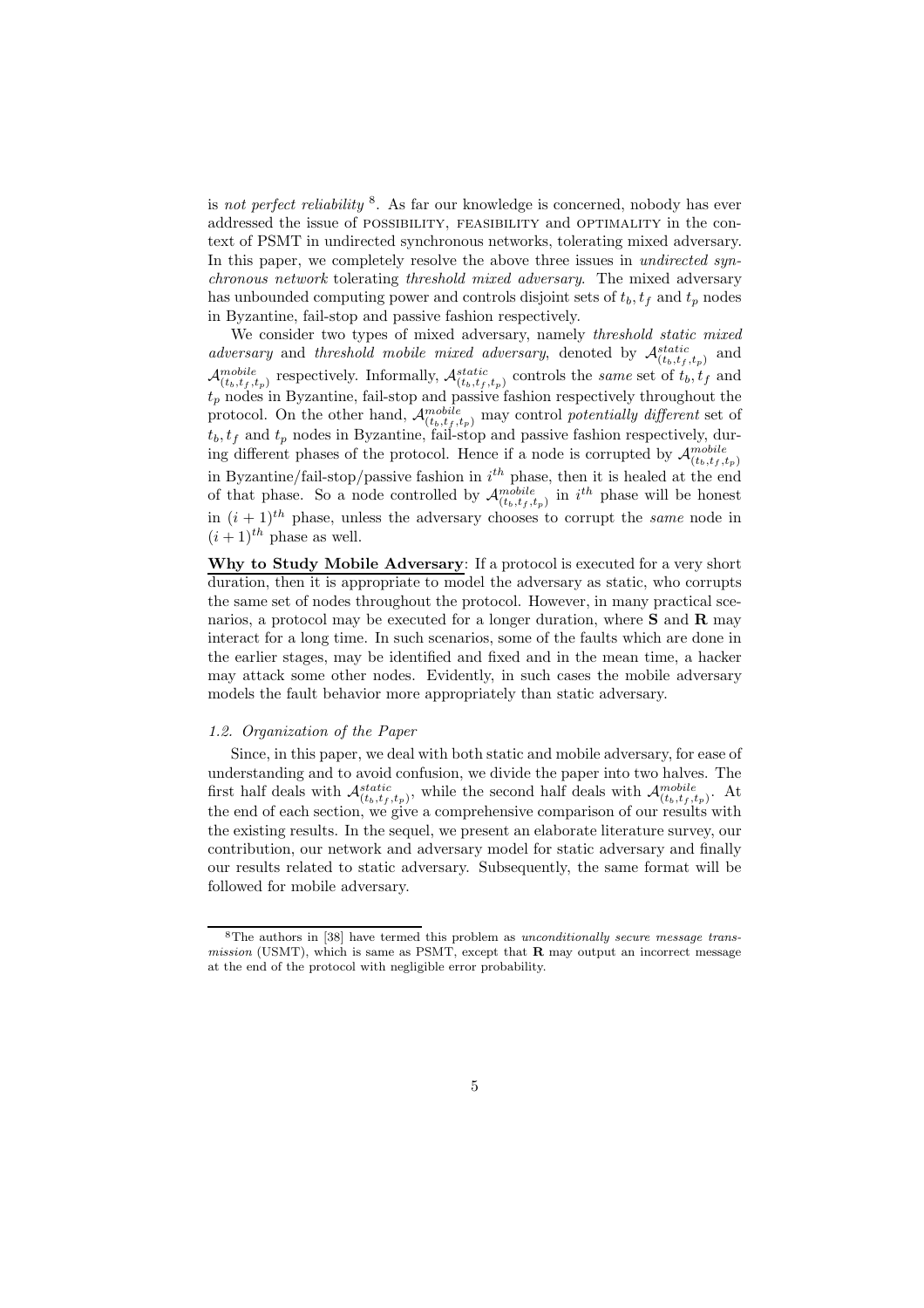#### 2. Network Model and Definitions Used for Static Adversary

We now describe the network model and adversary settings used for studying PSMT against static adversary. The underlying network is a connected synchronous network represented by an undirected graph, where  $S$  and  $R$  are two *non-adjacent* nodes of the graph (for if S and R are adjacent then PSMT can be solved trivially). All the edges in the network are reliable and secure but the nodes can be corrupted. We assume that there exists an adversary  $\mathcal{A}_{(t_b,t_f,t_p)}^{static}$ , who has *unbounded computing power* and controls *disjoint* sets of  $t_b, t_f$  and  $t_p$  nodes in Byzantine, fail-stop and passive fashion respectively. We would like to caution the reader on different ways in which the terminologies Byzantine, fail-stop and passive are used in the literature and there are minor and subtle variations among definitions of these terminologies used by different authors. To keep the discussion self contained, we give below the definitions of the above terminologies as used in this paper. The definitions are same as used in [17].

**Definition 1** (FAIL-STOP CORRUPTION [17]). *A node P is said to be fail-stop corrupted if the adversary can crash P at will at any time during the execution of the protocol. But as long as P is alive, P will honestly follow the protocol and the adversary will have no access to any information or internal state of P.*

**Definition 2** (PASSIVE CORRUPTION [17]). *A node P is said to be passively corrupted if the adversary has full access to the information and internal state of P. But P will honestly follow the protocol execution.*

**Definition 3** (BYZANTINE CORRUPTION [17]). *A node P is said to be Byzantine corrupted if the adversary fully controls the actions of P. The adversary will have full access to the computation and communication of P and can force P to deviate from the protocol in any arbitrary manner.*

Following the approach of Dolev et. al. [14], we abstract away the network and concentrate on solving PSMT problem for a single pair of processors, the *sender* S and the *receiver* R, connected by n parallel and synchronous bi-directional node disjoint paths/channels  $w_1, w_2, \ldots, w_n$ , also called as *wires*. The reason for such an abstraction is as follows: suppose some intermediate node between S and R is under the control of the adversary. Then all the paths between S and R which passes through that node are also compromised. Hence, all the paths between S and R passing through that node can be modelled by a single wire between **S** and **R**. In the worst case, the adversary can compromise an entire wire in certain fashion by controlling a single node on the wire. Hence,  $\mathcal{A}_{(t_b,t_f,t_p)}^{static}$  having unbounded computing power can corrupt up to  $t_b, t_f$  and  $t_p$ wires in Byzantine, fail-stop and passive fashion respectively. Moreover, as a worst case assumption, we assume that the wires that are under the control of the adversary in Byzantine, fail-stop and passive fashion are mutually disjoint.

A wire which is controlled in a fail-stop fashion may fail to deliver any information, but if it delivers the information then it will be correct. Moreover, the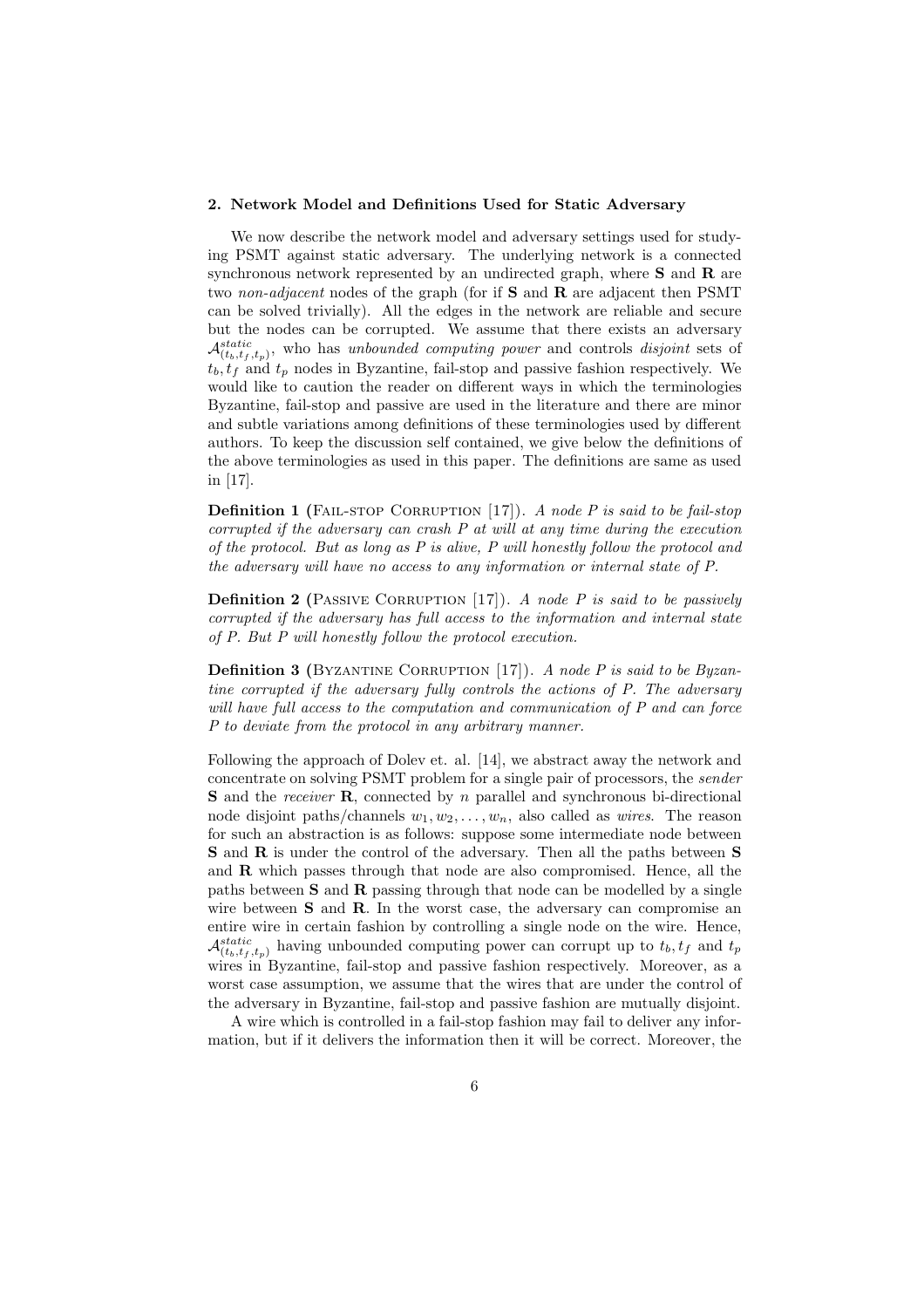adversary will have no idea about the information that has passed through a wire which is controlled in fail-stop fashion. A wire which is passively controlled will always deliver correct information. However, the adversary will completely know the information that has passed through a passively controlled wire. A Byzantine corrupted wire may deliver correct information or it may deliver incorrect/changed information. However, in any case, the adversary will completely know the actual information that was sent through a Byzantine corrupted wire.

Following the approach of [14], we assume that any PSMT protocol operates as a sequence of *phases*, where a phase is a send from S to R or vice-versa. Moreover, since the network is synchronous, there exists a global clock and hence the transmission delay of each wire is fixed. The static mixed adversary  $\mathcal{A}_{(t_b,t_f,t_p)}^{static}$  controls the **same** set of  $t_b, t_f$  and  $t_p$  wires among n wires, in Byzantine, fail-stop and passive fashion respectively, in different phases of any PSMT protocol. The static Byzantine adversary  $\mathcal{A}_{t_b}^{static}$  is a special type of  $\mathcal{A}_{(t_b,t_f,t_p)}^{static}$ with  $t_f = t_p = 0$ , who controls at most  $t_b$  wires in Byzantine fashion.

Since Byzantine corrupted wires can also be eavesdropped, the maximum number of wires which can be eavesdropped by  $\mathcal{A}^{static}_{(t_b,t_f,t_p)}$  in any PSMT protocol is bounded by  $t_b + t_p$ . We assume that the adversary is a *centralized* adversary and can collectively pool the data from the wires under its control and use it according to his own choice in any manner. The set of wires which  $\mathcal{A}_{(t_b,t_f,t_p)}^{static}$ controls is decided before the execution of the protocol. Before the execution of the protocol, neither S nor R knows in advance which wires are going to be influenced by  $\mathcal{A}_{(t_b,t_f,t_p)}^{static}$ . However, the total number of wires that can be under the control of  $\mathcal{A}_{(t_b,t_f,t_p)}^{static}$  in a certain fashion (Byzantine/failstop/passive) throughout the protocol is bounded by a threshold. Also once a wire is under the control of  $\mathcal{A}_{(t_b,t_f,t_p)}^{static}$  in some fashion, it will remain corrupted in the same fashion throughout the protocol.

Throughout the paper we use  $m$  to denote the message that  $S$  wants to send to **R**, where m is a sequence of  $\ell \geq 1$  field elements, selected from uniform distribution over a finite field F. Moreover, we assume that all computation and communication in our protocols are done over  $\mathbb{F}$ . The only restriction on  $\mathbb{F}$  is that  $|\mathbb{F}| \geq n$ . We use  $|m|$  to denote the number of field elements in m. We say that a wire is corrupted, if the information sent over the wire is changed. A wire which is not under the control of the adversary is said to be **honest** or uncorrupted. We now give the following definitions:

Definition 4 (Broadcast). *If some information is sent over all the wires then it is said to be "broadcast". If* x *is "broadcast" over at least*  $2t_b + t_f + 1$ *wires, then at most*  $t_f$  *wires may crash and fail to deliver* x, *where as at most*  $t_b$  wires may deliver incorrect x. But at least  $t_b + 1$  wires will deliver correct x*. So receiver will be able to correctly recover* x *by taking majority among the received values. Moreover, this is true irrespective of whether the adversary is static or mobile.*

Definition 5 (PERFECTLY RELIABLE MESSAGE TRANSMISSION (PRMT) [14]). Let  $\mathcal{N} = (V, E)$  *be an undirected graph representing a synchronous network.* Let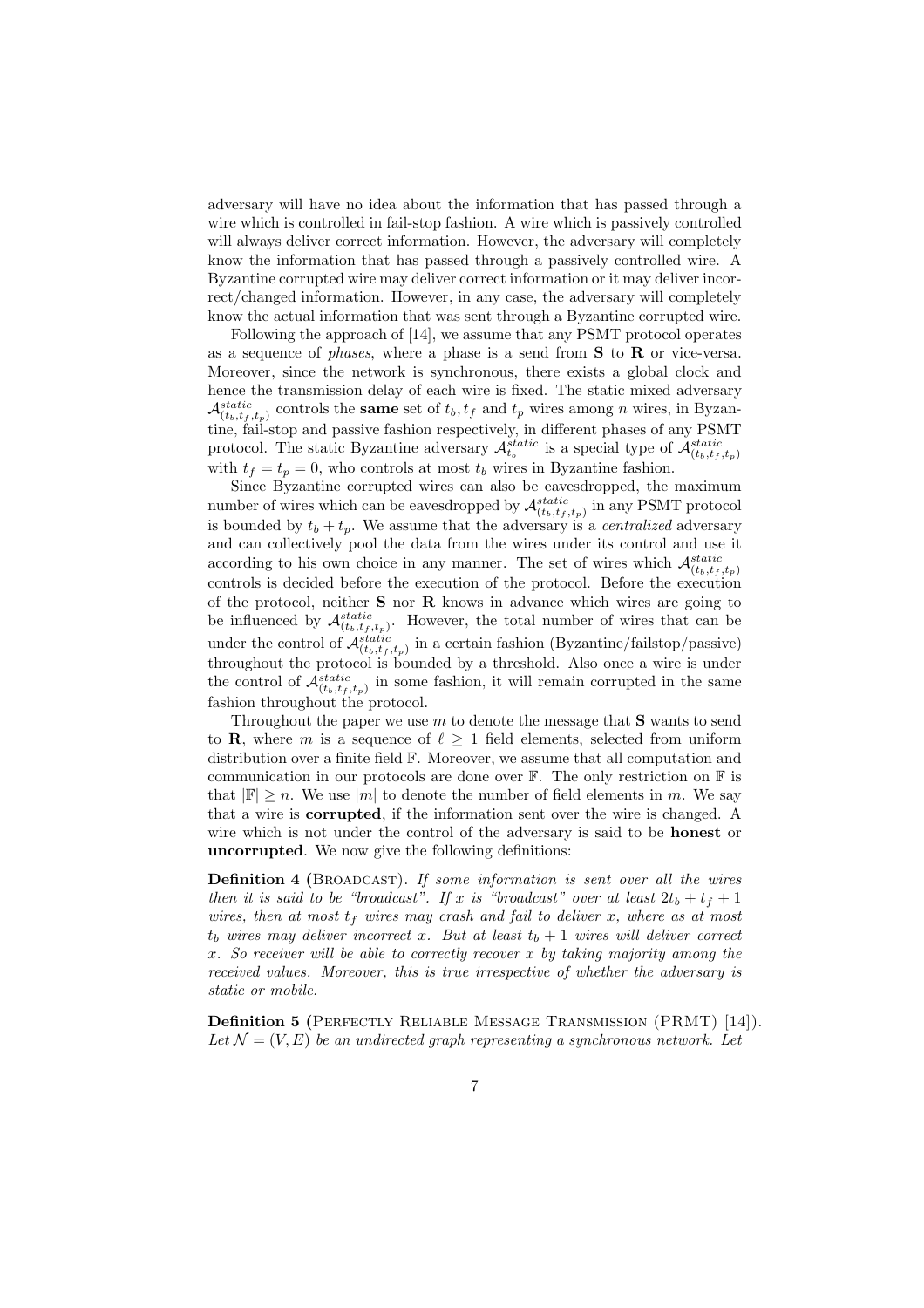$\mathcal{A}_{(t_b,t_f,t_p)}^{static}$  be a static mixed adversary and let **S** and **R** be two specific nodes *in* V *. We define the VIEW of a node in* V *at any point of the execution of a protocol* Π*, to be the information the node can get from its local input (if any) to the protocol, all the messages that it had earlier sent or received, the protocol code executed by the node and its random coins. The VIEW of the adversary*  $\mathcal{A}_{(t_b,t_f,t_p)}^{static}$  at any point of the execution of  $\Pi$  is defined as all the information *that the adversary can get from the VIEWS of all the nodes under the control of* the adversary. For every message m, adversary  $\mathcal{A}_{(t_b,t_f,t_p)}^{static}$  and a message trans*mission protocol*  $\Pi$ , *let*  $\Gamma(\mathcal{A}_{(t_b,t_f,t_p)}^{static},m,\Pi)$  *denote the probability distribution on the VIEW of the adversary*  $\mathcal{A}_{(t_b,t_f,t_p)}^{static}$  *at the end of the execution of*  $\Pi$  *when the message sent is* m*. The protocol* Π *is said to facilitate PRMT between* S *and* R*, if after interacting in phases as per the protocol, the following conditions hold:*

PERFECT RELIABILITY: **R** *should correctly output*  $m' = m$  *without any error.* 

Definition 6 (Perfectly Secure Message Transmission (PSMT) [14]). *A protocol* Π *is said to facilitate perfectly secure message transmission (PSMT) if it satisfies* PERFECT RELIABILITY *condition of PRMT. In addition to this, the protocol should also satisfy* Perfect Secrecy *property which is as follows:*

PERFECT SECRECY: The message is hidden from the adversary in informa*tion theoretic sense. More formally,*  $\Gamma(\mathcal{A}_{(t_b,t_f,t_p)}^{static},m,\Pi) \equiv \Gamma(\mathcal{A}_{(t_b,t_f,t_p)}^{static},m',\Pi),$ *for all possible messages* m′ *. That is, the above two distributions are identical irrespective of the message transmitted.*

Definition 7 (COMMUNICATION OPTIMAL PSMT PROTOCOL (OPSMT)). Let  $\cal N$  be an n-(**S**,  ${\bf R}$ )-connected network under the influence of  ${\cal A}_{(t_b,t_f,t_p)}^{static}$  /  ${\cal A}_{(t_b,t_f,t_p)}^{mobile}$ . *Moreover, let* Ω(b) *be the lower bound on the communication complexity of any*  $r (r \geq 1)$  phase PSMT protocol over such a network, to securely send a mes*sage m containing*  $\ell$  ( $\ell \geq 1$ ) field elements against  $\mathcal{A}_{(t_b,t_f,t_p)}^{static}$  /  $\mathcal{A}_{(t_b,t_f,t_p)}^{mobile}$ . If Π *is an* r *phase PSMT protocol over such a network, which sends* m *by com* $minicating$   $\mathcal{O}(b)$  *field elements against*  $\mathcal{A}_{(t_b,t_f,t_p)}^{static}$  /  $\mathcal{A}_{(t_b,t_f,t_p)}^{mobile}$ , then  $\Pi$  *is said to be a communication optimal PSMT (OPSMT) protocol against*  $\mathcal{A}_{(t_b,t_f,t_p)}^{static}$  /  $\mathcal{A}_{(t_b,t_f,t_p)}^{mobile}$ .

#### 3. Existing Literature and Our Contributions — Static Adversary

PSMT dates back to Dolev et. al. [14], who presented the first ever characterization (POSSIBILITY) for PSMT in an undirected synchronous network tolerating threshold static Byzantine adversary  $\mathcal{A}^{static}_{t_b}$ , who corrupts the same set of  $t_b$  nodes throughout the protocol in Byzantine fashion  $9$ . Dolev et. al. [14]

<sup>9</sup>Actually, Dolev et.al [14] have considered "Containment Model", where the adversary can Byzantine corrupt  $t_b$  nodes and passively corrupt  $t_p$  nodes, such that either the set of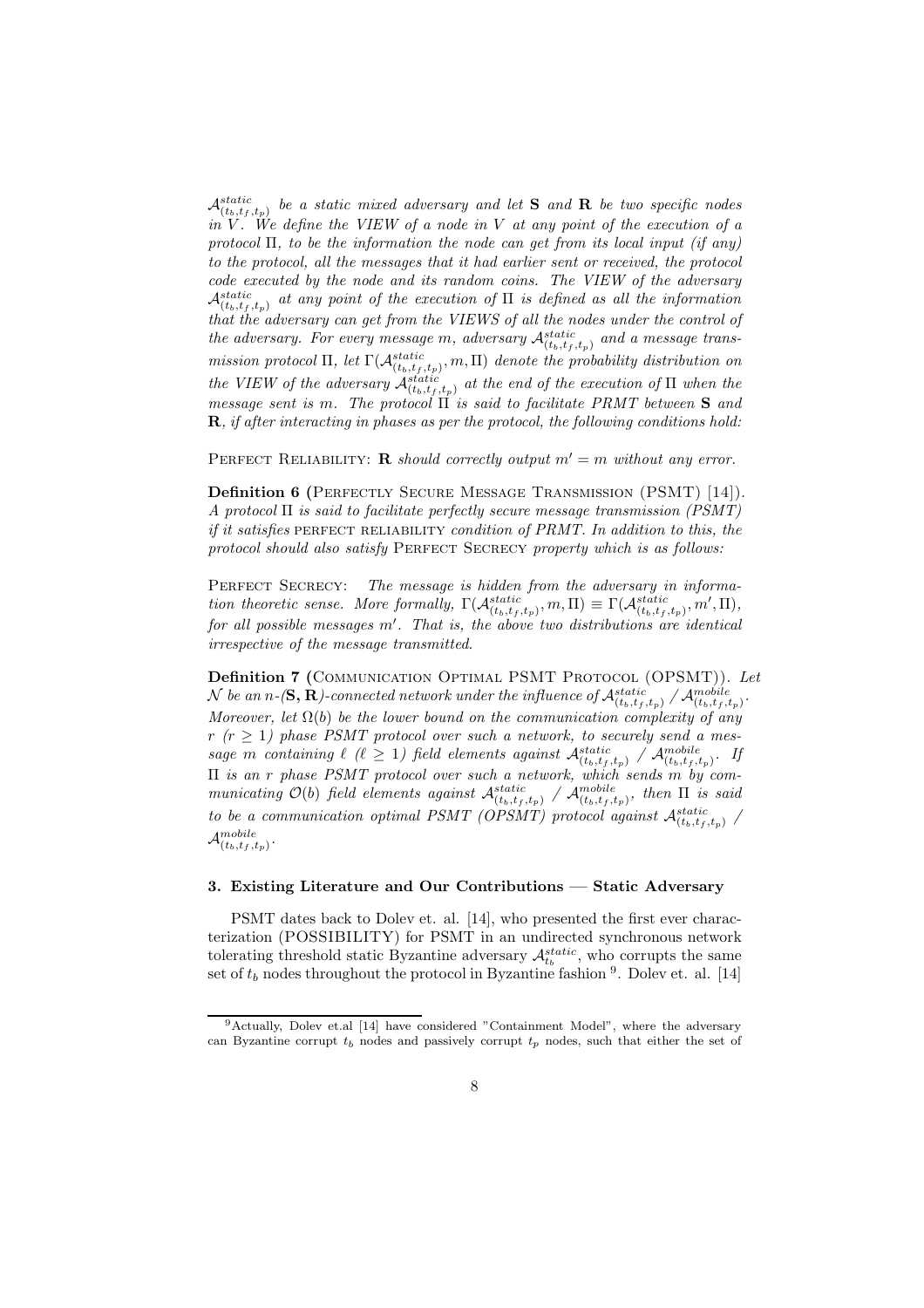abstracted the underlying network in terms of node disjoint paths/channels and concentrated on solving PSMT problem for a single pair of processors, the *sender* S and the *receiver* R, connected by n parallel and synchronous bi-directional channels  $w_1, w_2, \ldots, w_n$ , also known as *wires*. <sup>10</sup> Using the wired abstraction, Dolev et.al assumed that any PSMT protocol executes in *phases*, where a phase is a send from S to R or vice-versa. Thus in a single phase PSMT, only S communicates to  **and the protocol terminates. On the other hand, in a two** phase PSMT, the first phase is from R to S, while the second phase is from S to **R**. In [14], it is shown that single phase PSMT tolerating  $\mathcal{A}_{t_b}^{static}$  is possible iff  $n \geq 3t_b + 1$ , where as two or more phase PSMT tolerating  $\mathcal{A}_{t_b}^{static}$  is possible iff  $n > 2t_b + 1$ .

Dolev et. al. [14] presented single phase and multi phase PSMT protocols tolerating  $\mathcal{A}_{t_b}^{static}$  with  $n = 3t_b + 1$  and  $n = 2t_b + 1$  respectively. The protocols of [14] were significantly improved in [45]. For the first time in the literature, a non-trivial lower bound on the communication complexity of PSMT protocols tolerating  $\mathcal{A}_{t_b}^{static}$  was derived in [50]. In [50], it is shown that *any two phase* PSMT over  $n \geq 2t_b + 1$  wires, must communicate  $\Omega\left(\frac{n\ell}{n-2t_b}\right)$  field elements to securely send a message containing  $\ell$  field elements against  $\mathcal{A}_{t_b}^{static}$ . The same bound was further extended in [53], where it is shown that *any three or more phase* PSMT over  $n \geq 2t_b + 1$  wires must communicate  $\Omega\left(\frac{n\ell}{n-2t_b}\right)$  field elements to securely send a message containing  $\ell$  field elements against  $\mathcal{A}_{t_b}^{static}$ . Moreover, in [53, 47], it is shown that any single phase PSMT over  $n \geq 3t_b + 1$  wires must communicate  $\Omega\left(\frac{n\ell}{n-3t_b}\right)$  field elements to securely send a message containing  $\ell$ field elements against  $\mathcal{A}_{t_b}^{static}$ . The same lower bound on single phase PSMT tolerating  $\mathcal{A}_{t_b}^{static}$  was independently derived in [16].

A single phase (multi-phase) PSMT protocol is called *communication optimal*, if the communication complexity of the protocol satisfies the communication complexity lower bound for single phase (multi-phase) PSMT i.e. a single phase (multi-phase) communication optimal protocol communicates  $\mathcal{O}\left(\frac{n\ell}{n-3t_b}\right)$ field elements  $(\mathcal{O}\left(\frac{n\ell}{n-2t_b}\right)$  field elements) for sending a message of size  $\ell$  with  $\ell \geq 1$ . The lower bound on communication complexity of single phase PSMT tolerating  $\mathcal{A}_{t_b}^{static}$  as given in [53, 16] was shown to be tight in [53, 16] by providing single phase *communication optimal* PSMT protocols over  $n \geq 3t_b + 1$ wires. In [50], the authors tried to prove the tightness of the lower bound on communication complexity of two phase PSMT by designing a *communication optimal* two phase PSMT over  $n = 2t_b + 1$  wires. However, in [1], the two

Byzantine corrupted nodes is a subset of the set of passively corrupted nodes or vice-versa. However, in this paper, we assume that the set of Byzantine corrupted nodes is disjoint from the set of passively corrupted nodes.

<sup>&</sup>lt;sup>10</sup>The approach of abstracting the network as a collection of n wires is justified using Menger's theorem [29] which states that a graph is  $c - (\mathbf{S}, \mathbf{R})$ -connected iff **S** and **R** are connected by at least c vertex disjoint paths.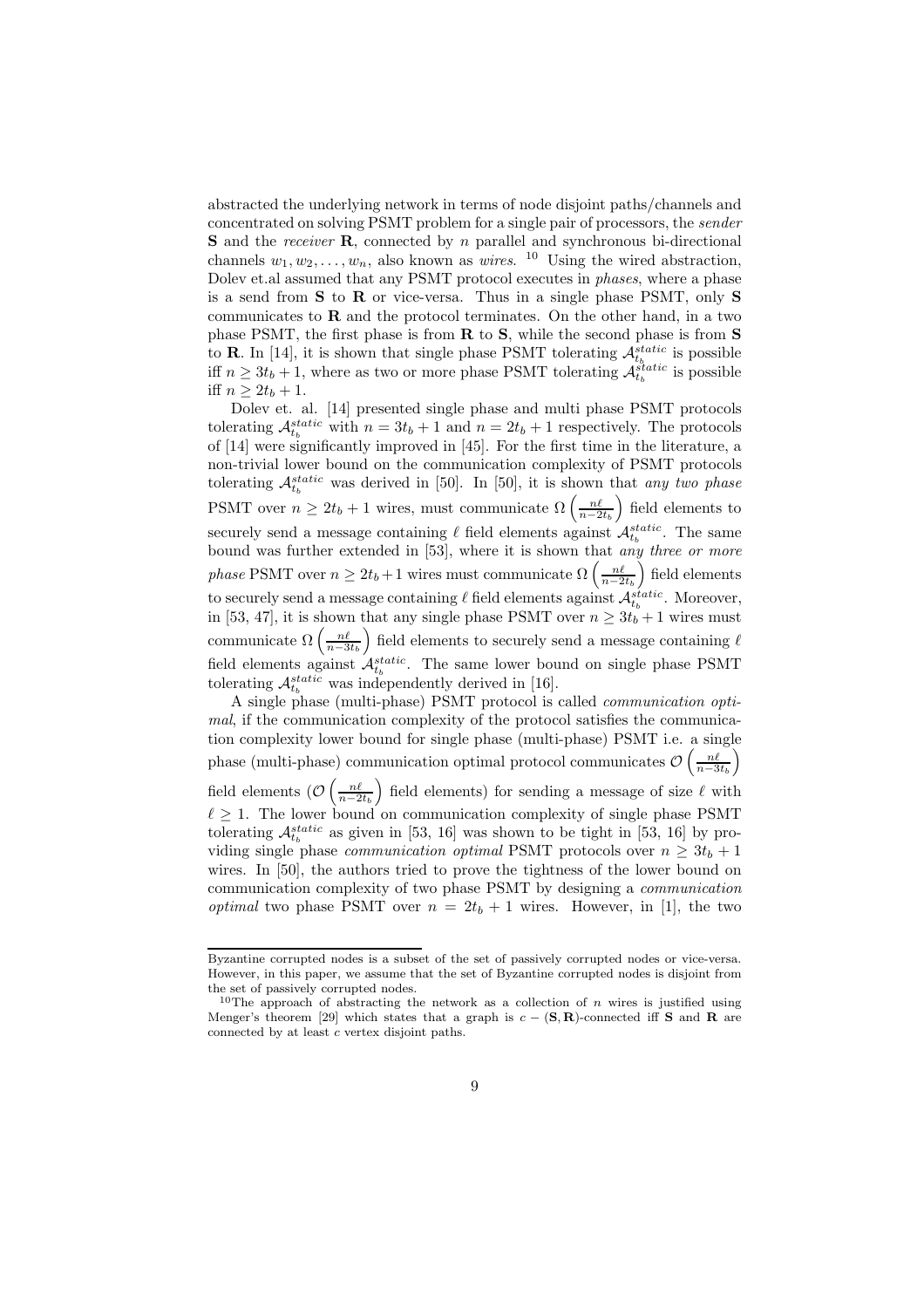phase PSMT protocol of [50] is shown to be incorrect. Moreover, the authors in [1] have presented a two phase *communication optimal* PSMT protocol over  $n = 2t_b + 1$  wires. Though this protocol proves the tightness of the lower bound on the communication complexity of two phase PSMT tolerating  $\mathcal{A}_{t_b}^{static}$  (as given in [50]), unfortunately it has the following limitations:

- 1. Both S and R need to perform *exponential computation* (exponential in n) and
- 2. The message size  $\ell$  is also exponential in n.

Subsequently, in [36], a three phase polynomial time *communication optimal* PSMT with  $n = 2t_b + 1$  is presented, where the message size  $\ell$  is polynomial in n and both S and R perform polynomial computation. Though this significantly improves the two phase PSMT protocol of [1] (in terms of computation and message length), designing a two phase polynomial time *communication optimal* PSMT with  $n = 2t_b + 1$  (where  $\ell$  is polynomial in n) remained an interesting and challenging open problem. Recently, in [25], the authors have resolved this problem by designing a two phase polynomial time communication optimal PSMT protocol tolerating  $\mathcal{A}_{t_b}^{static}$ .

We now summarize the existing results for PSMT in undirected synchronous networks tolerating  $\mathcal{A}_{t_b}^{static}$  in Table 1 and Table 2.

| Number of Phase(s) $(r)$ | Connectivity Requirement            | Lower Bound on Communication                           |  |
|--------------------------|-------------------------------------|--------------------------------------------------------|--|
|                          | between <b>S</b> and <b>R</b> $(n)$ | Complexity                                             |  |
| $r=1$                    | $n \geq 3t_b + 1$ [14]              | $\Omega\left(\frac{n\ell}{n-3t_b}\right)$ [16, 53, 47] |  |
| $r \geq 2$               | $n \geq 2t_b + 1$ [14]              | $\Omega\left(\frac{n\ell}{n-2t_b}\right)$ [50, 53, 47] |  |

Table 1: Connectivity Requirement and Lower Bound on Communication Complexity for PSMT in Undirected Synchronous Networks Tolerating  $\mathcal{A}_{t_b}^{static}$ . Here  $\ell$  denotes the message size in terms of field elements.

### *3.1. Our Contribution in PSMT over Undirected Synchronous Networks Toler*ating  $\mathcal{A}_{(t_b,t_f,t_p)}^{static}$

As mentioned earlier, any PSMT protocol is analyzed by (a) the the connectivity requirement of the network, (b) the number of phases required by the protocol, (c) the total number of field elements communicated by  $S$  and  $R$ throughout the protocol and (d) the computation done by S and R. The *tradeoffs* among these parameters are well studied in the literature in the context of PSMT over undirected synchronous network tolerating  $\mathcal{A}^{static}_{t_b}$  (see Table 1 and Table 2). In this paper, we investigate this trade-off for PSMT in the presence of threshold static *mixed* adversary  $\mathcal{A}_{(t_b,t_f,t_p)}^{static}$ , which according to our knowledge is the *first* attempt in the literature. So we present characterization, lower bound on communication complexity and protocols that matches the lower bound for PSMT tolerating  $\mathcal{A}_{(t_b,t_f,t_p)}^{static}$ . In summary, we show the following: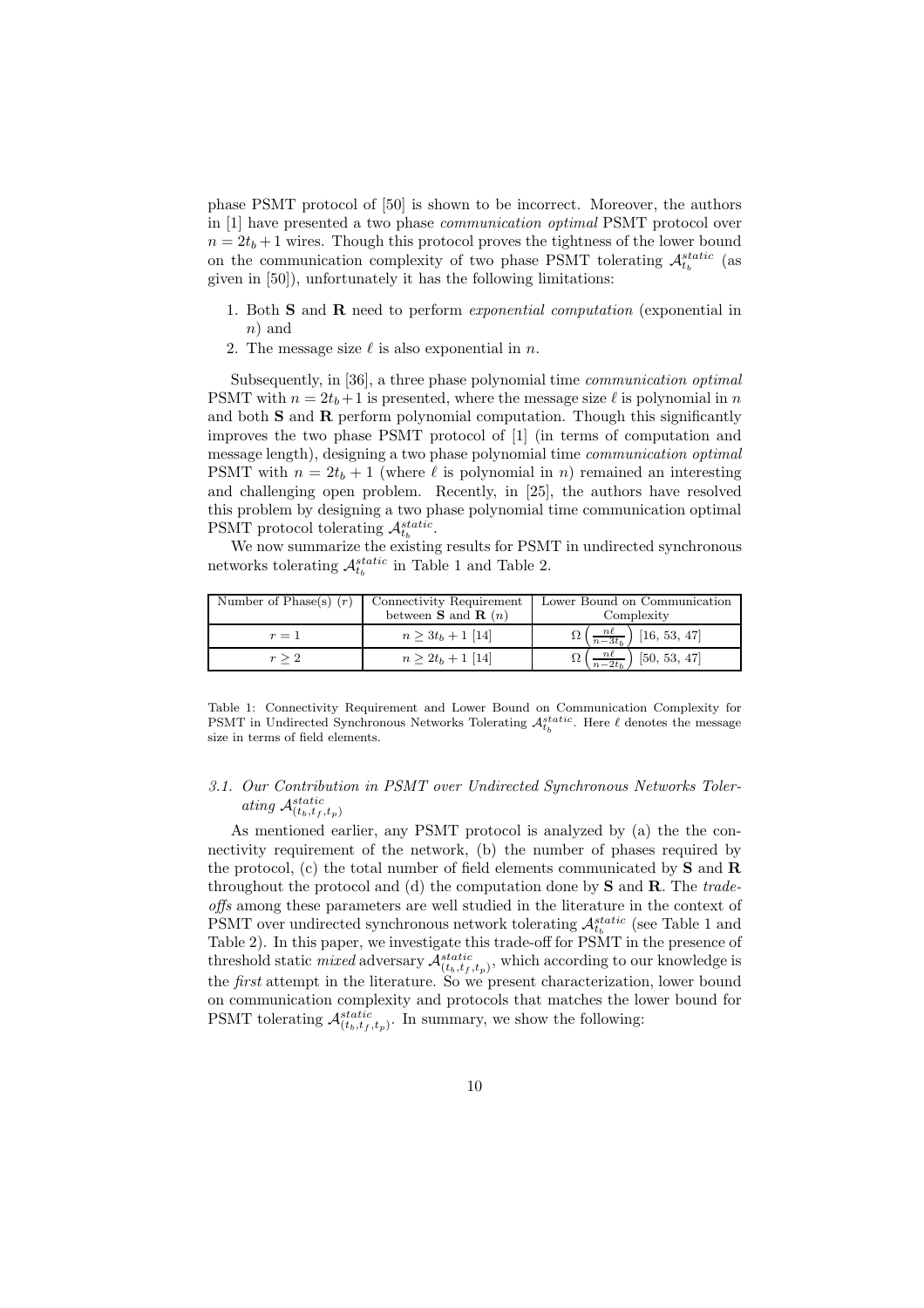| Number          | Communication                                                                                              | Remarks                                                    |
|-----------------|------------------------------------------------------------------------------------------------------------|------------------------------------------------------------|
| of Phases $(r)$ | Complexity in Terms                                                                                        |                                                            |
|                 |                                                                                                            |                                                            |
|                 | of Field Elements                                                                                          |                                                            |
| $r=1$           | $\frac{n\ell}{n-3t_h}$<br>[53, 16, 47]<br>Ω                                                                | $\ell = \Omega(n)$                                         |
| $r \geq 2$      | $\begin{pmatrix} \frac{n\ell}{n-2t_b} \\ h \end{pmatrix}$ [50]<br>$\left(\frac{n\ell}{n-2t_b}\right)$ [1]  | • $r = 2$ . Protocol shown to be incorrect in [1].         |
|                 |                                                                                                            | • $r = 2$ . $\ell$ is exponential; Exponential computation |
|                 |                                                                                                            | and communication complexity [1].                          |
|                 | $\mathcal{O}\left(\frac{n\ell}{n-2t_b}\right) [36]$<br>$\mathcal{O}\left(\frac{n\ell}{n-2t_b}\right) [25]$ | • $r = 3$ . $\ell \geq n^2$ ; Polynomial computation       |
|                 |                                                                                                            | and communication complexity [36].                         |
|                 |                                                                                                            | • $r = 2$ . $\ell \geq n^2$ ; Polynomial computation       |
|                 |                                                                                                            | and communication complexity [25].                         |

Table 2: PSMT Protocols with Optimum Communication Complexity Tolerating  $\mathcal{A}_{t_b}^{static}$ . Here  $\ell$  is the message size in terms of field elements and n is the corresponding connectivity requirement from Table 1.

- 1. Single phase PSMT tolerating  $\mathcal{A}_{(t_b,t_f,t_p)}^{static}$  is possible iff there exists  $n \geq$  $3t_b + t_f + t_p + 1$  wires between **S** and **R**.
- 2. Any single phase PSMT protocol over  $n \geq 3t_b + t_f + t_p + 1$  wires tolerating  $\mathcal{A}_{(t_b,t_o,t_f,t_p)}^{static}$  must communicate  $\Omega\left(\frac{n\ell}{n-(3t_b+t_f+t_p)}\right)$  field elements to securely transmit a message containing  $\ell$  field elements. Moreover, we show that this bound is tight by designing a polynomial time single phase PSMT over  $n = 3t_b + t_f + t_p + 1$  wires, which sends a message of  $\ell$  field elements (where  $\ell$  is polynomial in n) by communicating  $\mathcal{O}\left(\frac{n\ell}{n-(3t_b+t_f+t_p)}\right) = \mathcal{O}(n\ell)$  field elements.
- 3. Any two or more phase PSMT tolerating  $\mathcal{A}_{(t_b,t_f,t_p)}^{static}$  is possible iff there exists  $n \ge 2t_b + t_f + t_p + 1$  wires between **S** and **R**.
- 4. Any two or more phase PSMT protocol over  $n \ge 2t_b + t_f + t_p + 1$  wires tolerating  $\mathcal{A}_{(t_b,t_o,t_f,t_p)}^{static}$  must communicate  $\Omega\left(\frac{n\ell}{n-(2t_b+t_f+t_p)}\right)$  field elements to securely transmit a message containing  $\ell$  field elements. Moreover, we show that this bound is tight by designing a *four phase* polynomial time PSMT protocol over  $n = 2t_b + t_f + t_p + 1$  wires, which sends a message of  $\ell$  field elements (where  $\ell$  is polynomial in n) by communicating  $\mathcal{O}\left(\frac{n\ell}{n-(2t_b+t_f+t_p)}\right) = \mathcal{O}(n\ell)$  field elements. Finally, we present a *three phase* PSMT protocol with the same communication complexity (i.e  $\mathcal{O}(n\ell)$ ).

### 3.2. Techniques Used for Designing PSMT Protocols Against  $\mathcal{A}_{(t_b,t_f,t_p)}^{static}$

In order to design our four phase PSMT protocol against  $\mathcal{A}^{static}_{(t_b,t_f,t_p)}$ , we use the notion of Reed-Solomon (RS) codes and their properties from coding theory [27, 28]. Though the existing optimal PSMT protocols tolerating  $\mathcal{A}_{t_b}^{static}$  also use RS codes and their properties, they cannot be extended in a straight forward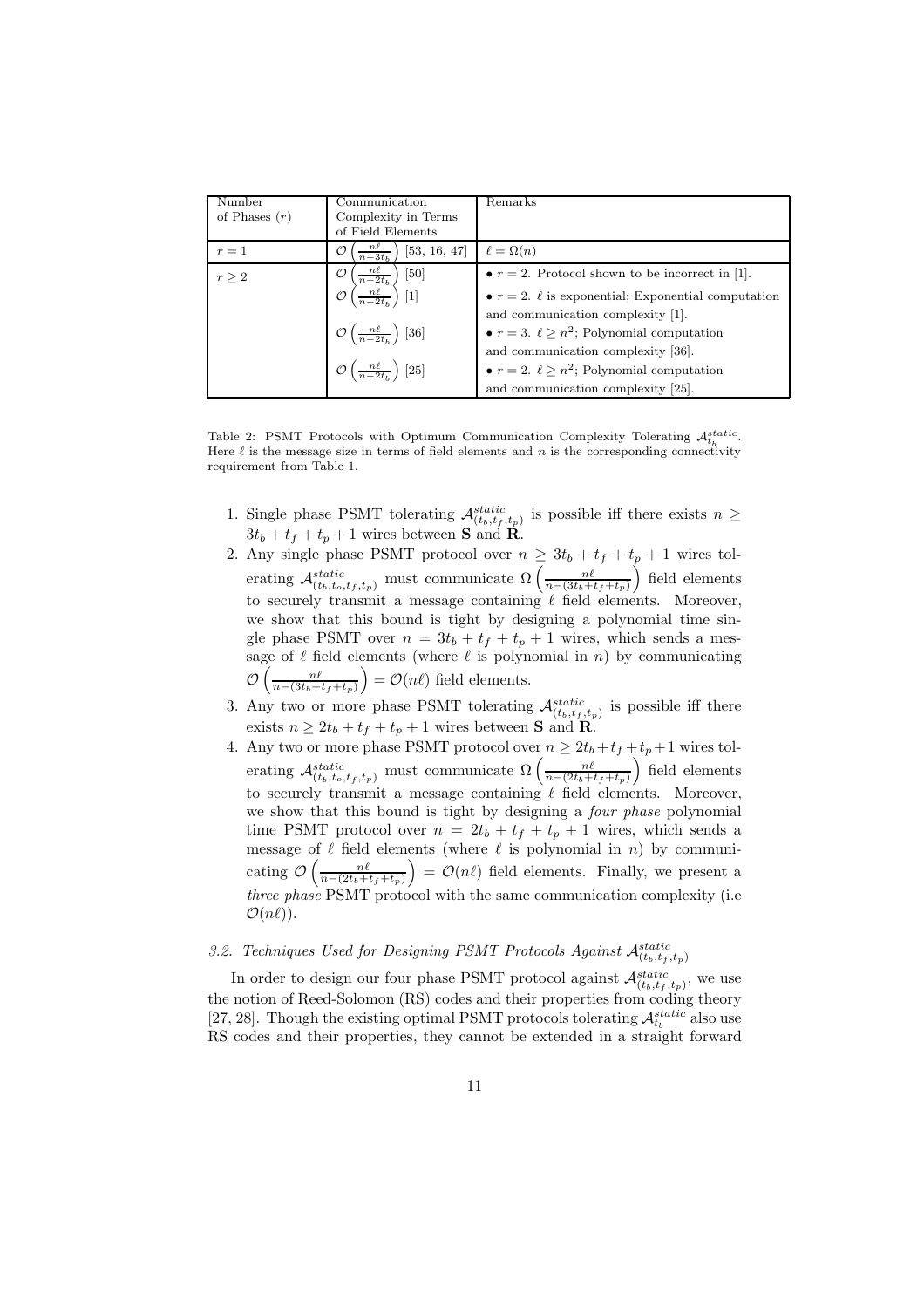manner for designing optimal PSMT protocols tolerating  $\mathcal{A}_{(t_b,t_f,t_p)}^{static}$  (a formal discussion on this is given in Section 6.3). Furthermore, we design a *three* phase communication optimal PSMT by extending the techniques proposed in [25] for Byzantine adversary to mixed adversary.

#### 4. Coding Theory Preliminaries

In our protocols, we have used Reed-Solomon (RS) codes, which are used to reliably send message over a noisy channel. Informally, to send a message over a noisy channel, the message is encoded using RS encoding and the resultant codeword, which can be viewed as a tuple of values, is sent over the channel. During the transmission of the codeword, the values at some locations could get erased and values at few other locations could be changed arbitrarily. We can view the later type of error as Byzantine errors. At the receiving end, the shortened and possibly changed codeword is decoded to get back the original message. The redundancy which is incorporated in the codeword by the encoding function allows to correctly decode and obtain the original message.

Let  $Ch_{(t_b,t_f)}$  denote a noisy channel, where at most  $t_f$  and  $t_b$  locations of a codeword can be arbitrarily erased and changed respectively during the transmission.

**Definition 8** (REED-SOLOMON (RS) CODES [27]). For message block  $M =$  $(m_1, m_2, \ldots, m_k)$  *over* **F**, define ReedSolomon *polynomial* as  $P_M(x) = m_1 +$  $m_2x + m_3x^2 + \ldots + m_kx^{k-1}$ . Let  $\alpha_1, \alpha_2, ..., \alpha_N$ , where  $N > k$ , denote a sequence *of distinct and fixed elements from*  $\mathbb{F}$ *. Then the vector*  $C = (c_1, c_2, \ldots, c_N)$  *where*  $c_i = P_M(\alpha_i), 1 \leq i \leq N$  *is called the Reed-Solomon (RS) codeword of length/size* N *for the message block* M*. We denote the length/size of vector* C *by* |C|*.*

We now define *error correction* and *error detection*.

Definition 9 (ERROR CORRECTION AND DETECTION [43]). Let C be a sub*set of*  $\mathbb{F}^N$  *that contains all possible* N *length RS codeword over*  $\mathbb{F}$ *. Let*  $C \in \mathcal{C}$  *be the transmitted codeword and let*  $C' \in \mathbb{F}^N$  *be the received vector. By a Byzantine error, we mean the event of changing an entry in codeword* C*. The error locations are the indices of the entries in which* C *and* C ′ *differs.*

*The task of error correction is to find the error locations and error values in the received vector* C ′ *. On the other hand, error detection means an indication by the decoder that errors have occurred, without attempting to correct them.*

Suppose a sender has generated a RS codeword C of size  $|C| = N$ , for a message block M of size k and sends the codeword C through  $Ch_{(t_b,t_f)}$ . Let C' be the received vector of size  $N' \geq N - t_f$ , which is different from C at most at  $t_b$  locations. The next theorem summarizes a known result related to Reed-Solomon codes.

**Theorem 1** (SINGLETON BOUND [27]). *The receiver can reconstruct the mes*sage M from C' iff  $N \geq 2t_b + t_f + k$ .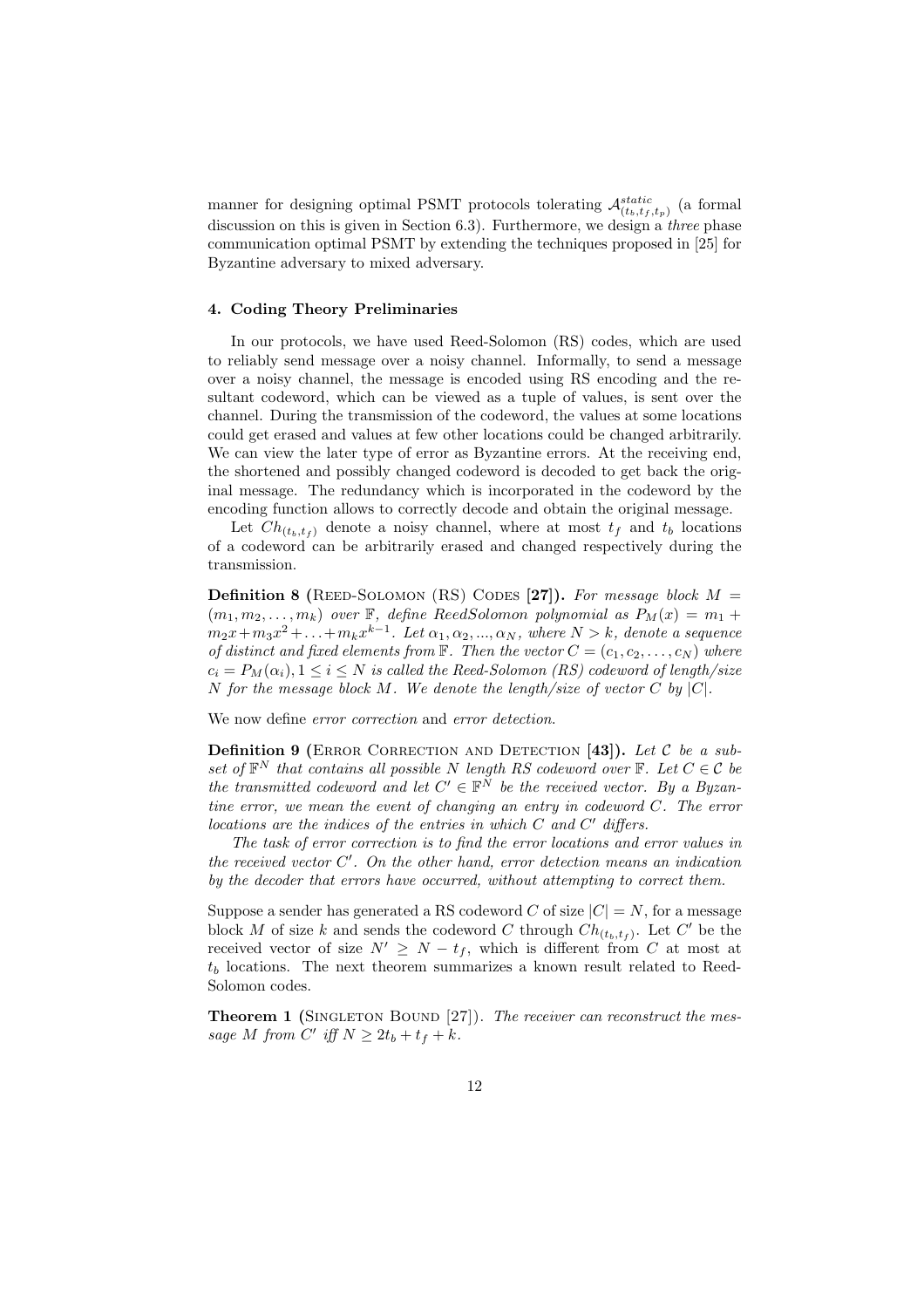RS-DECODING ALGORITHM [31]: Berlekamp-Welch algorithm is one of the most simple and efficient RS decoding algorithms existing in the literature. The description of this algorithm can be found in any standard Coding theory book, such as [43, 30, 22]. However, the descriptions of the algorithm, as given in these sources, are in terms of several field and algebraic operations, which is specific to coding theory community. Since the main topic of this paper is secure message transmission, where the decoding algorithm is only used as a black-box, in order to avoid too much digression, we take the simple description of the decoding algorithm from [31].

Suppose sender has a message of size  $k$  field elements, which he wants to send reliably over  $Ch_{(t_b,t_f)}$  using RS codes. In order to do so, the sender has to encode the message into an RS codeword of size  $N = 2t_b + t_f + k$  (see Theorem 1). So the sender constructs ReedSolomon polynomial  $P(x)$  of degree  $k-1$ and constructs the N length RS codeword  $C = (c_1, \ldots, c_N)$ , where  $c_i = P(\alpha_i)$ , for  $i = 1, \ldots, N$ . Finally, the sender sends the codeword C to the receiver over  $Ch_{(t_b,t_f)}.$ 

We now assume the worst case, where exactly  $t_f$  locations get erased in the codeword C during its transmission. Although any subset of  $t_f$  locations might get erased, we make a simplifying assumption that the last  $t_f$  locations have been erased. Thus, the receiver will receive a shortened  $N'$  length vector  $C' = (c'_1, \ldots, c'_{N'})$ , where  $N' = N - t_f = 2t_b + k$ . Let  $R(x)$  denote the polynomial of smallest degree passing through the points  $(\alpha_1, c'_1), \ldots, (\alpha_{N'}, c'_{N'})$ . It is easy to see that  $R(x)$  will differ from  $P(x)$  for at most  $t<sub>b</sub>$  values of  $\alpha<sub>i</sub>$ . *Notice that the received values*  $R(\alpha_i)$ 's may not lie on a k – 1 degree polynomial, due to *the presence of*  $t_b$  *corrupted values*. In order to get the original message, the receiver has to construct the polynomial  $P(x)$  from these N' values of  $R(x)$ . The questions is, how the receiver can do so?

Our first observation is that if the receiver can find a polynomial  $P'(x)$  of degree  $k-1$  that agrees with  $R(x)$  at  $k+t_b$  points, then  $P'(x) = P(x)$ . This is because out of the  $k + t_b$  points, at most  $t_b$  could be corrupted. Therefore,  $P'(x) = P(x)$  for at least k points. But a polynomial of degree  $k-1$  is uniquely defined by its values at  $k$  points.

Now the question is: how the receiver can find such a polynomial? The receiver could try to guess where the  $t<sub>b</sub>$  errors occurred, but this would take too much time (in fact, it would require exponential time). A very clever polynomialtime algorithm for this problem was invented by Berlekamp and Welch. The main idea is to describe the received polynomial  $R(x)$  (constituted by  $R(\alpha_i)$ ) values), which because of the errors may not be a  $k-1$  degree polynomial, as a ratio of polynomials. Let  $e_1, \ldots, e_{t_b}$  be the  $t_b$  positions at which errors occurred. Dene the *error locator polynomial*  $E(x) = (x - e_1)(x - e_2) \dots (x - e_{t_b})$ . It is easy to see that  $E(x)$  is zero at exactly the  $t<sub>b</sub>$  points at which errors occurred. Now observe that the following relation holds:

$$
P(x)E(x) = R(x)E(x), \text{ for } x = \alpha_1, \dots, \alpha'_N.
$$
 (1)

The above equation is true for all x points at which *no errors* occurred, as  $P(x) = R(x)$  at those points. On the other hand, at all x points where error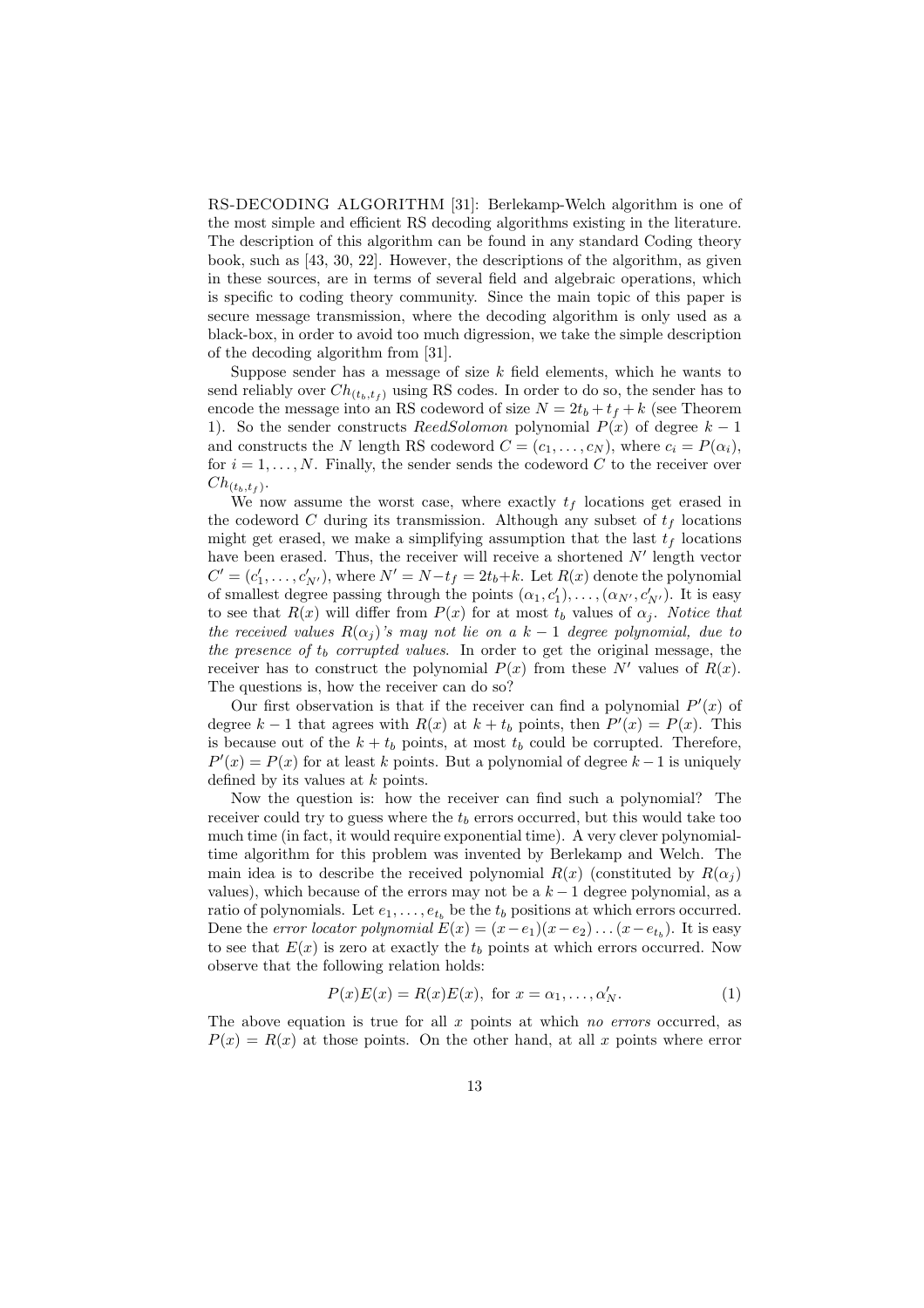occurred,  $E(x) = 0$ . So both the sides of the above equation will be zero at those points.

Now let  $Q(x) = P(x)E(x)$ . Then  $Q(x)$  is a polynomial of degree  $t_b + k - 1$ and is therefore specied by  $t_b + k$  coefcients, which are unknown.  $E(x)$  is a polynomial of degree  $t_b$  and is described by  $t_b + 1$  coefcients. Note that the coefcient of  $x^{t_b}$  in  $E(x)$  is 1. So, there are only  $t_b$  unknown coefficients of  $E(x)$ . Thus, there are total  $(t_b + k) + (t_b) = 2t_b + k = N'$  unknowns here. Moreover, we have  $N'$  received values of  $R(x)$ . So from Equation 1, by equating  $Q(x) = R(x)E(x)$ , we can form a system of N' linear equations in N' unknowns and solve them. Once the system of equations are solved, we get  $Q(x)$  and  $E(x)$ . From the  $E(x)$  polynomial, we get the locations at which errors occurred. We can then find  $P(x)$  by computing the quotient  $Q(x)/E(x)$ .

If  $N' = k + 2t_b$  and if indeed at most  $t_b$  errors occurred, then the decoding algorithm will correctly output the message. For a complete proof of this fact, see [30, 43, 22].

We now demonstrate the working of the above algorithm with few examples. In these examples, for the ease of presentation, we make the following assumptions:

- 1. Instead of performing the computations over  $\mathbb{F}$ , we perform the computations over the set of whole numbers. However, the same examples will also work if we perform all the computations over a sufficiently large F.
- 2. Instead of using  $\alpha_1, \ldots, \alpha_N$  from F for computing RS codeword of length N, we use  $1, \ldots, N$  from the set of whole numbers.

Remark 1. *In all the following examples, we will specify* k*, the degree of the polynomial used for encoding as a function of*  $t<sub>b</sub>$ *. This is because in all our PRMT and PSMT protocols, k will be indeed selected as a function of*  $t<sub>b</sub>$ *. In fact, each of the following examples represents one of the possible cases, which may arise in the context of our PRMT and PSMT protocol. During the description of our PRMT and PSMT protocols, we will show how these examples are related with various such cases.*

**Example 1.** Let  $t_b = 1$ ,  $t_f = 0$ ,  $k = t_b + 1 = 2$  and  $N = k + 2t_b + t_f = 4$ . Let  $m = (1, 2)$ *. So the ReedSolomon polynomial is*  $P(x) = 1 + 2x$ *. The four length RS codeword will be*  $C = (P(1), \ldots, P(4)) = (3, 5, 7, 9)$  *Suppose during the transmission of the codeword, the third location gets corrupted and the receiver receives the vector*  $(3, 5, 8, 9)$ *. Let*  $R(x)$  *be the minimum degree* polynomial passing through the points  $(1, 3), (2, 5), (3, 8)$  and  $(4, 9)$ *. It is easy to see that* R(x) *is not a polynomial of degree one. The goal of the decoding algorithm will be to find a polynomial of degree*  $k - 1 = 1$ *, passing through*  $k+t_b = 3$  of the  $R(j)$ 's. It is easy to see that there is exactly one such polynomial, *namely the one passing through the points*  $(1, 3), (2, 5)$  *and*  $(4, 9)$ *. Since*  $t_b = 1$ *, the error locator polynomial is*

$$
E(x) = (x - e_1)
$$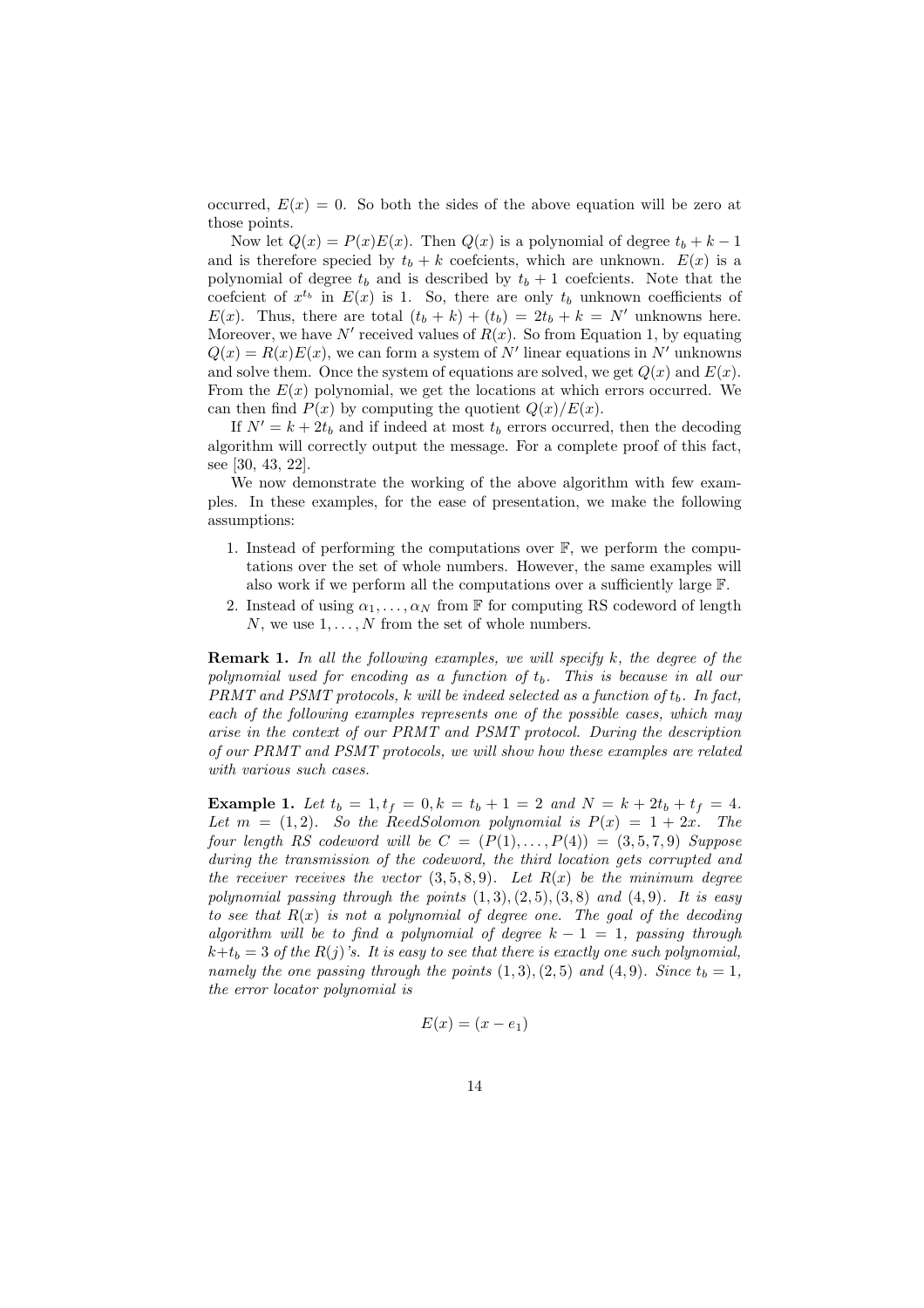*Now*  $Q(x) = P(x)E(x)$  *will be of degree two. So let* 

$$
Q(x) = Ax^2 + Bx + F
$$

*For*  $x = 1, \ldots, 4$ *, it holds that* 

$$
Q(x) = R(x)E(x)
$$

*The above relation implies that*

$$
Ax2 + Bx + F = R(x)(x - e1)
$$
  
\n
$$
\implies Ax2 + Bx + F + e1R(x) = xR(x)
$$

*Substituting*  $x = 1, \ldots, 4$  *in the above relation, we get the following system of equations:*

$$
A + B + F + 3e1 = 3
$$
  
\n
$$
4A + 2B + F + 5e1 = 10
$$
  
\n
$$
9A + 3B + F + 8e1 = 24
$$
  
\n
$$
16A + 4B + F + 9e1 = 36
$$

*Solving the above system of linear equations, we get*  $A = 2, B = -5, F = -3$ *and*  $e_1 = 3$ *. Thus*  $Q(x) = 2x^2 - 5x - 3$  *and*  $E(x) = (x - 3)$ *. This implies that error has occurred in the third location. Finally, the algorithm computes*  $P(x) = Q(x)/E(x) = 1 + 2x$ . Thus the recovered message is (1, 2).

In the above example, the value of  $N, t_b, t_f$  and k satisfies the inequality given by Theorem 1. However, if this is not the case, then anything can happen. We illustrate all possible cases with few examples. These examples will also illustrate the cases which will arise, when we use RS encoding and decoding in the context of secure message transmission. We will then give the formal description of the RS decoding algorithm, along with its properties.

**Example 2.** Let  $t_b = 2$ ,  $k = t_b + 1 = 3$ ,  $t_f = 0$  and  $N = 2t_b + 1 = 5$ . Let  $m = (1, 2, 3)$ *. So*  $P(x) = 1 + 2x + 3x^2$  and the RS codeword of size five is  $(P(1),..., P(5)) = (6, 17, 34, 57, 86)$ *. Suppose during the transmission of codeword, only one error occurs, instead of*  $t_b = 2$  *errors. Let the error occurs at the first location and let the received vector be* (4, 17, 34, 57, 86)*.*

*Although only one error has occurred in the received vector (instead of two), the receiver has no information about this fact. The receiver will think that at most two errors are present in the received vector and would try to correct them. However, from Theorem 1, we require*  $N' = 7$  *in order to correct two errors.* Furthermore, with  $N' = 5$  and  $k = 3$ , the decoding algorithm will *correctly output the original message, only if one error would have occurred in the received vector, which is the case in this example.*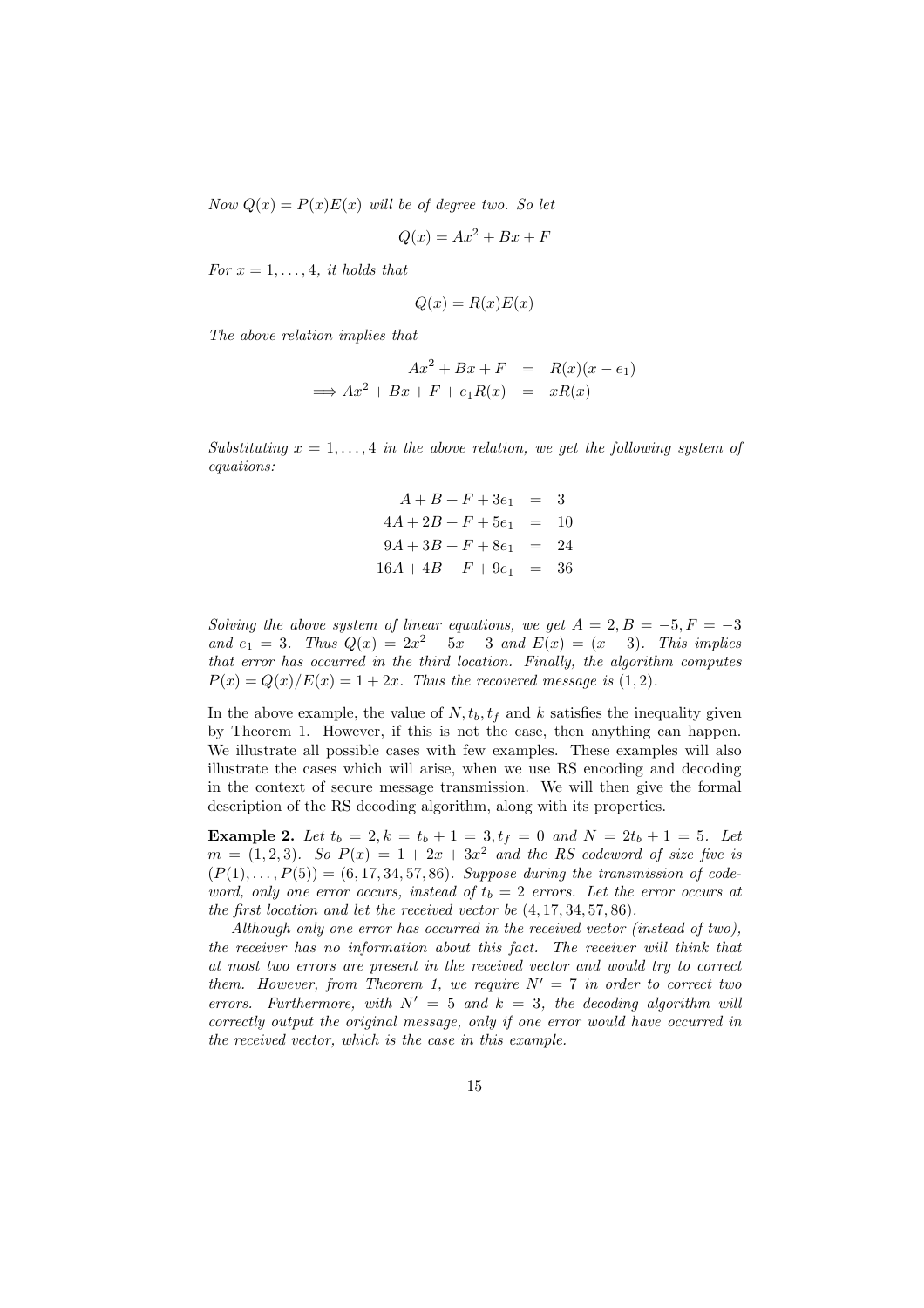*If the receiver applies RS decoding algorithm, assuming the number of errors to be corrected is one, then the algorithm will proceed as follows: the decoding algorithm will try to find a polynomial of degree*  $k - 1 = 2$ *, passing through*  $k + 1 = 4$  *of the received points. It is easy to see that the only polynomial passing through four of the received points in this case is the original polynomial*  $P(x)$ *. Since the algorithm is assuming the number of errors to be one, the error locator polynomial will be*

$$
E(x) = (x - e_1)
$$

*Also,*  $Q(x) = P(x)E(x)$  *will be a polynomial of degree three. So let* 

$$
Q(x) = Ax^3 + Bx^2 + Cx + D
$$

*By substituting*  $x = 1, \ldots, 5$  *in the equation* 

$$
Q(x) = R(x)E(x),
$$

*we get the following system of linear equations:*

$$
A + B + C + D + 4e1 = 4
$$
  
\n
$$
8A + 4B + 2C + D + 17e1 = 34
$$
  
\n
$$
27A + 9B + 3C + D + 34e1 = 102
$$
  
\n
$$
64A + 16B + 4C + D + 57e1 = 228
$$
  
\n
$$
125A + 25B + 5C + D + 86e1 = 430
$$

*By solving the above system of equations, we get*  $A = 3, B = -1, C = -1, D =$  $-1$  *and*  $e_1 = 1$ *. Thus*  $E(x) = (x - 1)$  *and*  $Q(x) = 3x^3 - x^2 - x - 1$ *, indicating that error has occurred in the first location. Moreover,*  $P(x) = Q(x)/E(x)$  $1 + 2x + 3x^2$ . Thus in this case, the receiver will correctly recover the message.

In the above example, the receiver could recover the original message only because the number of *actual* errors that are present in the received vector is *same* as the number of errors that the receiver *guessed* and tried to correct. But receiver will not be sure whether the recovered message is correct. Because the decoding algorithm tried to correct only one error, where as two errors could be present in the received vector. If the receiver is sure that exactly one error could be present in the received vector, then he is certain that the output of the algorithm is correct. However, since he is unsure about the exact number of errors in the received vector, the receiver cannot take any guarantee of the output polynomial. In fact, if two errors occur in the transmitted codeword, then the decoding algorithm could end up outputting an incorrect message, as illustrated in the following example:

**Example 3.** Suppose in the previous example, exactly  $t_b = 2$  errors occur in *the transmitted codeword. Namely, the errors occur in the third and fourth location and let the received vector be* (6, 17, 28, 39, 86)*. Notice that the errors*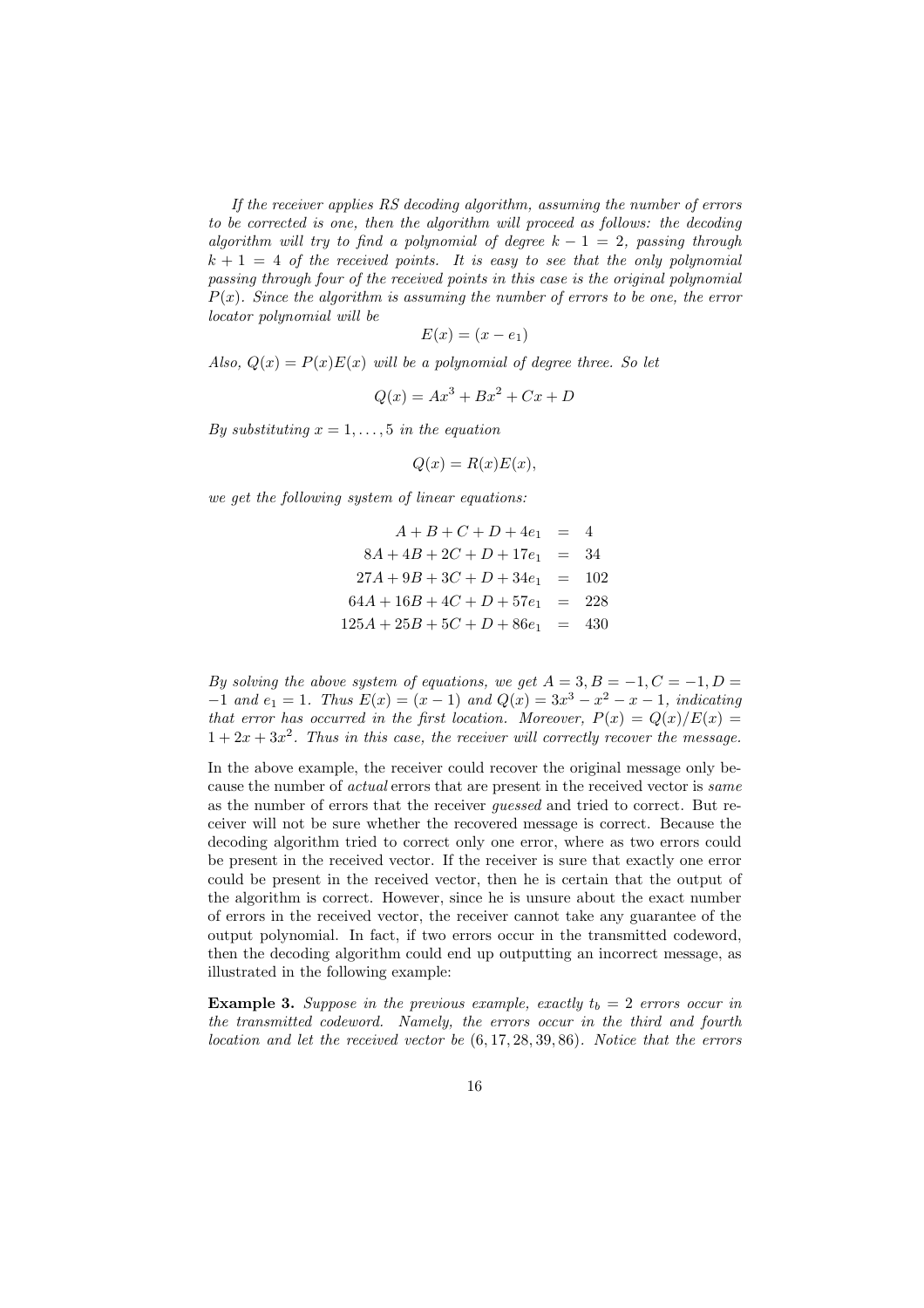*are introduced in the codeword in such a way that the two corrupted points, namely* (3, 28) *and* (4, 39)*, along with the first two correct points, namely* (1, 6) and  $(2, 17)$  *lie on the polynomial*  $0x^2 + 11x - 5$ *. This is possible because the original polynomial*  $P(x) = 3x^2 + 2x + 1$  *is of degree two and two polynomials of degree two can have same value at two points.*

*Now if the receiver assumes that only one error is present in the received vector and tries to correct it, then the decoding algorithm will proceed as follows: the decoding algorithm will try to find a polynomial of degree*  $k - 1 = 2$ *, passing through*  $k + 1 = 4$  *of the received points. In this case, there is only one such polynomial, namely*  $0x^2 + 11x - 5$ *, passing through the points*  $(1, 6)$ ,  $(2, 17)$ ,  $(3, 28)$ *and* (4, 86) *and hence the decoding algorithm will output this polynomial. Out of the received five points, only three points, namely* (1, 6),(2, 17) *and* (5, 86) *lie on the original polynomial*  $P(x)$ *.* 

*Since the decoding algorithm assumes the number of errors to be one, the error locator polynomial will be*  $(x - e_1)$  *and*  $Q(x) = Ax^3 + Bx^2 + Cx + D$ . *After substituting*  $x = 1, \ldots, 5$  *in the relation*  $Q(x) = R(x)(x - e_1)$ *, we get the following system of equations:*

$$
A + B + C + D + 6e1 = 6
$$
  
\n
$$
8A + 4B + 2C + D + 17e1 = 34
$$
  
\n
$$
27A + 9B + 3C + D + 28e1 = 84
$$
  
\n
$$
64A + 16B + 4C + D + 39e1 = 156
$$
  
\n
$$
125A + 25B + 5C + D + 86e1 = 430
$$

*Solving the above system of equations, we get*  $Q(x) = 11x^2 - 60x + 25$  and  $E(x) = (x-5)$ *. This will give*  $P(x) = Q(x)/E(x) = 11x-5$ *. Thus the decoding algorithm outputs an incorrect polynomial. Moreover, the algorithm has output fifth location as the error location, even though the fifth location in the received vector represents a correct point on original polynomial*  $P(x)$ .

In the above algorithm, the decoding algorithm outputs an incorrect message due to the following reason: the sender sent the codeword (6, 17, 34, 57, 86), corresponding to the polynomial  $3x^2 + 2x + 1$ . From Theorem 1, receiver will be able to recover the message *only if one Byzantine error occur during the transmission of the codeword*. However, during the transmission of the codeword, *two errors occur instead of one*. The received vector is (6, 17, 28, 39, 86). The errors are introduced in such a way that the received vector (6, 17, 28, 39, 86) has a *distance* <sup>11</sup> of *one* from the codeword  $(6, 17, 28, 39, 50)$ , corresponding to the polynomial  $0x^2 + 11x - 5$ . Since the decoding algorithm tried to correct one error, it will work as if the transmitted codeword was (6, 17, 28, 39, 50), which is received as (6, 17, 28, 39, 86), due to the introduction of error at *fifth* location.

 $11$ The distance between two vectors is the number of locations at which the two vectors have different components.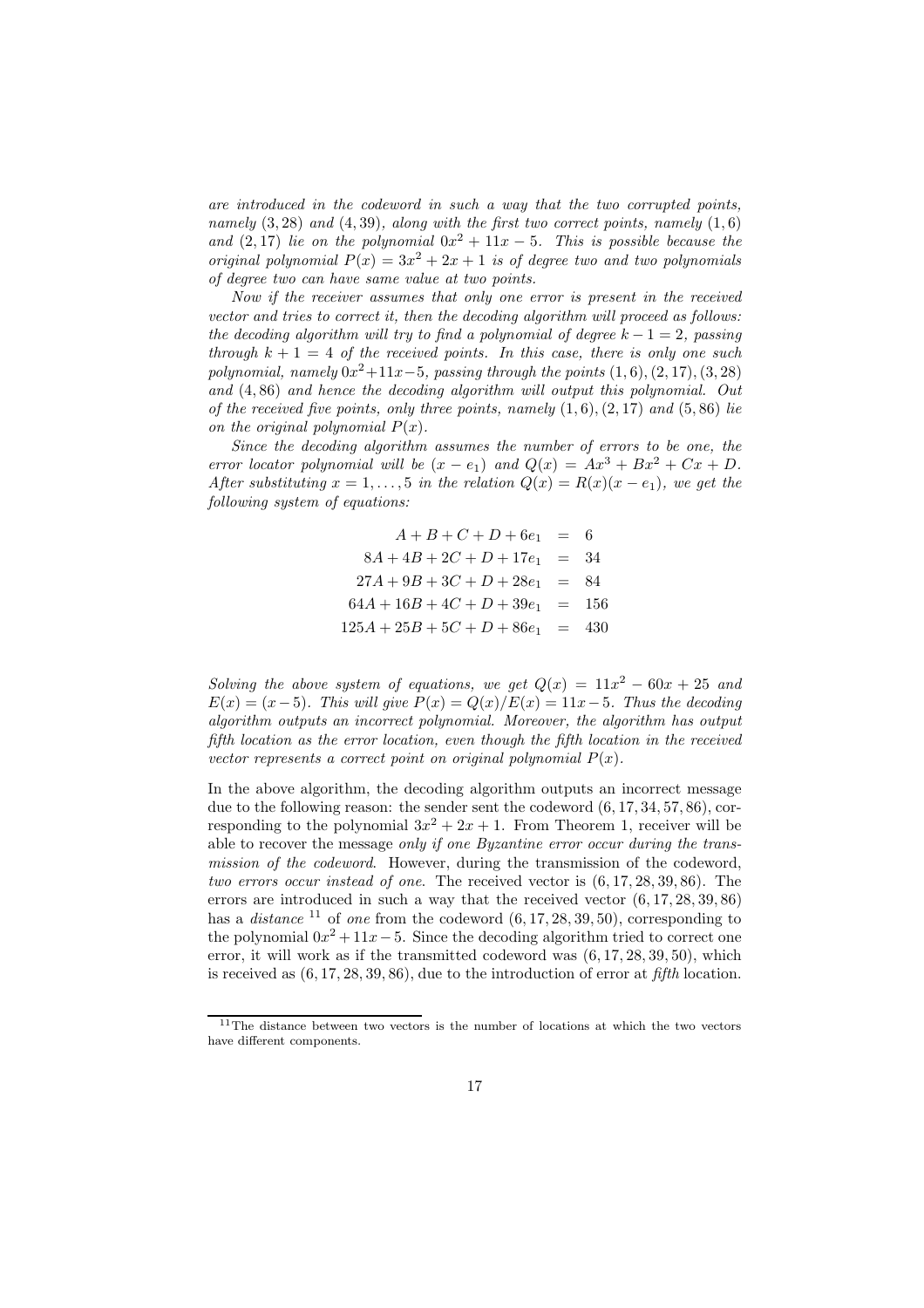So it will output fifth location as the error location, even *though it is not an error location*. Moreover, the algorithm will output an incorrect message.

The above example illustrates one of the cases, which occurs, when the actual number of errors in the transmitted codeword is more than the number of errors, which the RS decoding algorithm can correct (as given by Theorem 1). However, there may be another case. The *actual* number of errors in the transmitted codeword could be more than the number of errors, which the RS decoding algorithm can correct (as given by Theorem 1), such that the decoding algorithm fails to output any *meaningful* polynomial. If this is the case, then the decoding algorithm can simply declare that actual number of errors in the received vector is *more* than the number of errors that the decoding algorithm tried to correct. This case is illustrated by the following example:

**Example 4.** Suppose  $t_b = 2$ ,  $t_f = 0$ ,  $N = 2t_b + 1 = 5$  and  $k = t_b + 1 = 3$ . Let  $m = (1, 2, 0)$ *. So*  $P(x) = 1 + 2x$  *and the transmitted codeword is*  $(3, 5, 7, 9, 11)$ *. Suppose two errors are arbitrarily introduced in the first two locations and let the received vector be* (1, 2, 7, 9, 11)*. From Theorem 1, the receiver can recover the original message from the received vector if only one error occurs in the received vector.*

*If the RS decoding algorithm tries to correct one error in the received vector, then the algorithm will proceed as follows: the algorithm will try to find a polynomial of degree two passing through four of the received points. However, in this case, the errors are introduced in such a way that there exist no polynomial of degree two passing through four of the received points. So the algorithm will not output any meaningful polynomial.*

*Since the decoding algorithm assumes the number of errors to be one, the error locator polynomial will be*  $(x - e_1)$  *and*  $Q(x) = Ax^3 + Bx^2 + Cx + D$ . *After substituting*  $x = 1, \ldots, 5$  *in the relation*  $Q(x) = R(x)(x - e_1)$ *, we get the following system of equations:*

$$
A + B + C + D + e_1 = 1
$$
  
\n
$$
2A + 4B + 2C + D + 2e_1 = 4
$$
  
\n
$$
27A + 9B + 3C + D + 7e_1 = 21
$$
  
\n
$$
64A + 16B + 4C + D + 9e_1 = 36
$$
  
\n
$$
125A + 25B + 5C + D + 11e_1 = 55
$$

*Solving the above system of equations, we get*  $Q(x) = -\frac{1}{8}x^3 + \frac{7}{2}x^2 - \frac{79}{8}x + 5$  and  $E(x) = (x - \frac{5}{2})$ . Thus the decoding algorithm outputs  $Q(x)$  and  $E(x)$ , which are *not meaningful. The error location as pointed out is not an integer. Moreover,*  $Q(x)$  *does not divide*  $E(x)$ *. So the algorithm can declare that more than one error are present in the received vector.*

We now give the summary of the four examples, which illustrates four properties of the RS decoding algorithm, which will be further used in the context of our PSMT protocols. We will formalize these properties at the end of this section.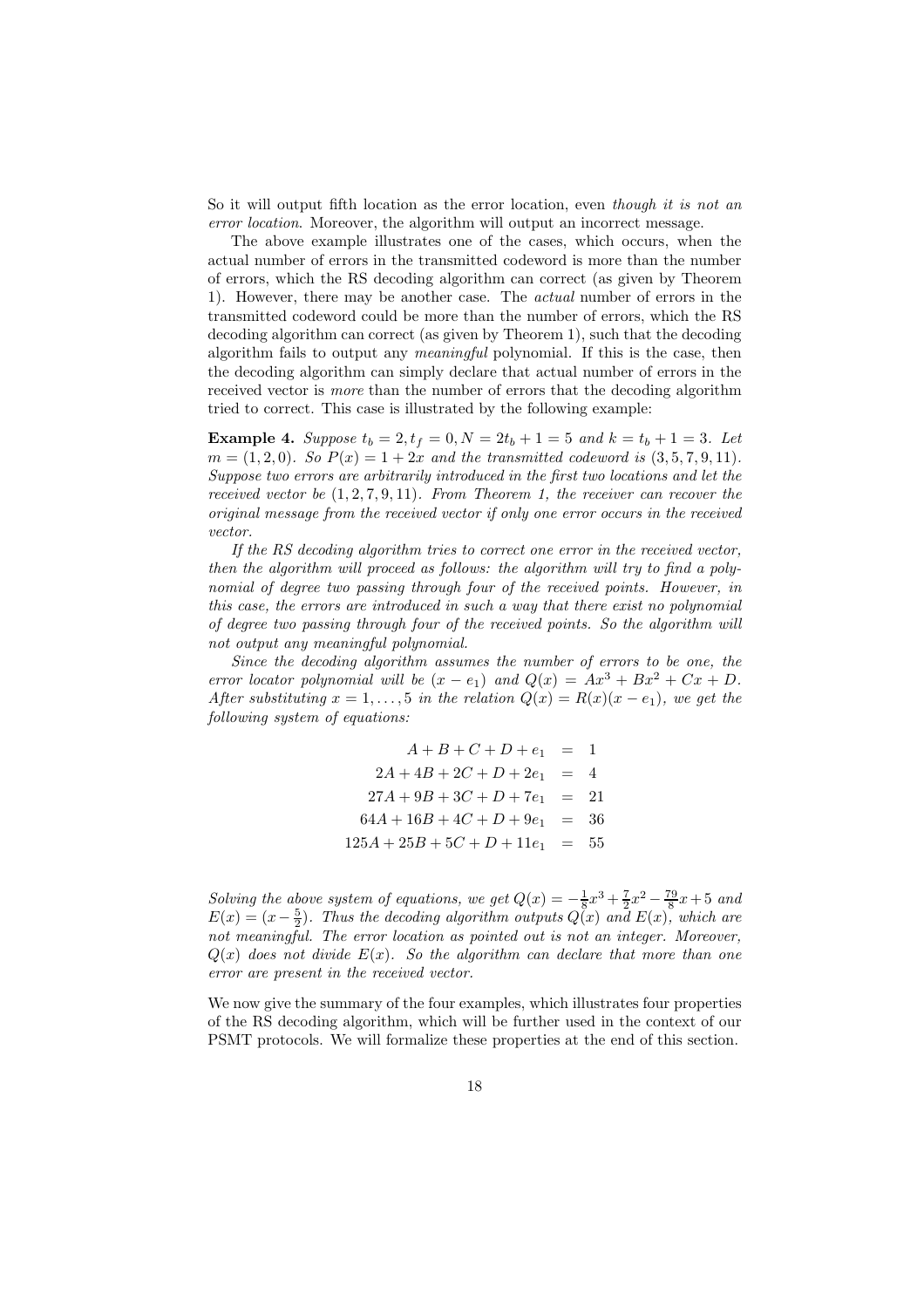- 1. In Example 1, the receiver knows that at most  $t<sub>b</sub>$  errors could be present in the received vector. Moreover, the value of  $k, N', t_b$  and  $t_f$  satisfies the inequality given in Theorem 1. Hence the decoding algorithm correctly outputs the message by finding the  $t_b$  errors. Moreover, the receiver is sure that the output polynomial is correct.
- 2. In Example 2, the receiver knows that at most  $t_b$  errors could be present in the received vector. However, only  $\frac{t_b}{2}$  errors are introduced in the received vector. By substituting  $N' = 2t_b + 1, k = t_b + 1$  and  $t_f = 0$ in the inequality of Theorem 1, we find that RS decoding algorithm can correctly output the message only if  $\frac{t_b}{2}$  errors are present in the received vector. Since only  $\frac{t_b}{2}$  errors are introduced in the received vector, the RS decoding algorithm when applied to correct  $\frac{t_b}{2}$  errors, correctly output the original message. However, *receiver has no way of knowing that the recovered message is correct as he does not know that indeed*  $\frac{t_b}{2}$  *errors are present in the received vector*.
- 3. In Example 3, more than  $\frac{t_b}{2}$  errors are introduced in the received vector. However, from Theorem 1, RS decoding algorithm can correctly output the message only if  $\frac{t_b}{2}$  errors are present in the received vector. But the actual number of errors in the received vector is more than what can be corrected. Moreover, the errors are introduced in such a way that the received vector has a distance of  $\frac{t_b}{2}$  from another valid codeword  $\hat{C}$  (different from the original codeword which was actually sent by the sender). Since the decoding algorithm is applied to correct  $\frac{t_b}{2}$  errors, the algorithm will output incorrect message, corresponding to  $\hat{C}$ . Moreover, the decoding algorithm outputs at least one correct location in the received vector as the error location. Furthermore, the receiver has no way of knowing that the recovered message is incorrect.
- 4. In Example 4, more than  $\frac{t_b}{2}$  errors are introduced in the received vector. From Theorem 1, RS decoding algorithm can correctly output the message only if  $\frac{t_b}{2}$  errors are present in the received vector. But the actual number of errors in the received vector is more than what can be corrected. However, the errors are introduced in such a way that the received vector has a distance of more than  $\frac{t_b}{2}$  from all possible valid codewords. Since the decoding algorithm is applied to correct  $\frac{t_b}{2}$  errors, it fails to output any *meaningful* polynomial. In this case, the receiver simply declares that more than  $\frac{t_b}{2}$  errors are present in the received vector.

In all the previous examples, we have only considered the *error correcting capability* of RS codes as given by Theorem 1. However, as mentioned at the beginning of the section, we can use RS codes to either correct errors or detect errors or simultaneously do the both. The following theorem gives the number of errors which can be corrected and detected by RS codes.

Theorem 2 ([27, 12]). *Let* C *be an* N *length RS codeword, corresponding to a* message of size k field elements and let C be transmitted over  $Ch_{(t_b,t_f)}$ . Let  $C'$  be the received vector of size  $N'$ , where  $N' \geq (N - t_f)$ . Then RS decoding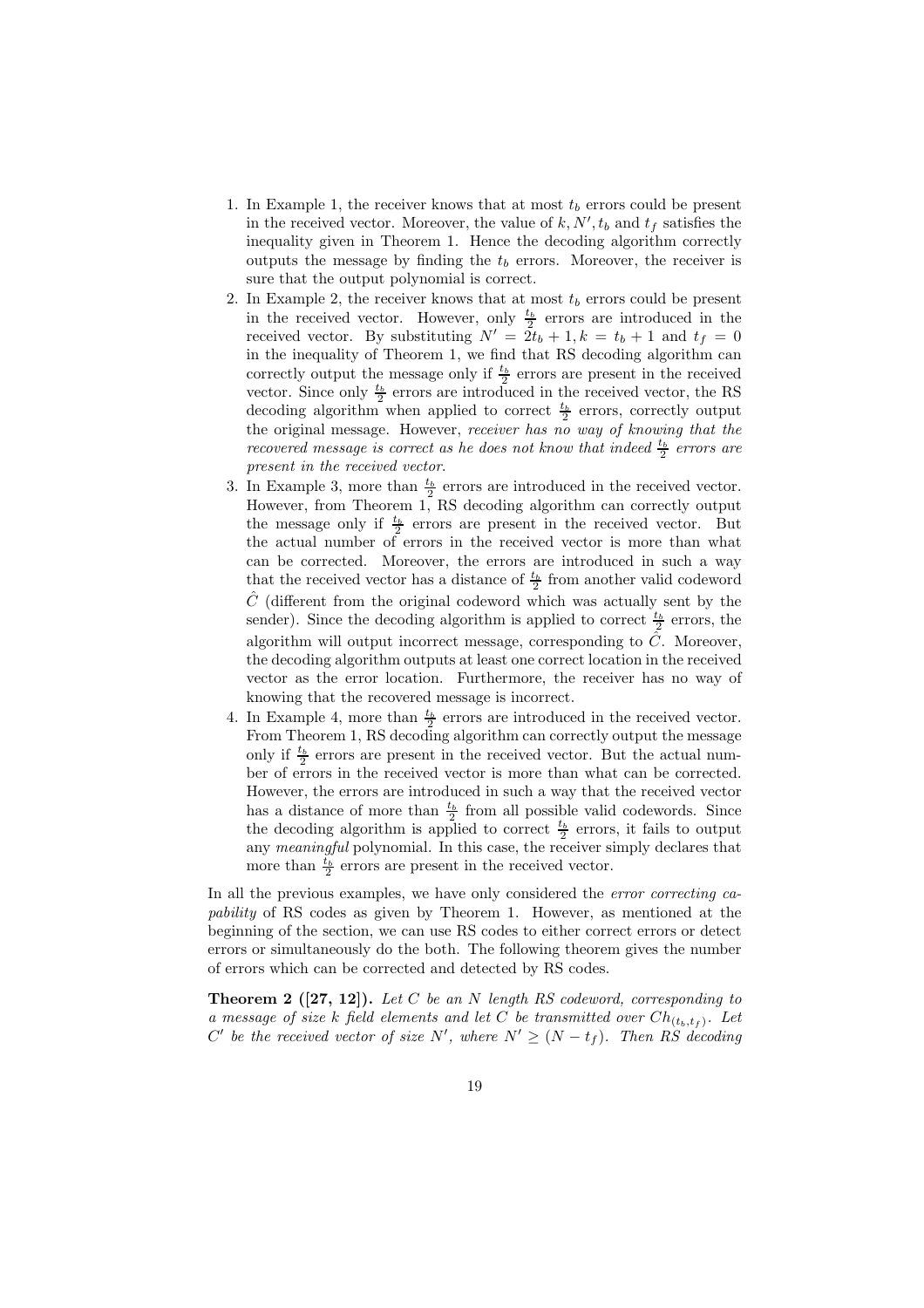*can correct upto* c *Byzantine errors in* C ′ *and simultaneously detect additional* d Byzantine errors in C' iff  $N' - k \geq 2c + d$ , such that  $(c + d) \leq t_b$ .

Notice that Theorem 1 is a special case of Theorem 2 because we obtain the former by substituting  $d = 0$  and  $c = t_b$  in the later. Theorem 2 states that if we use RS decoding algorithm *only for correcting* errors (i.e.,  $d = 0$ ), then it can correct at most  $\frac{(N'-k)}{2}$ . Thus if at most  $\frac{(N'-k)}{2}$  errors are present in the received vector, then the decoding algorithm will correctly find them and recovers the original message.

On the other hand, if we use RS decoding algorithm *only for detecting* errors (i.e.,  $c = 0$ ), then it can detect at most  $(N' - k)$  errors. Thus if at most  $(N' - k)$ errors are present in the received vector, then the decoding algorithm will sense it and will output an error, indicating that at most  $(N' - k)$  errors are present in the received vector. However, unlike error correction, error detection will not output the locations at which errors are present.

If RS decoding algorithm is used with non-zero values of  $c$  and  $d$  (provided they satisfy the inequalities given in Theorem 2), then the algorithm can simultaneously correct and detect errors. In this case, the algorithm will first try to correct  $c$  errors. If the number of errors that are present in the received vector is indeed c, then the algorithm will correct all of them. Moreover, the algorithm will not detect any additional error and will correctly output the message. On the other hand, if more than c errors but at most  $(c + d)$  errors are present in the received vector, then the algorithm will detect the additional d errors (other than the c errors, which it tried to correct) and will output an error, indicating that more than  $c$  errors are present in the received vector. We illustrate the case of simultaneous correction and detection using RS decoding, with the help of following example. This example also illustrate the cases, which will arise in the context of our PSMT protocols, when we use RS decoding for simultaneous detection and correction.

**Example 5.** Let  $t_b = 2, t_f = 0, N = 2t_b + 1 = 5, k = \frac{t_b}{2} + 1 = 2, c = \frac{t_b}{2} = 1$ and  $d = \frac{t_b}{2} = 1$ *. Let*  $m = (1, 2)$ *. So*  $P(x) = 1 + 2x$  *and the transmitted RS codeword is*  $C = (3, 5, 7, 9, 11)$ *. Since*  $t_f = 0, N' = N = 5$ *. Substituting the* value of  $N', K, c$  and  $d$  *in the inequality of Theorem 2, we find that RS decoding algorithm will be able to correct one error and detect one additional error in the received vector.*

*Suppose exactly one error occurs in the received vector, say in the first location.* The RS decoding algorithm, when applied to correct  $c = 1$  *error, will correctly identify the error. This is because the algorithm will try to find a polynomial of degree*  $k - 1 = 1$ , passing through  $k + c = k + \frac{t_b}{2} = 3$  of the received *points. In this case, there is only one polynomial of degree one, passing through three of the received points, namely the original polynomial*  $P(x)$ *. So the algorithm will correctly output the polynomial* P(x)*. Moreover, the receiver will be sure that the output polynomial is correct because in this case,*  $(c + d) = t_b$  *and the maximum number of errors that could be present in the received vector is also* tb*. Since the algorithm has not detected any additional error (other than* c *errors), it implies that the output polynomial is indeed correct.*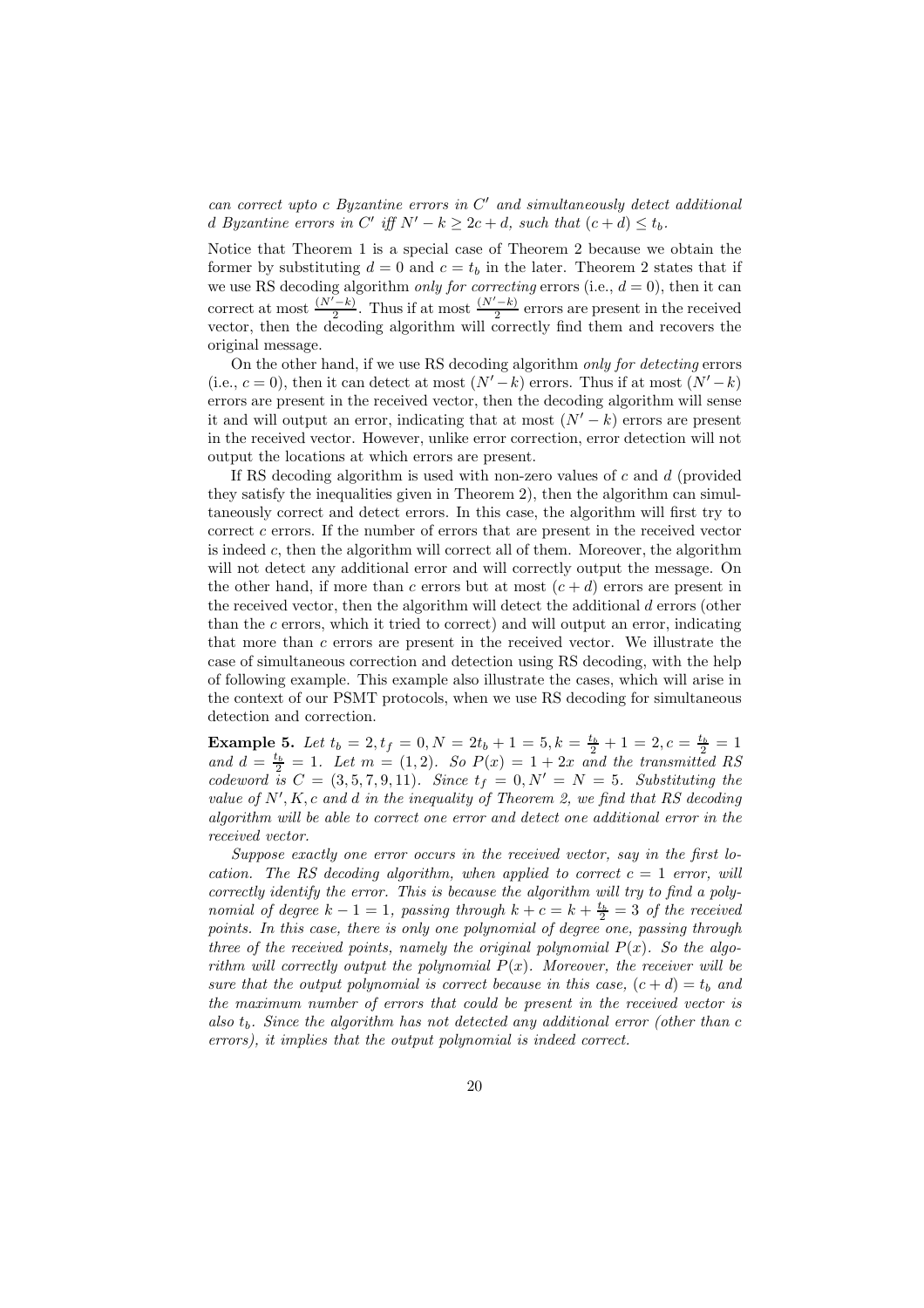*On the other hand, suppose that more than*  $c = \frac{t_b}{2} = 1$  *errors are present in the received vector; i.e., suppose two errors are present in the received vector. Moreover, the errors are introduced in the first two locations and let the received vector be* (5, 6, 7, 9, 11)*. Notice that here the errors are introduced in such a way that first*  $t_b + (k - 1) = 3$  *points in the vector, namely*  $(1,5), (2,6)$  *and*  $(3,7)$ *lie on polynomial*  $x + 4$ *. On the other hand, the last*  $N' - t_b = 3$  *points in the vector, namely*  $(3, 7), (4, 9)$  *and*  $(5, 11)$  *lie on polynomial*  $2x + 1$ *. If we apply the RS* decoding algorithm to correct  $c = 1$  *error, then the decoding algorithm will try to find a polynomial of degree*  $k-1=1$ , passing through  $k+c=k+\frac{t_b}{2}=3$  of *the received points. In this case, there are two polynomials of degree one, passing through three of the received points. So the decoding algorithm will output an error.* More specifically,  $E(x) = (x - e_1)$  and  $Q(x) = P(x)E(x) = Ax^2 + Bx + C$ F. By substituting  $x = 1, \ldots, 5$  in the relation  $Q(x) = R(x)E(x)$ , we get the *following system of linear equations:*

$$
A + B + F + 5e1 = 5
$$
  
\n
$$
4A + 2B + 1F + 6e1 = 12
$$
  
\n
$$
9A + 3B + 1F + 7e1 = 21
$$
  
\n
$$
16A + 4B + 1F + 9e1 = 36
$$
  
\n
$$
25A + 5B + 1F + 11e1 = 55
$$

*However, the above system of equations does not have any solution and hence the algorithm will not output any polynomial. This will indicate to the the receiver that more than* c *errors are presented in the received vector, which are detected by the algorithm.*

In the above example, we have considered the case, when  $c+d = t_b$ . If  $c+d < t_b$ , then again anything can happen. For example, the errors could be introduced in such a way that the received vector could have a distance of c from another valid codeword (other than the one sent by the sender, as in Example 3). In this case, the algorithm will output the incorrect polynomial corresponding to the other codeword. Moreover, the receiver will have no way of knowing that the output polynomial is incorrect, as  $(c + d) < t<sub>b</sub>$ . On the other hand, the errors could be introduced in such a way that the received vector has a distance of more than c from all valid codewords (as in Example 4). In this case, the algorithm will fail to output any polynomial, indicating to the receiver that more than c errors are present in the received vector.

We now give the formal description of Berlekamp-Welch RS decoding algorithm. In the algorithm, all the computations are performed over F. The algorithm takes the following inputs:

1. An N' length vector C', received over  $Ch_{(t_b,t_f)}$ . Let  $i_1,\ldots,i_{N'} \in \{1,\ldots,N\}$ denote the indices of the components of the received vector. This implies that the components of the received vector at the remaining indices in the set  $\{1, \ldots, N\} - \{i_1, \ldots, i_{N'}\}$  are erased. Here N is the length of the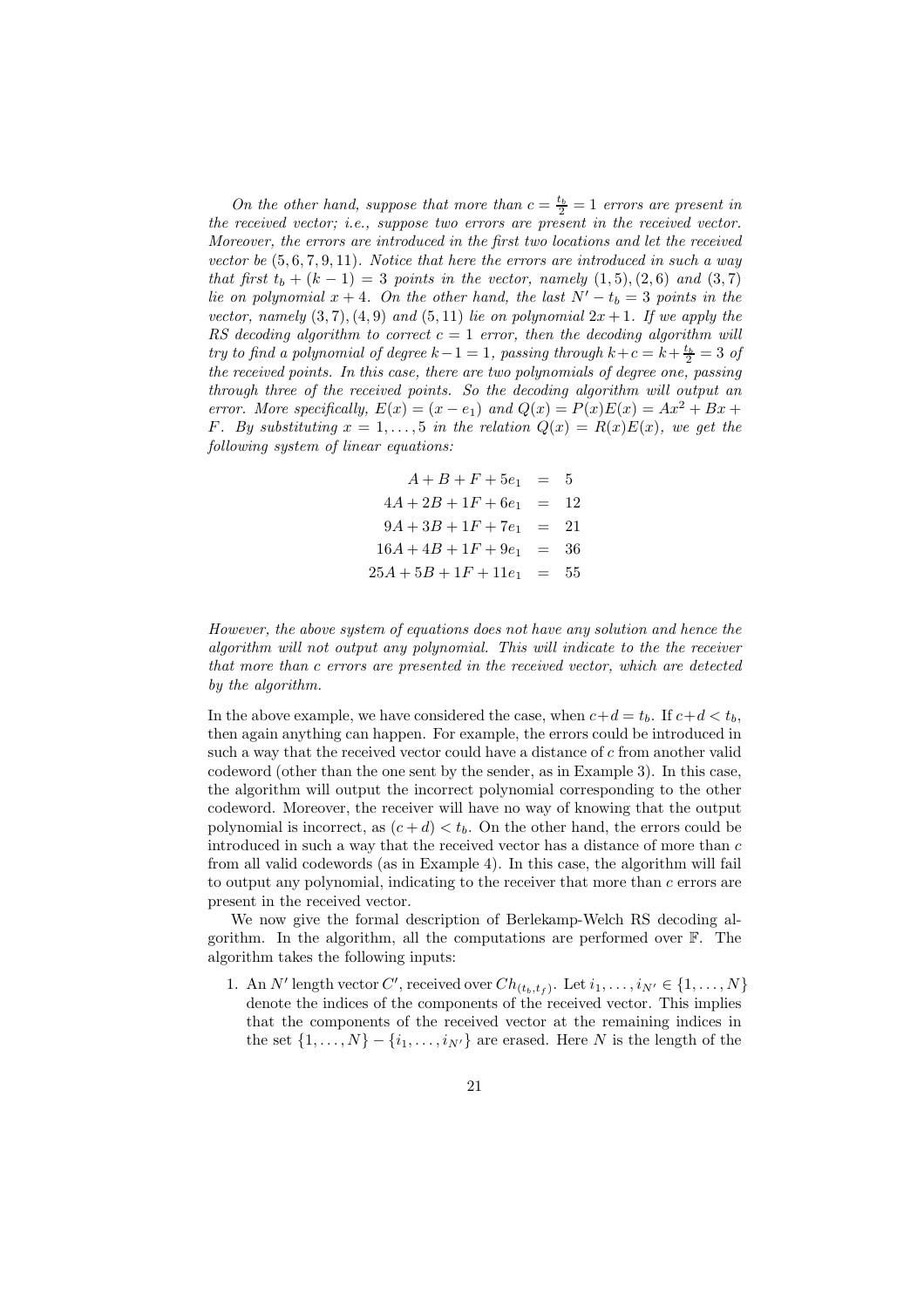original RS codeword and  $N' \geq (N - t_f)$ . We denote the values in the received vector as  $R(\alpha_{i_1}), \ldots, R(\alpha_{i_{N'}}).$ 

- 2. Parameter k, where  $k 1$  is the degree of the original polynomial  $P(x)$ , used for encoding the message.
- 3. Parameters  $c \ge 0$  and  $d \ge 0$ , subject to the condition that  $N'-k \ge 2c+d$ and  $(c+d) \leq t_b$ . Here c is the number of errors that the algorithm tries to correct and  $d$  is the number of additional errors that the algorithm tries to detect.

The algorithm is formally given in Table 3.

| Algorithm RS-DEC( $N', C', c, d, k$ )<br>Goal: To Find a Polynomial of Degree $k-1$ Passing Through $k+c$ Received $R(\alpha_i)$ 's                                                                                                                                                                                                                                                                                                                                                      |
|------------------------------------------------------------------------------------------------------------------------------------------------------------------------------------------------------------------------------------------------------------------------------------------------------------------------------------------------------------------------------------------------------------------------------------------------------------------------------------------|
| 1. Let the error locator polynomial $E(x) = (x - e_1) \dots (x - e_c)$ . The coefficient of $x^c$ in<br>$E(x)$ will be one.                                                                                                                                                                                                                                                                                                                                                              |
| 2. Let $Q(x) = P(x)E(x) = a_{c+k-1}x^{c+k-1} + a_{c+k-2}x^{c+k-2} + \ldots + a_0$ be the polynomial<br>of degree $c + k - 1$ .                                                                                                                                                                                                                                                                                                                                                           |
| 3. Form a system of N' equations, involving $2c + k \leq N'$ unknowns<br>$e_1, \ldots, e_c, a_{c+k-1}, \ldots, a_0$ , by substituting $x = \alpha_{i_1}, \ldots, \alpha_{i_{N'}}$ in the relation<br>$Q(x) = R(x)E(x).$                                                                                                                                                                                                                                                                  |
| 4. Solve the above system of equations. Now there are the following cases:                                                                                                                                                                                                                                                                                                                                                                                                               |
| (a) If the above system of equations fails to give any solution, then output an error.<br>In this case, the receiver concludes that more than $c$ errors are present in the<br>received vector.                                                                                                                                                                                                                                                                                          |
| (b) If the above system of equations gives a solution, such that value of at least one<br>of the unknowns $e_1, \ldots, e_c, a_{c+k-1}, \ldots, a_0$ is outside the field $\mathbb{F}$ , then output an<br>error. In this case, the receiver concludes that more than $c$ errors are present in<br>the received vector.                                                                                                                                                                  |
| If the above system of equations gives a solution, such that value of at least two<br>(c)<br>distinct unknowns in the set $\{e_1, \ldots, e_c\}$ are same, then output an error. In this<br>case, the receiver concludes that more than c errors are present in the received<br>vector.                                                                                                                                                                                                  |
| (d) If the above system of equations gives a solution, such that value of all the $2c + k$<br>unknowns are from the field F and each of unknowns in $\{e_1, \ldots, e_c\}$ have distinct<br>values, then do the following:                                                                                                                                                                                                                                                               |
| i. Compute $P(x) = Q(x)/E(x)$ . Let $P(x) = b_0 + b_1x +  + b_{k-1}x^{k-1}$ .<br>ii. Output $(b_0, \ldots, b_{k-1})$ as the message. In addition, output an <i>error list</i> , de-<br>noted by <i>Error_List</i> . The <i>Error_List</i> indicates the values which are iden-<br>tified to be corrupted in $C'$ . The <i>Error List</i> will contain $c$ pairs. For<br>$j = 1, \ldots, c$ , the j <sup>th</sup> entry of <i>Error List</i> is of the form $(e_j, C'_{i_{e_j}})$ , where |
| $C'_{i_{e_i}}$ denotes the $i_{e_j}^{th}$ entry in $C'.$                                                                                                                                                                                                                                                                                                                                                                                                                                 |

Table 3: Protocol for RS Decoding

Definition 10 (GOOD/BAD ERROR LIST). We call an error list generated by RS-DEC *algorithm as "good" if each of the values in the error list, pointed as a corrupted value, is indeed corrupted. Otherwise we call the error list as "bad".* When an error list is "bad", it points a correct value in  $C'$  as corrupted.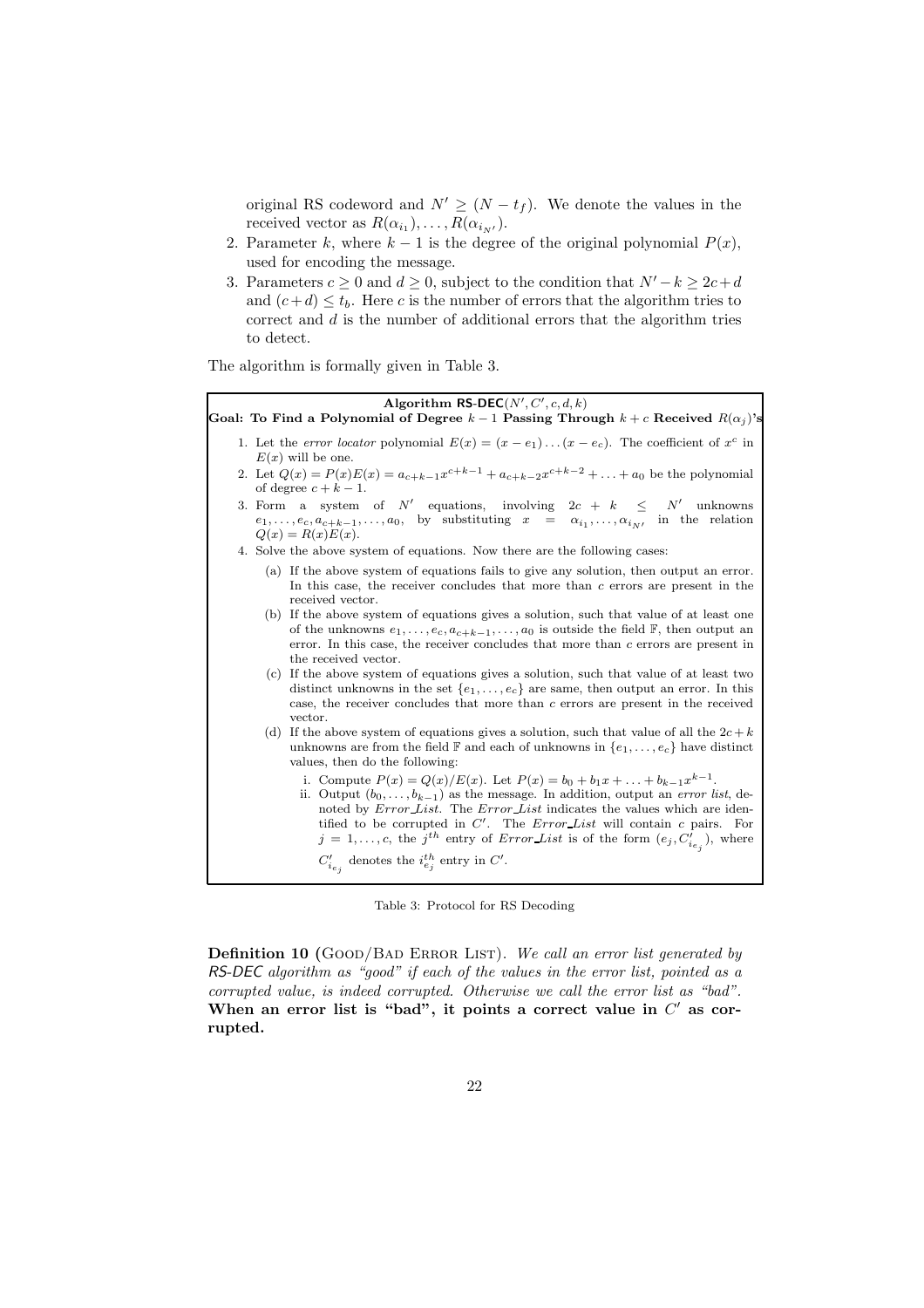We now state few important properties of RS decoding, which will be used in the context of our PSMT protocols. We have already illustrated all these properties with examples and hence we will not give formal proof of these properties. For a complete formal proof, we refer [22, 43]. In all these properties, we assume that  $t'_b \leq t_b$  is the actual number of errors that are present in the received vector. The receiver has no information about  $t'_b$ , except that  $t'_b \leq t_b$ .

**Property 1.** If  $c + d = t_b$  and  $t'_b \leq c$ , then the algorithm will correct all these *errors and will detect no additional errors. So the algorithm will output*  $P(x)$ , *which is the original/correct* k−1 *degree polynomial and* Error List*, which is a "good" error list (of cardinality at most* c*). Moreover, the receiver is certain that the output polynomial*  $P(x)$  *is correct and the error list* Error List *is "good"*. *This property is illustrated in Example 5.*

**Property 2.** If  $c + d = t_b$  and  $t'_b > c$ , then the algorithm will fail to output *any message, thus indicating to the receiver that more than* c *errors are present in the received vector. This is because even though the actual number of errors* t ′ b *is more than* c *(which is the number of errors which the algorithm tried to correct*), the algorithm has the capability to detect  $(t_b - c) \ge (t'_b - c)$  additional *errors. However, the algorithm can only detect the additional errors, but will not be able to correct them. So the algorithm will not output any message. In this case, the receiver concludes that more than* c *errors are present in* C ′ *. This property is illustrated in Example 5.*

**Property 3.** If  $c + d < t_b$  and  $t'_b \leq c$ , then the algorithm will correct all the  $t'_b$ *errors and will correctly output* P(x)*. Moreover,* Error List *will be a "good" error list (of cardinality at most* c*). However, receiver will not be sure/certain that the output polynomial*  $P(x)$  *is correct and the error list* Error-List *is "good"*. *This is because the extra detection capability of the algorithm in this case is less than*  $t_b - c$  *and the value of*  $t'_b$  *is unknown to the receiver. This property is illustrated in Example 2.*

**Property 4.** If  $c+d < t_b$  and  $t'_b > c$ , such that the received vector has a distance *of* c *from another valid codeword (different from the one, which was originally* sent by the sender), then the algorithm will output the incorrect  $P'(x) \neq P(x)$ , *corresponding to the other codeword. Moreover, the* Error List *will be "bad" of cardinality at most* c*. Furthermore, receiver will not be sure/certain that the output polynomial*  $P'(x)$  *is correct and the error list* Error List *is "bad". This is because the extra detection capability of the algorithm in this case is less than*  $t_b - c$  and the value of  $t'_b$  is unknown to the receiver. This property is illustrated *in Example 3.*

**Property 5.** If  $c + d < t_b$  and  $t'_b > c$ , such that the received vector has a *distance of more than* c *from all valid codewords, then the algorithm will output error. In this case, the receiver is certain that more than* c *errors are present in the received vector. This property is illustrated in Example 4.*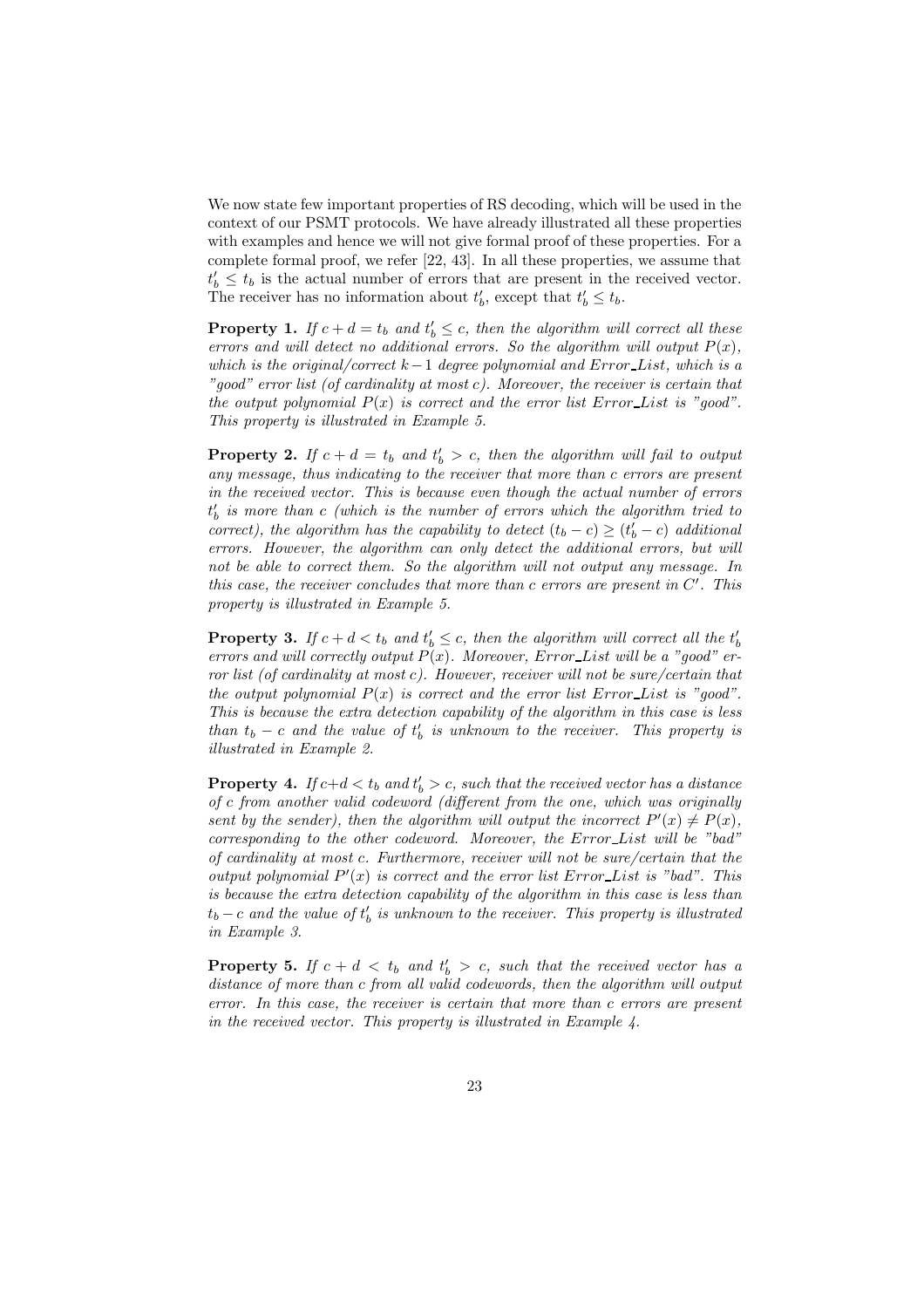#### *4.1. PRMT Protocol Based on RS Codes*

Let **S** and **R** be connected by  $N \ge 2t_b + t_f + 1$  wires,  $w_1, \ldots, w_N$ . We now design a single phase protocol called PRMT-Mixed, which allows S to *reliably* send a message m containing  $\ell \geq 1$  field elements to **R**, tolerating  $\mathcal{A}_{(t_b,t_f,t_p)}^{static}$ . The protocol is based on the properties of RS codes and will be later used in designing OPSMT protocols against  $\mathcal{A}_{(t_b,t_f,t_p)}^{static}$  and  $\mathcal{A}_{(t_b,t_f,t_p)}^{mobile}$ .

#### Protocol PRMT-Mixed $(m, \ell, N, t_b, t_f, k)$

- S breaks up m into blocks  $\mathbf{B}_1, \mathbf{B}_2, \ldots, \mathbf{B}_{\ell/k}$ , each consisting of k field elements, where  $k = N - 2t_b - t_f$ . If  $\ell$  is not an exact multiple of k, a default padding is used to make  $\ell$  mod  $k = 0$ .
- For  $j = 1, ..., \ell/k$ , S computes N length RS codeword  $(c_{j1}c_{j2}...c_{jN})$ , corresponding to block  $B_j$ . For  $i = 1, ..., N$ , S sends  $c_{ji}$  along wire  $w_i$ , for  $j = 1, \ldots, \ell/k$ .
- Let **R** receive information over wires  $w_{i_1}, \ldots, w_{i_{N'}}$ , where  $\{w_{i_1}, \ldots, w_{i_{N'}}\} \subseteq$  $\{w_1, \ldots, w_N\}$  and  $N' \ge N - t_f$ . For  $j = 1, \ldots, \ell/k$ , let **R** receive  $c'_{ji_1}, \ldots, c'_{ji_N}$ along wire  $w_{i_1}, \ldots, w_{i_{N'}}$  respectively. Let  $C'_j = [c'_{ji_1}, \ldots, c'_{ji_{N'}}]$ .
- For  $j = 1, ..., \ell/k$ , **R** executes  $RS DEC(N', C'_j, t_b, 0, k)$  and recovers  $B_j$ . **R** then concatenates all  $B_j$ 's to recover the message  $m$ .

Table 4: Single Phase Reliable Message Transmission Tolerating  $\mathcal{A}_{(t_b,t_f,t_p)}^{static}$ 

We now prove the properties of protocol PRMT-Mixed.

#### Lemma 1 (Correctness). *Protocol* PRMT-Mixed *correctly delivers* m*.*

PROOF: In order to show that **R** will correctly receive m, we show that **R** will recover each  $B_j$  correctly. In the protocol, each  $B_j$  is of size  $k = N - 2t_b - t_f$ and is RS encoded into a codeword of length  $N \ge 2t_b + t_f + 1$ . Corresponding to each  $\mathbf{B}_j$ , **R** receives an  $N' \geq N - t_f$  length vector, which differs from the original codeword at most at  $t_b$  locations. So by putting  $N' \ge N - t_f, k =$  $N - 2t_b - t_f$ ,  $c = t_b$  and  $d = 0$  in the inequality of Theorem 2, we find that **R** will be able to correct all the  $t_b$  errors in  $C'_j$  by applying  $RS - DEC$  to  $C'_j$ . Thus **R** correctly recovers  $B_i$ . . ✷

Lemma 2 (Communication Complexity). *The communication complexity of protocol PRMT-Mixed is*  $\mathcal{O}\left(\frac{N\ell}{N-2t_b-t_f}\right)$ .

PROOF: Corresponding to each block of size  $k$ , S sends an RS codeword of length N. So the communication complexity of the protocol is  $\mathcal{O}\left(\frac{N\ell}{k}\right)$  =  $\mathcal{O}\left(\frac{N\ell}{N-2t_b-t_f}\right)$ . ✷

Protocol PRMT-Mixed has another important property. *Consider the following scenario: In protocol* PRMT-Mixed*,* S *knows that* R *has the knowledge of the exact identity of*  $\alpha \leq t_b$  *wires that are Byzantine corrupted.* S *does not know the exact identity of those*  $\alpha$  *wires.* If this is the case, then the following theorem holds: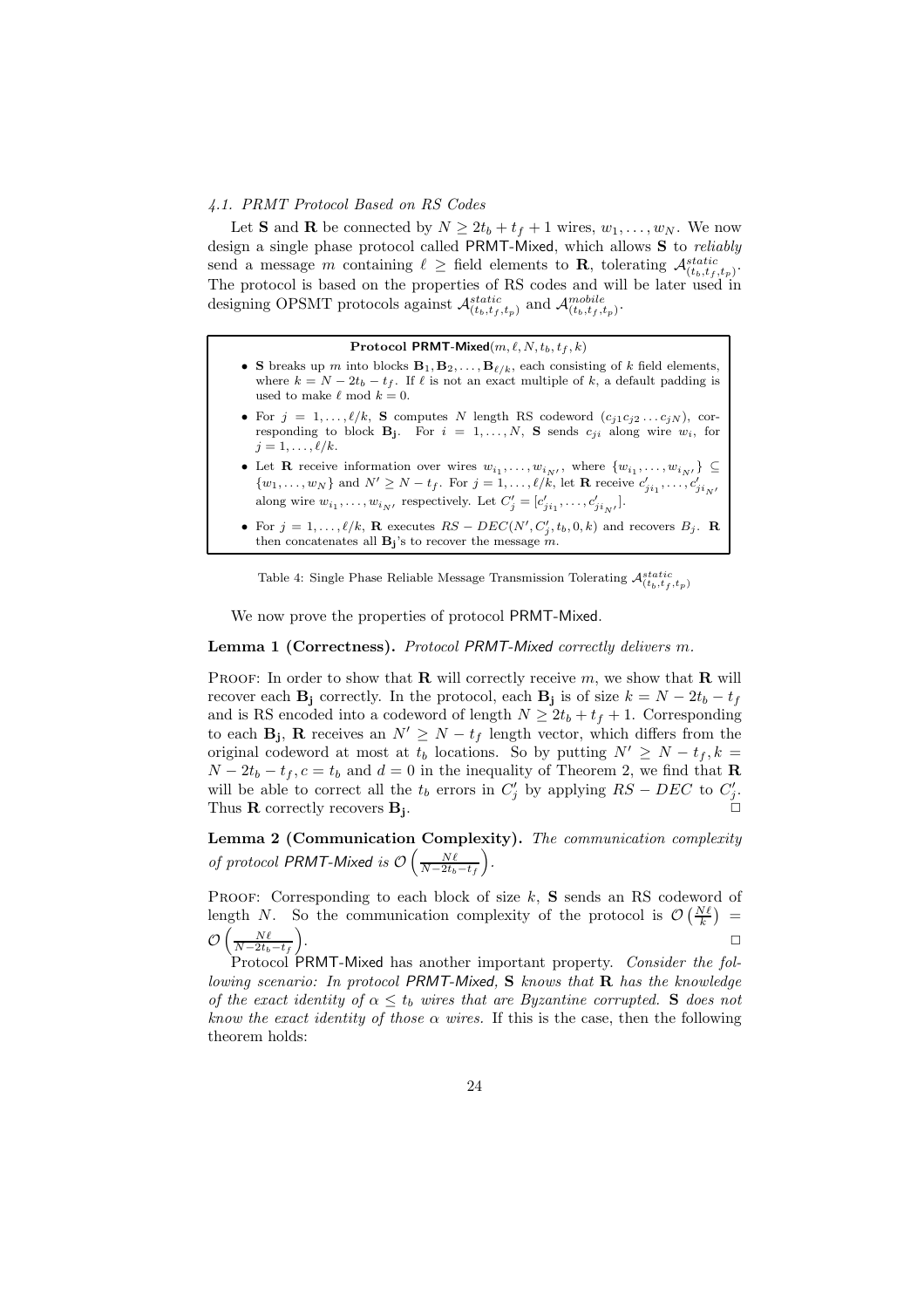Theorem 3. *Suppose* S *knows that* R *has the knowledge of the exact identity of*  $\alpha \le t_b$  *wires that are Byzantine corrupted. Then in protocol PRMT-Mixed,* S *can reliably send* m *using block size*  $k \leq (N - 2t_b - t_f) + \alpha$ *. Moreover, the communication complexity of the protocol will be*  $\mathcal{O}\left(\frac{N\ell}{(N-2t_b-t_f)+\alpha}\right)$ 

*Proof*: Since **R** is aware of the exact identity of  $\alpha$  Byzantine corrupted wires, R can simply ignore the values received over these wires. So the length of each received vector  $C'_j$  will be  $N'$ , where  $N' \ge N - t_f - \alpha$ . Moreover  $C'_j$  will now differ from original codeword at most at  $t_b - \alpha$  locations. So by putting  $N' \ge N - t_f - \alpha$ ,  $k = (N - 2t_b - t_f) + \alpha$ ,  $c = t_b - \alpha$  and  $d = 0$  in the inequality of Theorem 2, we find that by applying  $RS - DEC$  to  $C'_j$ , **R** will be able to correct all the  $t_b - \alpha$  errors in  $C'_j$  and hence correctly recover **B**<sub>j</sub>.

Since  $k \leq (N - 2t_b - t_f) + \alpha$ , the communication complexity of the protocol will be  $\mathcal{O}\left(\frac{N\ell}{(N-2t_b-t_f)+\alpha}\right)$ .

## 5. Single Phase PSMT Tolerating  $\mathcal{A}_{(t_b,t_f,t_p)}^{static}$

In this section, we provide the necessary and sufficient condition for the existence of single phase PSMT tolerating  $\mathcal{A}_{(t_b,t_f,t_p)}^{static}$ . We then derive the lower bound on the communication complexity of single phase PSMT tolerating  $\mathcal{A}^{static}_{(t_b,t_f,t_p)}$ . Finally, we show that our lower bound is *asymptotically* tight by designing a single phase OPSMT protocol tolerating  $\mathcal{A}_{(t_b,t_f,t_p)}^{static}$ .

### *5.1. Necessary and Sufficient Condition for the Existence of Single Phase PSMT Tolerating*  $\mathcal{A}_{(t_b,t_f,t_p)}^{static}$

We first recall the existing characterization of single phase PSMT tolerating  $\mathcal{A}_{t_b}^{static}$  from [14].

**Theorem 4 ([14]).** *Single phase PSMT tolerating*  $A_t^{static}$  is possible iff the *network is*  $(3t_b + 1)$ - $(\mathbf{S}, \mathbf{R})$ -connected <sup>12</sup>.

The necessary and sufficient condition for the existence of single phase PSMT tolerating  $\mathcal{A}_{(t_b,t_f,t_p)}^{static}$  is given by the following theorem:

**Theorem 5.** *Single phase PSMT tolerating*  $\mathcal{A}_{(t_b,t_f,t_p)}^{static}$  *is possible iff there exists*  $n \geq 3t_b + t_f + t_p + 1$  *wires between* **S** *and* **R**.

PROOF: (NECESSITY): In order to prove the necessity part, we follow the strategy of [14] that is used to prove the necessity of Theorem 4. We first argue that

<sup>&</sup>lt;sup>12</sup>The actual expression is  $(t_a + \max(t_a, t_e) + 1)$ -(**S**, **R**)-connected, where the adversary can corrupt up to  $t_a$  nodes actively in Byzantine fashion and  $t_e$  nodes passively in the containment model, where the set of actively corrupted nodes is a subset of the set of passively corrupted nodes or vice-versa. However, as mentioned earlier, we do not deal with such a model in this paper.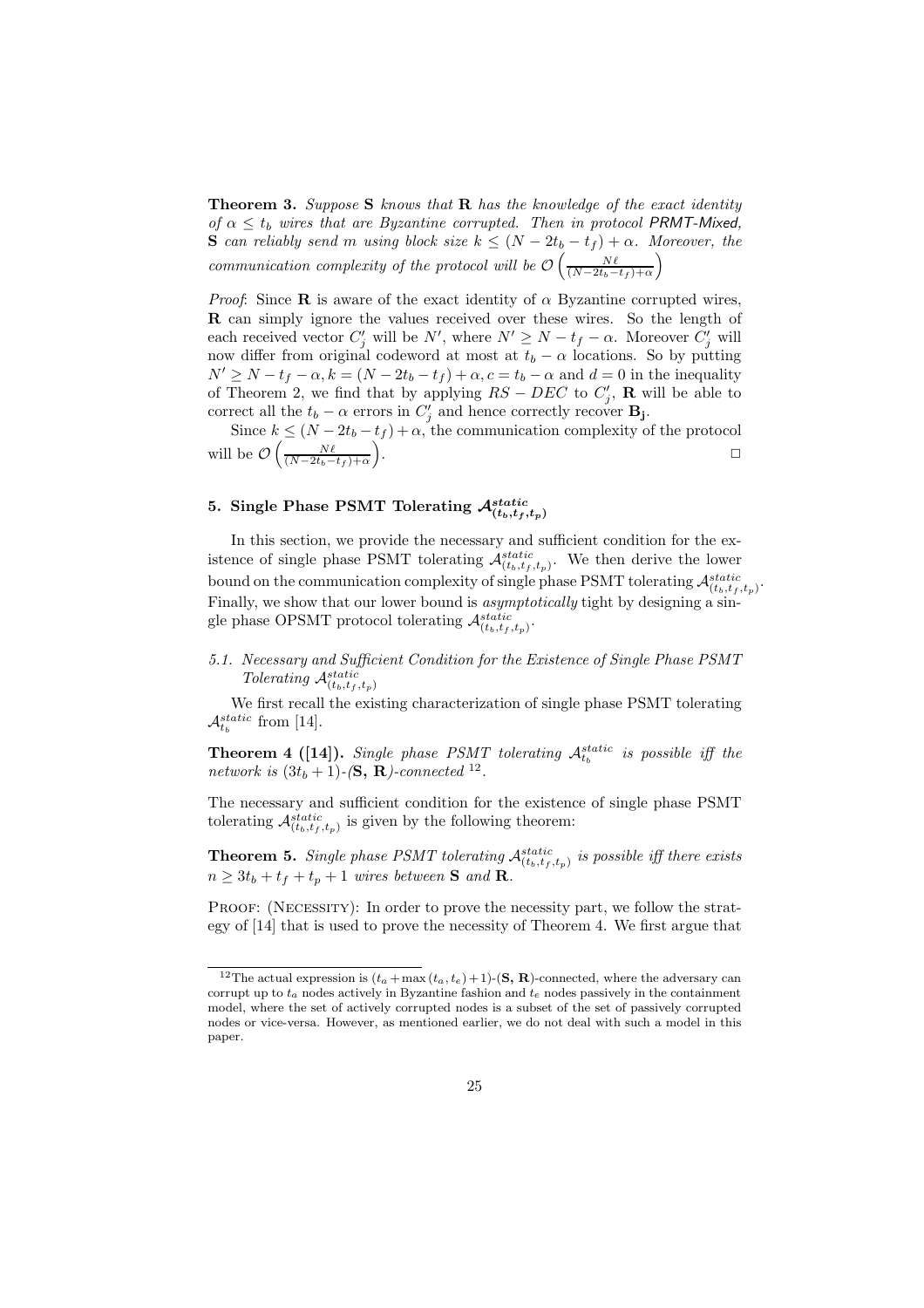in any single phase PSMT protocol to send m against  $\mathcal{A}_{(t_b,t_f,t_p)}^{static}$ , the information sent over any set of  $n-(2t_b+t_f)$  wires have full information about m (see Lemma 3 presented in the sequel). Now in any single phase PSMT tolerating  $\mathcal{A}_{(t_b,t_f,t_p)}^{static}$ , the adversary can eavesdrop information over  $t_b + t_p$  wires. This implies that in any single phase PSMT tolerating  $\mathcal{A}_{(t_b,t_f,t_p)}^{static}$ ,  $n - (2t_b + t_f) > (t_b + t_p)$  should hold. Otherwise, adversary will get information about  $m$ , thus violating the perfect secrecy property. This further implies that in any single phase PSMT tolerating  $\mathcal{A}_{(t_b,t_f,t_p)}^{static}$ ,  $n > 3t_b + t_f + t_p$  should hold. We now proceed to prove Lemma 3.

**Lemma 3.** Let  $\Pi$  be a single phase PSMT tolerating  $\mathcal{A}_{(t_b,t_f,t_p)}^{static}$  that sends m, *where* S *and* R *are connected by* n *wires. Then the information sent over any set of*  $n - (2t_b + t_f)$  *wires in*  $\Pi$  *will have full information about* m.

Proof: The proof is by contradiction. Suppose in Π, the information sent over any set of  $n - (2t_b + t_f)$  wires have no information about m. This implies that for two distinct messages  $m_1$  and  $m_2$ , with  $m_1 \neq m_2$ , the information sent over any set of  $n - (2t_b + t_f)$  wires may be same (and thus do not distinguish the messages). Let the *n* wires be denoted by  $w_1, \ldots, w_n$ . Let  $E_1$  and  $E_2$  be two different executions of  $\Pi$  to send  $m_1$  and  $m_2$  respectively. We now define the following notations:

- 1.  $\alpha_1$  and  $\alpha_2$  denote the collective information sent by **S** over wires  $w_1, \ldots, w_{t_b}$ in  $E_1$  and  $E_2$  respectively.
- 2.  $\beta_1$  and  $\beta_2$  denote the collective information sent by **S** over wires  $w_{t_{k+1}}, \ldots, w_{2t_k}$ in  $E_1$  and  $E_2$  respectively.
- 3.  $\Gamma_1$  and  $\Gamma_2$  denote the collective information sent by **S** over wires  $w_{2t_b+1}$ ,  $\dots, w_{2t_b+t_f}$  in  $E_1$  and  $E_2$  respectively.

Since the information sent over any set of  $n-(2t_b+t_f)$  wires may be same, we can assume that the collective information sent by S over wires  $w_{2t_b+t_f+1}, \ldots, w_n$ in  $E_1$  and  $E_2$  are same. Let it be denoted by  $\delta$ . Thus, in  $E_1$ , the total information sent by S over the *n* wires can be represented as  $(\alpha_1, \beta_1, \gamma_1, \delta)$ . Similarly, the total information sent by S over the n wires in  $E_2$  can be represented as  $(\alpha_2, \beta_2, \gamma_2, \delta)$ . Now consider the following adversary strategies:

- 1. S wants to send  $m_1$  and sends  $(\alpha_1, \beta_1, \gamma_1, \delta)$  to R over the *n* wires. The adversary controls the wires  $w_{2t_b+1}, \ldots, w_{2t_b+t_f}$  in fail-stop fashion and blocks them. Moreover, the adversary does no Byzantine corruption. Thus view of **R** is  $(\alpha_1, \beta_1, \bot, \delta)$ . According to the perfect reliability property of Π, **R** will output  $m_1$ .
- 2. S wants to send  $m_2$  and sends  $(\alpha_2 \beta_2 \gamma_2 \delta)$  to R over the *n* wires. The adversary controls the wires  $w_{2t_b+1}, \ldots, w_{2t_b+t_f}$  in fail-stop fashion and blocks them. Moreover, the adversary does no Byzantine corruption. Thus view of **R** is  $(\alpha_2, \beta_2, \perp, \delta)$ . According to the perfect reliability property of Π, **R** will output  $m_2$ .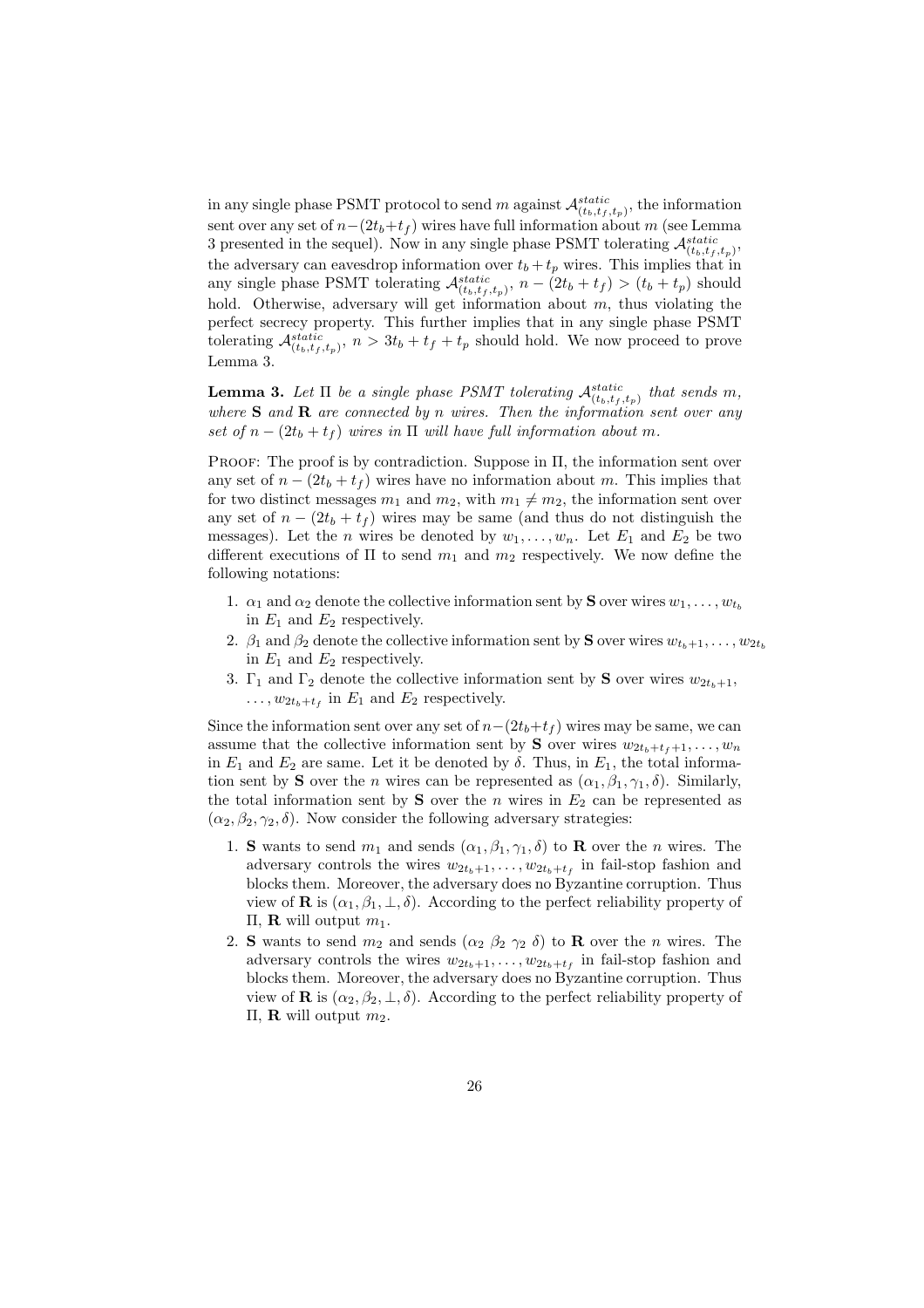3. S wants to send  $m_1$  and sends  $(\alpha_1, \beta_1, \gamma_1, \delta)$  to **R** over the *n* wires. The adversary controls the wires  $w_{2t_b+1}, \ldots, w_{2t_b+t_f}$  in fail-stop fashion and blocks them. Moreover, the adversary controls the wires  $w_1, \ldots, w_{t_h}$ in Byzantine fashion and changes  $\alpha_1$  to  $\alpha_2$ , Thus view of **R** will be  $(\alpha_2, \beta_1, \perp, \delta)$ . Now except with probability  $\frac{1}{2}$ , **R** cannot distinguish between whether  $w_1, \ldots, w_{t_b}$  is Byzantine corrupted and  $\alpha_1$  is changed to  $\alpha_2$  or  $w_{t_b+1}, \ldots, w_{2t_b}$  is Byzantine corrupted and  $\beta_2$  is changed to  $\beta_1$ . Thus, on receiving  $(\alpha_2, \beta_1, \perp, \delta)$ , **R** may output  $m_1$  or  $m_2$  with probability  $\frac{1}{2}$ . But this violates the perfect reliability property of  $\Pi$ , which is a contradiction.

From the above discussion, we conclude that the information sent over any set of  $n - (2t_b + t_f)$  wires in  $\Pi$  will have full information about m.

Now in any single phase PSMT,  $\mathcal{A}_{(t_b,t_f,t_p)}^{static}$  can eavesdrop at most  $t_b+t_p$  wires. From the above lemma, the information sent over any set of  $n - (2t_b + t_f)$  wires in any single phase PSMT tolerating  $\mathcal{A}^{static}_{(t_b,t_f,t_p)}$  will have full information about the message. From these two facts, we can conclude that in any single phase PSMT tolerating  $\mathcal{A}_{(t_b,t_f,t_p)}^{static}$ ,  $n - (2t_b + t_f) > (t_b + t_p)$  should hold, otherwise it will violate the perfect secrecy property. Thus, in any single phase PSMT tolerating  $\mathcal{A}_{(t_b,t_f,t_p)}^{static}$ ,  $n > (3t_b + t_f + t_p)$ . This completes the necessity proof of Theorem 5.

Sufficiency: In order to prove the sufficiency of the condition of Theorem 5, we design a single phase OPSMT protocol with  $n = 3t_b + t_f + t_p + 1$  tolerating  $\mathcal{A}_{(t_b,t_f,t_p)}^{static}$  in Section 5.3. This completes the proof of Theorem 5.

Comparison 1 (Significance of Theorem 5 Over Theorem 4). *The significance of Theorem 5 over Theorem 4 is established by the following two facts:*

- 1. Theorem 5 generalizes Theorem 4 as we get the later by substituting  $t_f =$  $t_p = 0$  *in the former.*
- 2. *Theorem 5 shows availability of more fault tolerance in comparison to Theorem 4. For a clean interpretation of this statement, consider a network with five wires between* S *and* R*. From Theorem 4, the network can tolerate only one Byzantine corruption. However, from Theorem 5, the network can tolerate one Byzantine corruption, along with one additional fault, which can be either passive or fail-stop type. This example clearly justifies the need to study PSMT in the context of mixed adversary. Had we treated the passive or fail-stop corruption as Byzantine corruption, we would require seven wires between* S *and* R *(from Theorem 4), which is much more than what is actually required.*
- *5.2. Lower Bound on Communication Complexity of Single Phase PSMT Tolerating*  $\mathcal{A}_{(t_b,t_f,t_p)}^{static}$

In [53, 16], the authors have derived the lower bound on the communication complexity of any single phase PSMT tolerating  $\mathcal{A}_{t_b}^{static}$ . We now derive the lower bound on the communication complexity of any single phase PSMT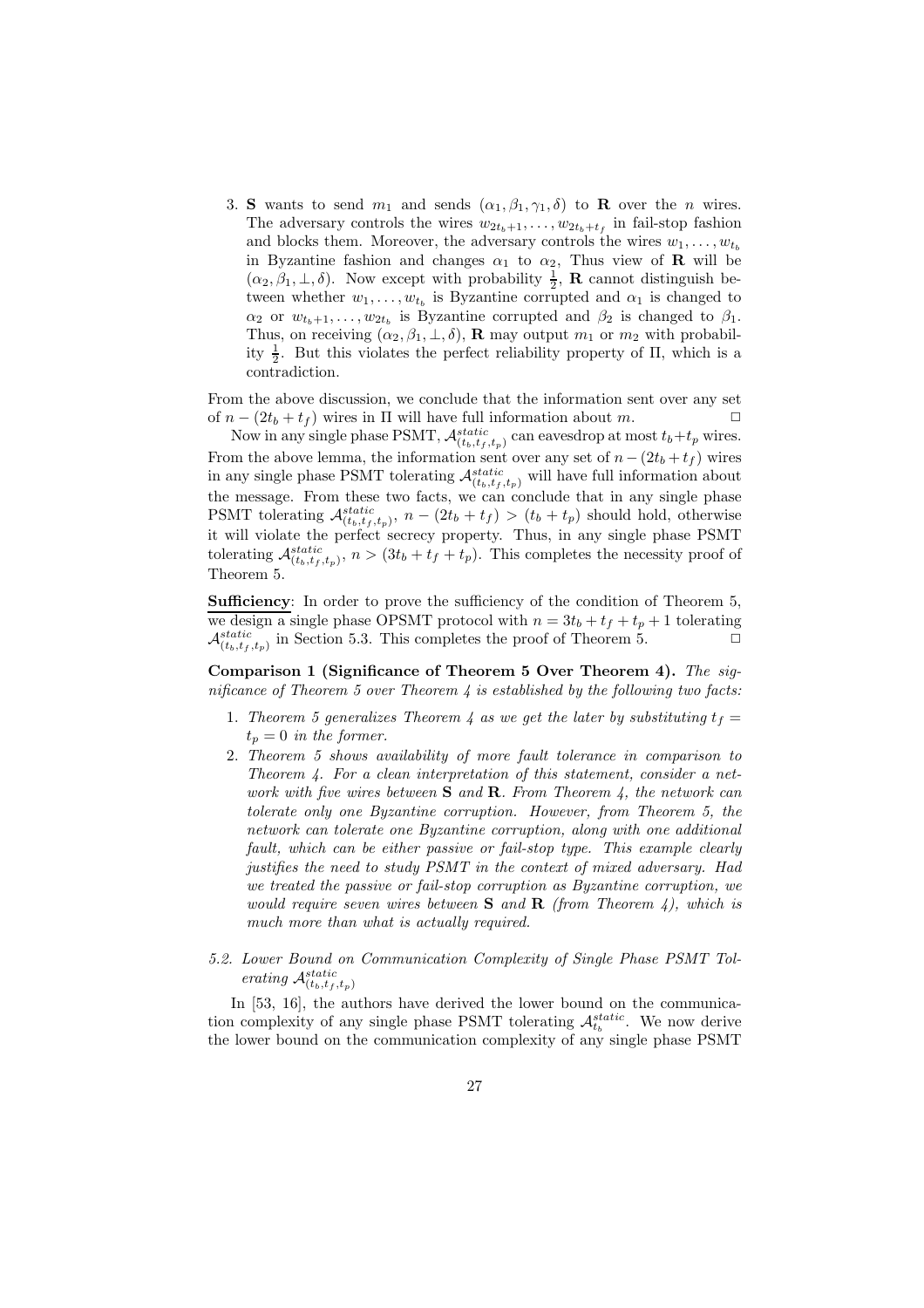tolerating  $\mathcal{A}_{(t_b,t_f,t_p)}^{static}$ , by extending the arguments used in [16] for deriving the lower bound against  $\mathcal{A}_{t_b}^{static}$ .

**Theorem 6.** Let **S** and **R** be connected by  $n \geq 3t_b + t_f + t_p + 1$  wires. Then any single phase PSMT tolerating  $\mathcal{A}_{(t_b,t_f,t_p)}^{static}$  over the *n* wires must communicate  $\Omega\left(\frac{n\ell}{n-(3t_b+t_f)}\right)$  field elements to securely send a message  $m$  containing  $\ell\geq 1$ 

*field elements.*

PROOF: Let  $\Pi$  be any single phase PSMT over  $n \geq 3t_b + t_f + t_p + 1$  wires, tolerating  $\mathcal{A}_{(t_b,t_f,t_p)}^{static}$ , which sends a message m containing  $\ell \geq 1$  field elements from  $\mathbb F$ . We now define the following notations:

- 1. M denotes the message space from where S selects the message to be sent. In our context,  $\mathcal{M} = \mathbb{F}^{\ell}$ .
- 2.  $\mathbf{T}_{i}^{m}$  denotes the set of all possible transmissions that can occur on wire  $w_i \in \{w_1, \ldots, w_n\}$ , when **S** transmits message  $m \in \mathcal{M}$  using protocol II.
- 3. For  $j \geq i$ ,  $\mathbf{M}_{i,j}^m \subseteq \mathbf{T}_i^m \times \mathbf{T}_{i+1}^m \times \ldots \times \mathbf{T}_j^m$  denotes the set of all possible transmissions that can occur over the wires  $\{w_i, w_{i+1}, \ldots, w_j\}$ , when **S** transmits message  $m \in \mathcal{M}$  using protocol  $\Pi$ .
- 4.  $\mathbf{M}_{i,j} = \bigcup_{m \in \mathcal{M}} \mathbf{M}_{i,j}^m$  and  $\mathbf{T}_i = \bigcup_{m \in \mathcal{M}} \mathbf{T}_i^m$ . We call  $\mathbf{T}_i$  as the *capacity* of wire  $w_i$  and  $\mathbf{M}_{i,j}$  as the *capacity* of the set of wires  $\{w_i, w_{i+1}, \ldots, w_j\}$ .

In protocol  $\Pi$ , one element from the set  $\mathbf{T}_i$  is transmitted over each wire  $w_i$ , for  $i = 1, \ldots, n$ . Moreover, each element of the set  $\mathbf{T}_i$  can be represented by  $\log |\mathbf{T}_i|$  bits. Thus, the lower bound on the communication complexity of  $\Pi$  is  $\sum_{i=1}^{n} \log |\mathbf{T}_i|$  bits. In the sequel, we try to estimate  $\mathbf{T}_i$ .

Since Π is a single phase PSMT protocol, it implies that the transmissions on any set of  $t_b + t_p$  wires is *independent* of the message. Thus, for any two messages  $m_1, m_2 \in \mathcal{M}$ , it must hold that

$$
\mathbf{M}^{m_1}_{2t_b+t_f+1,3t_b+t_f+t_p}=\mathbf{M}^{m_2}_{2t_b+t_f+1,3t_b+t_f+t_p}.
$$

*Notice that the above relation must hold for any selection of*  $t_b + t_p$  *wires.* We *focussed on the set*  $\{w_{2t_b+t_f+1}, \ldots, w_{3t_b+t_f+t_p}\}$  *just for simplicity*. From Lemma 3, the transmission over any set of  $n - (2t_b + t_f)$  wires in  $\Pi$  has *full* information about  $m$  and uniquely determine  $m$ . Thus it must also hold that

$$
\mathbf{M}^{m_1}_{2t_b+t_f+1,n} \cap \mathbf{M}^{m_2}_{2t_b+t_f+1,n} = \emptyset.
$$

*We again stress that the above relation must hold for any selection of*  $n-(2t_b +$  $t_f$ ) wires. We focussed on the set  $\{w_{2t_b+t_f+1}, \ldots, w_n\}$  just for simplicity. As mentioned earlier,  $\mathbf{M}_{2t_b+t_f+1,3t_b+t_f+t_p}^m$  will be same for all messages m. Thus, in order that the above relation holds, it must hold that  $\mathbf{M}_{3t_b+t_f+t_p+1,n}^m$  is *unique* for every message  $m$ . This implies that

$$
|\mathbf{M}_{3t_b+t_f+t_p+1,n}|=|\mathcal{M}|.
$$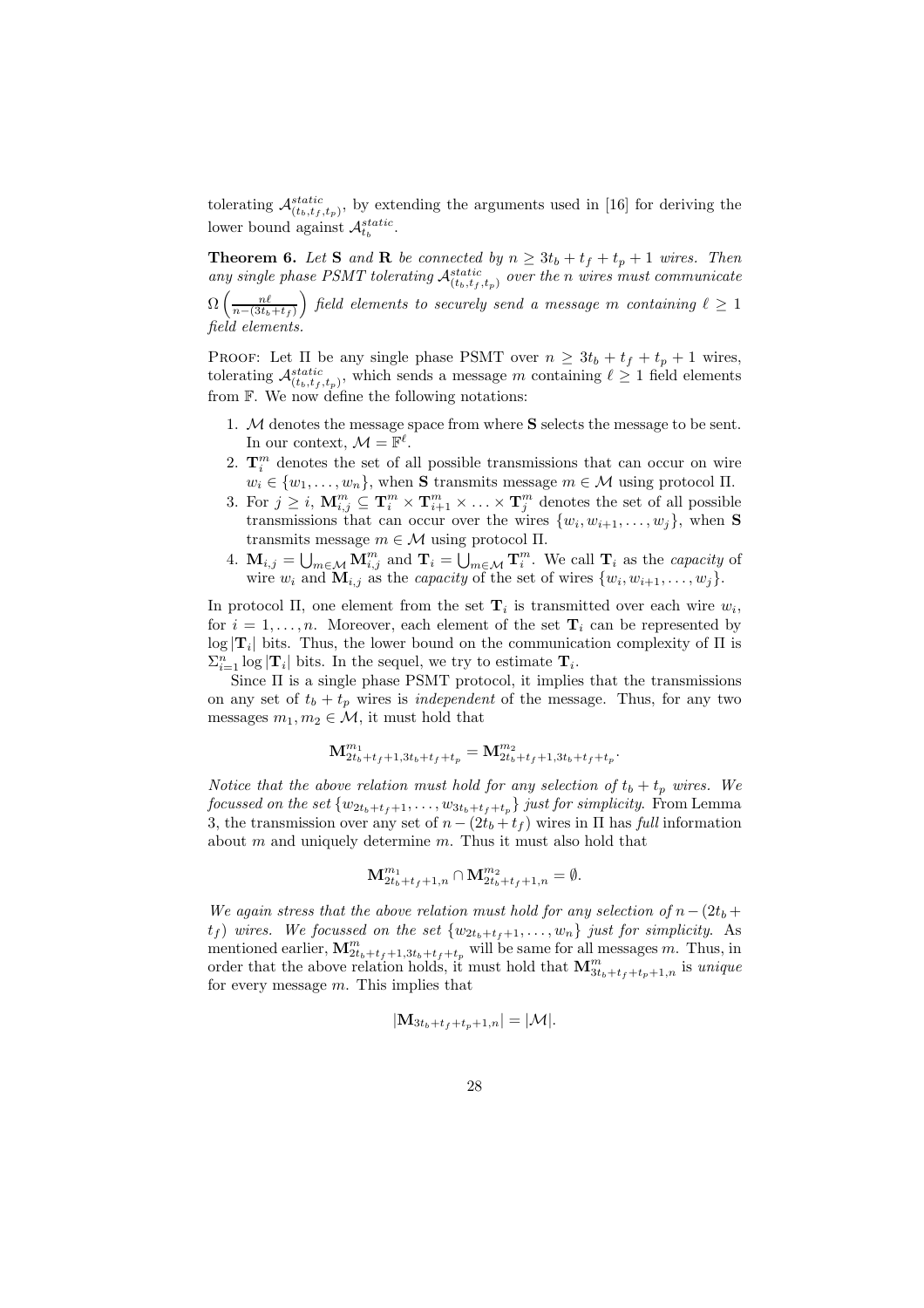From the definition of  $\mathbf{T}_i$  and  $\mathbf{M}_{i,j}$ , we get

$$
\Pi_{i=3t_b+t_f+t_p+1}^n |T_i| \geq |\mathbf{M}_{3t_b+t_f+t_p+1,n}| \geq |\mathcal{M}|.
$$

Let  $g = n - (3t_b + t_f + t_p)$ . The above inequality holds for any selection of g wires  $\mathcal{D} \subset \{w_1, \ldots, w_n\}$ , where  $|\mathcal{D}| = g$ ; i.e.,  $\Pi_{w_i \in \mathcal{D}} |\mathbf{T}_i| \geq |\mathcal{M}|$ . In particular, it holds for every selection  $\mathcal{D}_k = \{w_{kg+1} \text{ mod } n, w_{kg+2} \text{ mod } n, \dots, w_{kg+g} \text{ mod } n\},\$ with  $k \in \{0, \ldots, n-1\}$ .

If we consider all the  $\mathcal{D}_k$  sets collectively, then each wire is counted exactly g times in the collection. Thus, the product of the capacities of all  $\mathcal{D}_k$  yields the capacity of the full wire set to the g-th power, and since each  $\mathcal{D}_k$  has capacity at least  $|\mathcal{M}|$ , we get

$$
|\mathcal{M}|^n \leq \Pi_{k=0}^{n-1} \Pi_{w_j \in \mathcal{D}_k} |\mathbf{T}_j| = (\Pi_{i=1}^n |\mathbf{T}_i|)^g,
$$

and therefore

$$
n\log(|\mathcal{M}|) \leq g\Sigma_{i=1}^n\log(|\mathbf{T}_i|).
$$

As  $\log(|\mathcal{M}|) = \ell \log(|\mathbb{F}|)$ , from the above inequality, we get

$$
\sum_{i=1}^{n} \log(|\mathbf{T}_{i}|) \ge \left(\frac{n\ell \log(|\mathbb{F}|)}{g}\right) \ge \left(\frac{n\ell \log(|\mathbb{F}|)}{n - (3t_b + t_f + t_p)}\right)
$$

.

As mentioned earlier,  $\Sigma_{i=1}^n \log(|\mathbf{T}_i|)$  denotes the lower bound on the communication complexity of protocol Π in bits. From the above inequality, we find that the lower bound on the communication complexity of protocol  $\Pi$  is  $\left(\frac{n\ell \log(|\mathbb{F}|)}{n-(3t_1+t_2)}\right)$  $\frac{n\ell\log(|\mathbb{F}|)}{n-(3t_b+t_f+t_p)}$ bits. Now each field element from  $\mathbb F$  can be preprsented by  $\log(|\mathbb F|)$  bits. Thus the lower bound on the communication complexity of protocol  $\Pi$  is  $\left(\frac{n\ell}{n-(3t_b+t_f+t_p)}\right)$ field elements. This completes the derivation of lower bound on the communication complexity of single phase PSMT tolerating  $\mathcal{A}_{(t_b,t_f,t_p)}^{static}$  $\Box$ 

### 5.3. Single Phase OPSMT Tolerating  $\mathcal{A}_{(t_b,t_f,t_p)}^{static}$

We now design a polynomial time single phase OPSMT called 1-OPSMT over  $n = 3t_b + t_f + t_p + 1$  wires tolerating  $\mathcal{A}_{(t_b,t_f,t_p)}^{static}$ . The protocol shows the sufficiency of the condition given in Theorem 5 and the tightness of the lower bound derived in Theorem 6 as well. The protocol sends a message  $m$ , which is a single field element from F, by incurring a communication complexity of  $\mathcal{O}(n)$  field elements. To send a message m containing  $\ell > 1$  field elements, the protocol can be concurrently repeated for each element of  $m$ . This requires a total communication cost of  $\mathcal{O}(n\ell)$  field elements. The protocol is given in Table 5.

We now prove the properties of protocol 1-OPSMT.

Lemma 4 (Correctness). *In protocol* 1-OPSMT*,* R *will correctly receive* m*.*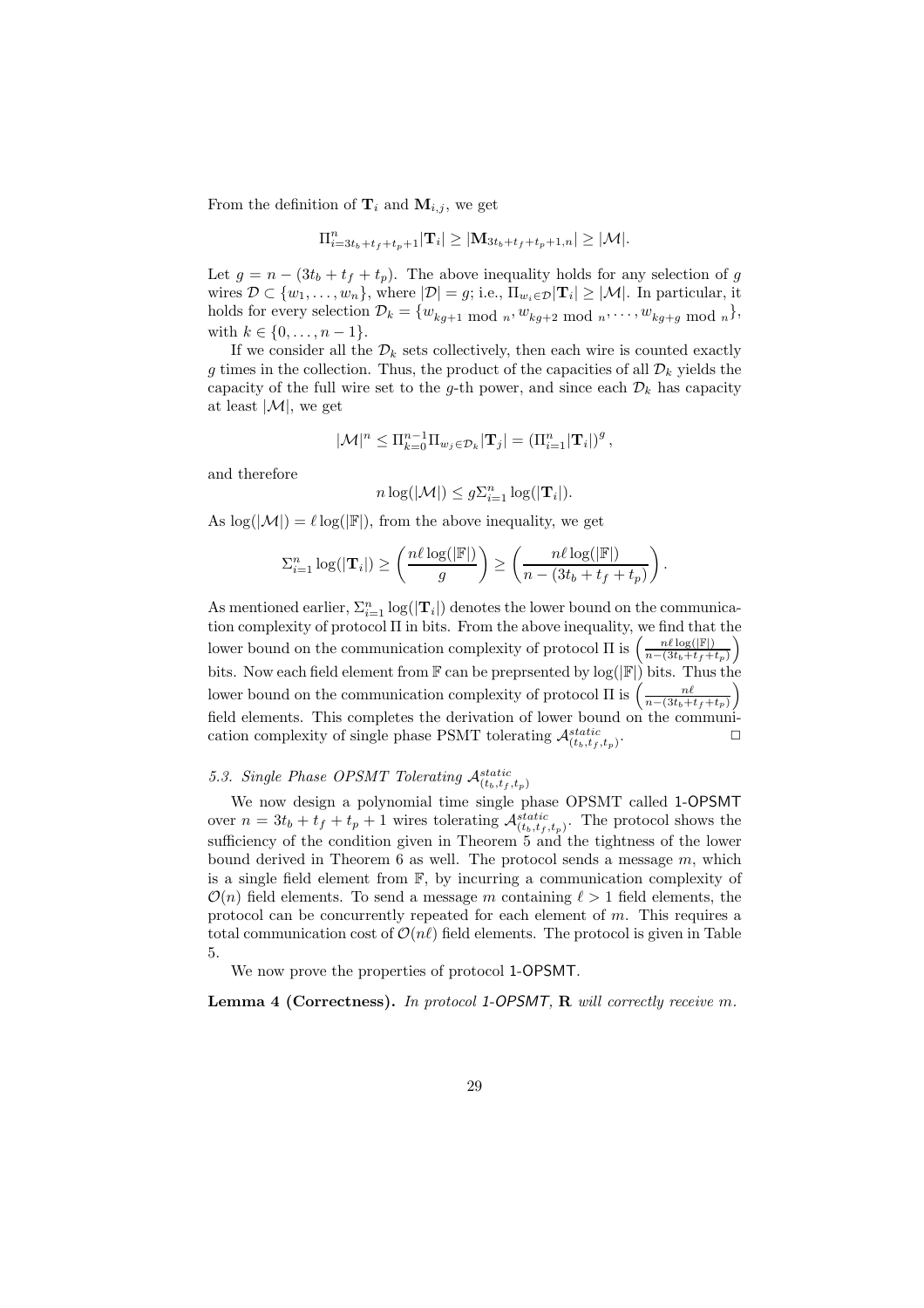

Table 5: Single Phase OPSMT Tolerating  $\mathcal{A}_{(t_b,t_f,t_p)}^{static},$   $|m|=1, n=3t_b+t_f+t_p+1$ 

**PROOF:** In order to prove the lemma, we show that  $\bf{R}$  will successfully get back  $f(x)$ . In the protocol,  $f(x)$  is RS encoded into n length RS codeword  $C = [c_1, \ldots, c_n]$ . Now the *i*<sup>th</sup> component of C is sent over wire  $w_i$ . **R** receives a shortened vector  $C' = [c'_{i_1}, \ldots, c'_{i_{n'}}]$  of length n', corresponding to C, where C and C' may differ at most at  $t_b$  locations (apart from the locations that got erased). By substituting  $c = t_b, d = 0, N' = n' \ge n - t_f$  and  $k = t_b + t_p + 1$ in the inequality of Theorem 2, we find that  $RS - DEC$  can correct all the  $t_b$ errors in C' and hence **R** can get back  $f(x)$  successfully.

Lemma 5 (Secrecy). *In protocol* 1-OPSMT*,* m *will be information theoretically secure from*  $\mathcal{A}_{(t_b,t_f,t_p)}^{static}$ .

PROOF: Since  $\mathcal{A}_{(t_b,t_f,t_p)}^{static}$  can eavesdrop at most  $t_b+t_p$  wires,  $\mathcal{A}_{(t_b,t_f,t_p)}^{static}$  will get at most  $t_b+t_p$  distinct points on  $f(x)$ . However, the degree of  $f(x)$  is  $t_b+t_p$ . Thus  $\mathcal{A}_{(t_b,t_f,t_p)}^{static}$  falls short by one point to uniquely interpolate  $f(x)$ . This implies information theoretic security on  $m = f(0)$ .

Lemma 6 (Communication Complexity). *The communication complexity of protocol* 1-OPSMT *is*  $\mathcal{O}(n)$ *.* 

PROOF: In the protocol, S sends a single field element along each wire. Thus, the communication complexity of the protocol is  $\mathcal{O}(n)$ .

**Theorem 7.** Protocol 1-OPSMT is a single phase OPSMT tolerating  $\mathcal{A}_{(t_b,t_f,t_p)}^{static}$ .

PROOF: From Theorem 6, any single phase PSMT over  $n = 3t_b + t_f + t_p + 1$ wires against  $\mathcal{A}_{(t_b,t_f,t_p)}^{static}$ , must communicate  $\Omega(n)$  field elements to securely send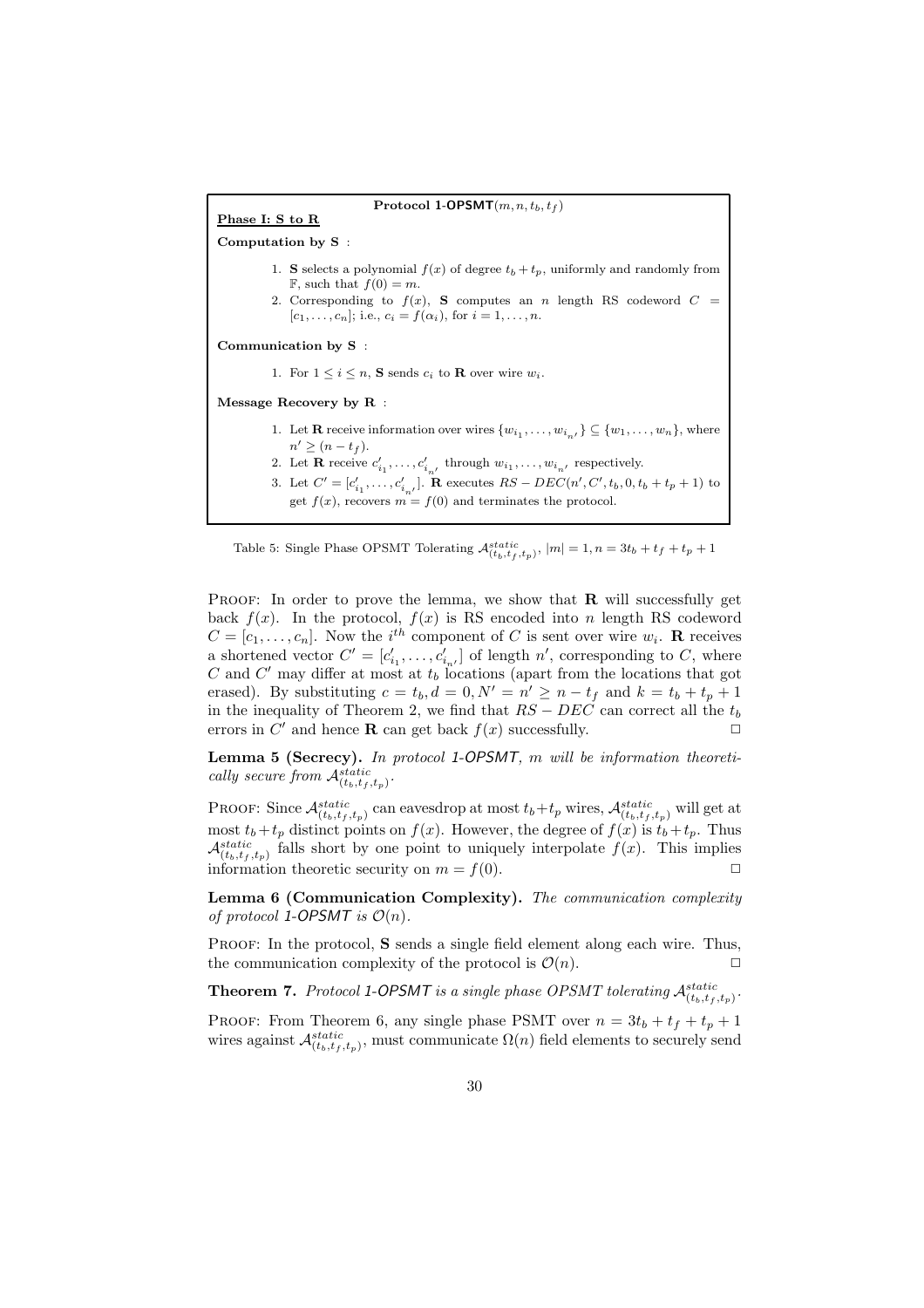a message containing  $\ell = 1$  field elements. From Lemma 6, the communication complexity of protocol 1-OPSMT is  $\mathcal{O}(n)$ . Thus, protocol 1-OPSMT is a single phase OPSMT protocol tolerating  $\mathcal{A}_{(t_b,t_f,t_p)}^{static}$ .  $\Box$ 

**Theorem 8.** *Suppose* **S** *and* **R** *are connected by*  $n = 3t_b + t_f + t_p + 1$  *wires. Then there exists a polynomial time single phase OPSMT protocol to securely send a message m containing*  $\ell \geq 1$  *field elements, tolerating*  $\mathcal{A}_{(t_b,t_f,t_p)}^{static}$ .

PROOF: To securely send m, S can concurrently execute  $\ell$  instances of protocol 1-OPSMT to send each element of m individually. This incurs a communication complexity of  $\mathcal{O}(n\ell)$ . From Theorem 6, any single phase PSMT over  $n = 3t_b +$  $t_f + t_p + 1$  wires, must communicate  $\Omega(n\ell)$  field elements to securely send a message containing  $\ell$  field elements. Thus, the resultant protocol is a single phase OPSMT protocol tolerating  $\mathcal{A}_{(t_b,t_f,t_p)}^{static}$ , which sends a message containing  $\ell \geq 1$  field elements.

## 6. Multi Phase PSMT Tolerating  $\mathcal{A}_{(t_b,t_f,t_p)}^{static}$

In this section, we present the necessary and sufficient condition for the existence of any multi phase PSMT tolerating  $\mathcal{A}_{(t_b,t_f,t_p)}^{static}$ . We then prove the lower bound on the communication complexity of multi phase PSMT tolerating  $\mathcal{A}_{(t_b,t_f,t_p)}^{static}$ . Finally, we show that our lower bound is *asymptotically tight* by designing a multi phase OPSMT protocol tolerating  $\mathcal{A}^{static}_{(t_b,t_f,t_p)}$ .

*6.1. Necessary and Sufficient Condition for the Existence of Multi Phase PSMT Tolerating*  $\mathcal{A}_{(t_b,t_f,t_p)}^{static}$ 

We first recall the existing characterization of multi phase PSMT from [14].

Theorem 9 ([14]). *Multi phase PSMT between* S *and* R *in an undirected synchronous network*  $\mathcal N$  *tolerating*  $\mathcal A_{t_b}^{static}$  *is possible iff the network is*  $(2t_b + 1)$ *-*( $\mathbf S$ *,* R*)-connected.*

Now the necessary and sufficient condition for the existence of any multi phase PSMT tolerating  $\mathcal{A}_{(t_b,t_f,t_p)}^{static}$  is given by the following theorem:

**Theorem 10.** Any  $r \geq 2$  phase PSMT tolerating  $\mathcal{A}_{(t_b,t_f,t_p)}^{static}$  is possible iff there *exists*  $n \geq 2t_b + t_f + t_p + 1$  *wires between* **S** *and* **R**.

PROOF: (NECESSITY): In order to prove the necessity part, we show that in any  $r \geq 2$  phase PSMT tolerating  $\mathcal{A}_{(t_b,t_f,t_p)}^{static}$ , the information sent over any set of  $n - (t_b + t_f)$  is dependent on message m (proved in Lemma 7 given in the sequel). Now in any  $r \geq 2$  phase PSMT tolerating  $\mathcal{A}_{(t_b,t_f,t_p)}^{static}$ , the adversary can eavesdrop information over  $t_b + t_p$  wires. This implies that in any  $r \geq 2$  phase PSMT tolerating  $\mathcal{A}_{(t_b,t_f,t_p)}^{static}$ ,  $n - (t_b + t_f) > (t_b + t_p)$  should hold. Otherwise, adversary will get information about  $m$ , which will clearly violate the perfect secrecy property of the protocol. This further implies that in any  $r \geq 2$  phase PSMT tolerating  $\mathcal{A}_{(t_b,t_f,t_p)}^{static}$ ,  $n > 2t_b + t_f + t_p$  should hold. We now proceed to prove Lemma 7.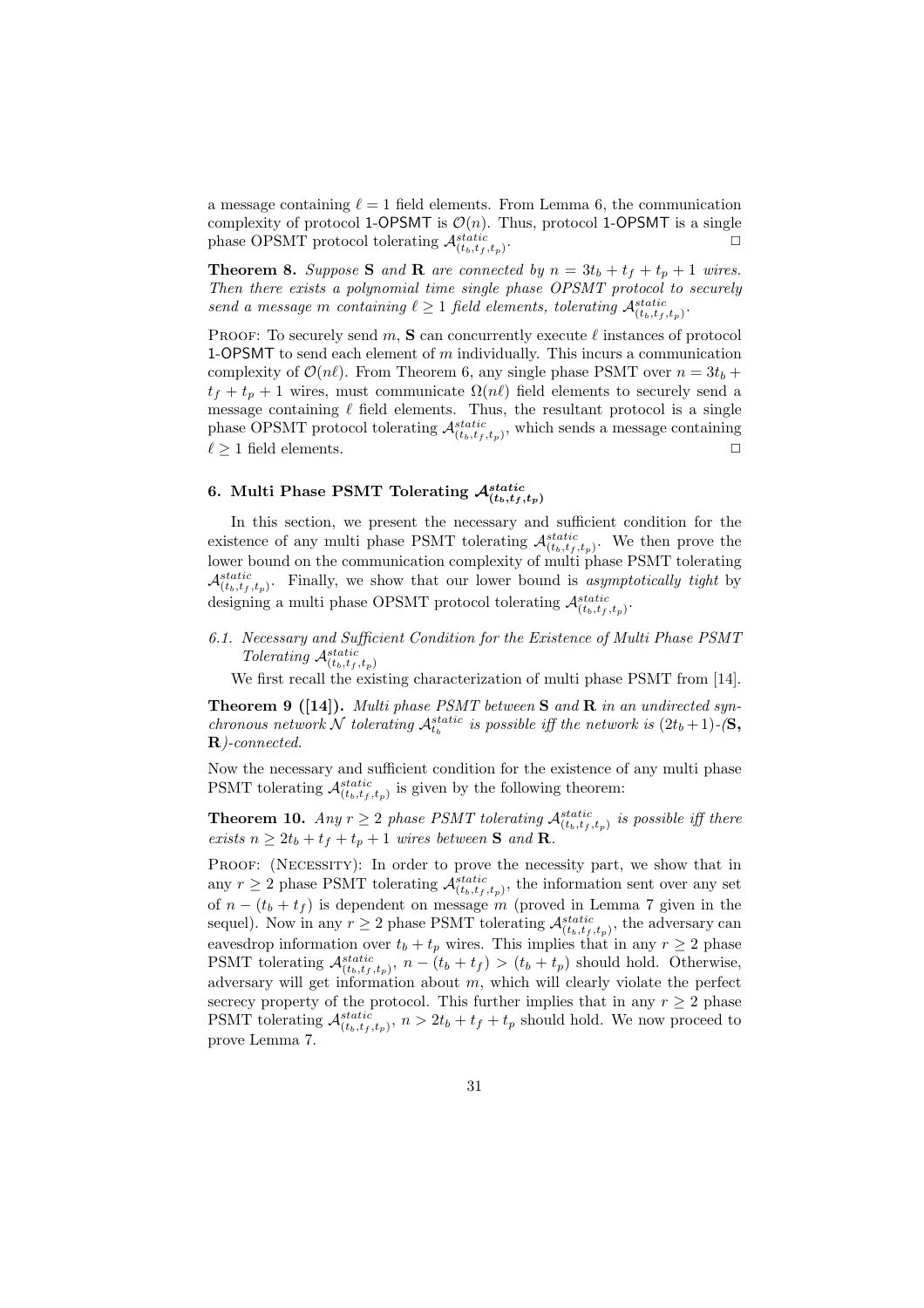**Lemma 7.** Let  $\Pi$  be any  $r \geq 2$  phase PSMT tolerating  $\mathcal{A}_{(t_b,t_f,t_p)}^{static}$  that sends m, *where* S *and* R *are connected by* n *wires. Then the information sent over any set of*  $n - (t_b + t_f)$  *wires in*  $\Pi$  *is dependent on message m*.

PROOF: The proof is by contradiction. Suppose in  $\Pi$ , the information sent over any set of  $n - (t_b + t_f)$  wires is independent of m. This implies that for two distinct messages  $m_1$  and  $m_2$ , with  $m_1 \neq m_2$ , the information sent over any set of  $n - (t_b + t_f)$  wires may be same (i.e the information does not distinguish  $m_1$  from  $m_2$  and vice versa). Let  $E_1$  and  $E_2$  be two different executions of  $\Pi$ for sending  $m_1$  and  $m_2$  respectively. Moreover, without loss of generality, we assume that in  $\Pi$ , **S** communicates to **R** in odd phases, while **R** communicates to S in even phases. Now suppose that in  $E_1$  and  $E_2$ , the adversary controls wires  $w_{t_b+1}, \ldots, w_{t_b+t_f}$  in fail-stop fashion and does no Byzantine corruption. Thus the adversary allows no communication over  $w_{t_b+1}, \ldots, w_{t_b+t_f}$  in  $E_1$  and  $E_2$ . We now define the following notations:

- 1.  $\alpha_1^i$  and  $\alpha_2^i$  denote the collective information sent by **S** to **R** over wires  $w_1, \ldots, w_{t_b}$  in  $E_1$  and  $E_2$  respectively in **odd phase** *i*.
- 2.  $\alpha_1^i$  and  $\alpha_2^i$  denote the collective information sent by **R** to **S** over wires  $w_1, \ldots, w_{t_b}$  in  $E_1$  and  $E_2$  respectively in **even phase** *i*.
- 3. Γ<sup>i</sup> denotes the collective information sent by **S** to **R** over wires  $w_{t_b+t_f+1}, \ldots, w_n$ in both  $E_1$  and  $E_2$  in **odd phase** i.  $\Gamma^i$  is assumed to be same in both  $E_1$  and  $E_2$  as the information sent over any set of  $n - (t_b + t_f)$  wires is independent of the message (according to the our assumption).
- 4. Γ<sup>i</sup> denotes the collective information sent by **R** to **S** over wires  $w_{t_h+t_f+1}, \ldots, w_n$ in both  $E_1$  and  $E_2$  in even phase i.  $\Gamma^i$  is same in both  $E_1$  and  $E_2$  due to the same reason as above.

Thus, if the adversary behaves in the above fashion, then in  $E_1$ , the view of **R** at the end of **odd phase** i will be  $(\alpha_1^i, \perp, \Gamma^i)$  and the view of **S** at the end of even phase *i* will be  $(\alpha_1^i, \perp, \Gamma^i)$ . Finally, **R** will output  $m_1$ . Similarly, in  $E_2$ , the view of **R** at the end of **odd phase** i will be  $(\alpha_2^i, \perp, \Gamma^i)$  and the view of **S** at the end of **even phase** i will be  $(\alpha_2^i, \perp, \Gamma^i)$ . Finally, **R** will output  $m_2$ .

Now consider another execution  $E_3$  that sends  $m_1$ . In  $E_3$ , the adversary's behavior is as follows: The adversary controls wires  $w_1, \ldots, w_{t_b}$  in Byzantine fashion and wires  $w_{t_b+1}, \ldots, w_{t_b+t_f}$  in fail-stop fashion respectively. In **odd phase** i, the adversary blocks the communication over wires  $w_{t_b+1}, \ldots, w_{t_b+t_f}$ . Moreover, the adversary changes  $\alpha_1^i$  sent by **S** over wires  $w_1, \ldots, w_{t_b}$  into  $\alpha_2^i$ . Thus, at the end of **odd phase** i, the view of **R** will be  $(\alpha_2^i, \perp, \Gamma^i)$  and he will think, as if he is in execution  $E_2$  and will accordingly send  $\alpha_2^i$  over wires  $w_1, \ldots, w_{t_b}$  and  $\Gamma^i$  over wires  $w_{t_b+t_f+1}, \ldots, w_n$  to **S** in even phase *i*. But now, the adversary changes  $\alpha_2^i$  into  $\alpha_1^i$ . Thus at the end of **even phase** i, the view of **S** will be  $(\alpha_1^i, \perp, \Gamma^i)$  and he will think that he is in execution  $E_1$ . Thus, in odd phases, the adversary controls the wires in such a way that R believes that he is in  $E_2$ . On the other hand, in **even phases**, the adversary controls the wires in such a way that **S** believes that he is in  $E_1$ . Finally, at the end of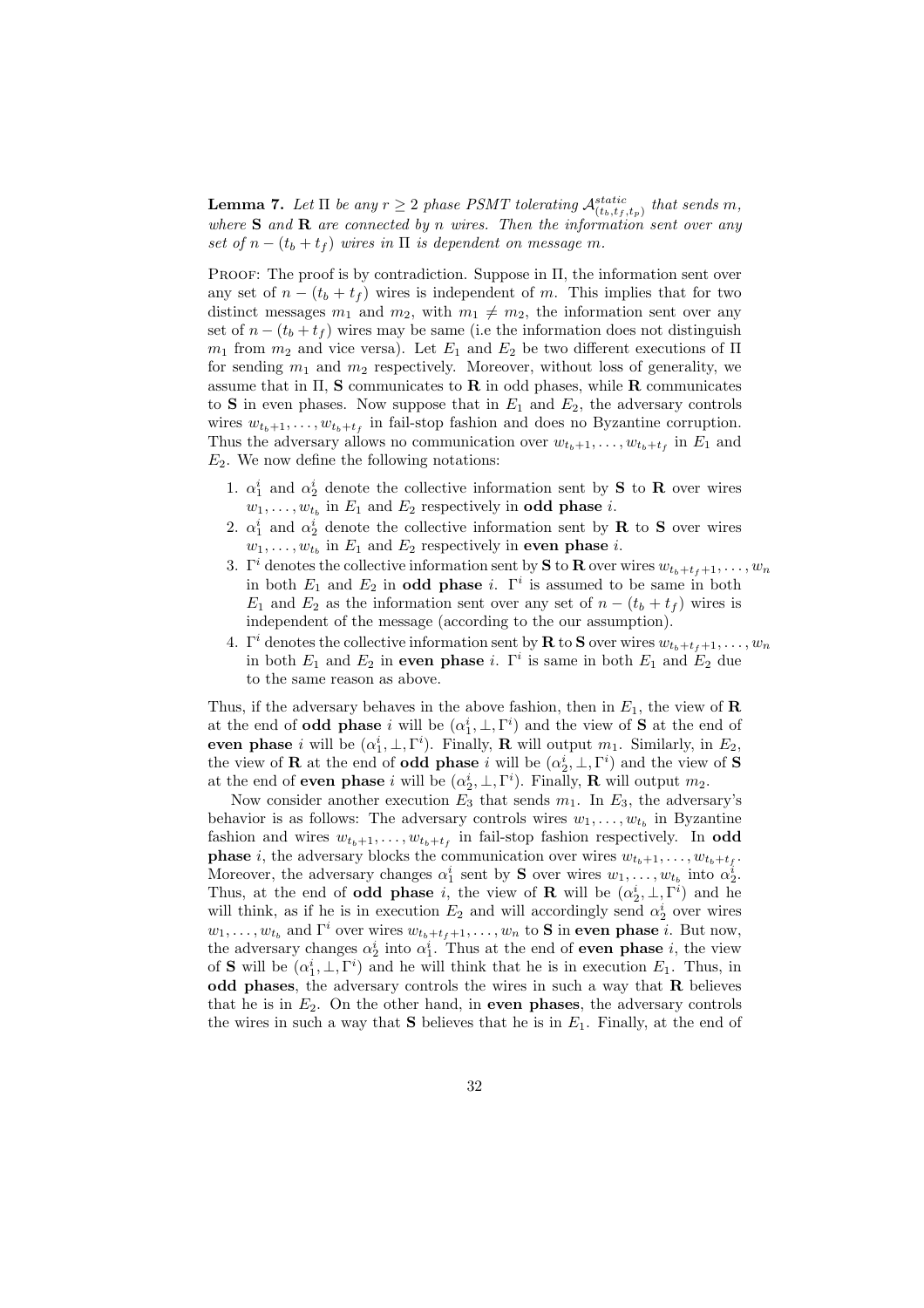the protocol, **R** will output  $m_2$ , while **S** wanted to send  $m_1$ . This is a violation of perfect reliability property of Π, which is a contradiction.

From the above discussion, we conclude that the information sent over any set of  $n - (t_b + t_f)$  wires in  $\Pi$  is dependent on m.

Now in any multi phase PSMT,  $\mathcal{A}_{(t_b,t_f,t_p)}^{static}$  can eavesdrop at most  $t_b+t_p$  wires. From the above lemma, the information sent over any set of  $n-(t_b+t_f)$  wires in any multi phase PSMT tolerating  $\mathcal{A}_{(t_b,t_f,t_p)}^{static}$  is dependent on the message. From these two facts, we can conclude that in any multi phase PSMT tolerating  $\mathcal{A}_{(t_b,t_f,t_p)}^{static}$ ,  $n - (t_b + t_f) > (t_b + t_p)$  should hold, otherwise it will violate the perfect secrecy property of PSMT protocol. Thus, in any multi phase PSMT tolerating  $\mathcal{A}_{(t_b,t_f,t_p)}^{static}$ ,  $n > (2t_b + t_f + t_p)$  should hold. This completes the necessity proof of Theorem 10.

Sufficiency: In order to prove the sufficiency of the condition of Theorem 10, we design a four phase OPSMT protocol with  $n = 2t_b + t_f + t_p + 1$  tolerating  $\mathcal{A}_{(t_b,t_f,t_p)}^{static}$  in Section 6.4.4. This completes the proof of Theorem 10.  $\Box$ 

Comparison 2 (Significance of Theorem 10 Over Theorem 9). *The significance of Theorem 10 over Theorem 9 is established by the following two facts:*

- 1. *Theorem 10 generalizes Theorem 9, as we get the later by substituting*  $t_f = t_p = 0$  *in the former.*
- 2. *Theorem 10 shows the possibility of tolerating more faults in comparison to Theorem 9. For a better understanding of the above statement, consider a network with four wires between* S *and* R*. From Theorem 9, the network can tolerate one Byzantine corruption. However, from Theorem 10, the network can tolerate one Byzantine corruption, along with one additional fault, which can be either passive or fail-stop type. This example clearly justifies the need to study PSMT in the context of mixed adversary. Had we treated the passive of fail-stop corruption as Byzantine corruption, we would have required five wires between* S *and* R *(Theorem 9), which is clearly more than what is actually needed.*
- *6.2. Lower Bound on Communication Complexity of Multi Phase PSMT Tolerating*  $\mathcal{A}_{(t_b,t_f,t_p)}^{static}$

We now derive the lower bound on the communication complexity of Multi phase PSMT tolerating  $\mathcal{A}_{(t_b,t_f,t_p)}^{static}$ . For this, we use similar arguments used for deriving the lower bound on the communication complexity of single phase phase PSMT, along with few other arguments.

**Theorem 11.** Let **S** and **R** be connected by  $n \geq 2t_b + t_f + t_p + 1$  wires. Then any *multiple phase PSMT tolerating*  $\mathcal{A}_{(t_b,t_f,t_p)}^{static}$  *over the n wires must communicate* 

 $\Omega\left(\frac{n\ell}{n-(2t_b+t_f)}\right)$  field elements to securely send a message  $m$  containing  $\ell\geq 1$ *field elements.*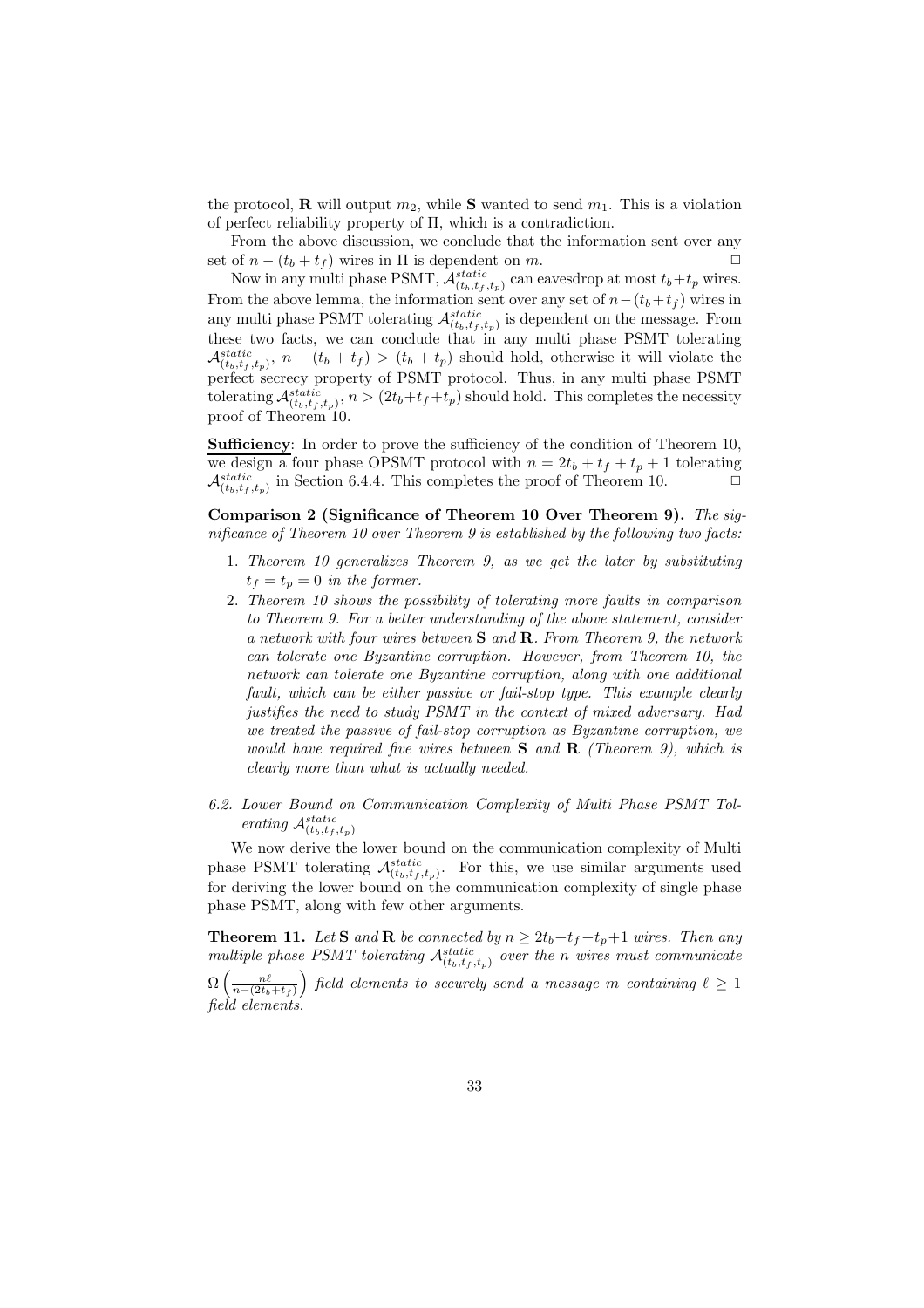To prove the theorem, we first observe the communication pattern of any multi phase PSMT protocol and show that the communication complexity of any multi phase PSMT protocol is not less than the communication complexity of a special type of single phase PSMT protocol. We then derive the lower bound on the communication complexity of this special type of single phase PSMT. More specifically, the proof of Theorem 11 follows from Lemma 8 and Lemma 9, which are proved below.

Lemma 8. *The communication complexity of any multi phase PSMT protocol to send a message* m *tolerating an adversary corrupting up to*  $B \leq t_b$ ,  $F \leq t_f$ and  $P \leq t_p$ ) wires in Byzantine, fail-stop and passive manner respectively is not *less than the communication complexity of distributing* n *shares for the message* m *such that any set of* n−(B+F) *shares has full information about the message while any set of*  $(P + B)$  *shares has no information about the message.* 

To prove this lemma, we begin with a definition of a weaker version of single phase PSMT called PSMT with Error Detection (PSMTED). We then prove the equivalence of the communication complexity of PSMTED protocol to send a message  $m$  and the share complexity (i.e., the length of the shares) of distributing n shares for m such that any set of  $n - (F + B)$  shares has full information about m while any set of  $(P + B)$  shares has no information about m (Claim 1). Finally, we will show that the communication complexity of any multi phase PSMT protocol is at least equal to the communication complexity of single phase protocol PSMTED (Claim 3). These two equivalences will prove the desired equivalence as stated in this lemma.

Definition 11. *A single phase PSMT protocol, tolerating an adversary corrupting up to*  $B(\leq t_b)$ ,  $F(\leq t_f)$  *and*  $P(\leq t_p)$  *wires in Byzantine, fail-stop and passive fashion respectively is called* (B, F, P)*-PSMTED, if it satisfies the following properties:*

- 1. *If the adversary eavesdrops* P + B *wires and does no other type of corruption, then* R *correctly and securely receives the message sent by* S*.*
- 2. If the adversary maliciously changes the information over B wires ( $B \leq$ tb)*, then* R *detects it and aborts.*
- 3. *If adversary blocks at most* F +B *wires and does no malicious corruption, then* R *recovers the message correctly.*
- 4. *The adversary obtains no information about the transmitted message in information theoretic sense.*

Observe that PSMTED is a strictly weaker version of PSMT, as a PSMT protocol not only detects errors but also corrects them and recovers the message. We next show that the properties of PSMTED protocol for sending message  $m$ is equivalent to the property of the problem of distributing n shares for  $m$  such that any set of  $n - (F + B)$  shares has full information about m while any set of  $P + B$  shares has no information about m.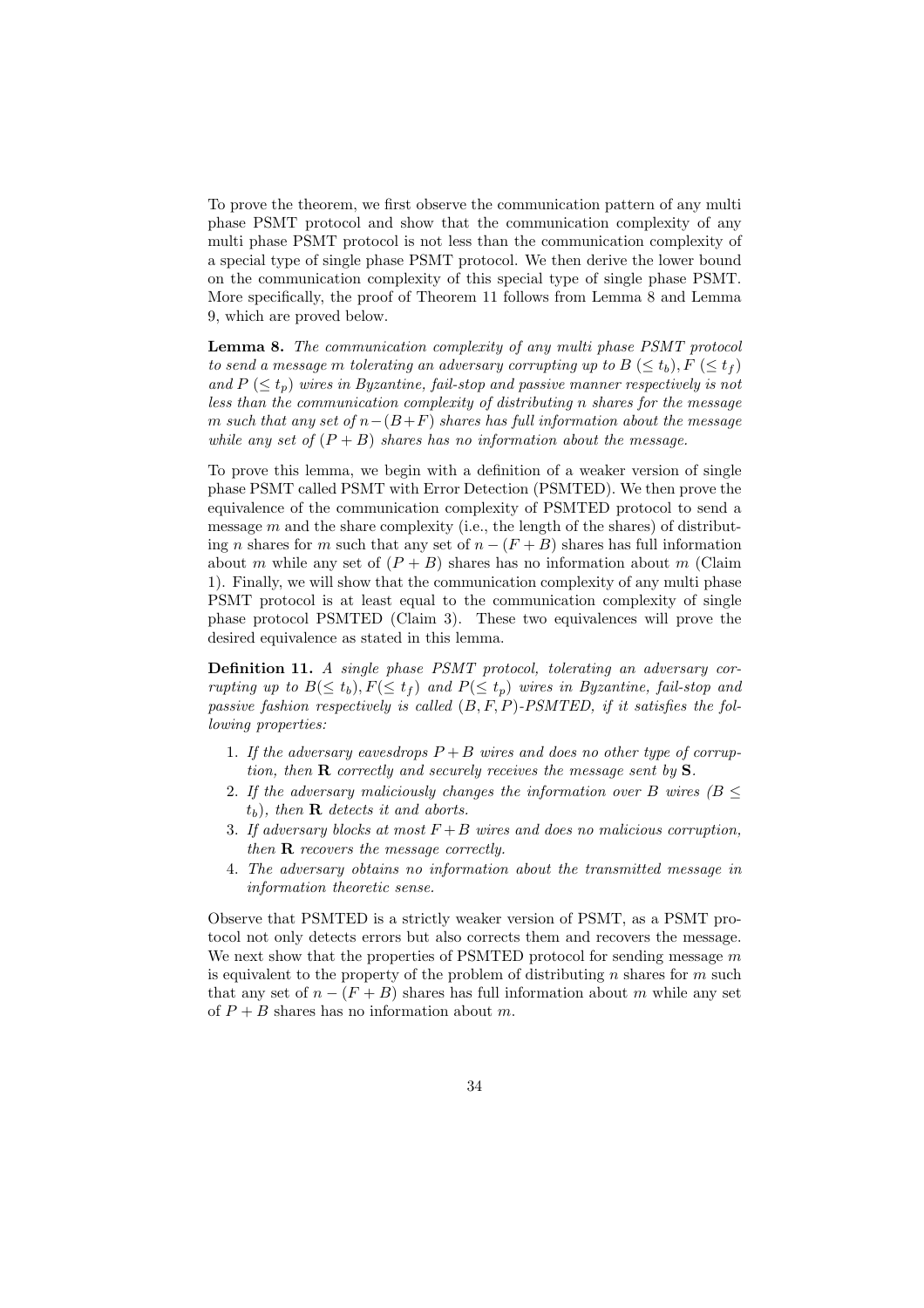Claim 1. *Let* Π *be a PSMTED protocol executed over* n *wires between* S *and* **R**. In an execution of  $\Pi$  for sending a message m, the data  $s_i, 1 \leq i \leq n$  sent by *the* **S** *along the wires*  $w_i, 1 \leq i \leq n$ *, forms n shares for m such that any set of* n − (F + B) *shares has full information about* m *while any set of* P + B *shares has no information about* m*.*

PROOF: The fact that any set of  $P + B$  shares has no information about m follows directly from property 1 and 4 of definition of PSMTED. We now show that any set of  $n - (F + B)$  shares has full information about m. The proof is by contradiction. For a set of wires A, let  $Message(m, A)$  denote the set of messages sent along the wires in A during the execution of PSMTED to send m. Now for any set of wires C with  $|C| \geq n - (F + B)$ , Message $(m, C)$  should uniquely determine the message  $m$ . Suppose not, then there exists another message m' such that  $Message(m, C) = Message(m', C)$ . Now by definition, the fail-stop controlled wires as well as the Byzantine controlled wires can block all the messages sent along those wires. So assume  $\bf R$  does not receive any information over  $F+B$  wires that are not in C. Thus for two different executions of PSMTED to send two distinct message  $m$  and  $m'$ , there exists an adversary strategy such that view of R at the end of two executions is exactly same. This is a contradiction to the property 3 of PSMTED protocol  $\Pi$ , which must output the correct message if at most  $F + B$  wires block the communication and no malicious corruptions take place.  $\Box$ 

The above claim shows that the communication complexity of PSMTED protocol to send  $m$  is same as the share complexity (sum of the length of all shares) of distributing n shares for m such that any set of  $n-(F+B)$  shares has full information about  $m$  while any set of  $P$  shares has no information about the message. Now we step forward to show that the communication complexity of PSMTED protocol is the lower bound on the communication complexity of any multi phase PSMT protocol.

Before we take a closer look at the execution of any multi phase PSMT protocol, we model  $S$  and  $R$  as polynomial time Turing machines with access to a random tape. The number of random bits used by S and R are bounded by a polynomial  $q(n)$ . Let  $r_1, r_2 \in \{0, 1\}^{q(n)}$  denote the contents of the random tapes of **S** and **R** respectively. The message m is an element from the set  $\{0,1\}^{p(n)}$ , where  $p(n)$  is a polynomial. A transcript for an execution of a multi phase PSMT protocol  $\Pi$  is the concatenation of all the messages sent by **S** and **R** along all the wires.

**Definition 12.** *A passive transcript*  $\mathcal{T}(\Pi, m, r_1, r_2)$  *is a transcript for the execution of the multi phase PSMT protocol* Π *with* m *as the message to be sent,* r1, r<sup>2</sup> *as the contents of the random tapes of sender* S *and the receiver* R *and the adversary remaining passive throughout the execution of* Π*, doing no other type of corruption.* Let  $\mathcal{T}(\Pi, m, r_1, r_2, w_i)$  denote the passive transcript restricted to *messages exchanged along the wire*  $w_i$ *. When*  $\Pi, m, r_1, r_2$  *are obvious from the context, we drop them and denote the passive transcript restricted to a wire*  $w_i$ *by*  $\mathcal{T}_{w_i}$ . Similarly,  $\mathcal{T}_{\Delta}$  *denote the passive transcript restricted to the set of wires in* ∆*.*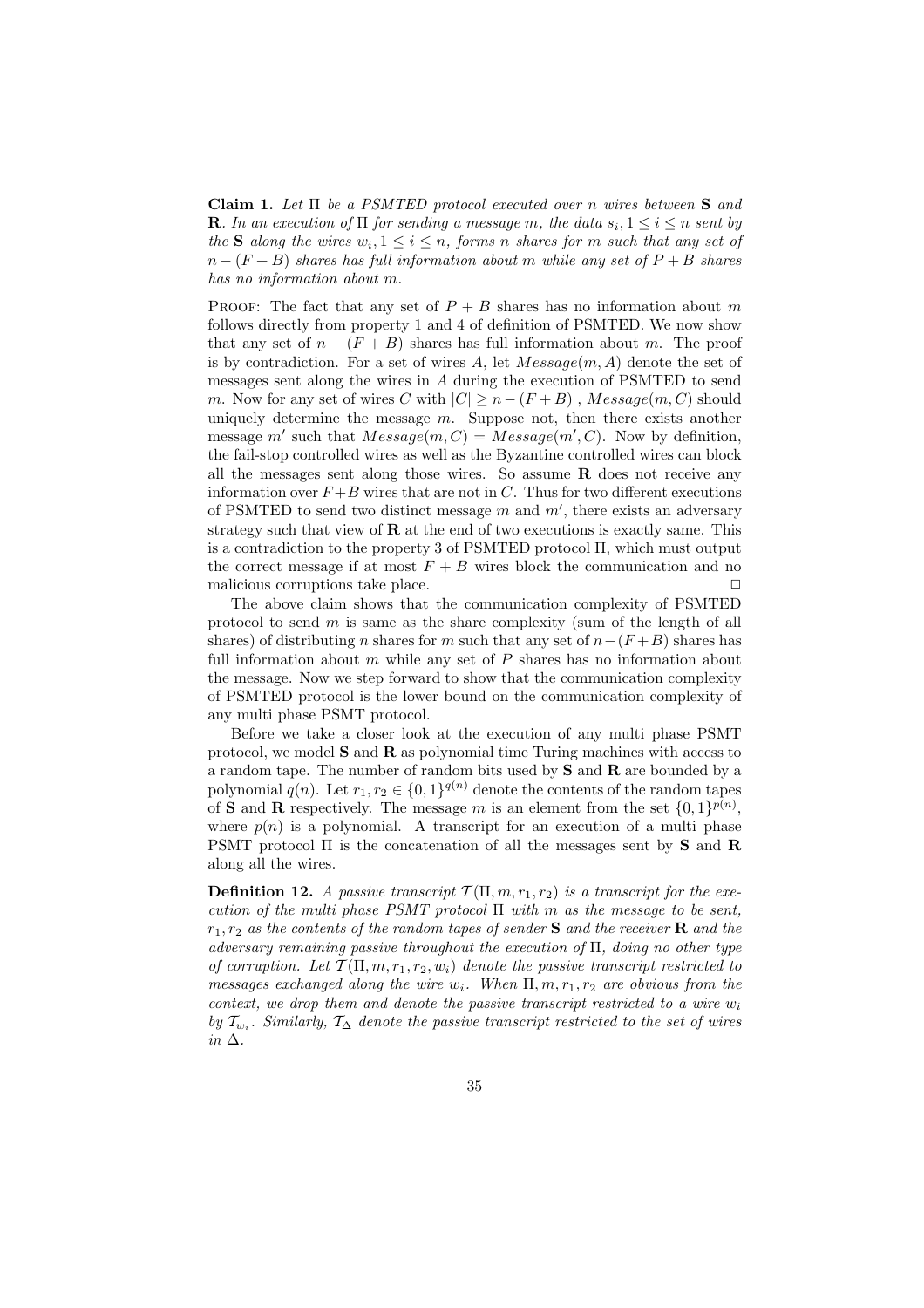Given  $(m, r_1, r_2)$  it is possible for **S** to compute the passive transcript  $\mathcal{T}(\Pi, m, r_1, r_2)$ by simulating **R** with random tape  $r_2$ . Similarly given  $(m, r_1, r_2)$  **R** can compute passive transcript  $\mathcal{T}(\Pi, m, r_1, r_2)$  by simulating **S** with random tape  $r_1$ . Note that although **S** and **R** require both  $r_1, r_2$  to generate the passive transcript, **R** requires only  $r_2$  in order to obtain the message m from the passive transcript  $\mathcal{T}(\Pi, m, r_1, r_2)$ . This is clear since **R** does not have access to  $r_1$  during the execution of  $\Pi$  but still can retrieve the message m from the messages exchanged.

We next define a special type of passive transcript and prove its properties.

Definition 13. *A passive transcript*  $\mathcal{T}_\Delta$ *, with*  $n - F \leq |\Delta| \leq n$  *is said to be a valid fault-free transcript with respect to*  $\bf{R}$ *, if there exists random string*  $r_2$ and message m, such that PSMT protocol  $\Pi$  at  $\mathbf{R}$ , with  $r_2$  as the contents of *the random tape and* T<sup>∆</sup> *as the messages exchanged, terminates by outputting the message* m*.*

**Definition 14.** *Two transcripts*  $\mathcal{T}_{\Delta}$  *and*  $\mathcal{T}'_{\Delta}$ *, where*  $n - F \leq |\Delta| \leq n$  *are said to be* adversely close *if the two transcripts differ only on a set of wires* A *such that*  $|A| \leq B + (|\Delta| - (n - F))$ . Formally  $|\{w_i | \mathcal{T}_{w_i} \neq \mathcal{T}'_{w_i}\}| \leq B + (|\Delta| - (n - F))$ .

We next claim an important property of valid fault free transcripts.

Claim 2. No two valid fault-free transcripts  $T_{\Delta}(\Pi, m, r_1, r_2)$  and  $T_{\Delta}(\Pi, m', r'_1, r'_2)$ *with two different message inputs* m, m′ *, can be adversely close to each other, where*  $n - F \leq \Delta \leq n$ , *irrespective of the value of*  $r_1, r'_1, r_2$  *and*  $r'_2$ .

PROOF: Suppose there exists  $r_1, r'_1, r_2, r'_2$  and two different messages  $m, m', m'$ such that the valid fault-free transcripts  $\mathcal{T}_{\Delta}(\Pi, m, r_1, r_2)$  and  $\mathcal{T}_{\Delta}(\Pi, m', r_1', r_2')$ are adversely close. This implies that there is a set of wires A, where  $|A| \leq$  $B + (|\Delta| - (n - F))$ , such that the two transcripts differ only on messages sent along the wires in A. Without loss of generality, assume that the last  $B + (|\Delta| - (n - F))$  wires belong to A, with  $A = X \circ Y$ , where  $|X| = B$ and  $|Y| = (|\Delta| - (n - F))$ . If such transcripts exist, then adversary can also generate  $\mathcal{T}_{\Delta}(\Pi, m, r_1, r_2)$  by simulating **S** with message m and random coin  $r_1$ and simulating **R** with random coin  $r_2$ . In a similar way, he can simulate **S** and **R** and generate  $\mathcal{T}_{\Delta}(\Pi, m', r_1', r_2')$ 

Now consider the following adversary behavior: in each execution of Π, irrespective of the random coins of S, R and irrespective of the message selected by **S**, adversary guesses that random coins of **S** and **R** are  $r_1$  and  $r'_2$  respectively. Moreover, adversary also guesses that  $S$  wants to send  $m$ . Now irrespective of whether adversary's guess is correct or not, adversary blocks the messages over the wires in  $Y$  and tries to change the messages along wires in  $X$  such that the view of S becomes  $\mathcal{T}_{\Delta-Y}(\Pi, m, r_1, r_2)$  while the view of R becomes  $\mathcal{T}_{\Delta-Y}(\Pi, m', r'_1, r'_2).$ 

Notice that if either  $S$  or  $R$  (or both) behaves differently, as opposed to adversary's guess then adversary will not be able to generate the above views at S and R's end and will be caught. But in an execution of Π, where S indeed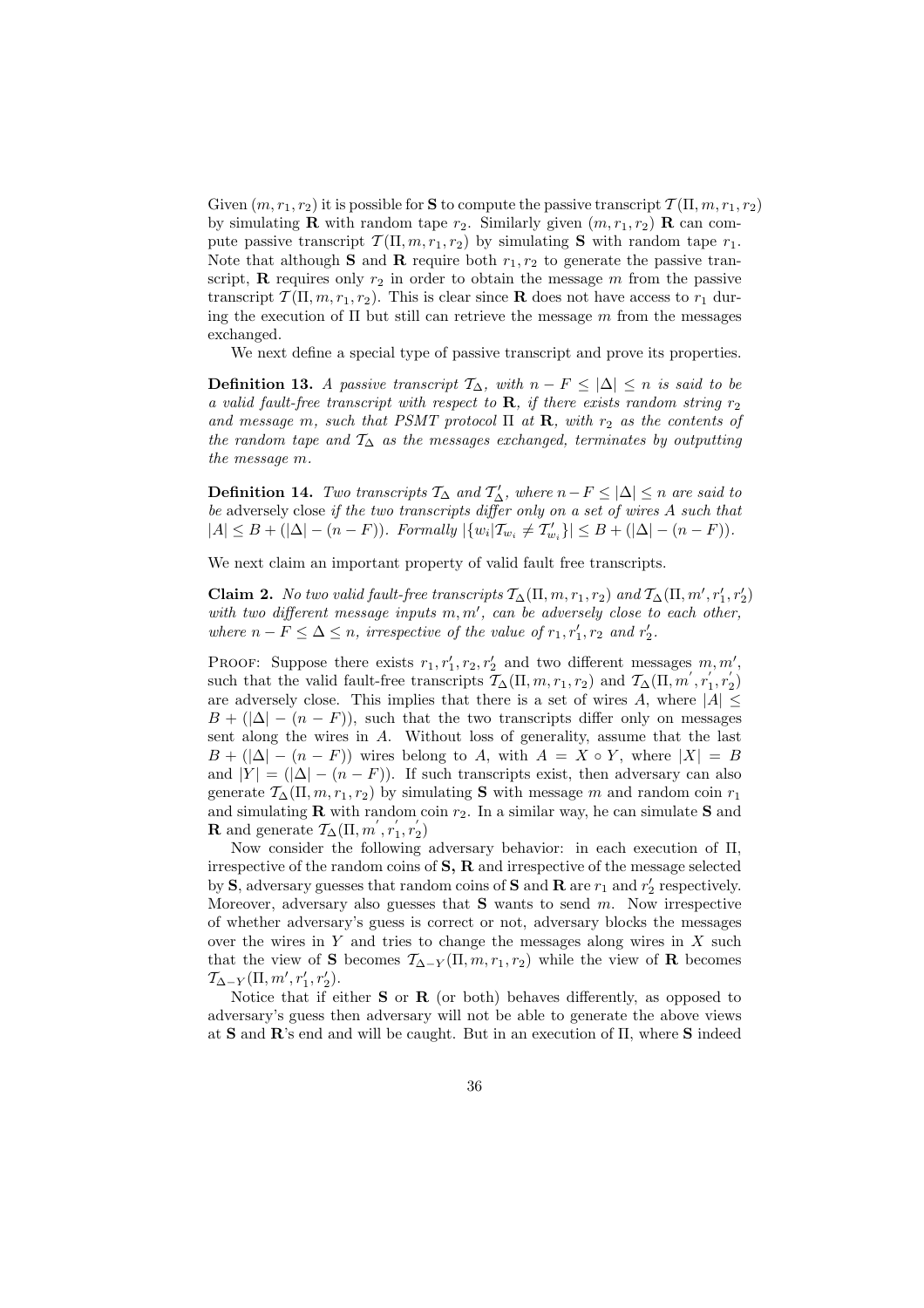wants to send m using randomness  $r_1$ , while **R** is using randomness  $r'_2$ , adversary will be successful in causing  $\mathcal{T}_{\Delta-Y}(\Pi,m,r_1,r_2)$  and  $\mathcal{T}_{\Delta-Y}(\Pi,m',r_1',r_2')$  to be S and R's view respectively, at the end of the protocol. In such an execution, R will end up outputting  $m' \neq m$ , which violates the perfect reliability property of PSMT. This shows a contradiction.  $\Box$ 

Till now, we have shown that a transcript over at least  $n - F$  honest wires allows  **to output m correctly. We now show how to reduce a multi phase** PSMT protocol into a single phase PSMTED protocol.

### Protocol PSMTED

- 1. S computes the passive transcript  $\mathcal{T}(\Pi, m, r_1, r_2)$  for some random  $r_1$  and  $r_2$  and sends  $\overline{\mathcal{T}}(\Pi, m, r_1, r_2, w_i)$  to **R** along  $w_i$ .
- 2. If **R** does not receive information through at least  $n F$  wires then **R** outputs ERROR and terminate.
- 3. Let **R** receive information over the set of wires  $\Delta$  where  $n F \leq |\Delta| \leq n$ . R concatenates the values received along these wires to obtain a transcript  $\mathcal{T}_{\Delta}$ (which may be corrupted along  $t<sub>b</sub>$  wires) and does the following:
	- For each  $m \in \{0,1\}^{p(n)}$  and  $r_2 \in \{0,1\}^{q(n)}$ , **R** checks whether  $\mathcal{T}_{\Delta}$  is a valid transcript with random tape contents  $r_2$  for message  $m$ . If yes, then  **outputs**  $m$  **and terminate.**
- 4. If the above checking fails for all  $m \in \{0,1\}^{p(n)}$  and  $r_2 \in \{0,1\}^{q(n)}$ , then **R** outputs ERROR and terminate.

Claim 3. *The Communication complexity of any multi phase PSMT protocol* Π *to send* m *is at least equal to the communication complexity of* PSMTED *protocol. Moreover protocol* PSMTED *satisfies the properties given in Definition 11.*

PROOF: Let  $\Pi$  be any multi phase PSMT protocol and  $\Pi^{passive}$  denotes an execution of Π where the adversary does only eavesdropping and does no other type of corruption during the complete execution. It is easy to see that the communication complexity of  $\Pi^{passive}$  is trivially a lower bound on the communication complexity of any multi phase PSMT protocol (where the adversary may do other types of corruptions, in addition to eavesdropping). We now show that the communication complexity of  $\Pi^{passive}$  is same as the communication complexity of PSMTED protocol. Once we do this, then the communication complexity of PSMTED protocol is a trivial lower bound on the communication complexity of any multi phase PSMT protocol.

In **PSMTED**, **S** assumes its random tape contains  $r_1$  and random tape of **R** contains  $r_2$ . S also assumes that in  $\Pi$ , the adversary will only do eavesdropping and no other type of corruption and generates the passive transcript  $\mathcal{T}(\Pi, m, r_1, r_2)$ . As explained earlier, **S** can do so by simulating **R**, assuming the content of  $\mathbb{R}$ 's random tape to be  $r_2$ . However, note that  $\mathbb{R}$  neither knows m, nor  $r_1, r_2$ , which S has used for generating T. S then communicates T to **R**, by sending the components of T restricted to wire  $w_i$ , along  $w_i$ . It is easy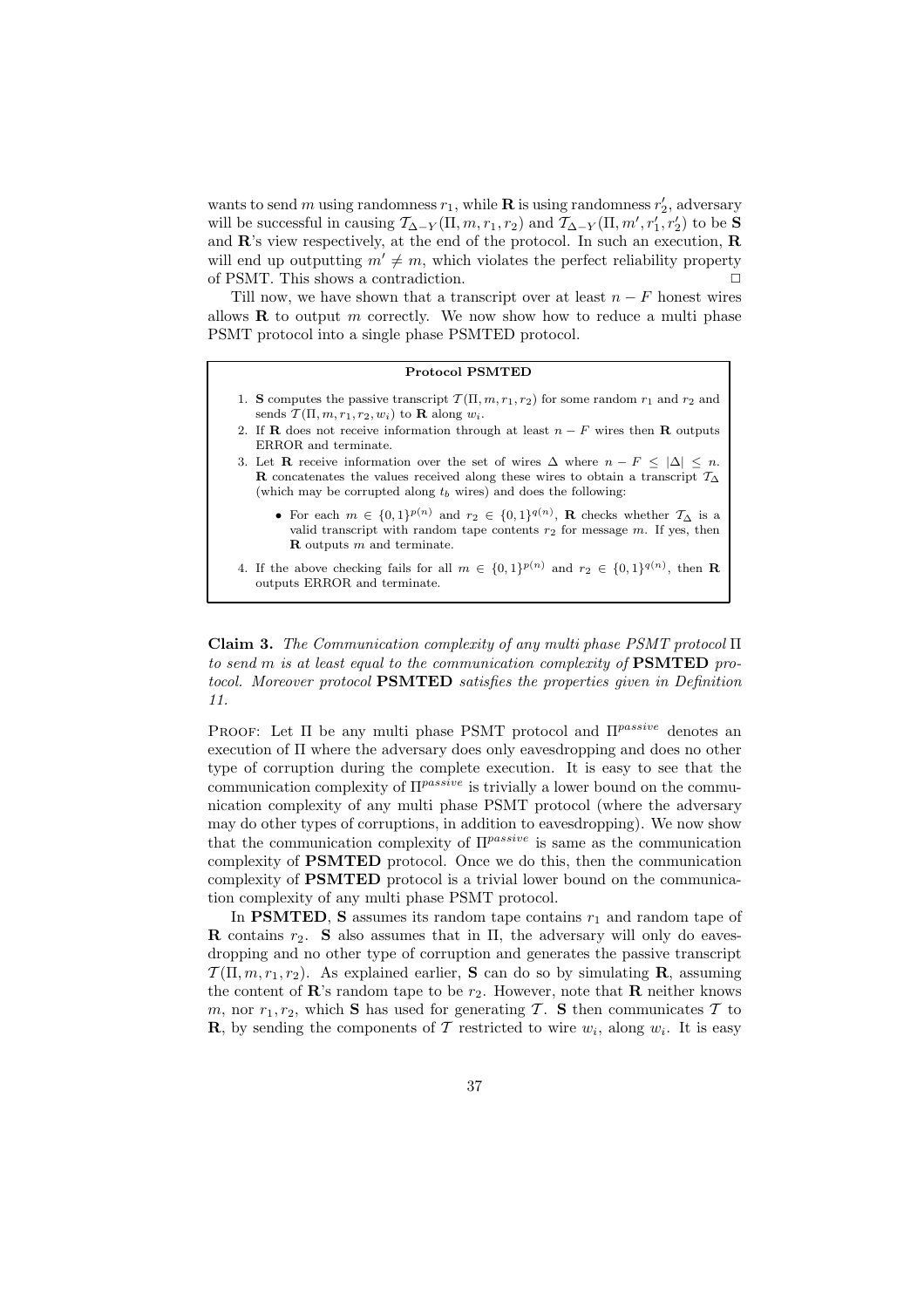to see that the cost of communicating such a transcript by PSMTED is same as the communication complexity of  $\Pi^{passive}$ .

The messages sent along wire  $w_i$  in **PSMTED** protocol is the concatenation of the messages that would have been exchanged between **S** and **R** along  $w_i$  in Πpassive. Since Πpassive is a special type of execution of PSMT protocol Π, by the secrecy property of Π, the adversary cannot obtain any information about the message m by passively listening  $P + B$  wires in **PSMTED** protocol. From Claim 2, we know that valid transcripts of two different messages cannot be adversely close to each other. So irrespective of the actions of the adversary, the transcript received by R cannot be a valid transcript for any message other than m for any value of  $r_2$ . Hence if **R** outputs a message m then it is the same message sent by S. Thus protocol PSMTED satisfies the properties given in Definition 11.  $\Box$ 

Claim 1, along with Claim 3 completes the proof of Lemma 8. Till now, we have shown that the communication complexity of PSMTED protocol is the lower bound on the communication complexity of any multi phase PSMT protocol tolerating  $\mathcal{A}^{static}_{(t_b,t_f,t_p)}.$  Moreover, the communication complexity of  $\textbf{PSMTED}$ protocol to send a message  $m$  is same as the share complexity of distributing n shares for the message m, such that any set of  $n - (F + B)$  shares has full information while any set of  $P + B$  shares has no information about the message. All these facts implies that share complexity of such a distribution gives the lower bound on the communication complexity of any multi phase PSMT protocol tolerating  $\mathcal{A}_{(t_b,t_f,t_p)}^{static}$ . We now proceed to derive the share complexity of such a distribution scheme.

Lemma 9. *The share-complexity (that is the sum of length of all shares) of distributing* n *shares for a message* m *containing* ℓ *field elements from* F*, using protocol*  $(B, F, P)$ **-PSMTED***, such that any set of*  $n - (F + B)$  *shares has full information about the message, while any set of* P +B *shares has no information about the message is*  $\Omega\left(\frac{n\ell}{(n-2B-F-P)}\right)$ .

Proof: To prove this lemma, we use similar arguments as used in Theorem 6. Let  $\Pi$  be a  $(B, F, P)$ -PSMTED protocol. We now define the following notations:

- 1. M denotes the message space from where the message  $m$  is selected. In our context,  $\mathcal{M} = \mathbb{F}^{\ell}$ .
- 2. For  $i = 1, \ldots, n$ ,  $\mathbf{X}_i^m$  denotes the set of all possible  $i^{th}$  share that could be generated by protocol  $\Pi$ , corresponding to message  $m \in \mathcal{M}$ .
- 3. For  $j \geq i$ ,  $\mathbf{M}_{i,j}^m \subseteq \mathbf{X}_i^m \times \mathbf{X}_{i+1}^m \times \ldots \times \mathbf{X}_j^m$  denotes the set of all possible  $\{i^{th}, (i+1)^{th}, \ldots, j^{th}\}$  shares, that could be generated by protocol  $\Pi$ , corresponding to message  $m \in \mathcal{M}$ .
- 4.  $\mathbf{M}_{i,j} = \bigcup_{m \in \mathcal{M}} \mathbf{M}_{i,j}^m$  and  $\mathbf{X}_i = \bigcup_{m \in \mathcal{M}} \mathbf{X}_i^m$ . We call  $\mathbf{X}_i$  as the *capacity* of  $i^{th}$  share and  $\mathbf{M}_{i,j}$  as the *capacity* of the set of  $\{i^{th}, (i+1)^{th}, \ldots, j^{th}\}$ shares.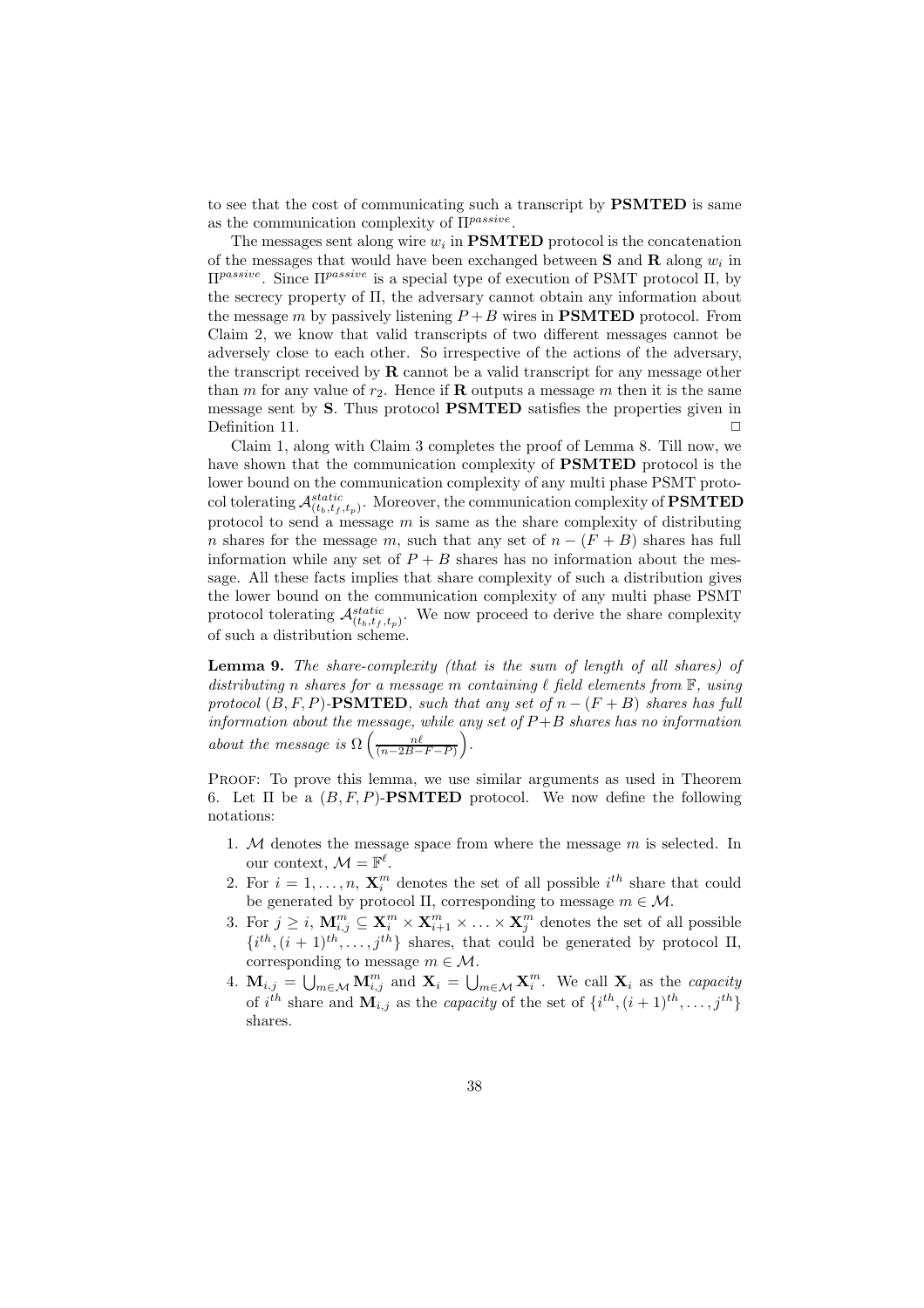To generate *n* shares for message *m*, one element from the set  $\mathbf{X}_i$  is selected as the  $i^{th}$  share, for  $i = 1, \ldots, n$ . Moreover, each element of the set  $\mathbf{X}_i$  can be represented by  $log |\mathbf{X}_i|$  bits. Thus, the share complexity corresponding to m will be  $\Sigma_{i=1}^n \log |\mathbf{X}_i|$  bits. In the sequel, we try to estimate  $\mathbf{X}_i$ .

From the properties of share distribution, any set of  $B + P$  shares is *independent* of the message. Thus, for any two messages  $m_1, m_2 \in \mathcal{M}$ , it must hold that

$$
\mathbf{M}_{B+F+1,2B+F+P}^{m_1} = \mathbf{M}_{B+F+1,2B+F+P}^{m_2}.
$$

*Notice that the relation above must hold for any selection of*  $B + P$  *shares.* We focussed on the set of  $\{(B+F+1)^{th}, \ldots, (2B+F+P)^{th}\}\$  *shares just for simplicity*. Also, from the properties of share distribution, any set of  $n-(F+B)$ shares has *full* information about the message m and uniquely determine m. Thus it must also hold that

$$
\mathbf{M}^{m_1}_{B+F+1,n} \cap \mathbf{M}^{m_2}_{B+F+1,n} = \emptyset.
$$

*We again stress that the above relation must hold for any selection of*  $n-(B+F)$ *shares.* We focussed on the set of  $\{(B + F + 1)$ <sup>th</sup>,...,  $n^{th}\}$  *shares just for* simplicity. As mentioned earlier,  $\mathbf{M}_{B+F+1,2B+F+P}^{m}$  will be same for all messages m. Thus, in order that the above relation holds, it must hold that  $\mathbf{M}_{2B+F+P+1,n}^{m}$ is *unique* for every message m. This implies that

$$
|\mathbf{M}_{2B+F+P+1,n}| = |\mathcal{M}|.
$$

From the definition of  $\mathbf{X}_i$  and  $\mathbf{M}_{i,j}$ , we get

$$
\Pi_{i=2B+F+P+1}^{n}|\mathbf{X}_{i}|\geq |\mathbf{M}_{2B+F+P+1,n}|\geq |\mathcal{M}|.
$$

Let  $g = n - (2B + F + P)$ . The above inequality holds for any set of g shares D, where  $|\mathcal{D}| = g$ ; i.e.,  $\Pi_{i \in \mathcal{D}} |\mathbf{X}_i| \geq |\mathcal{M}|$ . In particular, it holds for every selection  $\mathcal{D}_k$  of  $\{(kg+1)^{th} \mod n, (kg+2)^{th} \mod n, \ldots, (kg+g)^{th} \mod n\}$  shares, with  $k \in \{0, \ldots, n-1\}.$ 

If we consider all the  $\mathcal{D}_k$  sets collectively, each share is counted exactly g times in the collection. Thus, the product of the capacities of all  $\mathcal{D}_k$  yields the capacity of the full share set to the g-th power, and since each  $\mathcal{D}_k$  has capacity at least  $|\mathcal{M}|$ , we get

$$
|\mathcal{M}|^n \leq \Pi_{k=0}^{n-1} \Pi_{j \in \mathcal{D}_k} |\mathbf{X}_j| = (\Pi_{i=1}^n |\mathbf{X}_i|)^g,
$$

and therefore

$$
n\log(|\mathcal{M}|) \leq g\Sigma_{i=1}^n\log(|\mathbf{X}_i|).
$$

As  $\log(|\mathcal{M}|) = \ell \log(|\mathbb{F}|)$ , from the above inequality, we get

$$
\sum_{i=1}^n \log(|\mathbf{X}_i|) \ge \left(\frac{n\ell \log(|\mathbb{F}|)}{g}\right) \ge \left(\frac{n\ell \log(|\mathbb{F}|)}{n - (2B + F + P)}\right).
$$

As mentioned earlier,  $\Sigma_{i=1}^n \log(|\mathbf{X}_i|)$  denotes the share complexity in bits of distributing n shares of a message m using protocol  $\Pi$ . From the above inequality,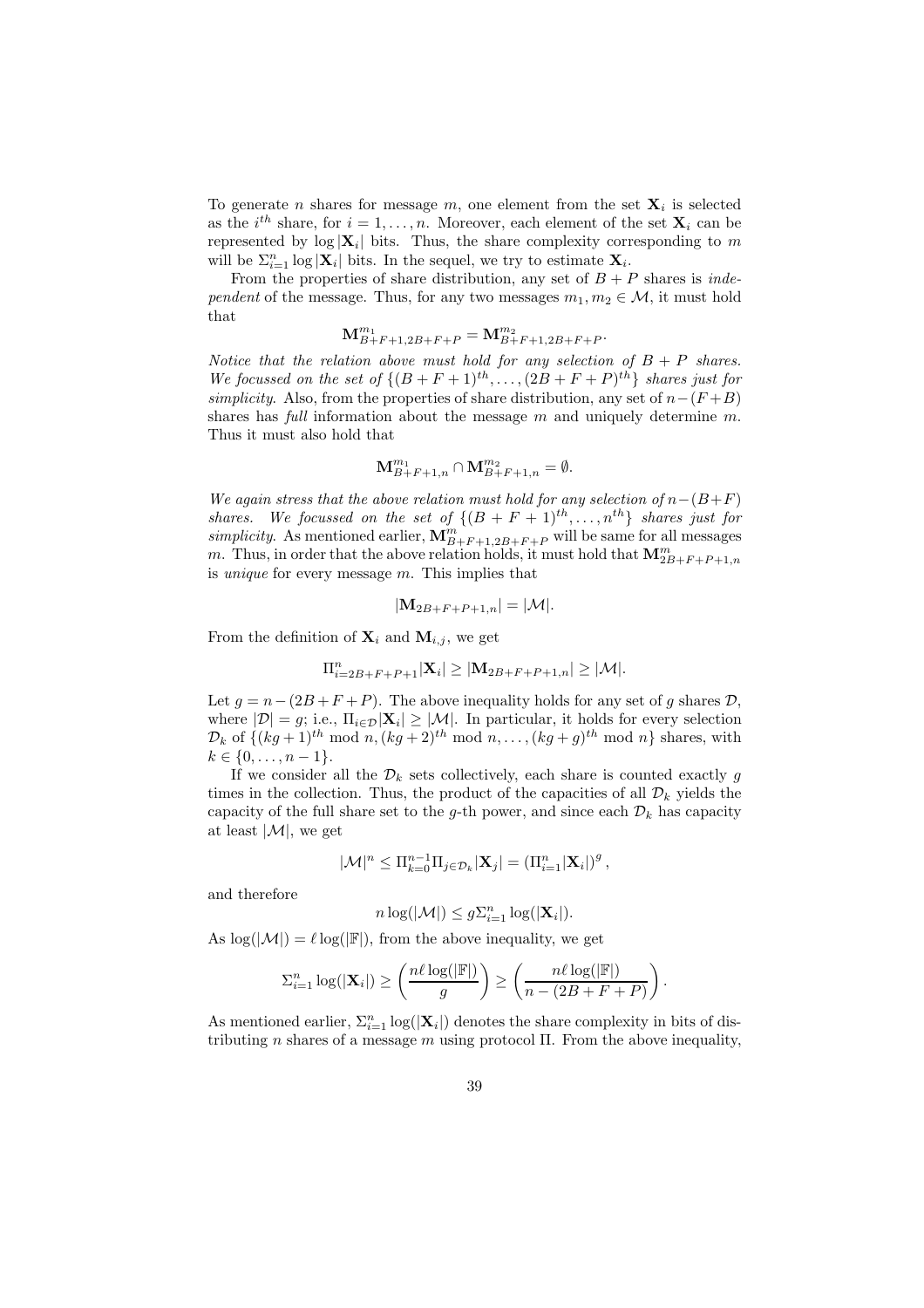we find that the share complexity of protocol  $\Pi$  is  $\Omega\left(\frac{n\ell\log(\mathbb{F}))}{n-(2B+F+)}\right)$  $\frac{n\ell\log(|\mathbb{F}|)}{n-(2B+F+P)}$  bits. Now each field element from  $\mathbb F$  can be preprsented by  $log(|\mathbb F|)$  bits. Thus the share complexity of protocol  $\Pi$  is  $\Omega\left(\frac{n\ell}{n-(2B+F+P)}\right)$  field elements. This completes the proof of Lemma 9.  $\Box$ 

Since  $P \le t_p$ ,  $F \le t_f$  and  $B \le t_b$ ,  $\Omega\left(\frac{n\ell}{n-2B-F-P}\right) = \Omega\left(\frac{n\ell}{n-(2t_b+t_f+t_p)}\right)$ . Theorem 11 now follows from Lemma 8 and Lemma 9.  $\Box$ 

In the sequel, we design a four phase OPSMT protocol, whose total communication complexity matches the bound proved in Theorem 11. This will show that the bound is tight. Before that, we formally discuss why the techniques used in existing OPSMT tolerating  $\mathcal{A}_{t_b}^{static}$  cannot be extended in a straightforward manner for designing OPSMT tolerating  $\mathcal{A}_{(t_b,t_f,t_p)}^{static}$ .

# 6.3. Existing OPSMT Protocols Tolerating  $A_{t_b}^{static}$  and Their Limitations

We now describe a two phase sub-protocol, called  $\Pi_{t_b}^i$ , which was proposed in [45] and has been used in the *three* phase OPSMT protocol of [36], tolerating  $\mathcal{A}_{t_b}^{static}$ . A slight variation of  $\Pi_{t_b}^i$  is also used in the *exponential time two phase* OPSMT protocol of [1] and *polynomial time two phase* OPSMT protocol of [25], tolerating  $\mathcal{A}_{t_b}^{static}$ . We then point out the reasons for the sub-protocol for not scaling up into the design of OPSMT protocols tolerating mixed adversary. In the OPSMT protocols tolerating  $\mathcal{A}_{t_b}^{static}$ , **S** and **R** are connected by  $n =$  $2t_b + 1$  wires. The OPSMT protocols concurrently execute the sub-protocol  $\Pi_{t_b}^i$ , corresponding to each wire  $w_i$ , for  $1 \leq i \leq n$ . The current description of  $\overline{\Pi}_{t_b}^i$  (given in Table 6) has been taken from [1]. In  $\Pi_{t_b}^i$ , **A** and **B** are two nodes (any of them can be **S** or **R**), who are connected by  $n = 2t_b + 1$  wires,  $w_1, w_2, \ldots, w_n$ , of which any  $t_b$  can be under the control of  $\mathcal{A}_{t_b}^{static}$ . **A** attempts to privately transmit a random value  $s \in \mathbb{F}$  to **B** over wire  $w_i$  and obtains the feedback afterward. The protocol has the following properties:

- (a) If  $w_i$  is corrupted, then it is disqualified by **A** at the end of the second phase.
- (b) If  $w_i$  is uncorrupted, then **A** is certain at the end of second phase that **B** has correctly received the value s.
- (c) If  $w_i$  is not under the control of  $\mathcal{A}_{t_b}^{static}$ , then adversary obtains *no* information about s.

We now prove the properties of  $\Pi^i_{t_b}$ .

Claim 4 (Property (a)). If  $w_i$  is corrupted and has communicated  $p'_i(x) \neq$  $p_i(x)$  to **B***, then it will be disqualified by* **A** *at the end of the second phase.* 

PROOF: To prove the claim, we show that there will be at least one pair  $(p'_i(\alpha_j), r'_{ij})$ , for some j, such that  $p'_i(\alpha_j) \neq p_i(\alpha_j)$ , which will be detected by **B** and sent over to **A** reliably. From this pair, **A** can always detect that  $w_i$  is corrupted and has transmitted a wrong polynomial. So being a corrupted wire, let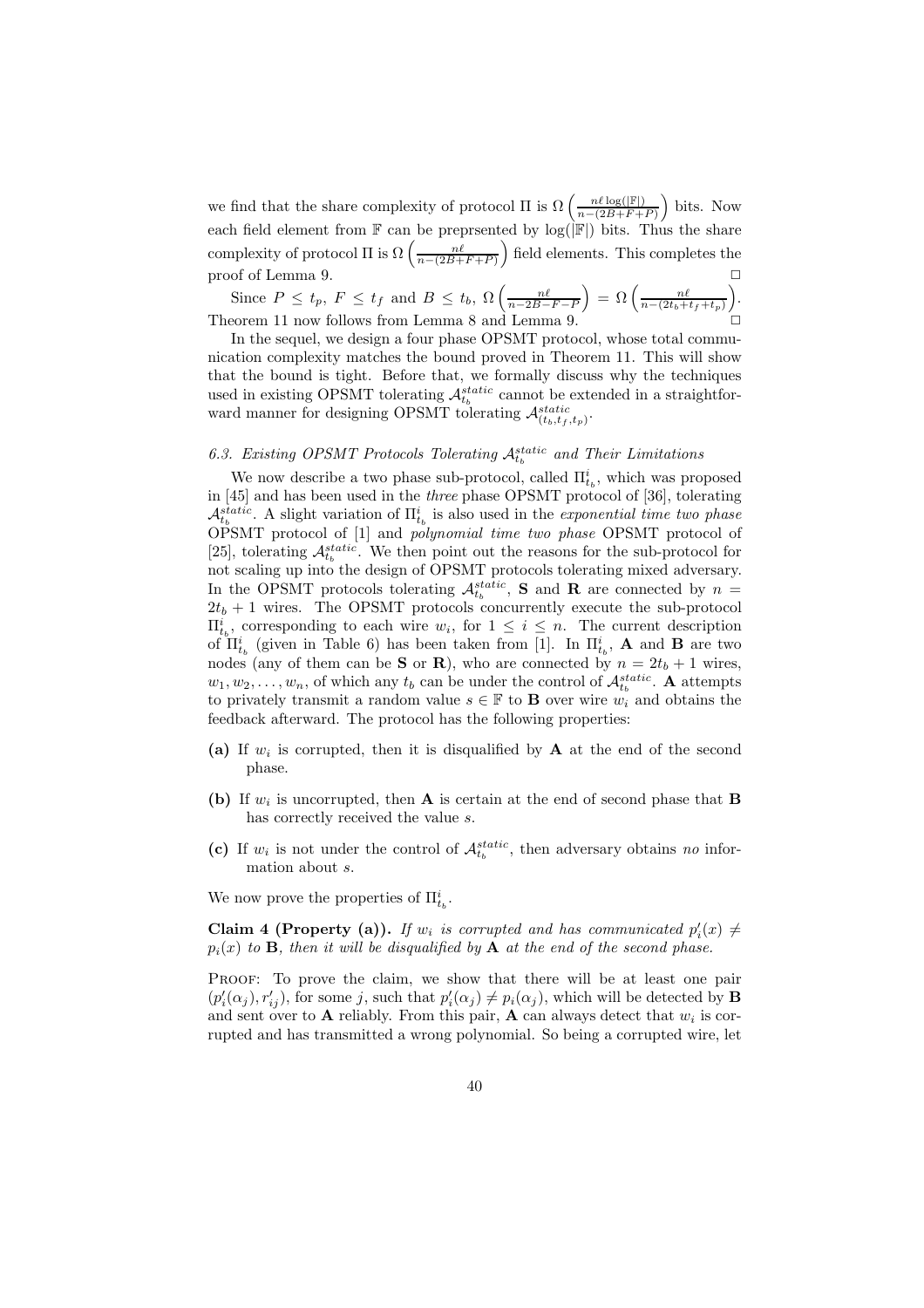| Protocol $\Pi_{t_k}^i$                                                                                                                                                                                                                                                                                                                                                                                |
|-------------------------------------------------------------------------------------------------------------------------------------------------------------------------------------------------------------------------------------------------------------------------------------------------------------------------------------------------------------------------------------------------------|
| Phase I: A to B                                                                                                                                                                                                                                                                                                                                                                                       |
| • A selects a random polynomial $p_i(x)$ over F of degree $t_b$ , such that $p_i(0) = s$ .<br><b>A</b> sends over $w_i$ , the polynomial $p_i(x)$ (We assume that a polynomial is sent<br>by communicating its coefficients) and over each wire $w_j$ , $1 \leq j \leq n$ , <b>A</b> sends<br>$r_{ij} = p_i(\alpha_j)$ , where $\alpha_j, 1 \leq j \leq n$ are publicly known values from F.          |
| Phase II: B to A                                                                                                                                                                                                                                                                                                                                                                                      |
| • Let <b>B</b> receive the polynomial $p'_i(x)$ over $w_i$ and the value $r'_{ij}$ , $1 \leq j \leq n$ over wire<br>$w_j, 1 \leq j \leq n$ .                                                                                                                                                                                                                                                          |
| • For every pair of values such that $p'_i(\alpha_j) \neq r'_{ij}$ , <b>B</b> tries to reliably send these<br>values to <b>A</b> . For this, <b>B</b> broadcasts (In [50, 36], these values are transmitted<br>using efficient reliable protocol, using a technique called <i>Matching Technique</i> ,<br>which ensures that <b>A</b> correctly receives them) the pair $(p'_i(\alpha_j), r'_{ij})$ . |
| Local Computation by A                                                                                                                                                                                                                                                                                                                                                                                |
| • For every broadcasted pair $(p'_i(\alpha_j), r'_{ij})$ , <b>A</b> verifies $p'_i(\alpha_j) \stackrel{?}{=} p_i(\alpha_j)$ and $r'_{ij} \stackrel{?}{=} r_{ij}$ .                                                                                                                                                                                                                                    |
| • If the first test fails, then it implies that <b>B</b> has received incorrect $p_i(x)$ over $w_i$<br>and hence <b>A</b> discards wire $w_i$ . If the first test succeeds but the second test fails,<br>then <b>A</b> concludes that <b>B</b> has received incorrect $r_{ij} = p_i(\alpha_j)$ over $w_j$ and hence<br>discards wire $w_i$ .                                                          |
| • After completing the above test for each broadcasted pair, if $w_i$ is not discarded,<br>then $A$ concludes that $B$ has received s correctly.                                                                                                                                                                                                                                                      |
|                                                                                                                                                                                                                                                                                                                                                                                                       |

## Table 6: Sub-protocol used in existing PSMT/OPSMT protocols against  $\mathcal{A}_{t_b}^{static}, n = 2t_b + 1$

 $w_i$  has transmitted  $p'_i(x) \neq p_i(x)$ . Out of the *n* wires between **A** and **B**, at most  $t_b$  are under the control of  $\mathcal{A}_{t_b}^{static}$ . Hence those corrupted  $t_b$  wires may transmit values corresponding to  $p'_i(x)$ . Since both  $p_i(x)$  and  $p'_i(x)$  are polynomials of degree  $t_b$ , they may have at most  $t_b$  common points (lying on both of them). In the worst case, polynomial  $p_i'(x)$  may match with the values received over  $2t_b$ wires ( $t_b$  corrupted wires +  $t_b$  honest wires). But since  $n = 2t_b + 1$ , there is  $n - 2t_b = 1$  honest wire, say  $w_j$ , who will correctly delivers  $r'_{ij} = r_{ij} = p_i(\alpha_j)$ to **B** and  $p'_i(\alpha_j) \neq p_i(\alpha_j)$ . In this case,  $w_i$  and  $w_j$  will conflict each other and hence **B** will broadcast  $(p'_i(\alpha_j), r'_{ij})$ .

At the end of second phase,  $\mathbf{\tilde{A}}$  will correctly receive  $(p'_i(\alpha_j), r'_{ij})$  and will identify that  $p'_i(\alpha_j) \neq p_i(\alpha_j)$  and hence will conclude that  $w_i$  is corrupted.  $\Box$ 

Claim 5 (Property (b)). If  $w_i$  is uncorrupted, then  $A$  is certain at the end *of second phase that* B *has correctly received the value* s*.*

PROOF: If  $w_i$  is uncorrupted then  $p'_i(x) = p_i(x)$ . Moreover, the honest wires will correctly deliver  $r'_{ij} = r_{ij}$ . So for every honest  $w_j$ ,  $p'_i(\alpha_j) = r'_{ij}$  will hold. However, a corrupted  $w_j$  may deliver  $r'_{ij} \neq r_{ij}$  and so  $p'_i(\alpha_j) \neq r'_{ij}$ . In this case, **B** will broadcast  $(p'_i(\alpha_j), r'_{ij})$ . On receiving such pairs, **A** will identify that  $p'_i(\alpha_j) = p_i(\alpha_j)$  but  $r'_{ij} \neq r'_{ij}$  and hence will discard  $w_j$ . Since  $w_i$  has delivered  $p_i(x)$  correctly, **A** will be certain that **B** has correctly received the value s.  $\Box$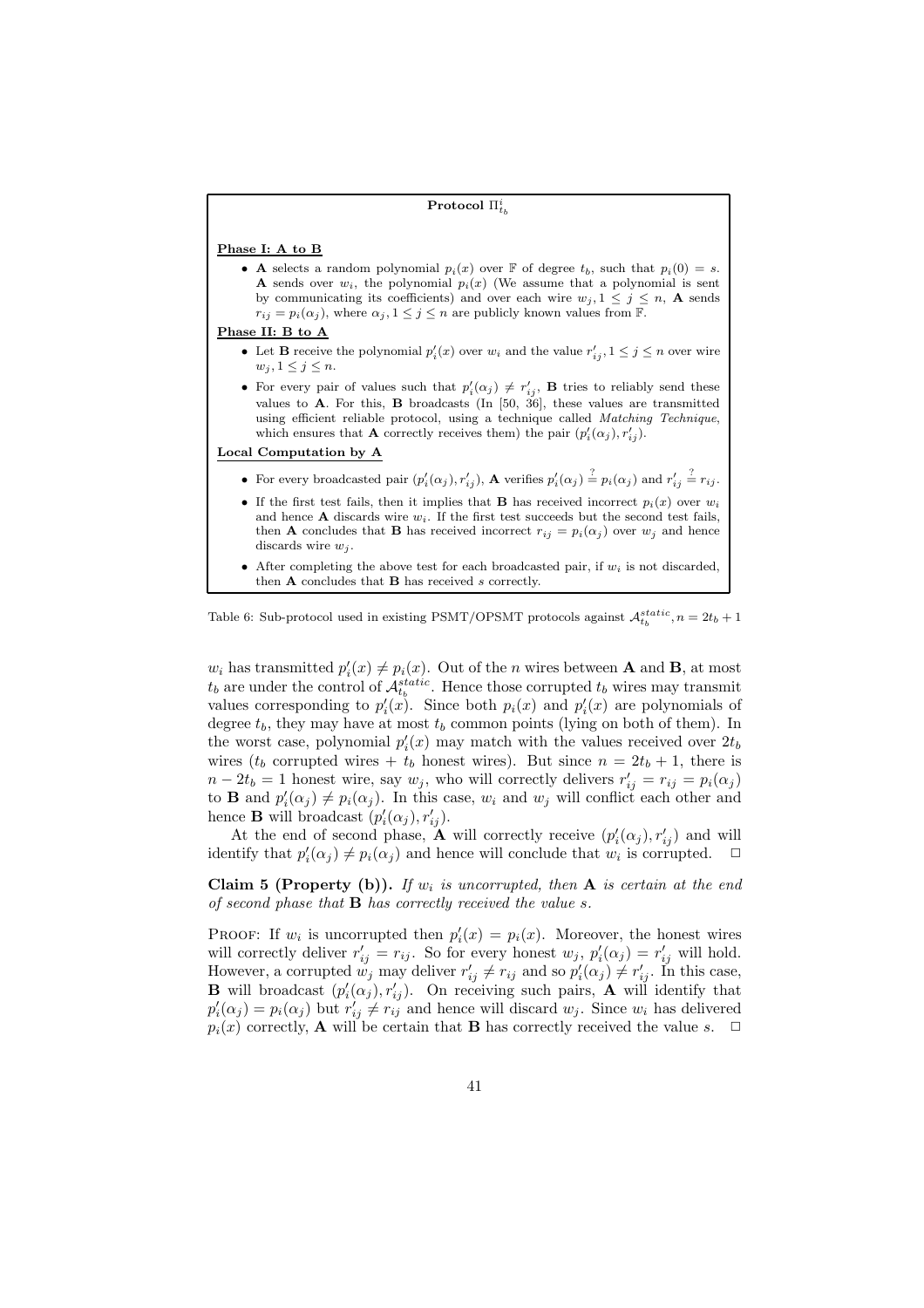Claim 6 (Property (c)). If  $w_i$  is not under the control of  $\mathcal{A}_{t_b}^{static}$ , then ad*versary obtains no information about* s*.*

PROOF: If  $w_i$  is not under the control of  $\mathcal{A}_{t_b}^{static}$ , then adversary will not know  $p_i(x)$ . However,  $\mathcal{A}_{t_b}^{static}$  will know  $t_b$  distinct points on  $p_i(x)$  by eavesdropping at most  $t_b$  wires. However, degree of  $p_i(x)$  is  $t_b$  and hence  $\mathcal{A}_{t_b}^{static}$  will be short by one point to uniquely interpolate  $p_i(x)$ . Thus,  $\mathcal{A}_{t_b}^{static}$  will not know any information about  $s = p_i(0)$ .

The three phase OPSMT protocol of [36] performs  $n = 2t_b + 1$  parallel executions of sub-protocol  $\Pi_{t_b}^i$ , one for each wire  $w_i$ . By replacing the broadcast in second step of **Phase II** of  $\Pi_{t_b}^i$ , with the technique called *matching technique* [50], of reliably sending the conflicting pair of values  $(p'_i(\alpha_j), r'_{ij})$ , the OPSMT protocol of [36] incurs a total communication cost of  $\mathcal{O}(n^2)$ . The OPSMT protocol of [36] is communication optimal due to the following high-level idea: Since there are  $n - t_b = t_b + 1$  honest wires free from  $\mathcal{A}_{t_b}^{static}$ , the execution of the sub-protocol  $\Pi_{t_b}^i$  corresponding to these honest wires will be successful. Thus the s values which are transmitted using these executions will be correctly and secretly established between  $A$  and  $B$ . These s values can be treated as a random one time pad of length  $n - t_b = t_b + 1$ , established between S and R, about which  $\mathcal{A}_{t_b}^{static}$  has *no* information. Using this pad, **S** can mask a message of size  $t_b + 1 = \Theta(n)$  by X-ORing it with the pad. S then reliably sends the blinded message by broadcasting it, incurring a communication cost of  $\mathcal{O}(n^2)$ . This results in the three phase OPSMT protocol of [36], which sends a message of size  $\Theta(n)$  by communicating  $\mathcal{O}(n^2)$  field elements over  $n = 2t_b + 1$  wires.

Similarly, the two phase OPSMT protocol of [1] and [25] parallely executes a slightly modified version of sub-protocol  $\Pi_{t_b}^i$ , one for each wire  $w_i$  and tries to establish an information theoretic secure one time pad of appropriate length between S and R.

Now for designing OPSMT protocol against  $\mathcal{A}^{static}_{(t_b,t_f,t_p)}$ , we require  $n=2t_b+$  $t_p + t_f + 1$  wires between **S** and **R** (see Theorem 10). Let  $\Pi_{(t_b,t_f,t_p)}^i$  be the extended version of sub-protocol  $\Pi_{t_b}^i$ , tolerating  $\mathcal{A}_{(t_b,t_f,t_p)}^{static}$ . The only change in  $\Pi_{(t_b,t_f,t_p)}^i$  is that the degree of the polynomial  $p_i(x)$  is now  $t_b + t_p$  instead of  $t_b$ . This is because  $\mathcal{A}_{(t_b,t_f,t_p)}^{static}$  can passively listen the contents of at most  $t_b + t_p$  wires out of  $2t_b + t_p + t_f + 1$  wires. Out of the *n* wires, there are only  $n-(t_b+t_f+t_p) = t_b+1$  wires which are completely free from  $\mathcal{A}_{(t_b,t_f,t_p)}^{static}$ . Hence the execution of sub-protocol  $\Pi^i_{(t_b,t_f,t_p)}$  corresponding to these honest wires will contribute to the establishment of common secret information between S and **R**, about which  $\mathcal{A}_{(t_b,t_f,t_p)}^{static}$  will have *no* information. Note that the remaining  $t_b + t_f + t_p$  executions of sub-protocol  $\Pi_{(t_b,t_f,t_p)}^i$  corresponding the wires under the control of  $\mathcal{A}_{(t_b,t_f,t_p)}^{static}$ , may not lead to the establishment of any *common secret* information between **S** and **R**. This is because along  $t_f$  wires the subprotocol may fail due to fail-stop corruption. Furthermore, the adversary may know the secret corresponding to the execution of remaining  $t_b + t_p$  executions of  $\Pi_{t_b,t_f,t_p}^i$  by passively listening to the polynomials of these wires. Thus, in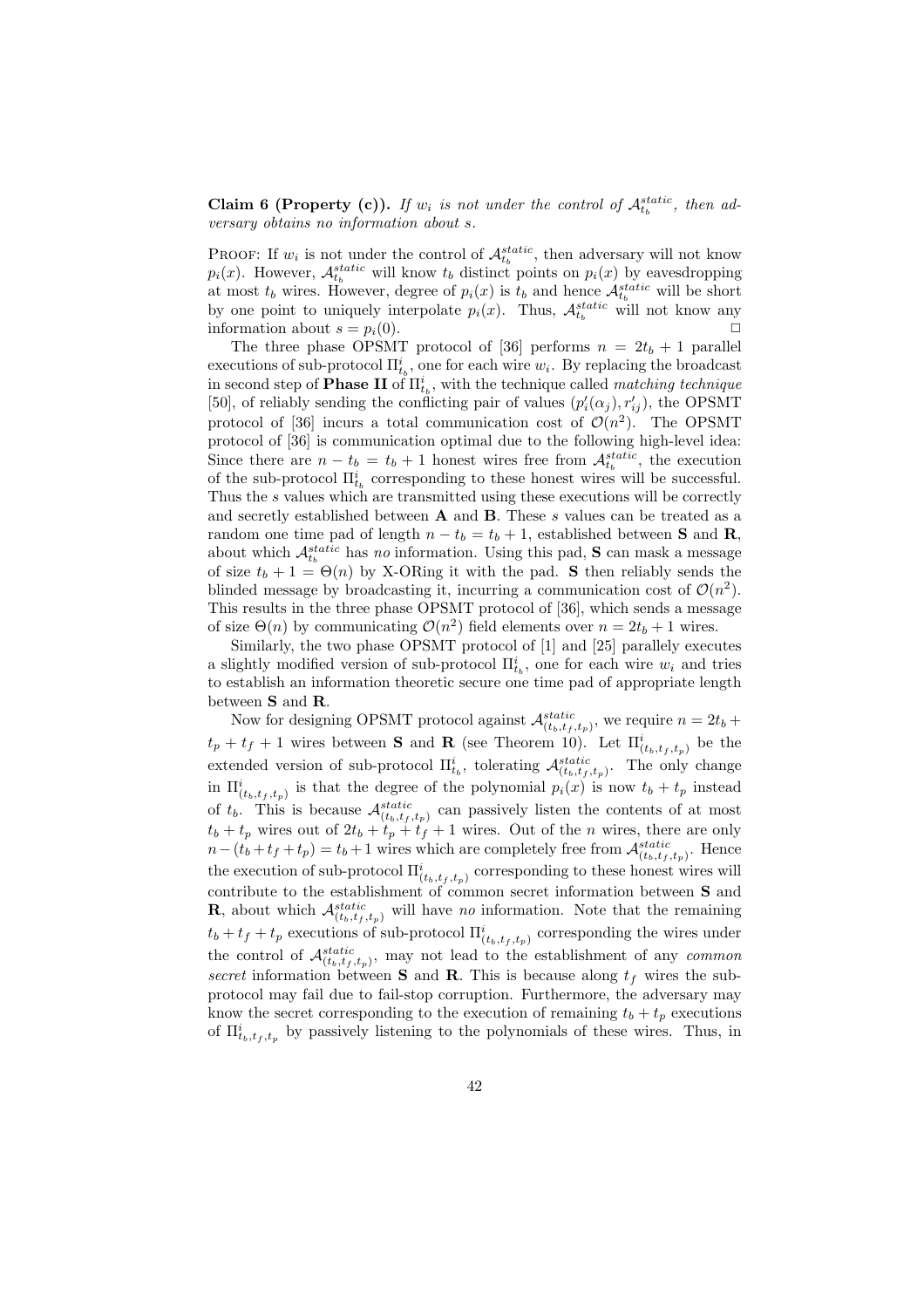the worst case, the resultant protocol establishes a random one time pad of length  $t_b + 1$  between **S** and **R** by communicating  $\mathcal{O}(n^2)$  field elements, where  $n = 2t_b + t_f + t_p + 1$ . Now using this pad, **S** can securely send a message containing  $t_b + 1$  field elements by communicating  $\mathcal{O}(n^2)$  field elements. Now notice that unlike in the case of only Byzantine adversary (where  $n = 2t_b + 1$ and  $t_b = \Theta(n)$ ,  $t_b$  may not be  $\Theta(n)$  in the presence of mixed adversary, where  $n = 2t_b + t_f + t_p + 1$ . In the worst case,  $t_b$  may be constant. This does not lead to an OPSMT protocol tolerating  $\mathcal{A}_{(t_b,t_f,t_p)}^{static}$  (see Theorem 11). This is because if  $n = 2t_b + t_f + t_p + 1$  and the total communication complexity of the protocol is  $\mathcal{O}(n^2)$ , then the protocol is OPSMT in the presence of  $\mathcal{A}_{(t_b,t_f,t_p)}^{static}$  only if it sends a message of size  $t_b + t_f + t_p = \Theta(n)$ .

Hence the techniques of [36] and [1, 25] for designing OPSMT protocol against  $\mathcal{A}_{t_b}^{static}$  cannot be extended in a straightforward manner for the design of OPSMT protocol against mixed adversary. To achieve optimality, S should be able to securely establish a one time pad of size  $t_b + t_f + t_p$ , instead of  $t_b + 1$ by communicating  $\mathcal{O}(n^2)$  field elements. Thus we require new techniques for designing OPSMT protocol against mixed adversary, which we explore in the sequel.

# 6.4. Four Phase OPSMT Tolerating  $\mathcal{A}_{(t_b,t_f,t_p)}^{static}$

Let **S** and **R** be connected by  $n = 2t_b + t_f + t_p + 1$  wires  $w_i, 1 \leq i \leq n$ . We design a four phase OPSMT protocol 4-OPSMT-Static, which securely sends a message containing *n* field elements by communicating  $\mathcal{O}(n^2)$  field elements, tolerating  $\mathcal{A}_{(t_b,t_f,t_p)}^{static}$ . We first design few sub-protocols and finally combine them to obtain 4-OPSMT-Static.

## *6.4.1. Protocol* Pad-Establishment-Static *- A Conditional Single Phase Protocol* to Establish a One Time Pad Tolerating  $\mathcal{A}_{(t_b,t_f,t_p)}^{static}$

Suppose **A** and **B** are connected by  $n = 2t_b + t_f + t_p + 1$  wires that are under the influence of  $\mathcal{A}_{(t_b,t_f,t_p)}^{static}$ . Also assume that **A** *in advance knows the identity of at least*  $\frac{t_b}{2}$  wires which are under the control of  $\mathcal{A}_{(t_b,t_f,t_p)}^{static}$  in Byzantine *fashion*. Under this assumption, we design a single phase protocol called Pad-Establishment-Static, which securely establishes a *random one time pad* of length *n* between **A** and **B**, which is *information theoretically secure* from  $\mathcal{A}_{(t_b,t_f,t_p)}^{static}$ . The protocol is given in Table. 7.

We now prove the properties of protocol Pad-Establishment-Static.

Lemma 10 (Correctness). *Suppose* A *in advance knows the identity of at* least  $\frac{t_b}{2}$  wires which are under the control of  $\mathcal{A}_{(t_b,t_f,t_p)}^{static}$  in Byzantine fashion. *Then protocol* Pad-Establishment-Static *correctly establishes the* n *tuple* q =  $[q_1(0) \ldots q_n(0)]$  *between* **A** and **B** *in a single phase, tolerating*  $\mathcal{A}_{(t_b,t_f,t_p)}^{static}$ .

PROOF: From  $L_{fault}$ , **B** identifies  $|L_{fault}| \geq \frac{t_b}{2}$  Byzantine corrupted wires and neglects them. Among the remaining wires, at most  $t_f$  may fail to deliver any information due to fail-stop corruption. So in the worst case,  $N' = n -$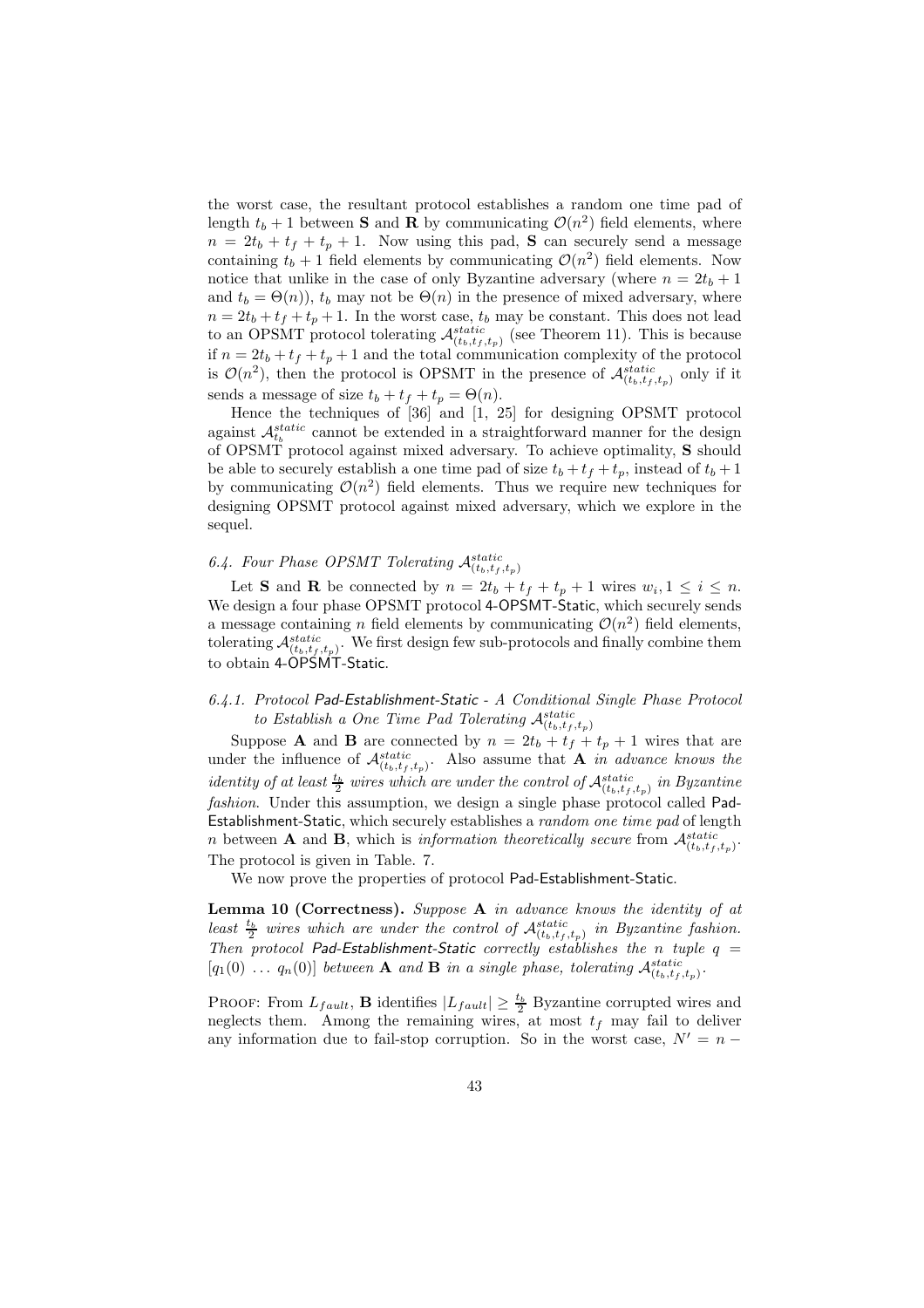Protocol Pad-Establishment-Static:  $n = 2t_b + t_f + t_p + 1$ **Assumption:** A knows the identity of at least  $\frac{t_b}{2}$  wires, which are Byzantine corrupted. Computation by A : 1. A saves the identity of the wires which are known to be Byzantine corrupted, in a list  $L_{fault}$ . According to the assumption,  $\frac{t_b}{2} \leq |L_{fault}| \leq t_b$ . 2. A selects n random polynomials  $q_j(x)$ ,  $1 \leq j \leq n$ , over  $\mathbb{F}$ , each of degree  $t_b - |L_{fault}| + t_p.$ 3. For  $j = 1, ..., n$ , using  $q_j(x)$ , **A** computes RS codeword  $Q_j =$  $[q_{j1} q_{j2} \dots q_{jn}]$  of size n, where  $q_{ji} = q_j(\alpha_i)$ , for  $i = 1, \dots, n$ . Communication by A : 1. For  $i = 1, \ldots, n$ , if  $w_i \notin L_{fault}$ , then **A** sends to **B** the  $i^{th}$  component of the *n* codewords, namely  $q_{1i}, q_{2i}, \ldots, q_{ni}$  over  $w_i$ . 2. A broadcasts  $L_{fault}$  to B. Computation by B : 1. **B** correctly receives  $L_{fault}$  and neglects any information received over  $w_i \in$  $L_{fault.}$ 2. Among the wires in  $\{w_1, \ldots, w_n\} - L_{fault}$ , let  $w_{i_1}, \ldots, w_{i_{N'}}$  be the wires that delivered some information to **B**. Note that  $n - t_f - |L_{fault}| \leq N' \leq$  $n - |L_{fault}|$ . Moreover, N' is at least  $n - t_f - |L_{fault}|$ , as among the  $n - |L_{fault}|$  wires, at most  $t_f$  wires may fail to deliver any information due to fail-stop corruption. 3. For  $j = 1, \ldots, n$ , let **B** receive  $q'_{ji_1}, \ldots, q'_{ji_{N'}}$  over wires  $w_{i_1}, \ldots, w_{i_{N'}}$ , respectively. Let  $Q'_{j} = [q'_{ji_1} \dots q'_{ji_N'}].$ 4. For  $j = 1, ..., n$ , **B** recovers  $q_j(x)$  (and hence  $q_j(0)$ ) by executing  $RS - DEC(N', Q'_j, t_b - |L_{fault}|, 0, t_b - |L_{fault}| + t_p + 1)$ . The *n* tuple  $q = [q_1(0) \dots q_n(0)]$  is established correctly and securely between **A** and **B**.

Table 7: Single Phase Protocol to Establish a One Time Pad of length  $n = 2t_b + t_f + t_p + 1$ 

 $|L_{fault}| - t_f$ . The received vector  $Q'_j$  corresponds to the RS codeword  $Q_j$  that is encoded using polynomial  $q_j(x)$  of degree  $t_b-|L_{fault}|+t_p$ . Since **B** has neglected information corresponding to  $|L_{fault}|$  Byzantine corrupted wires, there are at most  $t_b - |L_{fault}|$  corrupted values in each  $Q'_j$ . Now **B** can recover the original polynomial  $q_j(x)$  corresponding to each  $Q'_j$ . In fact, substituting  $N' = n |L_{fault}|-t_f, k=t_b-|L_{fault}|+t_p+1, c=t_b-|L_{fault}|$  and  $d=0$  in the inequality of Theorem 2, we find that  $RS - DEC(N', Q'_{j}, t_b-|L_{fault}|, 0, t_b-|L_{fault}|+t_p+1)$ will be able to correct all the  $t_b - |L_{fault}| \leq \frac{t_b}{2}$  Byzantine errors in  $Q'_j$  $\Box$ 

 $\bf{Lemma \ 11} \ (Security).$  *In protocol Pad-Establishment-Static,*  ${\cal A}^{static}_{(t_b,t_f,t_p)}$  *will get no information about the pad*  $q = [q_1(0) \dots q_n(0)].$ 

PROOF: In the protocol, the adversary gets at most  $t_b - |L_{fault}| + t_p$  distinct points on each  $t_b-|L_{fault}|+t_p$  degree polynomial  $q_i(x)$ . This implies information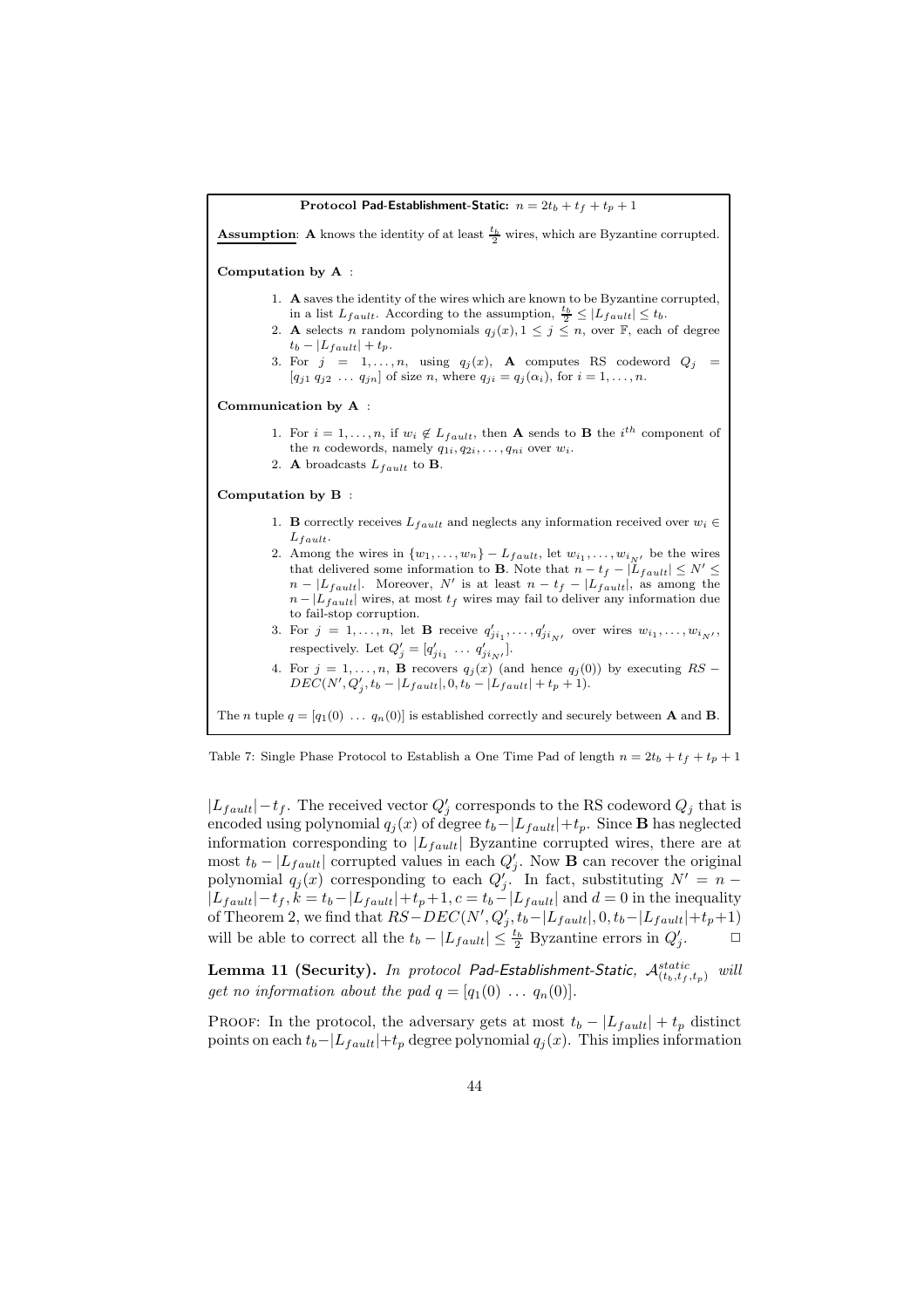theoretic security of each  $q_i(0)$ .

Lemma 12 (Communication Complexity). *Protocol* Pad-Establishment-Static *communicates*  $O(n^2)$  *field elements.* 

PROOF: For each  $q_i(x)$ ,  $1 \leq j \leq n$ , **A** sends  $n - |L_{fault}| = \mathcal{O}(n)$  values which incurs a total communication complexity of  $\mathcal{O}(n^2)$ . Also communication complexity of broadcasting  $L_{fault}$  is  $\mathcal{O}(n^2)$ ).  $\Box$ 

*6.4.2. Protocol* Error-Identification-Static *- A Three Phase Protocol to Identify* at least  $\frac{t_b}{2}$  *Byzantine Corrupted Wires Tolerating*  $\mathcal{A}_{(t_b,t_f,t_p)}^{static}$ 

As before, let **A** and **B** are connected by  $n = 2t_b + t_f + t_p + 1$  wires that are under the influence of  $\mathcal{A}_{(t_b,t_f,t_p)}^{static}$ . We now design a three phase protocol called Error-Identification-Static that has the following properties:

- 1. If at most  $\frac{t_b}{2}$  wires get Byzantine corrupted during first phase, then **A** securely establishes a one time pad of length  $n$  with **B** at the end of second phase.
- 2. If more than  $\frac{t_b}{2}$  wires get corrupted during first phase, then the pad will not be established. However, either A comes to know the identity of at least  $\frac{t_b}{2}$  Byzantine corrupted wires at the end of second phase or **B** comes to know the identity of at least  $\frac{t_b}{2}$  Byzantine corrupted wires at the end of third phase, depending upon the adversary behavior.

Thus the protocol creates a win-win situation against the adversary as follows: if the adversary does at most  $\frac{t_b}{2}$  Byzantine faults in the first phase, then an information theoretic secure one time pad is established between A and **B**. Otherwise, either **A** or **B** will come to know the identity of more than  $\frac{t_b}{2}$ Byzantine corrupted wires. Informally, the protocol works as follows: A selects n polynomials each of degree  $t_b + t_p$  and sends a RS codeword of length n for each of these polynomials to **B**. **B** applies  $RS - DEC$  to the received vectors, assuming the number of errors in the vectors to be at most  $\frac{t_b}{2}$  and tries to recover the  $n$  polynomials. If corresponding to some vector,  $\bf{B}$  is unable to recover anything, then **B** concludes that more than  $\frac{t_b}{2}$  errors occurred in that vector. In this case,  $\bf{B}$  sends back this vector to  $\bf{A}$ , who after comparing it with its corresponding original codeword, finds the identity of at least  $\frac{t_b}{2} + 1$  corrupted wires. Otherwise, **B** recovers *n* polynomials of degree  $t_b + t_p$ , but is unable to decide about their correctness. In this case,  $\bf{B}$  broadcasts the *n* error lists to **A**, that are output by applying  $RS - DEC$  to the codewords. A then verifies whether all the error lists are "good" or not. If yes, then A concludes that B has correctly recovered all the n polynomials. Otherwise,  $\bf{A}$  identifies at least one polynomial that is *not* recovered correctly by **B** because of more than  $\frac{t_b}{2}$ faults during Phase I. A then broadcasts to B, the original codeword of that polynomial, generated by him during Phase I. This broadcast enables B to identify more than  $\frac{t_b}{2}$  faults after local verification at the end of **Phase III**. The protocol is now presented in Table 8.

We now proceed to formally prove the properties of protocol Error-Identification-Static.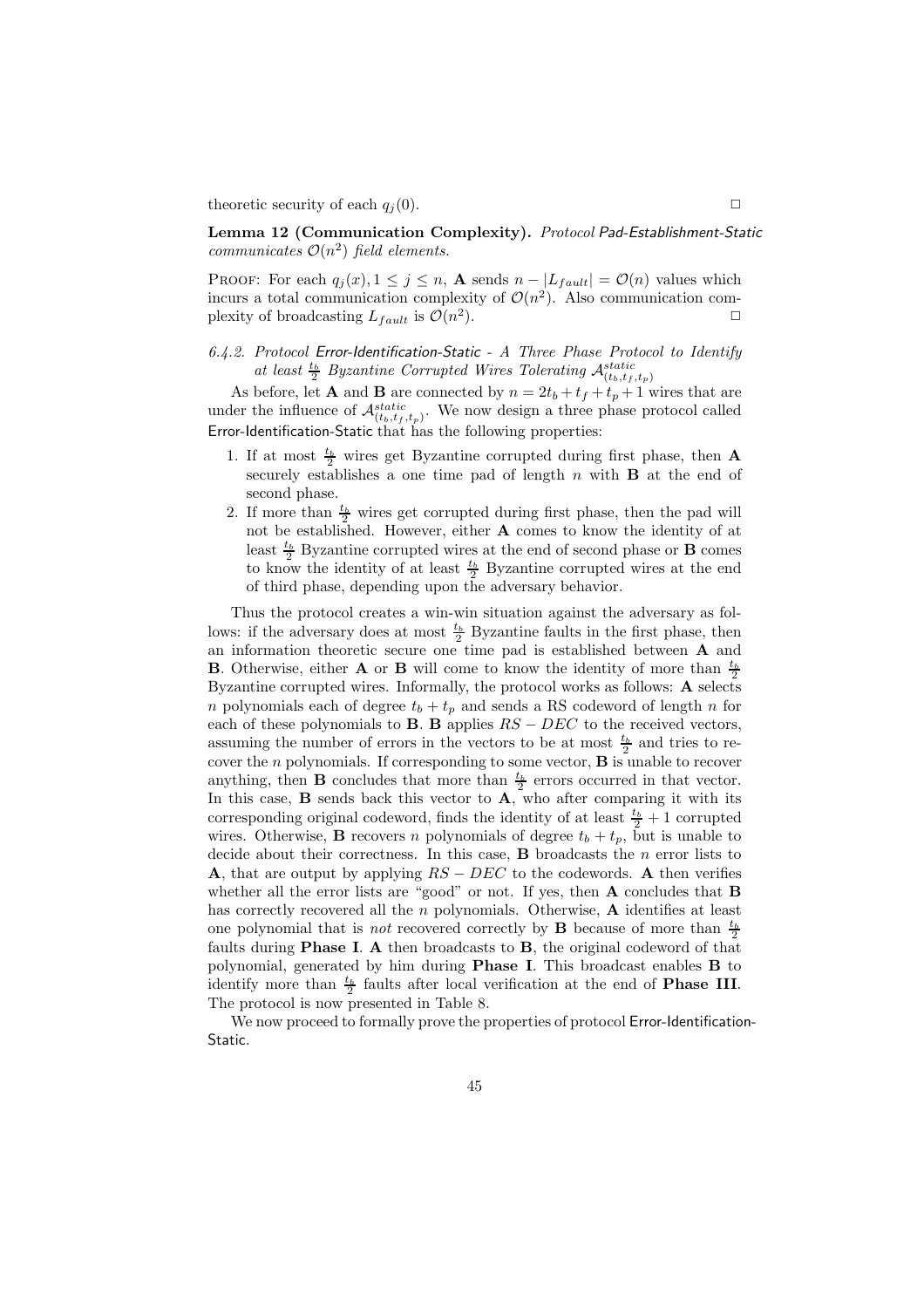### Protocol Error-Identification-Static

Phase I: (A to B) :

#### Computation by A :

1. A randomly selects n polynomials  $p_1(x), \ldots, p_n(x)$  over  $\mathbb{F}$ , each of degree  $t_b + t_p$ . 2. For  $j = 1, \ldots, n$ , **A** computes RS codeword  $P_j = [p_{j1} \ p_{j2} \ \ldots \ p_{jn}]$ , where for  $i = 1, ..., n, p_{ji} = p_j(\alpha_i).$ 

#### Communication by A :

1. For  $i = 1, ..., n$ , A sends the  $i<sup>th</sup>$  component of all n codewords, namely  $p_{1i}, p_{2i}, \ldots, p_{ni}$ , over  $w_i$ .

Phase II: (B to A) :

#### Computation by B :

- 1. Let **B** receive information over wires  $w_{i_1}, \ldots, w_{i_N}$ , where  $N' \ge n t_f$ .
- 2. For  $j = 1, ..., n$ , let **B** receive  $p'_{ji_1}, ..., p'_{ji_{N'}}$  over wires  $w_{i_1}, ..., w_{i_{N'}}$  respectively. Let  $P'_{j} = [p'_{ji_1} \dots p'_{ji_{N'}}].$
- 3. For  $j = 1, ..., n$ , **B** executes  $RS DEC(N', P'_j, \frac{t_b}{2}, 0, t_b + t_p + 1)$ .

#### Communication by B :

- 1. If  $\exists j \in \{1, 2, ..., n\}$  such that  $RS DEC(N', P'_{j}, \frac{t_b}{2}, 0, t_b + t_p + 1)$  does not output any polynomial of degree  $t_b + t_p$ , then **B** broadcasts "ERROR" signal and vector  $P'_j$ , along with its index j.
- 2. If for each  $P'_j$ ,  $RS DEC$  outputs some polynomial of degree  $t_b + t_p$  and an error list, then  $\bf{B}$  proceeds as follows:

– For  $j = 1, ..., n$ , let  $Error\_List_j$  denote the error list output by  $RS - DEC$ for  $P'_j$ . Also let  $L_j$  be the number of pairs in  $Error\_List_j$ . By the property of  $RS-DEC$  (as described in section 4),  $L_j \leq \frac{t_b}{2}$  will hold, where  $\frac{t_b}{2}$  is the number of errors that  $RS - DEC$  is instructed to correct. B broadcasts  $Error\_List_j$  for  $i = 1, \ldots, n$ .

## Computation by A at the End of Phase II :

- 1. If **A** receives "ERROR" signal and index j along with  $P'_j$ , then **A** locally compares  $P'_j$  with  $P_j$  (after restricting  $P_j$  to wires  $w_{i_1}, \ldots, w_{i_{N'}}$ ), finds the identity of at least  $\frac{t_b}{2} + 1$  faulty wires which delivered incorrect components of  $P_j$  during first phase and terminates the protocol.
- 2. If **A** receives n error-lists and all the n error lists are "good", then **A** concludes that **B** has recovered each  $p_i(x)$ ,  $1 \leq j \leq n$  correctly and terminates the protocol. Otherwise, A finds at least one  $j \in \{1, 2, \ldots, n\}$ , such that  $Error\_List_j$  is "bad". If there are multiple such j's,  $A$  randomly selects one. In this case,  $A$  concludes that  $B$  has reconstructed  $\bar{p}_j(x) \neq p_j(x)$  and initiates **Phase III** as follows:

#### Conditional Phase III: (A to B) :

- 1. If **A** has identified a j such that **B** has reconstructed  $\bar{p}_i(x) \neq p_i(x)$ , then **A** broadcasts to **B** the index j and  $P_j = [p_{j1} \ p_{j2} \ \dots \ p_{jn}].$
- 2. **B** correctly receives  $P_j$ , compares it with the vector  $P'_j$  (which it had received during **Phase I**), identifies more than  $\frac{t_b}{2}$  faulty wires and terminates the protocol.

# Table 8: A Three Phase Protocol to Identify More than  $\frac{t_b}{2}$  Byzantine Faults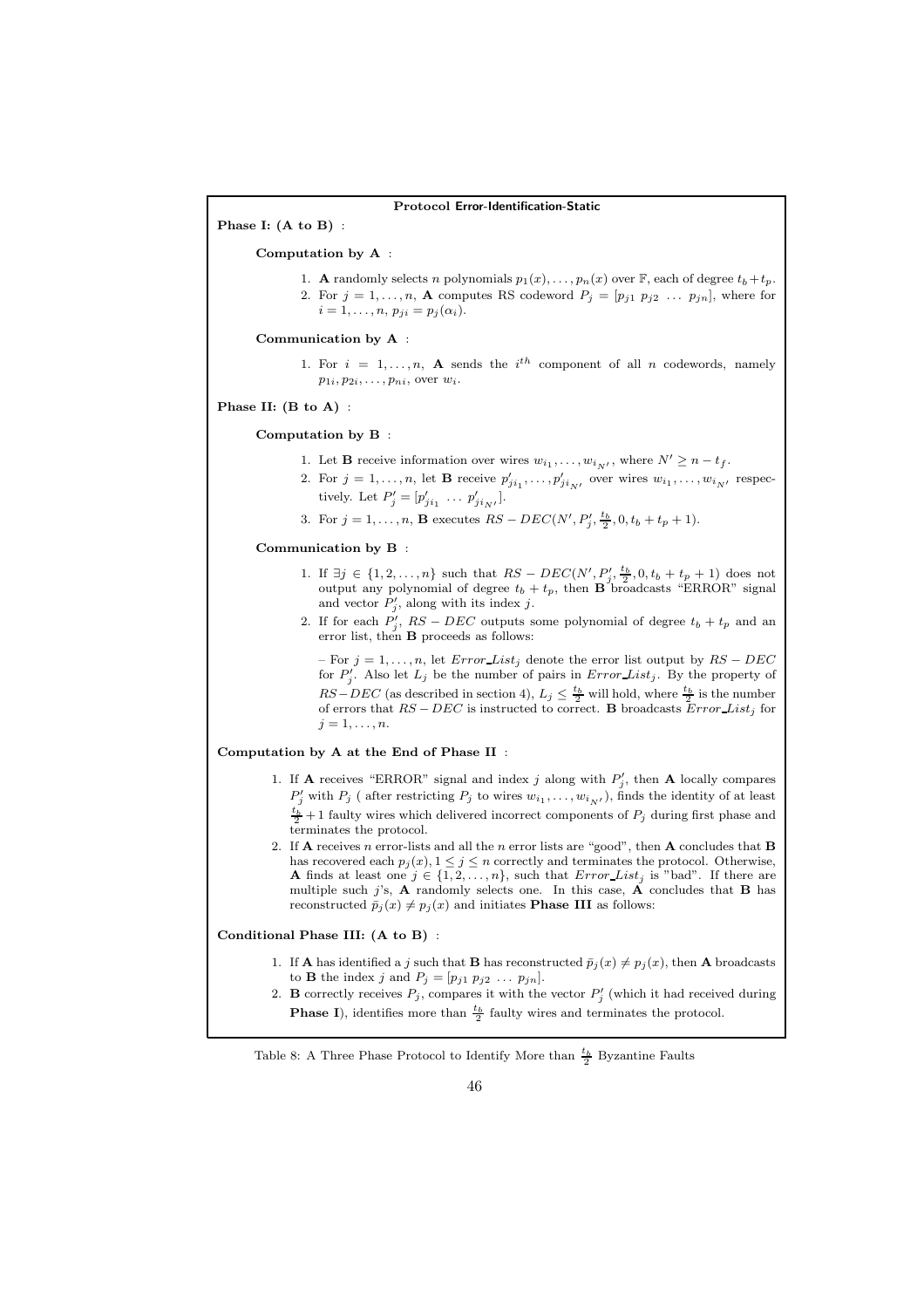- **Lemma 13.** 1. If at most  $\frac{t_b}{2}$  Byzantine errors occur during **Phase I**, then *an information theoretically secure pad*  $p = [p_1(0) \ p_2(0) \ \ldots \ p_n(0)]$  of *length* n *is established between* A *and* B *at the end of* Phase II*.*
	- 2. If more than  $\frac{t_b}{2}$  Byzantine errors occur during **Phase I**, then either **A** or  $\bf{B}$  *comes to know the identity of more than*  $\frac{t_b}{2}$  *corrupted wires at the end of* Phase II *or* Phase III *respectively.*

*Proof*: We prove the theorem for the worst case where during **Phase I**,  $t_f$ wires failed to deliver any information to B. Thus B receives information over  $N' = n - t_f = 2t_b + t_p + 1$  wires during first phase. For  $j = 1, \ldots, n$ , each of the received vectors  $P'_j$  will contain  $N' = 2t_b + t_p + 1$  values, out of which at most  $t_b$  could be corrupted. Also, each  $P'_j$  corresponds to the RS codeword  $P_j$  that is encoded using polynomial  $p_j(x)$  of degree  $t_b + t_p$ . During **Phase II**, **B** tries to correct at most  $c = \frac{t_b}{2}$  and detect additional  $d = 0$  errors in each  $P'_j$  by applying RS – DEC. By substituting  $N' = 2t_b + t_p + 1, c = \frac{t_b}{2}, d = 0$  and  $k = t_b + t_p + 1$ in the inequality of Theorem 2, we find that  $RS - DEC(N', P'_j, \frac{t_b}{2}, 0, t_b + t_p + 1)$ will be able to correct at most  $\frac{t_b}{2}$  errors and detect *no* additional errors in  $P'_j$ . Moreover, B has no information about the exact number of Byzantine errors that occurred during **Phase I** (except that it is at most  $t<sub>b</sub>$ ). Now there are following two cases:

Case I: At most  $\frac{t_b}{2}$  Byzantine errors occurred during Phase I : In this case at most  $\frac{t_b^2}{2}$  values in each  $P'_j$  could be corrupted. Hence for each  $P'_j$ ,  $RS - DEC$  will output  $p_j(x)$  and a "good" error list after successfully correcting all the errors in  $P'_j$ . However, **B** will not know whether the recovered polynomials are correct or not. This is because the number of actual errors that can happen (i.e  $t'_b$ ) can be more than the error correction capability (i.e c) of  $RS-DEC$ . Moreover, as  $RS-DEC$  has no capability of detecting additional errors (as  $d = 0$  here), **B** is not sure whether  $p_i(x)$ is the original polynomial used for encoding  $P_i$  and the error list is "good". The situation here is similar to the one that arises in Example 2. Hence to know the status of the recovered polynomials, B broadcasts each error list to A who will correctly receive them. When A gets the error lists from **B** and finds them to be "good", he concludes that **B** has recovered each  $p_j(x)$  correctly. Hence the vector  $p = [p_1(0) p_2(0) \dots p_n(0)]$  is established correctly between A and B.

The security of  $p$  follows from the fact that during **Phase I**, the adversary gets at most  $t_b+t_p$  points (by passively listening over  $t_b+t_p$  wires) on each  $p_j(x)$ , which is of degree  $t_b + t_p$ . Thus each  $p_j(0)$  is information theoretic secure. Also notice that each of the  $n$  error lists are "good", thus they leak no extra information about  $p_j(x)$ 's to  $\mathcal{A}_{(t_b,t_f,t_p)}^{static}$ . This is because in this case, the values in each error lists are indeed corrupted, which are already known to the adversary and hence add no extra information to the knowledge of adversary.

Case II: More than  $\frac{t_b}{2}$  Byzantine errors occurred during Phase I : Without loss of generality, let  $p_i(x)$  be one of the polynomials, corresponding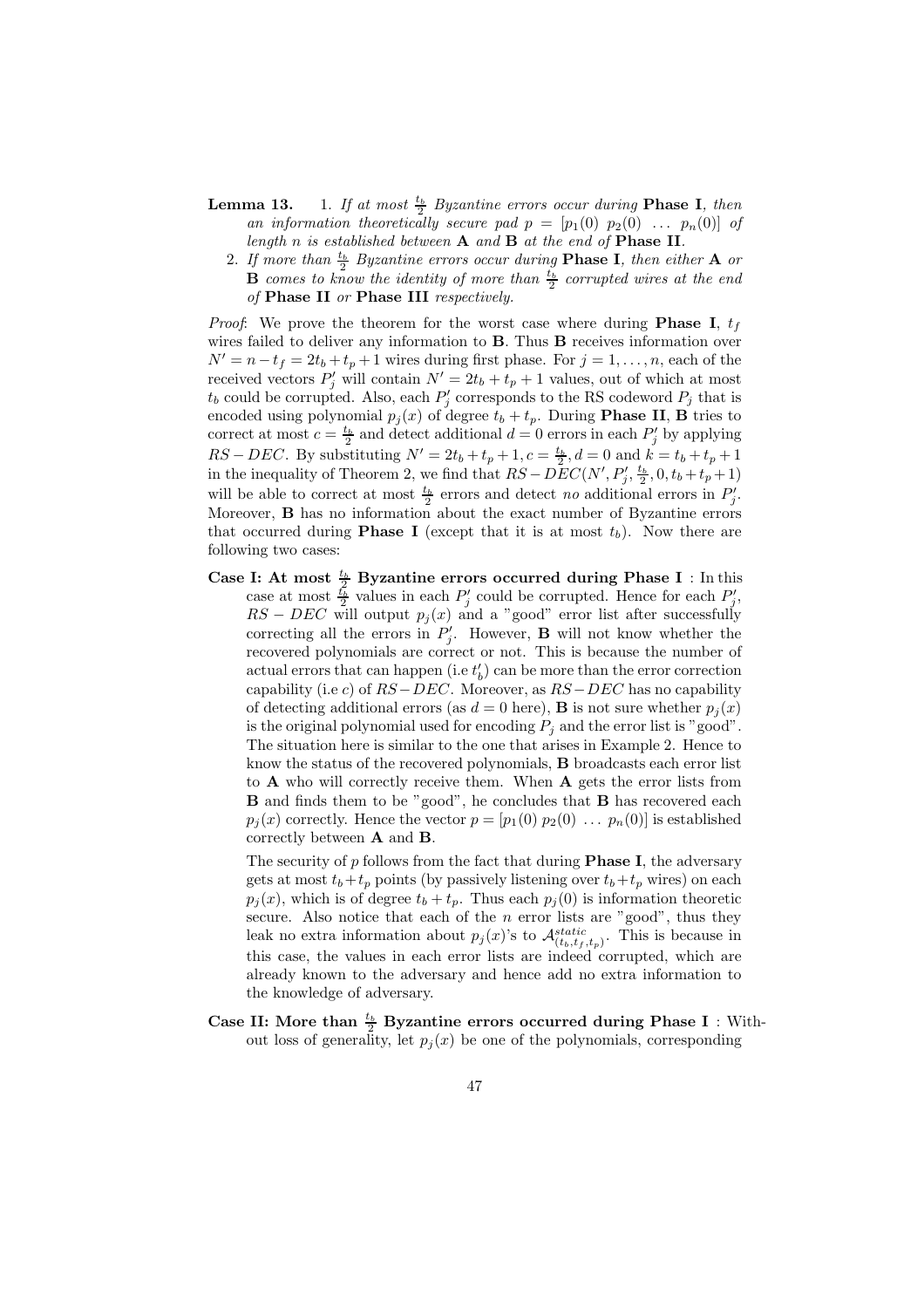to which at least  $\frac{t_b}{2} + 1$  values have been corrupted by adversary during **Phase I**. Thus  $j^{th}$  received vector  $P'_j$  will have more than  $\frac{t_b}{2}$  corrupted values. So **B** will fail to correctly reconstruct  $p_j(x)$  by executing  $RS - DEC(N', P'_j, \frac{t_b}{2}, 0, t_b + t_p + 1)$ . Now there are two possible cases:

- 1. Suppose the values in  $P'_j$  are corrupted in such a way that  $RS-DEC$ , when applied to  $P'_j$ , fails to output any  $t_b + t_p$  degree polynomial. In this case, **B** knows that more than  $\frac{t_b}{2}$  values in  $P'_j$  are corrupted. However, he will not the exact identity of the corrupted wires, who delivered those corrupted values. In order to facilitate A to find the identity of those corrupted wires, **B** broadcasts  $P'_j$  to **A**, along with "ERROR" signal and index  $j$ . Once **A** correctly receives these values and performs local comparison of  $P'_j$  with  $P_j$ , **A** will know the identity of all the corrupted wires (at least  $\frac{t_b}{2} + 1$ ) who delivered incorrect values of  $P_j$  to **B** during first phase.
- 2. Suppose the values in  $P'_j$  are corrupted in such a way that  $RS-DEC$ , when applied to  $P'_j$ , outputs a  $t_b + t_p$  degree polynomial  $\bar{p}_j(x)$ , along with  $Error\_List_j$ . In this case  $\bar{p}_j(x) \neq p_j(x)$ . Moreover,  $Error\_List_j$ is "bad" and contains a correct value of  $P_j$  in it (pointed as a corrupted value) <sup>13</sup>. The reason is that there are  $t_b + t_p + 1$  honest wires which will deliver correct points on  $p_j(x)$ . Among them at most  $t_b+t_p$ could lie on  $\bar{p}_j(x)$  as well, as  $p_j(x)$  and  $\bar{p}_j(x)$  (both of degree  $t_b + t_p$ ) may have at most  $t_b + t_p$  common points lying on them. But the remaining one honest value lies on *only*  $p_i(x)$  and not lies on  $\bar{p}_i(x)$ . Hence that honest value will be considered as an error location and will be included in  $Error\_List_i$ .

However as described in Case I, B will not know whether the recovered polynomial is correct or not. Hence, **B** broadcasts  $Error\_List_i$ to **A**. Once **A** correctly receives  $Error\_List_i$  and performs local verification, **A** will find  $Error\_List_j$  to be "bad" and will conclude that **B** has recovered incorrect  $p_j(x)$  because of more than  $\frac{t_b}{2}$  incorrect values in  $P'_j$ . But **A** will not know the identity of these corrupted wires. To facilitate **B** to find out the identity of corrupted wires, **A** will execute third phase, where he will broadcast  $P_j$  to **B**. After receiving  $P_j$  correctly, **B** finds the identity of corrupted wires (more than  $\frac{t_b}{2}$ ) after performing local comparison of  $P_j$  and  $P'_j$ .

This completes the proof of the lemma.  $\Box$ 

Lemma 14. *The communication complexity of protocol* Error-Identification-Static *is*  $\mathcal{O}(n^2 t_b)$ *.* 

*Proof*: During first phase, **A** sends a RS codeword of length n for n polynomials, thus communicating  $\mathcal{O}(n^2)$  field elements. During second phase, in the worst

<sup>13</sup>This case is similar to Property 4 as explained in Section 4.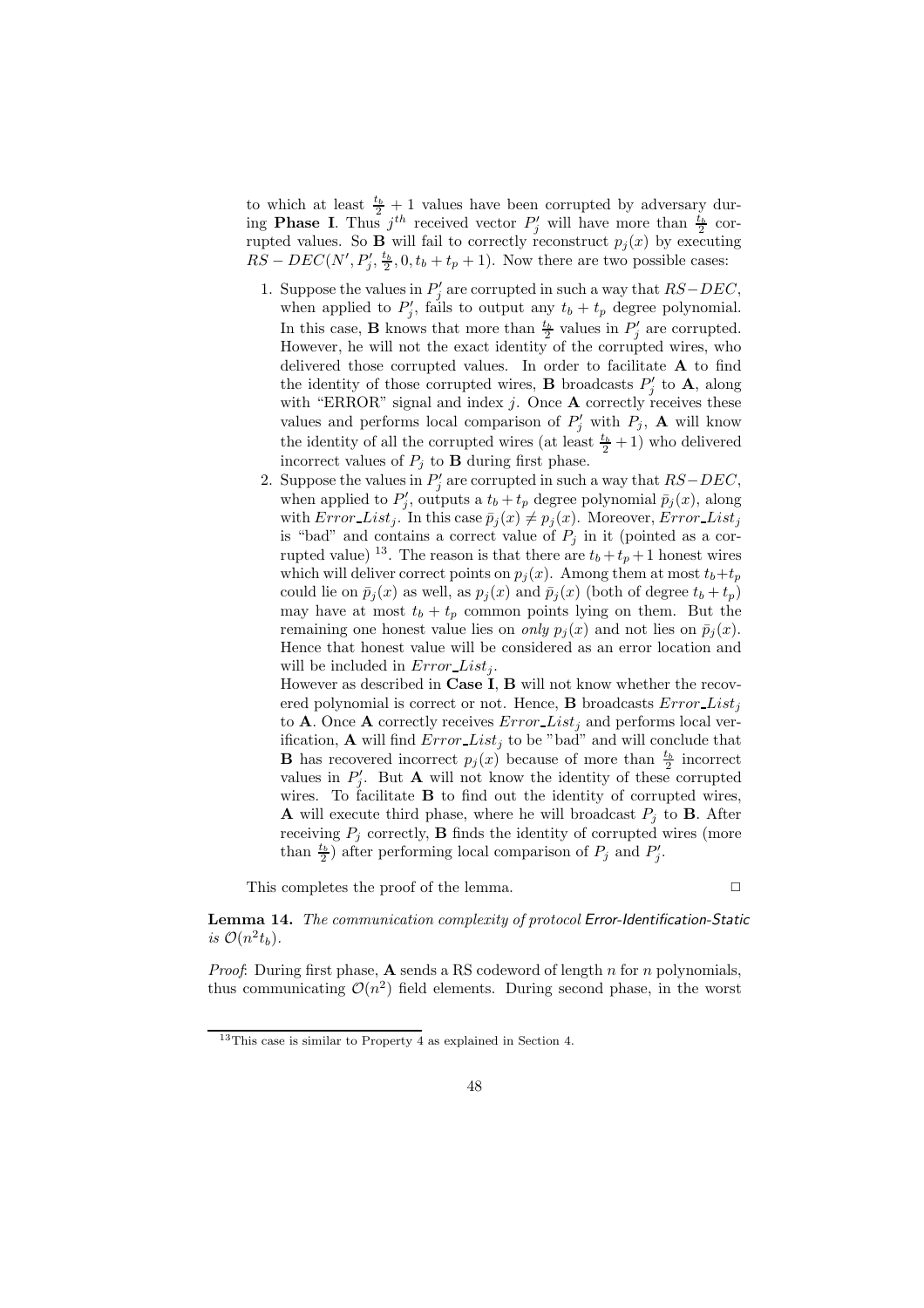case, **B** broadcasts *n* error-lists, each containing at most  $\frac{t_b}{2}$  pairs, thus communicating  $\mathcal{O}(n^2 t_b)$  field elements. Communication complexity of conditional third phase is  $\mathcal{O}(n^2)$  field elements. Hence overall complexity is  $\mathcal{O}(n^2 t_b)$  field elements.  $\square$ .

## *6.4.3. Reducing the Communication Complexity of Protocol* Error-Identification-Static

In protocol Error-Identification-Static, the most communication oriented step is in **Phase II**, where **B** may have to broadcast  $n$  error lists to reliably send them to **A**. This incurs a communication cost of  $\mathcal{O}(n^2 t_b)$ . We now present a nice trick to reduce the communication complexity of sending  $n$  error-lists from  $\mathcal{O}(n^2 t_b)$  to  $\mathcal{O}(n^2)$  during **Phase II** of protocol Error-Identification-Static, without changing the properties of the protocol.

Let  $ERROR\_List_J$  be the error-list with maximum number of pairs  $L_J$ , where  $J \in \{1, 2, ..., n\}$ . If there are several error-lists with  $L_J$  pairs, then **B** arbitrarily selects one. **B** then broadcasts *only* Error List<sub>I</sub> and sends the remaining error-lists concatenated into a list Y by executing protocol PRMT-Mixed $(Y, |Y|, n, t_b, t_f, L_J)$ . A correctly receives  $Error\_List_J$  and verifies whether it is "good" . If it is good, then A concludes that B has correctly recovered  $p_J(x)$ . Moreover, **A** will identify  $L_J$  faulty wires from Error List<sub>J</sub> as all the pairs listed in  $Error\_List_J$  are indeed corrupted values. Now from Theorem 3, protocol PRMT-Mixed will correctly deliver the list  $Y$  containing the remaining error-lists. The rest of the protocol will now be same.

On the other hand, if **A** finds that  $Error\_List_J$  is "bad", then **A** concludes that **B** has not recovered  $p_J(x)$  correctly. In this case, **A** fails to know  $L_J$  faults from  $Error\_List_J$  and hence PRMT-Mixed will fail to deliver Y correctly. But A identifies one polynomial, namely  $p_J(x)$ , which is not recovered correctly by  $\mathbf{B}$  (due to more than  $\frac{t_b}{2}$  errors during **Phase I**). *Note that while the properties of protocol* Error-Identification-Static *(Lemma 13) remain intact by incorporating these changes, the communication complexity reduces to*  $\mathcal{O}(n^2)$ . We now provide the complete description of Error-Identification-Static that incorporates the above mentioned changes for attaining a communication complexity of  $\mathcal{O}(n^2)$  in Table 9.

Lemma 15. *The communication complexity of new* Error-Identification-Static *(presented in Table 9) after incorporating new steps is*  $\mathcal{O}(n^2)$ *.* 

*Proof*: During first phase, **A** sends a RS codeword of length n for n polynomials, thus communicating  $\mathcal{O}(n^2)$  field elements. During second phase, broadcasting a *single* error-list  $(Error\_List_J)$  requires communicating  $O(n^2)$  field elements. From Lemma 2 and Theorem 3, sending the remaining error-lists by executing PRMT-Mixed $(Y, |Y|, n, t_b, t_f, L_J)$  will require communication of  $\mathcal{O}\left(\frac{|Y|}{L_J}\right)$  $\frac{|Y|}{L_J} * n =$  $\mathcal{O}(n^2)$  field elements as  $|Y| \leq (n-1) * (2L_J)$ . Communication complexity of conditional third phase is  $\mathcal{O}(n^2)$  field elements. Hence overall complexity is  $\mathcal{O}(n^2)$  field elements.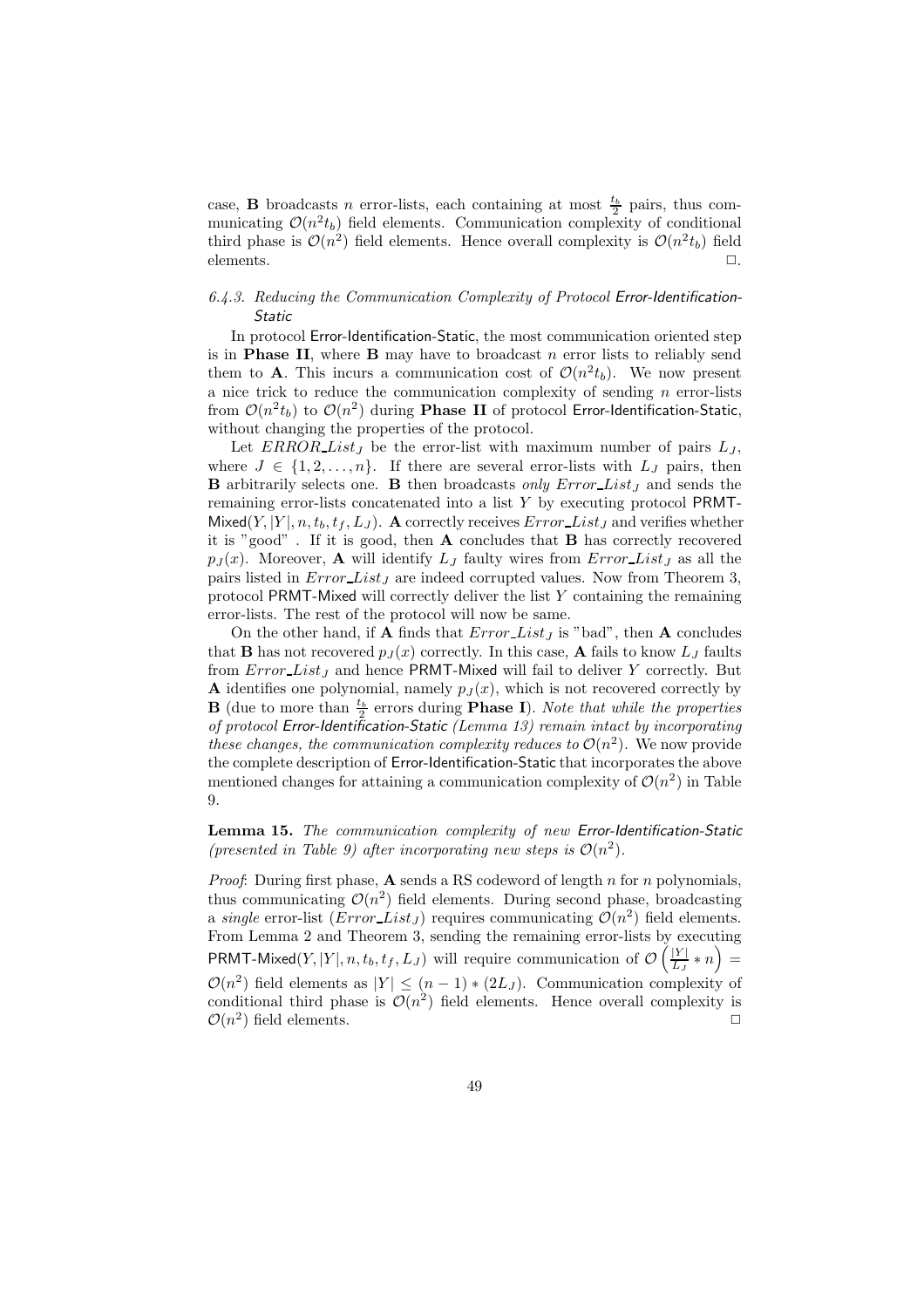#### Protocol Error-Identification-Static

Phase I: (A to B) : Same as presented in Table 8.

Phase II: (B to A) :

Computation by B: Same as presented in Table 8.

#### Communication by B:

- 1. If  $\exists j \in \{1, 2, ..., n\}$  such that  $RS DEC(N', \underline{P'_j}, \frac{t_b}{2}, 0, t_b + t_p + 1)$  does not output any polynomial of degree  $t_b + t_p$ , then **B** broadcasts "ERROR" signal and vector  $P'_j$ , along with its index j.
- 2. If for each  $P'_j$ ,  $RS DEC$  outputs some polynomial of degree  $t_b + t_p$  and an error list, then B proceeds as follows:
	- (a) For  $j = 1, \ldots, n$ , let  $Error\_List_j$  denote the error list output by  $RS-DEC$ for  $P'_j$ . Also let  $L_j$  be the number of pairs in  $Error\_List_j$ . By the property of RS – DEC (as described in section 4),  $L_j \leq \frac{t_b}{2}$  will hold, where  $\frac{t_b}{2}$  is the number of errors that  $RS - DEC$  is instructed to correct.
	- (b) Let  $J \in \{1, 2, ..., n\}$  be the smallest index, such that  $Error\_List_J$  has maximum number of pairs  $L_J$ .
	- (c) **B** concatenates all the error-lists, except  $Error$  List<sub>I</sub> to form a list Y.
	-
	- (d) **B** broadcasts  $Error\_List_J$  along with its index J to **A**.<br>(e) **B** sends the list Y by executing the p by executing the protocol PRMT- $Mixed(Y, |Y|, n, t_b, t_f, L_J).$

### Computation by A at the End of Phase II :

- 1. If **A** receives "ERROR" signal and index j along with  $P'_j$ , then **A** locally compares  $P'_j$  with  $P_j$  (after restricting  $P_j$  to wires  $w_{i_1}, \ldots, w_{i_{N'}}$ ), finds the identity of at least  $\frac{t_b}{2} + 1$  faulty wires which delivered incorrect components of  $P_j$  during first phase and terminates the protocol.
- 2. If **A** receives the index  $J$  and  $Error\_List_J$ , then **A** locally verifies  $Error\_List_J$ and then performs the following steps:
	- (a) If  $Error\_List_J$  is "bad" then **A** concludes that **B** has reconstructed  $\bar{p}_J(x) \neq p_J(x)$  and executes conditional **Phase III**.
	- (b) If  $Error\_List_J$  is "good" then A concludes that B has correctly recovered  $p_J(x)$ . A also identifies  $L_J$  Byzantine corrupted wires from Error List<sub>J</sub> and hence from Theorem 3, correctly receives Y delivered by PRMT-Mixed.
	- (c) From Y, **A** obtains the remaining  $n-1$  error lists. **A** then checks if the remaining  $n - 1$  error-lists are "good". If yes then **A** concludes that **B** has recovered each  $p_j(x)$ ,  $1 \leq j \leq n$  correctly and terminates the protocol. Otherwise, **A** finds at least one  $j \in \{1, 2, ..., n\} \setminus \{J\}$ , such that Error List<sub>j</sub> is "bad". If there are multiple such j's, **A** randomly selects one. In this case, **A** concludes that **B** has reconstructed  $\bar{p}_j(x) \neq p_j(x)$  and initiates Phase III.

#### Conditional Phase III: (A to B) :

- 1. If **A** has identified an  $\alpha$  (notice that  $\alpha$  can be J or j) such that **B** has reconstructed  $\bar{p}_{\alpha}(x) \neq p_{\alpha}(x)$ , then **A** broadcasts to **B** the index  $\alpha$  and  $P_{\alpha} = [p_{\alpha 1} p_{\alpha 2} \dots p_{\alpha n}].$
- 2. **B** correctly receives  $P_{\alpha}$ , compares it with the vector  $P'_{\alpha}$  (which it had received during **Phase I**), identifies more than  $\frac{t_b}{2}$  faulty wires and terminates the protocol.

Table 9: A Three Phase Protocol to Identify More than  $\frac{t_b}{2}$  Byzantine Faults with a Communication Complexity of  $\mathcal{O}(n^2)$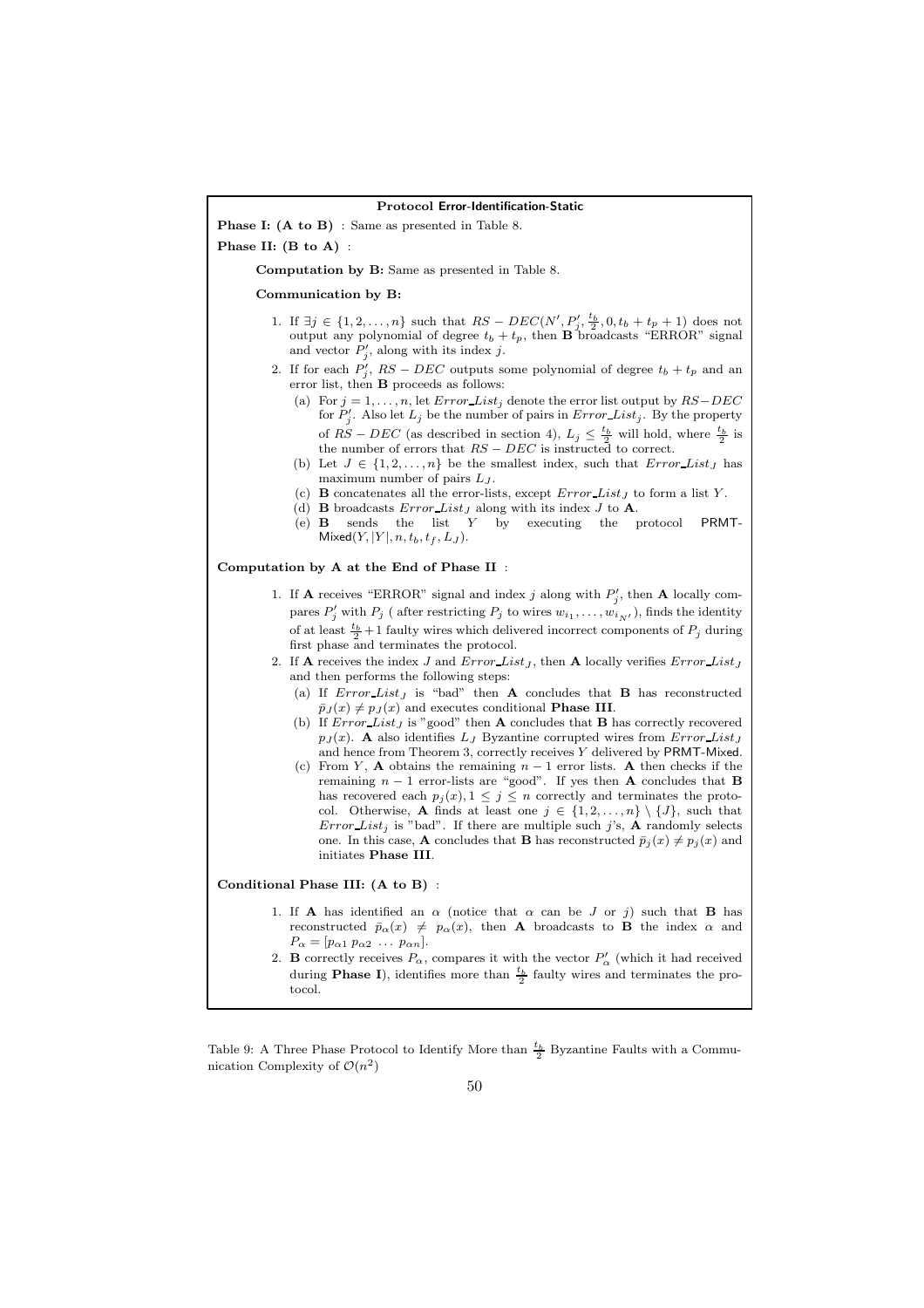Lemma 16. *The properties given in Lemma 13 will hold for new* Error-Identification-Static *(presented in Table 9) even after incorporating new steps.*

**PROOF:** If at most  $\frac{t_b}{2}$  Byzantine errors occur during **Phase I**, then each of the *n* error lists will be "good". In this case, **A** on receiving  $Error\_List_J$  will identify that it is "good" and hence will know the identity of  $L<sub>J</sub>$  Byzantine corrupted wires. So from Theorem 3, protocol PRMT-Mixed will correctly deliver the remaining  $n-1$  error lists. A will find all the remaining  $n-1$  error lists to be "good" and hence he concludes that B has recovered each  $p_i(x)$  correctly. Thus the vector  $p = [p_1(0)p_2(0)...p_n(0)]$  will be established correctly between A and B. The secrecy of  $p = [p_1(0)p_2(0)...p_n(0)]$  can be argued in the same way as done in Lemma 13.

Now consider the case when more than  $\frac{t_b}{2}$  wires are Byzantine corrupted during Phase I. Then, we have the following two cases:

- 1. If there exists some  $j \in \{1, 2, ..., n\}$  such that after applying  $RS DEC$ on  $P'_j$ , **B** does not obtain any  $t_b + t_p$  degree polynomial, then property 2 of Lemma 13 will follow from the proof of part 1 of Case II of Lemma 13.
- 2. If for each  $P'_j$ ,  $RS DEC$  outputs a polynomial of degree  $t_b + t_p$ , then we have the following two sub-cases:
	- Sub-Case I : If  $Error\_List_J$  is "good", then it implies that **B** has correctly recovered  $p_J(x)$ . In this case, **A** on receiving *Error\_List<sub>J</sub>* will also conclude the same. Moreover, since each value in  $Error\_List_J$  is indeed corrupted, the wires which delivered those values to B during Phase I are Byzantine corrupted. Thus **A** will know the identity of  $L_J$  Byzantine corrupted wires from  $Error\_List_J$ . Now, from Theorem 3, protocol PRMT-Mixed will correctly deliver the remaining  $n-1$  error lists, concatenated to a list Y. Since more than  $\frac{t_b}{2}$  Byzantine errors has occurred during Phase I, at least one of the error lists in the remaining  $n-1$  error lists, say *Error List<sub>i</sub>*, will be "bad". which will be identified by  $A$ . In this case,  $A$  will execute the conditional Phase III and hence at the end of Phase III, B will know the identity of Byzantine corrupted wires (more than  $\frac{t_b}{2}$ ), which delivered incorrect values of  $P_j$  during **Phase I**. Thus property 2 of Lemma 13 will hold.
	- Sub-Case II : If  $Error\_List_J$  is "bad", then it implies that **B** has not correctly recovered  $p_J(x)$  because of more than  $\frac{t_b}{2}$  corrupted values in  $P'_J$ . In this case, **A** on receiving  $Error\_List_J$  will conclude the same and will execute conditional Phase III. At the end of Phase III, B will know the identity of Byzantine corrupted wires (more than  $\frac{t_b}{2}$ ), which delivered incorrect values of  $P_J$  during **Phase I**. Thus property 2 of Lemma 13 will hold in this case as well.

This completes the proof of the lemma.  $\Box$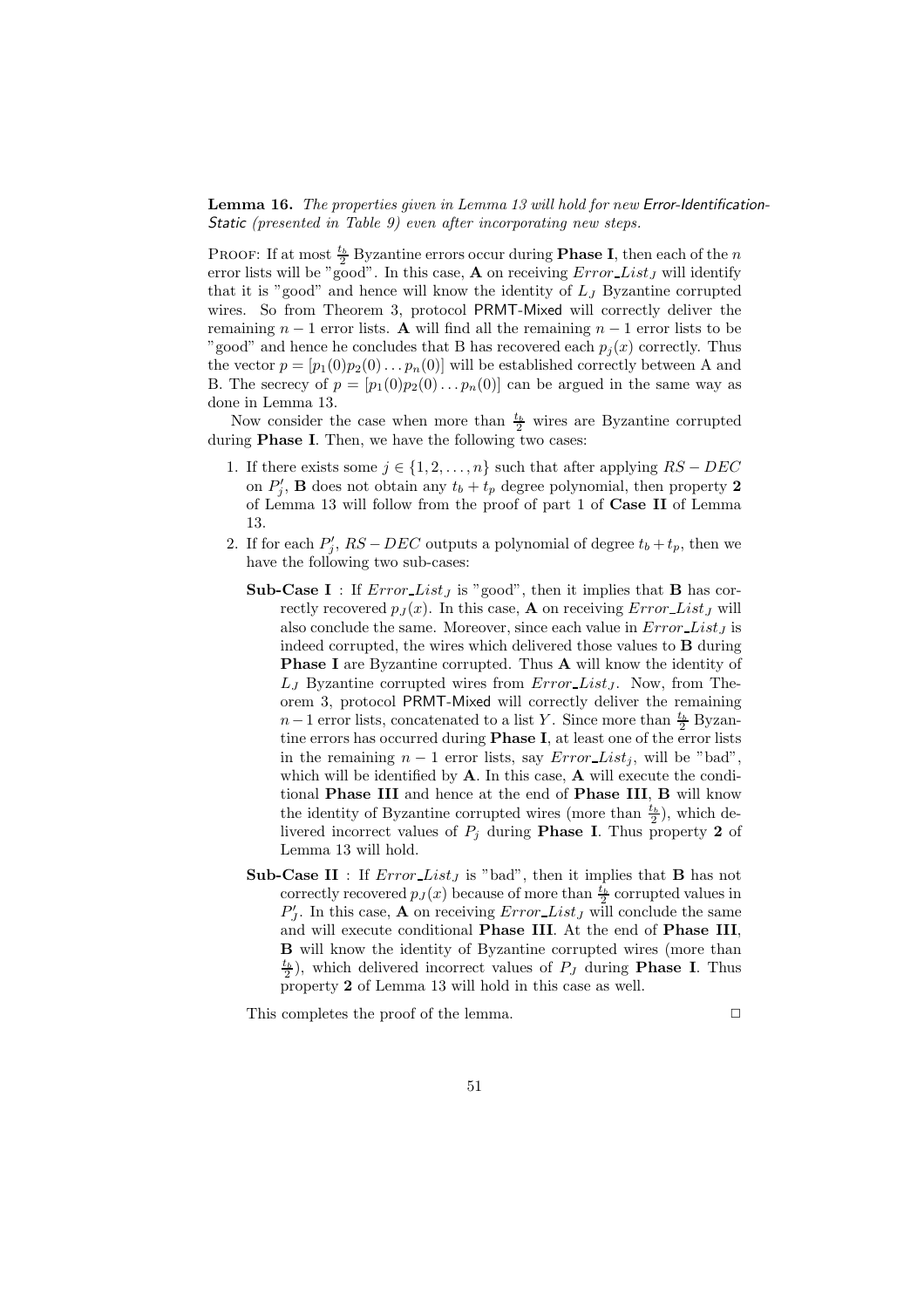# 6.4.4. Protocol 4-OPSMT-Static: A Four Phase OPSMT Tolerating  $\mathcal{A}_{(t_b,t_f,t_p)}^{static}$

We now design a *four* phase OPSMT called 4-OPSMT-Static tolerating  $\mathcal{A}^{static}_{(t_b,t_f,t_p)},$ where **S** and **R** are connected by  $n = 2t_b + t_f + t_p + 1$  wires. The protocol sends a message m containing n field elements by communicating  $\mathcal{O}(n^2)$  field elements. This also shows the sufficiency of the condition given in Theorem 10. The protocol uses Error-Identification-Static and Pad-Establishment-Static as sub-protocols. By using these two sub-protocols, S and R tries to establish an information theoretically secure pad containing  $n$  field elements. Once this is done,  $S$  can blind the message by X-ORing it with the pad and broadcast the blinded message to R. On receiving the blinded message, R extracts the message by X-ORing the blinded message with the pad. The protocol is presented in Table 10.

### Protocol 4-OPSMT-Static

R and S starts executing protocol Error-Identification-Static, where Phase I is initiated by R.

- 1. IF at the end of Phase II of protocol Error-Identification-Static, R finds that the pad  $p = [p_1(0) p_2(0) \dots p_n(0)]$  is established securely between **R** and **S**, then R broadcasts "SUCCESS-R" signal to S in the Phase III. S on receiving the signal "SUCCESS-R", computes  $\Gamma = m \oplus p$ , broadcasts  $\Gamma$  to **R** in **Phase IV** and terminates the protocol. R correctly receives  $\Gamma$ , recovers  $m = \Gamma \oplus p$  and terminates the protocol.
- 2. IF at the end of Phase II of protocol Error-Identification-Static, R identifies at least  $\frac{t_b}{2} + 1$  Byzantine corrupted wires, then **R** securely establishes the one time pad  $q = [q_1(0) q_2(0) \dots q_n(0)]$  with **S** at the end of **Phase III** by executing the single phase protocol Pad-Establishment-Static. Once this is done, S computes  $\Gamma = m \oplus q$ , broadcasts  $\Gamma$  to **R** during **Phase IV** and terminates the protocol. **R** correctly receives Γ, recovers  $m = \Gamma \oplus q$  and terminates the protocol.
- 3. IF conditional Phase III of protocol Error-Identification-Static is executed, then **S** identifies at least  $\frac{t_b}{2} + 1$  Byzantine corrupted wires at the end of third phase. **S** then securely establishes the one time pad  $q = [q_1(0) q_2(0) \ldots q_n(0)]$  with R by executing the single phase protocol Pad-Establishment-Static during Phase IV. Moreover, S also computes  $\Gamma = m \oplus q$ , broadcasts  $\Gamma$  to R during Phase IV and terminates the protocol. R gets the pad  $q$  at the end of **Phase IV**, recovers  $m = \Gamma \oplus q$  and terminates the protocol.

Table 10: A Four Phase OPSMT Tolerating  $\mathcal{A}_{(t_b,t_f,t_p)}^{static}$ ,  $n = 2t_b + t_f + t_p + 1$ ,  $|m| = n$ 

We now prove the properties of protocol 4-OPSMT-Static.

Lemma 17 (Correctness). *Protocol* 4-OPSMT-Static *correctly delivers* m *in four phases.*

PROOF: In the protocol, m is masked by  $S$  using either the pad p or q. To prove the lemma, we show that  **will also get the same pad in four phases. In the** protocol, there are following two possibilities:

Case I: Error-Identification-Static terminates in two phases : Here there are further two possibilities:

Sub-Case (a): At the end of second phase, R concludes that the pad p is *correctly* established with S: In this case, R broadcasts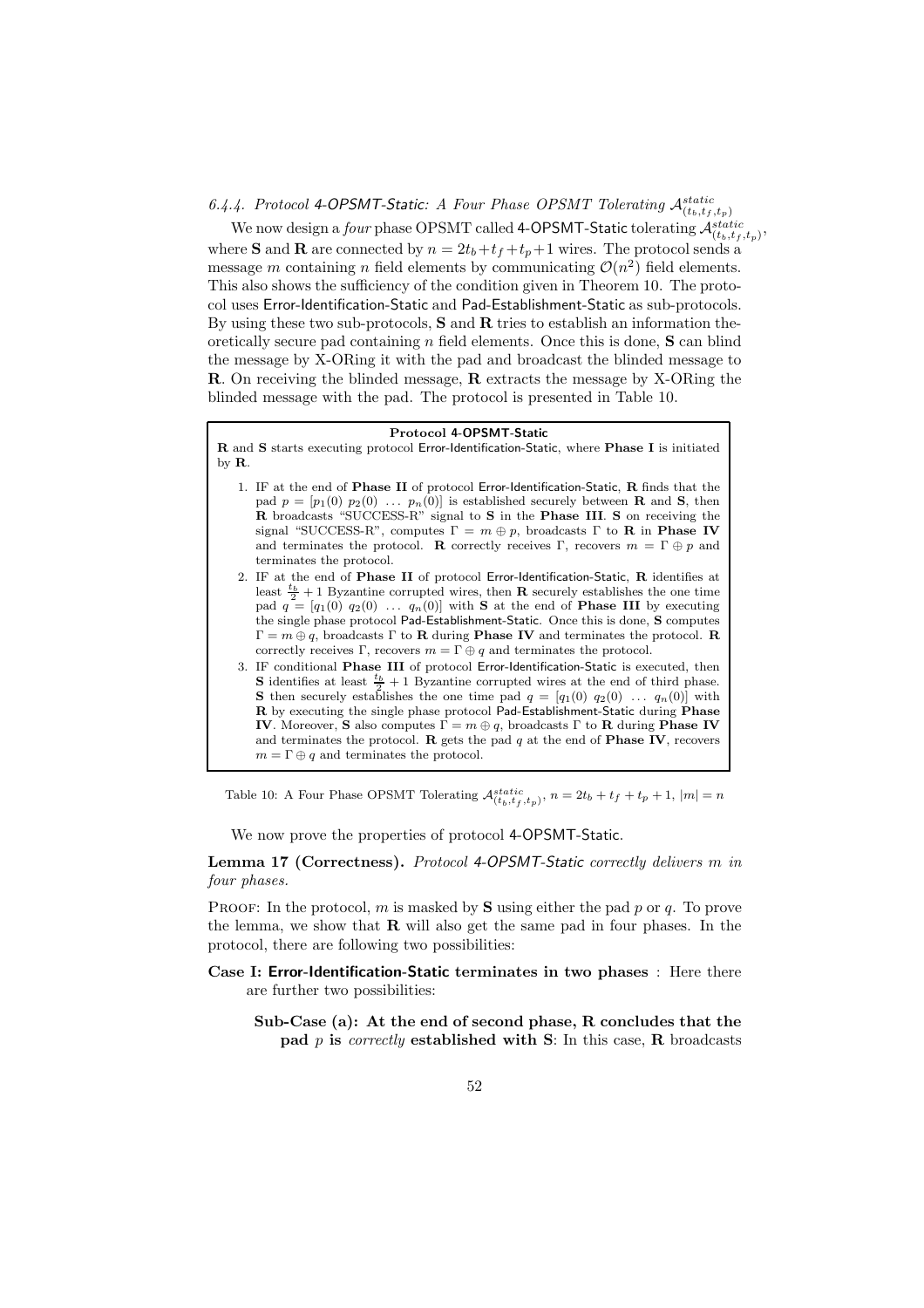"SUCCESS-R" signal to S during Phase III. So at the end of Phase **III, S** will know that pad  $p$  is established between him and **R**.

- Sub-Case (b): At the end of Phase II, R identifies at least  $\frac{t_b}{2} + 1$ Byzantine corrupted wires: In this case, with the knowledge of  $\frac{t_b}{2}+1$  Byzantine corrupted wires, **R** executes the single phase protocol Pad-Establishment-Static to establish the pad  $q$ . From Lemma 10, S will correctly get the pad  $q$  at the end of **Phase III**.
- Case II: Error-Identification-Static terminates in three phases : In this case, **S** will identify at least  $\frac{t_b}{2} + 1$  Byzantine corrupted wires at the end of **Phase III** (Lemma 13). Now with the knowledge of  $\frac{t_b}{2} + 1$  Byzantine corrupted wires, S executes the single phase protocol Pad-Establishment-Static to establish the pad q. From Lemma 10,  $\bf{R}$  will correctly get the pad  $q$  at the end of **Phase IV**.

This completes the proof of the lemma.

$$
\Box
$$

Lemma 18 (Security). *In protocol* 4-OPSMT-Static*,* m *will be information theoretically secure.*

PROOF: The secrecy of  $m$  depends upon the secrecy of the pad, using which  $m$ is masked. If  $p$  is used as the masking pad, then secrecy of  $m$  follows from the secrecy of pad  $p$  (see Lemma 13). On the other hand, if  $q$  is used as the masking pad, then secrecy of m follows from the secrecy of pad q (see Lemma 11).  $\Box$ 

Lemma 19 (Communication Complexity). *Communication complexity of* protocol 4-OPSMT-Static is  $\mathcal{O}(n^2)$ .

Proof: From Lemma 15 and Lemma 12, establishing the pad by executing protocols Error-Identification-Static and Pad-Establishment-Static incurs a communication cost of  $\mathcal{O}(n^2)$ . Moreover, since the message size is n, the blinded message  $\Gamma$  will also contain n field elements and hence broadcasting it will require communicating  $\mathcal{O}(n^2)$  field elements. Thus the communication complexity of the protocol is  $\mathcal{O}(n^2)$ ).  $\Box$ 

Theorem 12. *Protocol* 4-OPSMT-Static *is an efficient OPSMT protocol toler*ating  $\mathcal{A}_{(t_b,t_f,t_p)}^{static}$ .

PROOF: From Theorem 11, any four phase PSMT over  $n = 2t_b + t_f + t_p + 1$  wires must communicate  $\Omega(n^2)$  field elements to securely send a message containing *n* field elements against  $\mathcal{A}_{(t_b,t_f,t_p)}^{static}$ . From Lemma 19, the total communication complexity of the protocol is  $\mathcal{O}(n^2)$ . Hence protocol 4-OPSMT-Static is an OPSMT protocol tolerating  $\mathcal{A}_{(t_b,t_f,t_p)}^{static}$ . It is easy to see that both **S** and **R** performs polynomial computation in the protocol.

**Theorem 13.** Let **S** and **R** be connected by  $n = 2t_b + t_f + t_p + 1$  wires. Then *there exists an efficient four phase OPSMT protocol which securely sends a message containing*  $\ell \geq n$  *field elements by communicating*  $\mathcal{O}(n\ell)$  *field elements*  $against \mathcal{A}_{(t_b,t_f,t_p)}^{static}$ .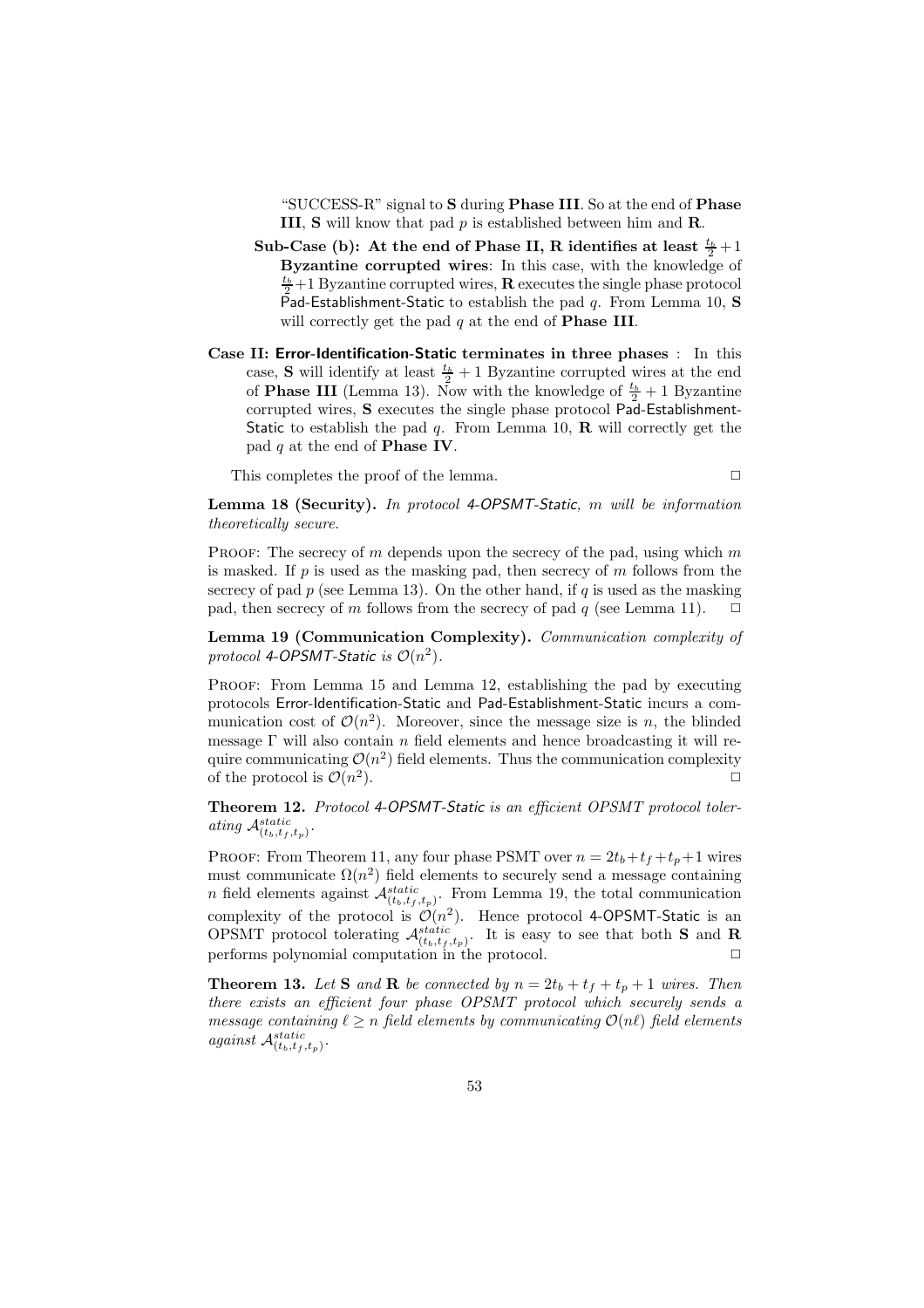PROOF: In order to send the message, S will divide it into several sub-blocks and securely sends each sub-block by concurrently executing the protocol 4-OPSMT-Static. Since each of these protocols will take four phases, the over all protocol will terminate in four phase. Moreover, the communication complexity of the protocol will be  $\mathcal{O}\left(\frac{\ell}{n} \cdot n^2\right) = \mathcal{O}(n\ell)$ . From Theorem 11, any four phase PSMT over  $n = 2t_b+t_f+t_p+1$  wires must communicate  $\Omega(n\ell)$  field elements to securely send a message containing  $\ell \geq n$  field elements tolerating  $\mathcal{A}_{(t_b,t_f,t_p)}^{static}$ . Thus the resultant protocol will be an efficient OPSMT protocol tolerating  $\mathcal{A}_{(t_b,t_f,t_p)}^{static}$ .

Remark 2. *Note that* 4-OPSMT-Static *sends only codeword of polynomials, in contrast to the existing protocol summarized in section 6.3, which sends both polynomial and its codeword. The advantage that we get by sending only codeword is that we obtain one information theoretic secure value per codeword (after some intermediate information exchanges and then applying RS decoding). Soon, we will show that this technique can be used to design OPSMT protocols even against mobile mixed adversary.*

#### 7. Network Model and Definitions Used For Mobile Adversary

Till now, we have considered a static adversary, who corrupts the same set of wires in each phase of the protocol. We now move on to design PSMT protocols against mobile mixed adversary. For that, we describe the network model used in the presence of mobile mixed adversary.

As in the case of  $\mathcal{A}_{(t_b,t_f,t_p)}^{static}$ , we assume that **S** and **R** are two nodes in an undirected synchronous network and the network is abstracted as *wires*, where S and R are connected by n parallel and bi-directional wires. We assume that there exists an adversary  $\mathcal{A}_{(t_b,t_f,t_p)}^{mobile}$ , who has *unbounded computing power* and controls different set of  $t_b$ ,  $t_f$  and  $t_p$  wires (among n wires), in Byzantine, failstop and passive fashion respectively, in different phases of a protocol. Hence if a wire is corrupted by the adversary in Byzantine/fail-stop/passive fashion in  $i^{th}$ phase, then it is healed at the end of that phase. Hence a wire controlled by the adversary in  $i^{th}$  phase will be free from the influence of adversary in  $(i + 1)^{th}$ phase unless the adversary chooses the wire to corrupt in  $(i + 1)$ <sup>th</sup> phase as well. Though  $\mathcal{A}_{(t_b,t_f,t_p)}^{mobile}$  controls different set of wires in different phases of the protocol, it does not allow the adversary to gain any information which has previously passed (in earlier phases of the protocol) through the wires under its control in current phase. This is because the wires (and hence the nodes along these wires) erases all the local information from their memory at the end of each phase.

The mobile mixed adversary gain information from the wires in a cumulative fashion. For example, suppose during first phase of a protocol,  $\mathcal{A}_{(1,1,1)}^{mobile}$ controls  $w_1, w_2$  and  $w_3$  in Byzantine, fail-stop and passive fashion respectively in a network, where **S** and **R** are connected by wires  $w_1, w_2, \ldots, w_5$ . Now suppose during second phase, it controls  $w_2, w_4$  and  $w_5$  in Byzantine, fail-stop and passive fashion respectively. Then  $w_1$  and  $w_3$  will behave correctly during second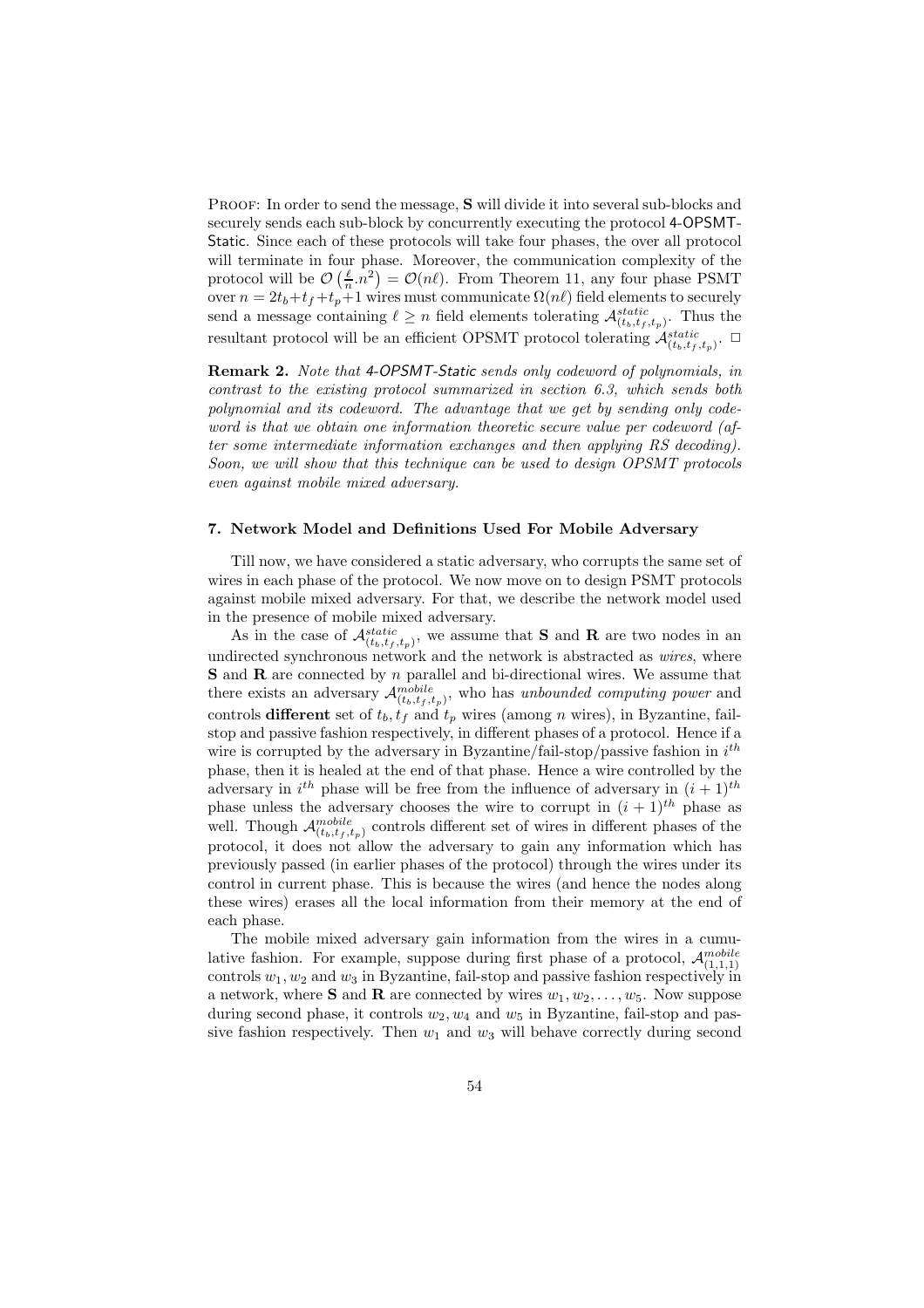phase and adversary has no access to the information passing through them in second phase. At the end of second phase, adversary will know the information which passed through  $w_1$  and  $w_3$  during first phase and the information that passed through  $w_2$  and  $w_5$  during second phase.

### 8. Existing Literature and Our Contributions For PSMT Tolerating Mobile Mixed Adversary

A mobile Byzantine adversary, denoted by  $\mathcal{A}_{t_b}^{mobile}$ , corrupts different set of  $t_b$  nodes in different phases of the protocol in Byzantine fashion. PSMT tolerating  $\mathcal{A}_{t_b}^{mobile}$  was studied by Srinathan et.al in [54]. They have shown that any two or more phase PSMT tolerating  $\mathcal{A}_{t_b}^{mobile}$  is possible iff **S** and **R** are connected by  $n \geq 2t_b + 1$  wires. This shows that the *connectivity requirement for PSMT is same for both static and mobile Byzantine adversary*.

Since  $\mathcal{A}_{t_b}^{mobile}$  is stronger than  $\mathcal{A}_{t_b}^{static}$ , the lower bound on communication complexity of any multi phase PSMT tolerating  $\mathcal{A}_{t_b}^{static}$  (i.e.,  $\Omega\left(\frac{n\ell}{n-2t_b}\right)$ ) will trivially define a lower bound for multi phase PSMT tolerating  $\mathcal{A}_{t_b}^{mobile}$ . Surprisingly, in [39], Patra et. al have shown the tightness of this bound by designing a *three* phase polynomial time OPSMT protocol, which sends a message of size  $\ell$  by communicating  $\mathcal{O}(n\ell)$  field elements against  $\mathcal{A}_{t_b}^{mobile}$ , where **S** and **R** are connected by  $n \geq 2t_b + 1$  wires. This shows that *communication complexity for PSMT is same against both static and mobile Byzantine adversary*. Thus the results of [54] and [39] shows contradictions to the intuition that the connectivity requirement and communication complexity of PSMT protocols will be more against  $\mathcal{A}_{t_b}^{mobile}$  in comparison to  $\mathcal{A}_{t_b}^{static}$ .

# *8.1. Our Contribution in PSMT over Undirected Synchronous Networks Toler*ating  $\mathcal{A}_{(t_b,t_f,t_p)}^{mobile}$

We present the characterization, lower bound on communication complexity and protocols that matches the lower bound for PSMT tolerating  $\mathcal{A}^{mobile}_{(t_b,t_f,t_p)}$ . Specifically, we show the following:

- 1. Any two or more phase PSMT tolerating  $\mathcal{A}_{(t_b,t_f,t_p)}^{mobile}$  is possible iff there exists  $n \geq 2t_b + t_f + t_p + 1$  wires between **S** and **R**.
- 2. Any two or more phase PSMT protocol over  $n \geq 2t_b + t_f + t_p + 1$ wires tolerating  $\mathcal{A}_{(t_b,t_f,t_p)}^{mobile}$  must communicate  $\Omega\left(\frac{n\ell}{n-(2t_b+t_f+t_p)}\right)$  field elements to securely transmit a message containing  $\ell$  field elements. Moreover, we show that this bound is *asymptotically tight* by designing a *nine* phase OPSMT protocol that sends  $\ell$  field elements by communicating  $\mathcal{O}\left(\frac{n\ell}{n-(2t_b+t_f+t_p)}\right) = \mathcal{O}(n\ell)$  field elements, where  $n = 2t_b + t_f + t_p + 1$ . Finally, we design a *three* phase OPSMT tolerating  $\mathcal{A}_{(t_b,t_f,t_p)}^{mobile}$  by extending and employing an intelligent technique introduced by [25] (for Byzantine adversary).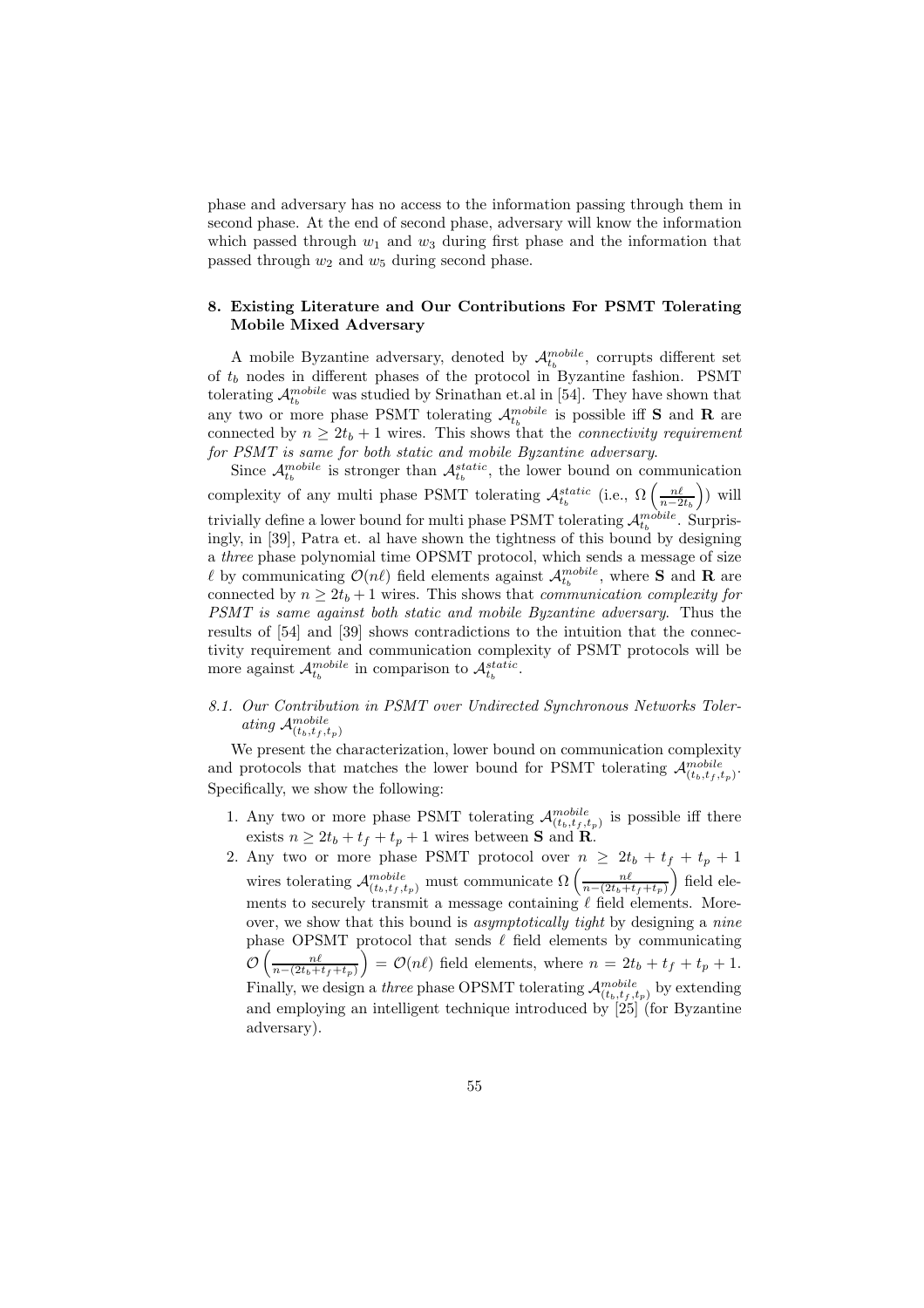Our results reiterate the contradiction to the tuition that *the connectivity requirement and communication complexity of PSMT protocols will be more against*  $\mathcal{A}_{(t_b,t_f,t_p)}^{mobile}$  *in comparison to*  $\mathcal{A}_{(t_b,t_f,t_p)}^{static}$ .

Remark 3 (Single Phase PSMT Tolerating  $\mathcal{A}^{mobile}_{(t_b,t_f,t_p)}$ ). *Notice that any sin*gle phase PSMT tolerating  $\mathcal{A}_{(t_b,t_f,t_p)}^{static}$  will also work against  $\mathcal{A}_{(t_b,t_f,t_p)}^{mobile}$ . This is *because the protocol has only one phase. So Theorem 5, Theorem 6 and Theorem 8 will hold against*  $\mathcal{A}_{(t_b,t_f,t_p)}^{mobile}$  *as well.* 

8.2. Techniques Used for Designing PSMT Protocols Against  $\mathcal{A}_{(t_b,t_f,t_p)}^{mobile}$ 

The techniques used for designing three phase OPSMT against  $\mathcal{A}^{mobile}_{t_b}$  [39] cannot be extended for designing OPSMT against  $\mathcal{A}_{(t_b,t_f,t_p)}^{mobile}$ . Moreover, the techniques used for designing protocol 4-OPSMT-Static against  $\mathcal{A}_{(t_b,t_f,t_p)}^{static}$  will not work against  $\mathcal{A}_{(t_b,t_f,t_p)}^{mobile}$  (a formal discussion on this is given in Section 9.2). So to design our *nine* phase OPSMT tolerating  $\mathcal{A}_{(t_b,t_f,t_p)}^{mobile}$ , we describe few new techniques and sub-protocols, which can tolerate  $\mathcal{A}^{\textit{mobile}}_{(t_b, t_f, t_p)}$ . Furthermore, we design a *three* phase OPSMT by extending a technique proposed in [25] for Byzantine adversary, to mixed adversary.

# 9. Multi Phase PSMT Tolerating  $\mathcal{A}^{mobile}_{(t_b,t_f,t_p)}$

In this section, we provide the necessary and sufficient condition for the existence of any multi phase PSMT tolerating  $\mathcal{A}_{(t_b,t_f,t_p)}^{mobile}$ . We then prove the lower bound on the communication complexity of multi phase PSMT tolerating  $\mathcal{A}_{(t_b,t_f,t_p)}^{mobile}$ . We then point out why the techniques used in designing OPSMT tolerating  $\mathcal{A}_{t_b}^{mobile}$  and the techniques used in designing protocol 4-**OPSMT** against  $\mathcal{A}_{(t_b,t_f,t_p)}^{static}$  can not be reused/extended for designing OPSMT tolerating  $\mathcal{A}_{(t_b,t_f,t_p)}^{mobile}$ . We then design a protocol for reliable message transmission tolerating  $\mathcal{A}_{(t_b,t_f,t_p)}^{mobile}$  and then using it is as a building block, we design a *nine* phase OPSMT tolerating  $\mathcal{A}_{(t_b,t_f,t_p)}^{mobile}$ .

# *9.1. Characterization and Lower Bound On Communication Complexity of PSMT Tolerating*  $\mathcal{A}_{(t_b,t_f,t_p)}^{mobile}$

The characterization and lower bound on communication complexity of any multi phase PSMT tolerating  $\mathcal{A}_{(t_b,t_f,t_p)}^{mobile}$  is given by the following theorem:

**Theorem 14.** *Any*  $r \geq 2$  *phase PSMT tolerating*  $\mathcal{A}_{(t_b,t_f,t_p)}^{mobile}$  *is possible iff there*  $exists n \geq 2t_b + t_f + t_p + 1$  *wires between* **S** *and* **R***. Moreover, any such protocol must communicate*  $\Omega\left(\frac{n\ell}{n-(2t_b+t_f)}\right)$  *field elements to securely send a message* m *containing* ℓ *field elements.*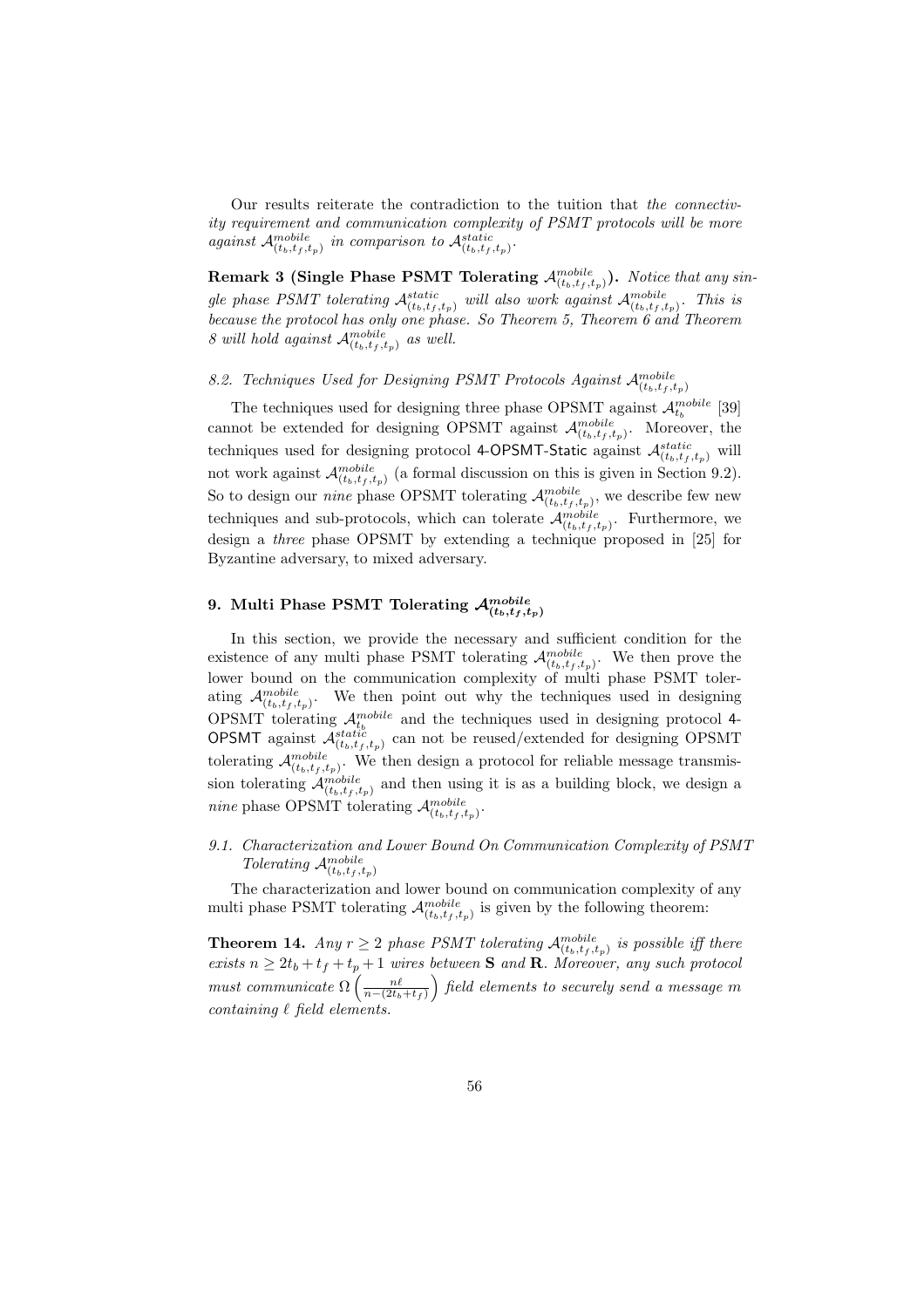PROOF: Since  $\mathcal{A}_{(t_b,t_f,t_p)}^{mobile}$  is stronger than  $\mathcal{A}_{(t_b,t_f,t_p)}^{static}$ , the characterization and lower bound on communication complexity of any multi phase PSMT tolerating  $\mathcal{A}_{(t_b,t_f,t_p)}^{static}$  will also hold against  $\mathcal{A}_{(t_b,t_f,t_p)}^{mobile}$ . Thus the theorem follows from Theorem 10 and Theorem 11. In the sequel, we design a *nine* phase OPSMT protocol tolerating  $\mathcal{A}_{(t_b,t_f,t_p)}^{mobile}$  with  $n = 2t_b + t_f + t_p + 1$  in Section 9.4.  $\Box$ 

# 9.2. Existing OPSMT Tolerating  $\mathcal{A}_{t_b}^{mobile}$  and  $\mathcal{A}_{(t_b, t_f, t_p)}^{static}$  and Their Limitations

In [39], the authors have designed a three phase OPSMT tolerating  $\mathcal{A}_{t_b}^{mobile}$ , where **S** and **R** are connected by  $n = 2t_b + 1$  wires. The protocol uses subprotocol  $\Pi_{t_b}^i$ , described in Section 6.3, as a building block to establish an information theoretic secure one time pad between S and R. However, as explained in Section 6.3 (for  $\mathcal{A}_{(t_b,t_f,t_p)}^{static}$ ), the extended sub-protocol of  $\Pi_{t_b}^{i}$  for mixed adversary, namely  $\Pi_{(t_b,t_f,t_p)}^i$  cannot be used for designing OPSMT protocol tolerating  $\mathcal{A}_{(t_b,t_f,t_p)}^{mobile}.$ 

The techniques used for designing protocol 4-OPSMT-Static tolerating  $\mathcal{A}_{(t_b,t_f,t_p)}^{static}$ cannot be reused for designing OPSMT protocol tolerating  $\mathcal{A}_{(t_b,t_f,t_p)}^{mobile}$ . This is due to the failure of protocol Error-Identification-Static to achieve its properties with a communication of  $\mathcal{O}(n^2)$  in the presence of  $\mathcal{A}_{(t_b,t_f,t_p)}^{mobile}$ . Recall that in Error-Identification-Static, B reliably sends n error lists during second phase. This was done by broadcasting the error list with maximum number of pairs  $L_J$ and then jointly sending the remaining  $n - 1$  error lists by executing protocol **PRMT-Mixed,** with a block size of  $L<sub>J</sub>$ . Also recall that when the maximum sized error list is "good", then from the error list, A will know the identities of  $L_J$  wires, which were Byzantine corrupted during first phase. Now since the adversary was static, *the same set of wires will be Byzantine corrupted in the second phase as well and hence* A *could neglect them*. This facilitated A to correctly recover the remaining  $n - 1$  error lists from the PRMT-Mixed (see Theorem 3). However, this will not work against  $\mathcal{A}_{(t_b,t_f,t_p)}^{mobile}$ . This is because the L<sup>J</sup> *wires which were Byzantine corrupted during first phase, may not be under* the control of  $\mathcal{A}_{(t_b,t_f,t_p)}^{mobile}$  in the second phase. In the worst case, all these  $L_J$ wires may be completely honest and hence by neglecting them, A will loose information sent through  $L_J$  honest wires. Thus protocol PRMT-Mixed will fail to correctly deliver the remaining  $n-1$  error lists to **A** in the presence  $\mathcal{A}_{(t_b,t_f,t_p)}^{mobile}$ . So even when the maximum sized error list is "good", B will fail to reliable receive the remaining  $n - 1$  error lists. To reliably send the error lists in the presence  $\mathcal{A}_{(t_b,t_f,t_p)}^{mobile}$ , **B** may broadcast all of them to **A**. Though broadcasting the  $n$  error lists ensures their proper delivery, it will increase the communication complexity of Error-Identification-Static from  $\mathcal{O}(n^2)$  to  $\mathcal{O}(n^2 t_b)$ . Thus the resultant PSMT protocol incorporating Error-Identification-Static will not be an OPSMT protocol tolerating  $\mathcal{A}_{(t_b,t_f,t_p)}^{mobile}$ . In order to deal with this problem, we design a three phase reliable message transmission protocol against  $\mathcal{A}^{\textit{mobile}}_{(t_b, t_f, t_p)}$ in the next section. Then using the protocol as a building block, we design our nine phase OPSMT tolerating  $\mathcal{A}_{(t_b,t_f,t_p)}^{mobile}$ .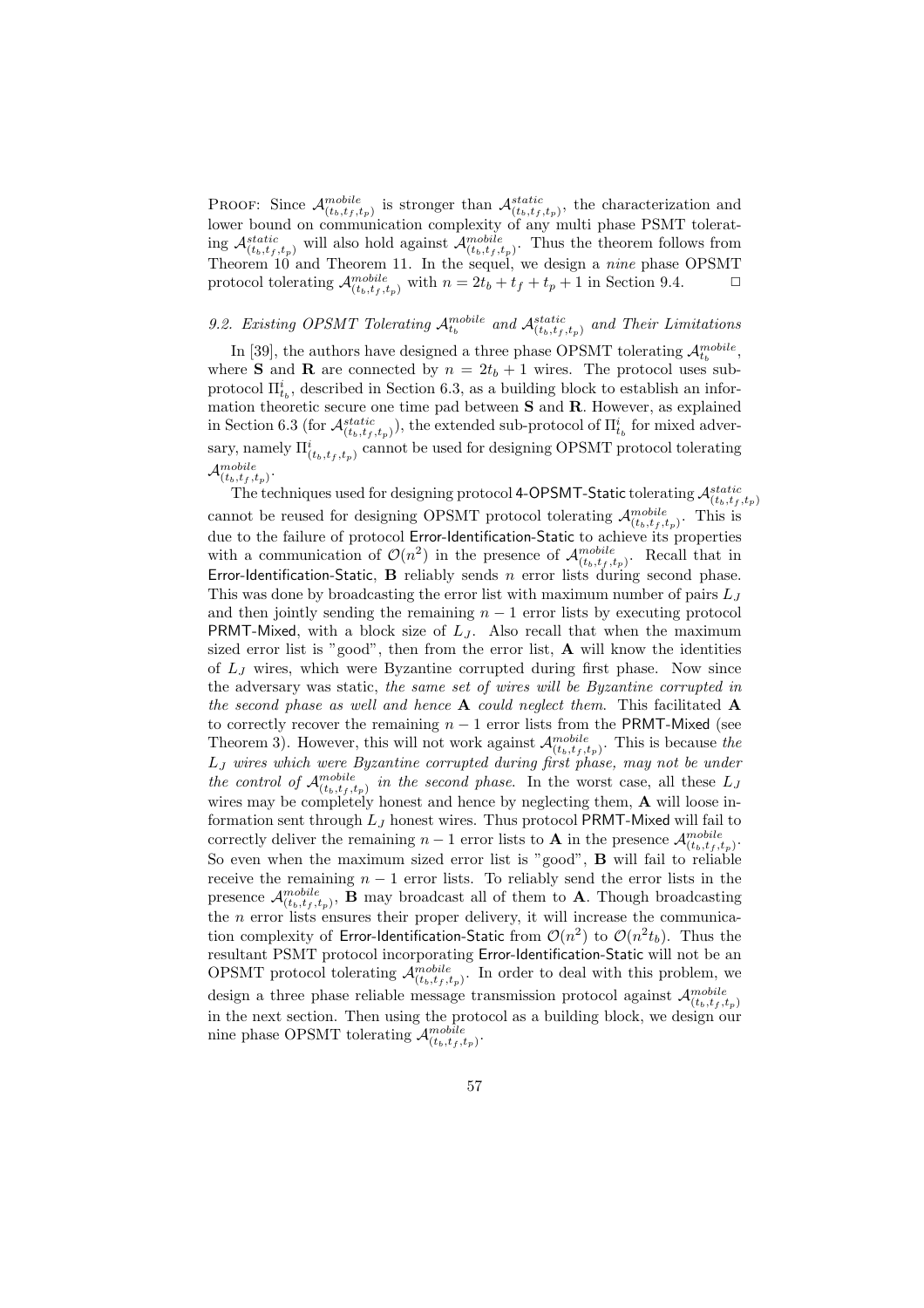9.3. Three Phase Reliable Message Transmission Tolerating  $\mathcal{A}_{(t_b,t_f,t_p)}^{mobile}$ 

Let **S** and **R** be connected by  $n = 2t_b + t_f + 1$  wires, under the influence of  $\mathcal{A}_{(t_b,t_f,t_p)}^{mobile}$ . We now design a *three* phase *reliable message transmission* protocol called 3-PRMT-Mobile, which *reliably* sends a message m containing  $n(t_b + 1)$ field elements by communicating  $\mathcal{O}(n^2)$  field elements. The protocol is given in Table 11.

Our three phase protocol works in the presence of  $\mathcal{A}^{{mobile}}_{(t_b,t_f,t_p)}$  as in **Phase II** and Phase III, R/S uses only broadcast for reliably sending some information. Broadcast sends any information reliably even in the presence of  $\mathcal{A}_{(t_b,t_f,t_p)}^{mobile}$ . We now prove the properties of protocol 3-PRMT-Mobile.

Lemma 20 (Correctness). *Protocol* 3-PRMT-Mobile *correctly delivers the mes*sage *m* in three phases tolerating  $\mathcal{A}_{(t_b,t_f,t_p)}^{mobile}$ .

PROOF: We prove the theorem for the worst case, when  $\bf{R}$  receives information over  $N' = n - t_f = 2t_b + 1$  wires during **Phase I**. Thus each received vector  $C'_j$ will be of length  $2t_b + 1$ . Each  $C'_j$  corresponds to a RS codeword encoded using a polynomial of degree  $\frac{t_b}{2}$ . Moreover, at most  $t_b$  errors could be present in  $C'_j$ . By putting  $N' = 2t_b + 1, c = d = \frac{t_b}{2}$  and  $k = \frac{t_b}{2} + 1$  in the inequality of Theorem 2, we find that  $RS - DEC(N', C'_j, \frac{t_b}{2}, \frac{t_b}{2}, \frac{t_b}{2} + 1)$  will be able to correct  $\frac{t_b}{2}$  errors in  $C'_j$  and detect additional  $\frac{t_b}{2}$  errors in  $C'_j$  (if any). Now there are two possible cases:

- At most  $\frac{t_b}{2}$  Errors are Present in Each  $C'_j$ : In this case,  $RS DEC$  will correct all these errors and will detect no additional errors. Thus RS − DEC will correctly output each  $B_j$ . Moreover, **R** will know that  $B_j$ outputted by  $RS - DEC$  is correct. This is because the error correction plus detection capability of  $RS-DEC$  is equal to the maximum number of errors that can happen (i.e  $c + d = t_b$ ). So **R** will correctly recover m and will terminate the protocol by broadcasting "TERMINATE" signal  $^{14}$ . S on receiving this signal will conclude that  $\bf{R}$  has recovered m and hence will terminate the protocol. So, in this case, the protocol will terminate in *two* phases.
- More than  $\frac{t_b}{2}$  Errors are Present in Some  $C'_j$ : In this case,  $RS DEC$ will correct  $\frac{t_b}{2}$  errors in  $C'_j$  and will detect the remaining errors (which can be at most  $\frac{t_b}{2}$ ). Since  $RS - DEC$  can only detect remaining errors and has no capability of correcting them, it will not output anything. This will indicate to **R** that more than  $\frac{t_b}{2}$  errors are present in  $C'_j$ . However, **R** has no means to know the identity of the corrupted wires, who delivered those corrupted components of  $C_j^{\prime}$  <sup>15</sup>. To know their identities, **R** broadcasts  $C_j'$  to  $S$ .

<sup>14</sup>This case is similar to Property 1 given in Section 4.

<sup>15</sup>This case is similar to Property 2 in Section 4.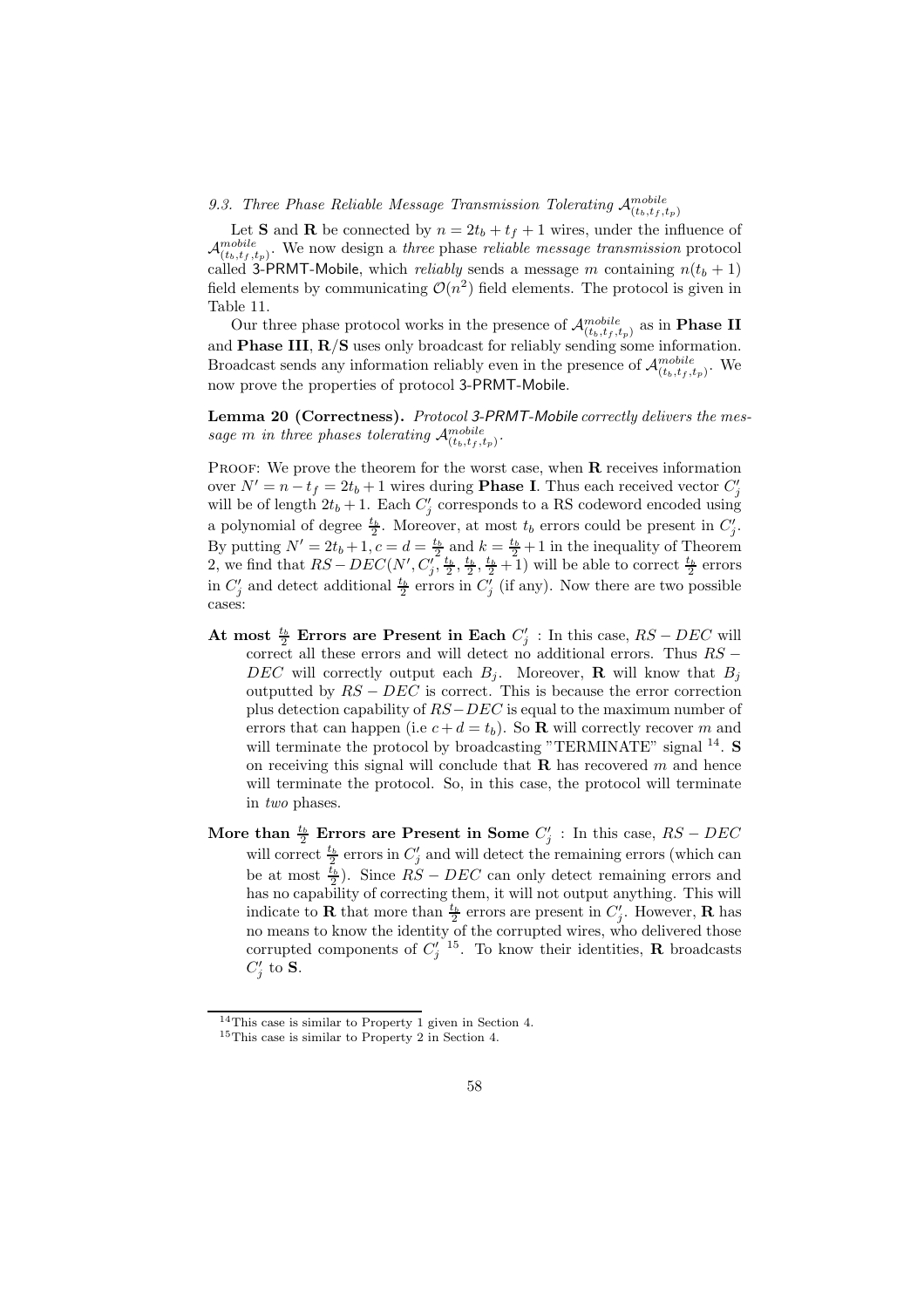#### Protocol 3-PRMT-Mobile

Phase I: S to R :

#### Computation and Communication by S:

- 1. **S** divides the message m into blocks  $B_1, B_2, \ldots, B_z$ , each containing  $1 + \frac{t_b}{2}$  field elements.
- 2. For  $j = 1, \ldots, z$ , S computes the n length RS codeword  $C_j = [c_{j1} \ c_{j2} \ \ldots \ c_{jn}]$  corresponding to block  $B_j$ .
- 3. For  $i = 1, \ldots, n$ , S sends  $i^{th}$  component of all the z codewords, namely  $c_{1i}, c_{2i}, \ldots, c_{zi}$ over wire  $w_i$ .

#### Phase II: R to S :

#### Computation and Communication by R:

- 1. Let **R** receive information over wires  $w_{i_1}, \ldots, w_{i_N}$ , where  $n t_f \leq N' \leq n$ .
- 2. For  $j = 1, ..., z$ , let **R** receive  $c'_{ji_1}, ..., c'_{ji_{N'}}$  over wires  $w_{i_1}, ..., w_{i_{N'}}$  respectively. Let  $C'_{j} = [c'_{ji_1} \dots c'_{ji_{N'}}].$
- 3. For  $j = 1, ..., z$ , **R** executes  $RS DEC(N', C'_j, \frac{t_b}{2}, \frac{t_b}{2}, \frac{t_b}{2} + 1)$  and tries to correct  $\frac{t_b}{2}$  errors and simultaneously detect additional  $\frac{t_b}{2}$  errors in  $C'_j$ .
- 4. If  $\exists J \in \{1, 2, ..., z\}$ , such that  $RS DEC(N', C'_j, \frac{t_b}{2}, \frac{t_b}{2}, \frac{t_b}{2} + 1)$  does not output any polynomial of degree  $\frac{t_b}{2}$ , then **R** broadcasts  $C'_J$  and index J to **S**.
- 5. Else for each  $C'_j$ ,  $RS DEC(N', C'_j, \frac{t_b}{2}, \frac{t_b}{2}, \frac{t_b}{2} + 1)$  outputs correct  $B_j$ . **R** recovers m by concatenating all  $B_j$ 's, broadcasts "TERMINATE" signal to **S** and terminate the protocol.

If S receives "TERMINATE" signal, then S terminates the protocol. Else S executes third phase as follows:

### Phase III: S to R :

#### Computation and Communication by S:

- 1. S receives  $C'_J$  and index J. S locally compares  $C'_J$  with  $C_J$  and identifies more than  $\frac{t_b}{2}$ wires which were Byzantine corrupted during **Phase I. S** saves the identities of these wires in a list  $L_{fault}$ .
- 2. S broadcasts to R the list  $L_{fault}$  and terminates the protocol.

Local Computation by R at the End of Phase III :

- 1. **R** correctly receives  $L_{fault}$  and identifies  $|L_{fault}| \geq \frac{t_b}{2} + 1$  wires, which delivered incorrect values during Phase I.
- 2. For  $j = 1, \ldots, z$ , R removes from  $C'_j$ , the  $c'_{ji}$ 's received over these corrupted wires during Phase I.
- 3. For  $j = 1, ..., z$ , **R** executes  $RS DEC(N' |L_{fault}|, C'_{j}, t_b |L_{fault}|, 0, \frac{t_b}{2} + 1)$ .
- 4. For  $j = 1, ..., z$ ,  $RS DEC(N' |L_{fault}|, C'_{j}, t_b |L_{fault}|, 0, \frac{t_b}{2} + 1)$  outputs  $B_j$ . **R** recovers m by concatenating all  $B_j$ 's and terminate the protocol.

Table 11: A Three Phase Reliable Message Transmission Protocol Tolerating  $\mathcal{A}^{mobile}_{(t_b,t_f,t_p)}, n =$  $2t_b + t_f + 1, |m| = nt_b$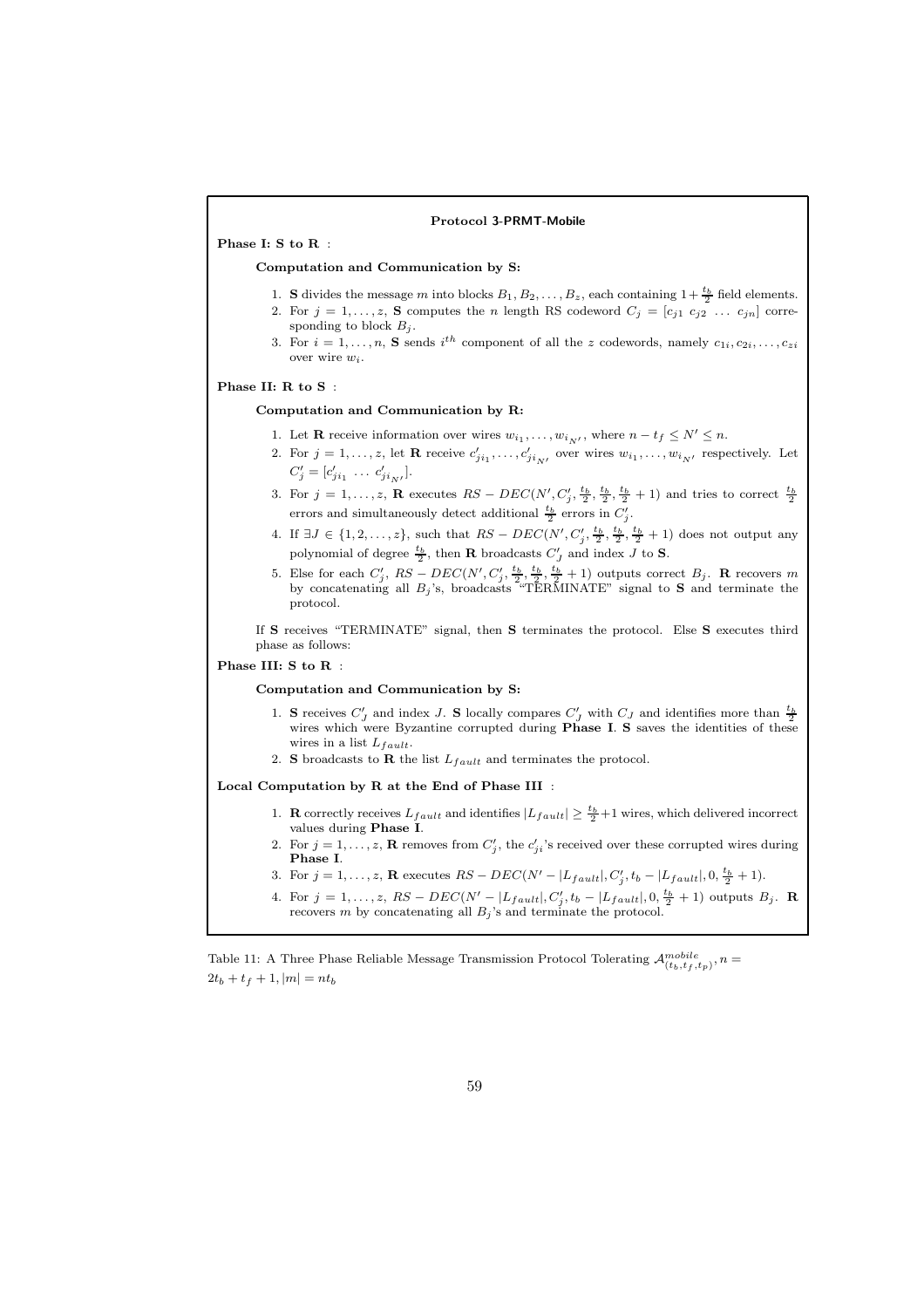Upon receiving  $C'_j$  and locally comparing it with  $C_j$ , **S** will identify at least  $\frac{t_b}{2}$  + 1 Byzantine corrupted wires who had send incorrect values during **Phase I. S** saves the identities in a list  $L_{fault}$ . S then broadcasts  $L_{fault}$ to **R**. On receiving  $L_{fault}$ , **R** removes all the components of  $C'_{j}$  received over the wires in  $L_{fault}$ . Thus each  $C'_{j}$  will now contain  $2t_b + 1 - |L_{fault}|$ components, out of which at most  $t_b - |L_{fault}| < \frac{t_b}{2}$  could be corrupted. Now putting  $N' = N' - |L_{fault}| = 2t_b + 1 - |L_{fault}|, c = t_b - |L_{fault}|, d = 0$ and  $k = \frac{t_b}{2} + 1$  in the inequality of Theorem 2, we find that  $RS - DEC$  will be able to correct all  $t_b - |L_{fault}|$  errors present in  $C'_j$  and will correctly output  $B_j$ . Moreover, since **R** now knows that at most  $t_b - |L_{fault}| < \frac{t_b}{2}$ errors are present in  $C'_j$ , he concludes that outputted  $B_j$  is correct. Thus by combining all  $B_i$ 's, R will recover m correctly. So, in this case, the protocol will terminate in *three* phases.

This completes the proof of the correctness.  $\Box$ 

Lemma 21 (Communication Complexity). *Protocol* 3-PRMT-Mobile *sends*  $m$  *containing*  $nt_b$  *field elements by communicating*  $\mathcal{O}(n^2)$  *field elements.* 

PROOF: During **Phase I, S** sends an n length RS codeword for each  $B_j$  of size  $1 + \frac{t_b}{2}$ . So the total communication cost of **Phase I** is  $\mathcal{O}\left(\frac{|m|}{\frac{t_b}{2}} * n\right) = \mathcal{O}(n^2)$ , as  $|m| = nt_b$ . In the second phase, **R** may either broadcast "TERMINATE" signal or an N' length received vector  $C'_j$ . So in the worst case, the communication cost of **Phase II** is  $\mathcal{O}(n^2)$ . If **Phase III** is executed, then **S** broadcasts  $L_{fault}$ , where  $\frac{t_b}{2} + 1 \leq |L_{fault}| \leq t_b$ . This incurs a communication cost of  $\mathcal{O}(nt_b)$ . Thus the overall communication cost of 3-PRMT-Mobile is  $\mathcal{O}(n^2)$ ).  $\qquad \qquad \Box$ 

# 9.4. Nine Phase OPSMT Tolerating  $\mathcal{A}_{(t_b,t_f,t_p)}^{mobile}$

Let **S** and **R** be connected by  $n = 2t_b + t_f + t_p + 1$ . We now present a *nine* phase OPSMT protocol called 9-OPSMT-Mobile, which securely sends a message containing  $\Theta(n)$  field elements by communicating  $\mathcal{O}(n^2)$  field elements against  $\mathcal{A}^{mobile}_{(t_b,t_f,t_p)}$ . The protocol uses several ideas from protocol 4-OPSMT-Static and uses protocol 3-PRMT-Mobile as a black-box. The protocol establishes an information theoretically secure one time pad of length either  $n-1 = \Theta(n)$  or  $\frac{n}{2} = \Theta(n)$  between **S** and **R**, depending upon the behavior of the adversary, by communicating  $\mathcal{O}(n^2)$  field elements. Accordingly, S sends a message containing either  $n-1$  or  $\frac{n}{2}$  field elements by communicating  $\mathcal{O}(n^2)$  field elements. The protocol is given in Table 12, Table 13 and Table 14.

Note that according to the description provided in section 9.3, protocol 3- **PRMT-mobile** is executed with  $2t_b+t_f+1$  wires between **S** and **R**. So in protocol 9-OPSMT-Mobile, 3-PRMT-mobile is executed with any set of predefined  $2t_b$  +  $t_f + 1$  wires between **S** and **R**. Thus **S** and **R** neglects a pre-determined set of  $t_p$  wires and run protocol 3-PRMT-mobile on the remaining  $2t_b + t_f + 1$  wires. This does not affect the correctness and working of protocol 9-OPSMT-Mobile.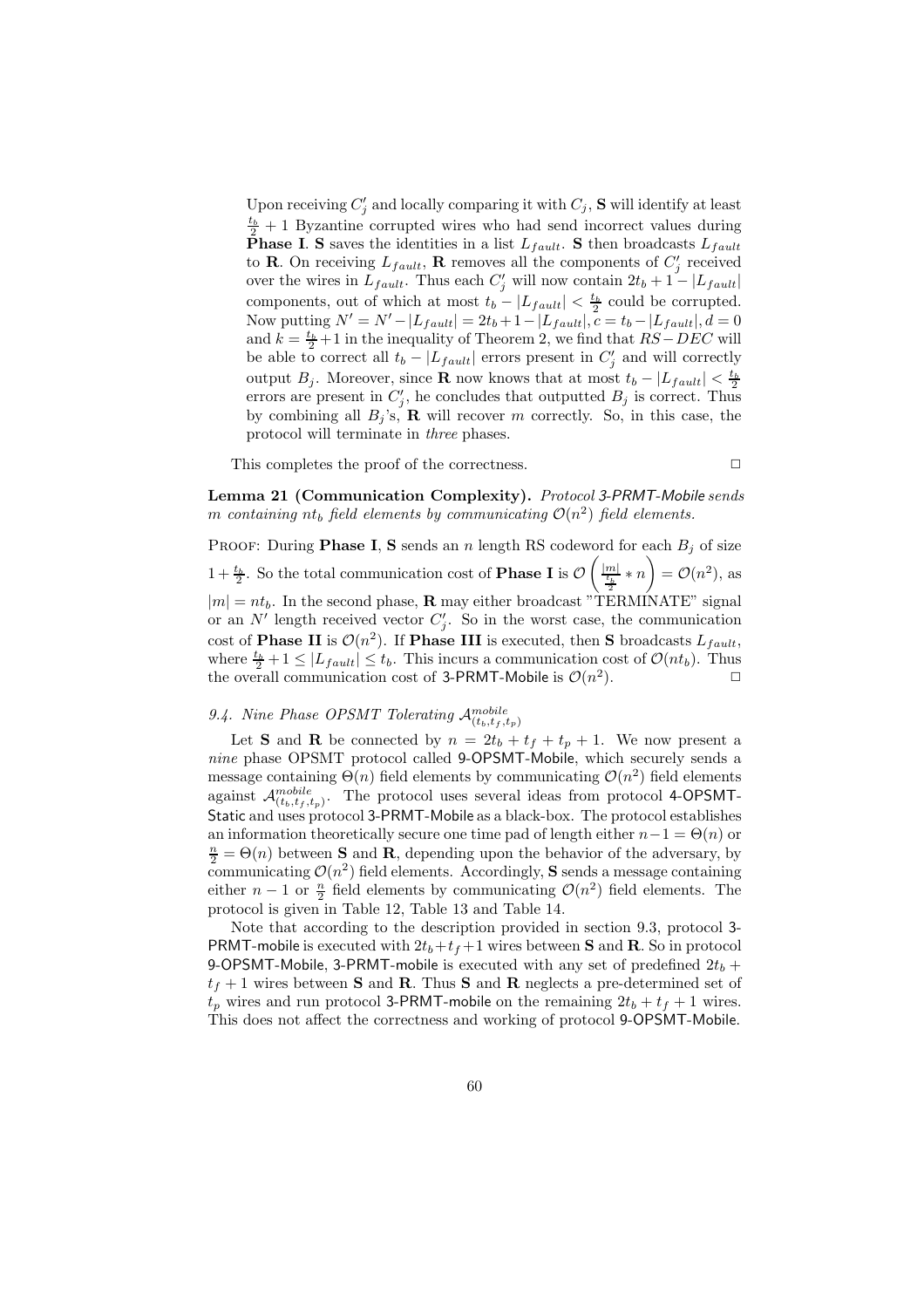#### Protocol 9-OPSMT-Mobile

Phase I: S to R :

Computation by S:

1. S selects n random polynomials  $p_1(x), \ldots, p_n(x)$  over  $\mathbb{F}$ , each of degree  $t_b + t_p$ . Let for  $j = 1, \ldots, n$ ,  $p_j(0) = s_j$ , where  $s_j$  is a random element in  $\mathbb{F}$ . 2. For  $j = 1, \ldots, n$ , S computes an n length RS codeword  $C_j =$  $[c_{j1} c_{j2} \ldots c_{jn}]$  using polynomial  $p_j(x)$ .

#### Communication by S:

1. For  $i = 1, \ldots, n$ , **S** sends the  $i^{th}$  component of all the *n* codewords, namely  $c_{1i}, \ldots, c_{ni}$  over  $w_i$ .

#### Phase II: R to S :

#### Computation by R:

- 1. Let **R** receive information over wires  $w_{i_1}, \ldots, w_{i_{N'}}$ , where  $n t_f \le N' \le n$ .
- 2. For  $j = 1, \ldots, n$ , let **R** receive  $c'_{ji_1}, \ldots, c'_{ji_{N'}}$  over wires  $w_{i_1}, \ldots, w_{i_{N'}}$  respectively. Let  $C'_{j} = [c'_{ji_1} \dots c'_{ji_N}].$
- 3. For  $j = 1, ..., n$ , **R** executes  $RS DEC(N', C'_j, \frac{t_b}{2}, 0, t_b + t_p + 1)$ .
- 4. If  $\exists J \in \{1, 2, ..., n\}$ , such that  $RS DEC(N', C'_{j}, \frac{t_b}{2}, 0, t_b + t_p + 1)$  does not output any polynomial of degree  $t_b + t_p$ , then **R** broadcasts  $C'_J$  and index  $J$  to  $S$ . If  $\mathbf{R}$  executes this step then the remaining protocol will follow the steps provided in Table 13.
- 5. Else let  $RS DEC(N', C'_j, \frac{t_b}{2}, 0, t_b + t_p + 1)$  output polynomial  $\bar{p}_j(x)$  of degree  $t_b + t_p$ , along with error list  $Error\_List_j$  containing at most  $\frac{t_b}{2}$  pairs, for each  $j = 1, \ldots, n$ . R then combines only the first  $\frac{n}{2}$  error lists and reliably sends them to **S** using three phase protocol 3-PRMT-Mobile. This will occupy Phase II, Phase III and Phase IV. If R executes this step then the remaining protocol will follow the steps provided in Table 14.

Table 12: A Nine Phase OPSMT Tolerating  $\mathcal{A}^{mobile}_{(t_b,t_f,t_p)}, n = 2t_b + t_f + t_p + 1$ 

Theorem 15. *Protocol* 9-OPSMT-Mobile *correctly and securely sends a message containing* Θ(n) *field elements in at most nine phases by communicating*  $\mathcal{O}(n^2)$  field elements tolerating  $\mathcal{A}^{mobile}_{(t_b,t_f,t_p)}$ .

*Proof*: We prove the theorem for the worst case where exactly  $t_f$  wires (probably different set) failed to deliver any information in each phase due to fail-stop corruption. Thus each vector  $C'_{j}$  received during first phase will be of length  $N' = n - t_f = 2t_b + t_p + 1$ . Each  $C'_j$  corresponds to a RS codeword  $C_j$  encoded using a polynomial of degree  $t_b+t_p$ . Now consider the following two cases:

Case I: At most  $\frac{t_b}{2}$  wires are Byzantine Corrupted During Phase I: In this case, for each  $C'_j$ ,  $RS - DEC(N', C'_j, \frac{t_b}{2}, 0, t_b + t_p + 1)$  will output the correct  $p_j(x)$  and a corresponding "good" error list at the end of **Phase II**. But as  $RS - DEC$  does not have extra error detecting capability apart from capability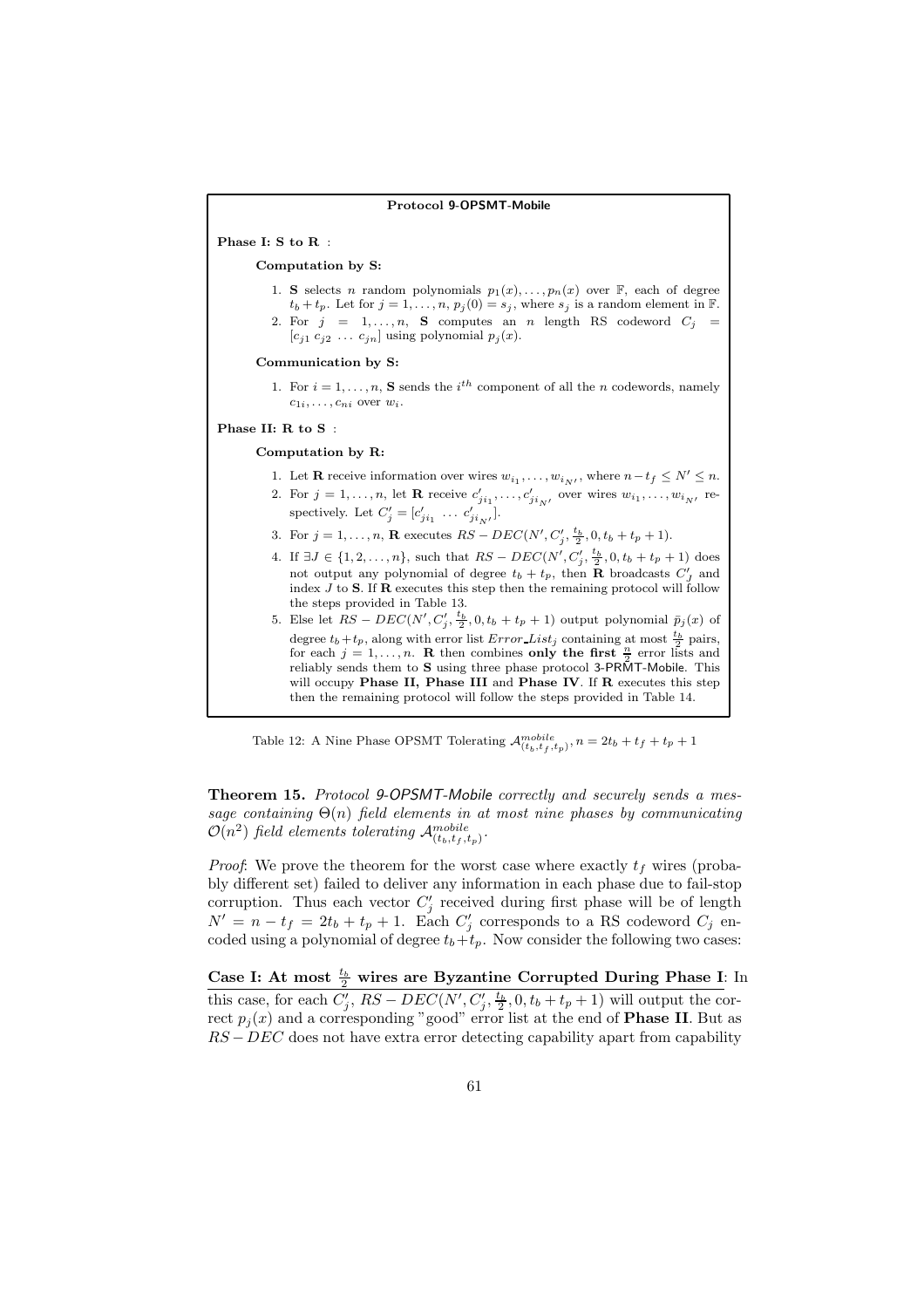| Execution I - Protocol 9-OPSMT-Mobile Continued<br>(This Part Will be Executed if R Executes Step 4 During Phase II)                                                                                                                                                                                                                                  |
|-------------------------------------------------------------------------------------------------------------------------------------------------------------------------------------------------------------------------------------------------------------------------------------------------------------------------------------------------------|
| Phase III: S to R:                                                                                                                                                                                                                                                                                                                                    |
| Computation by S:                                                                                                                                                                                                                                                                                                                                     |
| 1. S correctly receives index J and vector $C'_I$ .<br>2. After locally comparing $C'_J$ with the corresponding original codeword $C_J$ ,<br><b>S</b> identifies at least $\frac{t_b}{2} + 1$ wires which delivered incorrect components of $C'_J$<br>to <b>R</b> during <b>Phase I</b> . S saves the identity of these wires in a list $L_{fault}$ . |
| 3. For $j \in \{1, 2, , n\} \setminus \{J\}$ , S lists all $c_{ji}$ 's, which were sent during <b>Phase</b><br>I over $w_i \in L_{fault}$ , in a list ReSendValues. Thus ReSendValues $  = (n -$<br>$1) L_{fault}  \geq (n-1)(\frac{t_b}{2}+1).$                                                                                                      |
| 4. S constructs a pad p consisting of $n-1$ $s_j$ 's with $j \in \{1, 2, , n\} \setminus \{J\}$<br>where $s_j = p_j(0)$ .                                                                                                                                                                                                                             |
| 5. With a message m containing $n-1$ field elements, <b>S</b> computes $\Gamma = m \oplus p$ .                                                                                                                                                                                                                                                        |
| Communication by S:                                                                                                                                                                                                                                                                                                                                   |
| 1. S reliably sends $L_{fault}$ and $\Gamma$ to R by broadcasting it.<br>2. S reliably re-sends the values in list ReSendValues to $R$ by executing the<br><i>three phase</i> protocol 3-PRMT-Mobile. This will run in <b>Phase III</b> , <b>Phase</b><br>IV and Phase V. S then terminates 9-OPSMT-Mobile.                                           |
| Message Recovery by R $($ At the end of Phase V $)$ :                                                                                                                                                                                                                                                                                                 |
| 1. <b>R</b> correctly receives $\Gamma$ , $L_{fault}$ and the values in ReSendValues.                                                                                                                                                                                                                                                                 |
| 2. From $L_{fault}$ , <b>R</b> identifies $ L_{fault}  > \frac{t_b}{2}$ wires which had delivered incorrect<br>values during <b>Phase I</b> .                                                                                                                                                                                                         |
| 3. For $j \in \{1, 2, , n\} \setminus \{J\}$ , corresponding to each $C'_j$ , <b>R</b> replaces the $c'_{ji}$ 's,<br>which were received during <b>Phase I</b> over $w_i \in L_{fault}$ , with the correspond-<br>ing actual $c_{ji}$ 's from the list ReSendValues.                                                                                  |
| 4. After replacement, <b>R</b> knows that for each $j \in \{1, 2, , n\} - \{J\}$ , at<br>most $t_b -  L_{fault} $ values could be corrupted in $C'_j$ . <b>R</b> executes RS –<br>$DEC(N', C'_{j}, t_{b} -  L_{fault} , 0, t_{b} + t_{p} + 1)$ to recover $p_{j}(x)$ .                                                                                |
| 5. Once the $p_j(x)$ 's for $j \in \{1, 2, , n\} \setminus \{J\}$ are obtained, <b>R</b> constructs the<br>pad $p$ in the same way as done by $S$ .                                                                                                                                                                                                   |
| 6. R computes $m = \Gamma \oplus p$ and terminates protocol 9-OPSMT-Mobile.                                                                                                                                                                                                                                                                           |

Table 13: Remaining Execution of Protocol 9-OPSMT-Mobile if R Executes Step 4 During **Phase II**. In this case,  $|m| = n - 1$ 

of correcting  $\frac{t_b}{2}$  errors, **R** will not know whether reconstructed  $p_j(x)$  are correct or not. So **R** follows step 5 in **Phase II** and sends first  $\frac{n}{2}$  error lists to **S** by executing protocol 3-PRMT-Mobile. By the correctness of 3-PRMT-Mobile, S will correctly receive all the  $\frac{n}{2}$  error lists and will find all of them to be "good". So **S** will conclude that first  $\frac{n}{2}$  polynomials, namely  $p_1(x), \ldots, p_{\frac{n}{2}}(x)$ , are recovered correctly by **R**. Hence **S** uses  $p = [p_1(0), \ldots, p_{\frac{n}{2}}(0)]$  as a pad to blind a message m of size  $\frac{n}{2}$  and sends the blinded message  $\Gamma$  to  $\mathbf{\bar{R}}$  by broadcasting it. Once  $\mathbf{R}$  receives Γ, he can recover the message using Γ and the pad  $p = [p_1(0), \ldots, p_{\frac{n}{2}}(0)].$ Thus in this case protocol 9-OPSMT-Mobile sends  $\frac{n}{2}$  field elements in five phases.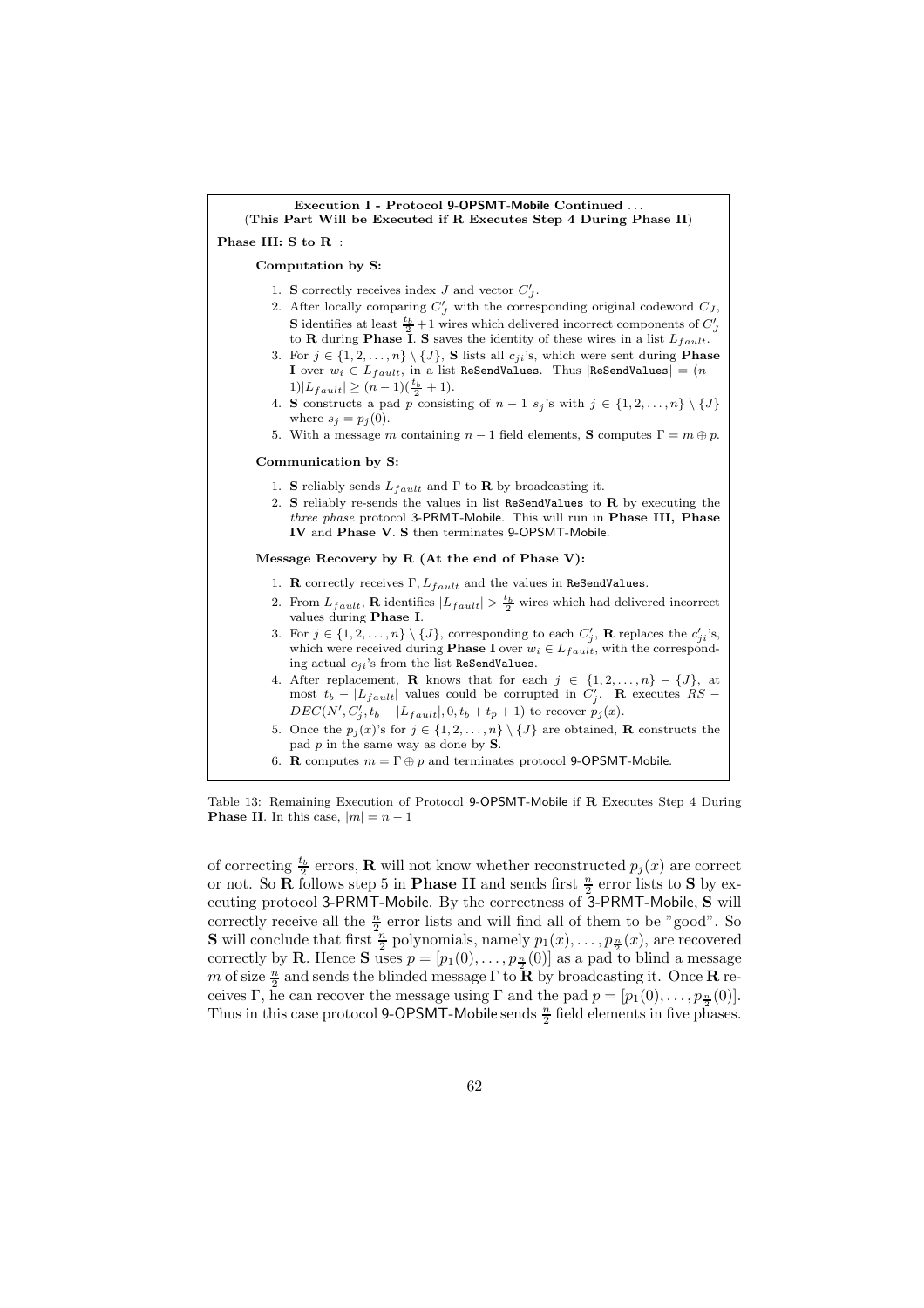#### Execution II - Protocol 9-OPSMT-Mobile Continued (This Part Will be Executed if R Executes Step 5 During Phase II)

Local Computation by S (At the end of Phase IV):

- 1. S correctly receives the first  $\frac{n}{2}$  error lists, sent by **R** using protocol 3-PRMT-Mobile.
- 2. S then checks the status of these error lists.
	- (a) If all the  $\frac{n}{2}$  error lists are "good", then **S** concludes that **R** has correctly recovered  $p_j(x)$  for  $j = 1, ..., \frac{n}{2}$  and an information theoretically secure pad  $p = [p_1(0) \ p_2(0) \ p_{\frac{n}{2}}(0)]$  is established with **R**. So, **S** considers a message m containing  $\frac{n}{2}$  field elements and computes  $\Gamma = m \oplus p$ .
	- (b) Else  $\exists J \in \{1, 2, ..., \frac{n}{2}\}$ , such that  $Error\_List_J$  is "bad". In this case, **S** concludes that more than  $\frac{t_b}{2}$  values has been changed in  $J^{th}$  codeword during **Phase I**.

#### Phase V: S to R:

- 1. If S has computed  $\Gamma$ , then S broadcasts  $\Gamma$  and a terminating signal to R.
- 2. Else S broadcasts index J along with "ERROR" signal, asking **R** to broadcast the  $J<sup>th</sup>$ vector  $C'_J$  as received by **R** during **Phase I**.

#### Local Computation by R (At the End of Phase V):

- 1. If **R** receives terminating signal and  $\Gamma$ , then **R** concludes that it has correctly recovered  $p_1(x), \ldots, p_{\frac{n}{2}}(x)$  during **Phase I. R** then forms the pad  $p = [p_1(0) \ p_2(0) \ p_{\frac{n}{2}}(0)]$ , computes  $m = p \oplus \Gamma$  and terminates protocol 9-OPSMT-Mobile.
- 2. Else  $\bf{R}$  receives index  $J$  and "ERROR" signal. In this case,  $\bf{R}$  concludes that more than  $\frac{t_b}{2}$  corrupted values are present in  $C'_J$ . So **R** executes **Phase VI** as follows:

#### Phase VI: R to S:

1. **R** broadcasts the vector  $C'_J$  to **S**.

#### Local Computation by S (At the End of Phase VI):

- 1. Upon receiving  $C'_J$  and comparing it with  $C_J$ , **S** identifies more than  $\frac{t_b}{2}$  wires which were Byzantine corrupted during **Phase I** and saves them in a list  $L_{fault}$ .
- 2. Corresponding to each  $j \in \{\frac{n}{2} + 1, \ldots, n\}$  and each  $w_i \in L_{fault}$ , S adds the value  $c_{ji}$ to a list ReSendValues.
- 3. With the pad  $p = [p_{\frac{n}{2}+1}(0) \dots p_n(0)]$  and a message m containing  $\frac{n}{2}$  field elements, **S** computes  $\Gamma = m \oplus p$ .

### Phase VII: S to R:

- 1. S reliably sends  $\Gamma$  and  $L_{fault}$  to R by broadcasting them.
- 2. S reliably sends ReSendValues by executing the three phase protocol 3-PRMT-Mobile and terminates protocol 9-OPSMT-Mobile. This will run in Phase VII, Phase VIII and Phase IX.

#### Message Recovery by R at the End of Phase IX:

1. **R** recovers  $m$  in the same way as in **Execution I**, given in Table 13. The only difference is that **R** performs the computation with respect to vectors  $C'_{\frac{n}{2}+1}, \ldots, C'_{n}$ .

Table 14: Remaining Execution of Protocol 9-OPSMT-Mobile if R Executes Step 5 During **Phase II.** In this Case,  $|m| = \frac{n}{2}$ .

Case II: More than  $\frac{t_b}{2}$  wires are Byzantine Corrupted During Phase I: This case may lead to further two cases: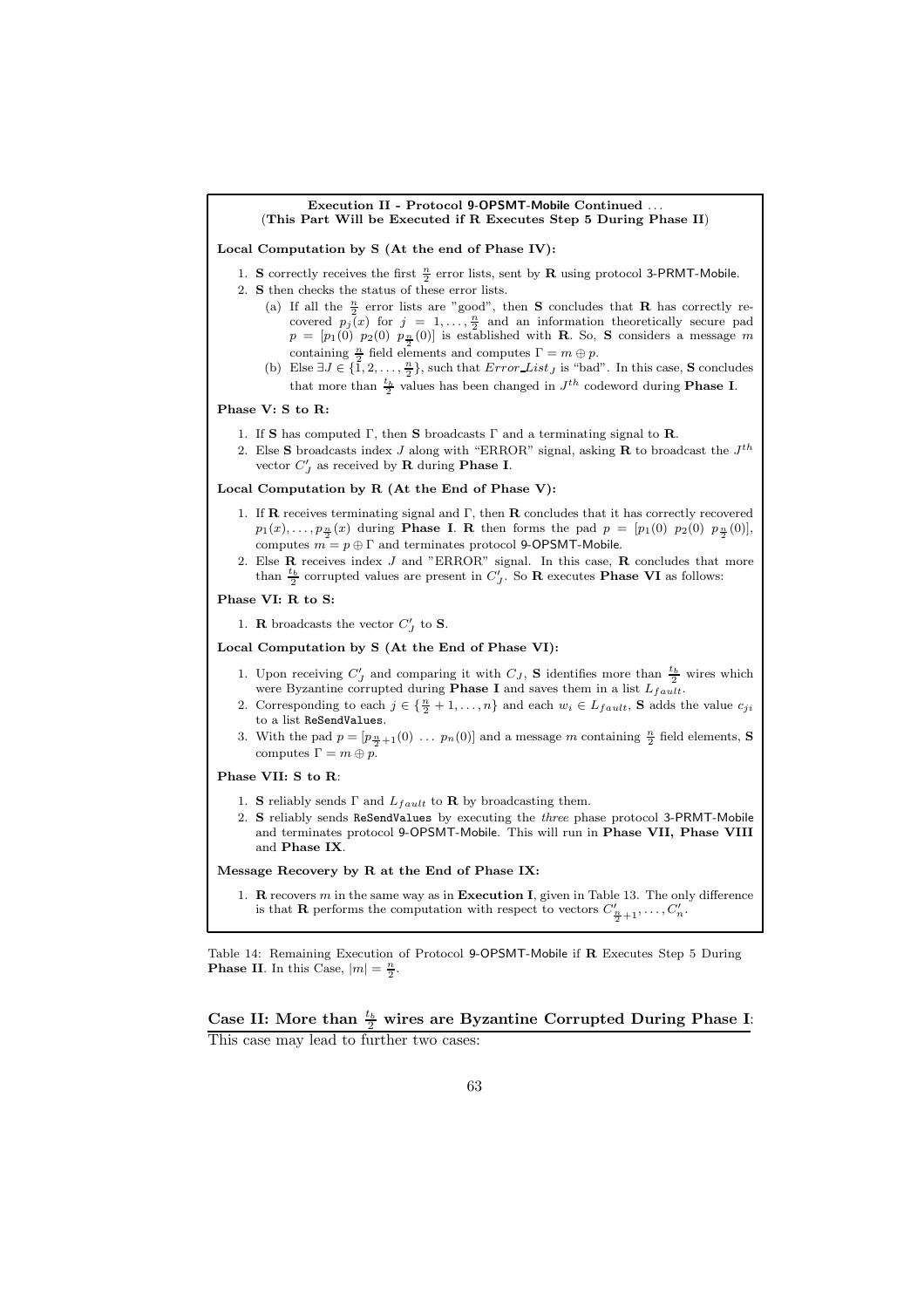- (1)  $RS DEC$  outputs some polynomial of degree  $t_b + t_p$  for each  $C'_j$
- (2) There exists a  $J \in \{1, 2, ..., n\}$  for which  $RS DEC$  fails to output any polynomial.

While in (1), occurrence of more than  $\frac{t_b}{2}$  faults cannot be immediately detected by **R** (as  $RS - DEC$  is applied with  $d = 0$ ), in (2) it can be immediately detected by **R**. Now in (1), if more than  $\frac{t_b}{2}$  Byzantine errors occur in the codewords of *only* last  $\frac{n}{2}$  polynomials i.e for  $p_J(x)$  such that  $\frac{n}{2} + 1 \leq J \leq n$  (this implies that at most  $\frac{t_b}{2}$  Byzantine errors took place in the first  $\frac{n}{2}$  codewords), then the proof is same as in **Case I**. On the other hand, if more than  $\frac{t_b}{2}$  faults occurs for  $J^{th}$  codeword, where  $J \in \{1, 2, \ldots, \frac{n}{2}\}\,$  then the proof is given below.

- 1. During Phase II, R reconstructs  $\bar{p}_J(x) \neq p_J(x), J \in \{1, 2, \ldots, \frac{n}{2}\}$ : In this case,  $Error - List_J$  is a "bad" error list. Since R reliably sends back first  $\frac{n}{2}$  error lists using 3-PRMT-Mobile, S correctly receives  $Error - List_J$ and finds it to be "bad". S concludes that  $R$  has reconstructed some  $\bar{p}_J(x) \neq p_J(x)$ . So **S** asks **R** to broadcast the  $J^{th}$  vector  $C'_J$ , as received during **Phase I**. On receiving  $C'_J$ , **S** compares it with its corresponding original codeword  $C_J$  and identifies  $|L_{fault}| \geq \frac{t_b}{2} + 1$  wires which delivered incorrect values to R during Phase I. Now by executing 3-PRMT-Mobile, S re-sends the components of the last  $\frac{n}{2}$  codewords, which were sent through these corrupted wires during Phase I. S also broadcasts the identity of these corrupted wires. *Note that re-sending these values, does* not leak any additional information about the last  $\frac{n}{2}$   $p_j(x)$ 's to  $\mathcal{A}_{(t_b,t_f,t_p)}^{mobile}$ *as the adversary already knew these values during* Phase I. But now with the new values received, **R** have  $N' = 2t_b + t_p + 1$  components for each of the last  $\frac{n}{2}$  vectors and at most  $t_b - |L_{fault}| \leq \frac{t_b}{2} - 1$  of these N' components could be corrupted. By substituting  $N' = 2t_b + t_p + 1, c =$  $t_b - |L_{fault}|$ ,  $d = 0$  and  $k = t_b + t_p + 1$  in the inequality of Theorem 2, we find that  $RS - DEC(N', C'_{j}, t_b - |L_{fault}|, 0, t_b + t_p + 1)$ , can correct all the remaining  $t_b - |L_{fault}| < \frac{t_b}{2}$  errors present in  $C'_j$  and can output the corresponding polynomial  $p_j(x)$  where  $j \in \{\frac{n}{2} + 1, \ldots, n\}$ . **R** then considers the constant term of these last  $\frac{n}{2}$   $p_j(x)$ 's as the secret pad established with **S**. The secrecy of the pad follows from the fact that at any stage of the execution,  $\mathcal{A}_{(t_b,t_f,t_p)}^{mobile}$  will not get more than  $t_b + t_p$  points on the last  $\frac{n}{2}$   $p_j(x)$ 's, each of which are of degree  $t_b + t_p$ . Once **R** obtains the pad, he can compute the message from the blinded message  $\Gamma$ . Thus in this case protocol 9-OPSMT-Mobile sends  $\frac{n}{2}$  field elements in nine phases.
- 2. During Phase II, R is Unable to Recover Some  $\bar{p}_J(x)$  Where  $J \in \{1, \ldots, \frac{n}{2}\}$ :

In this case **R** broadcasts only the  $J<sup>th</sup>$  received codeword  $C'_J$ , from which **S** (after local verification) identifies at least  $\frac{t_b}{2} + 1$  wires, which delivered incorrect values to  **during <b>Phase I**. Now the rest of the proof is same as in the above case. The only difference is that here a pad of length  $n-1$ will be established between S and R.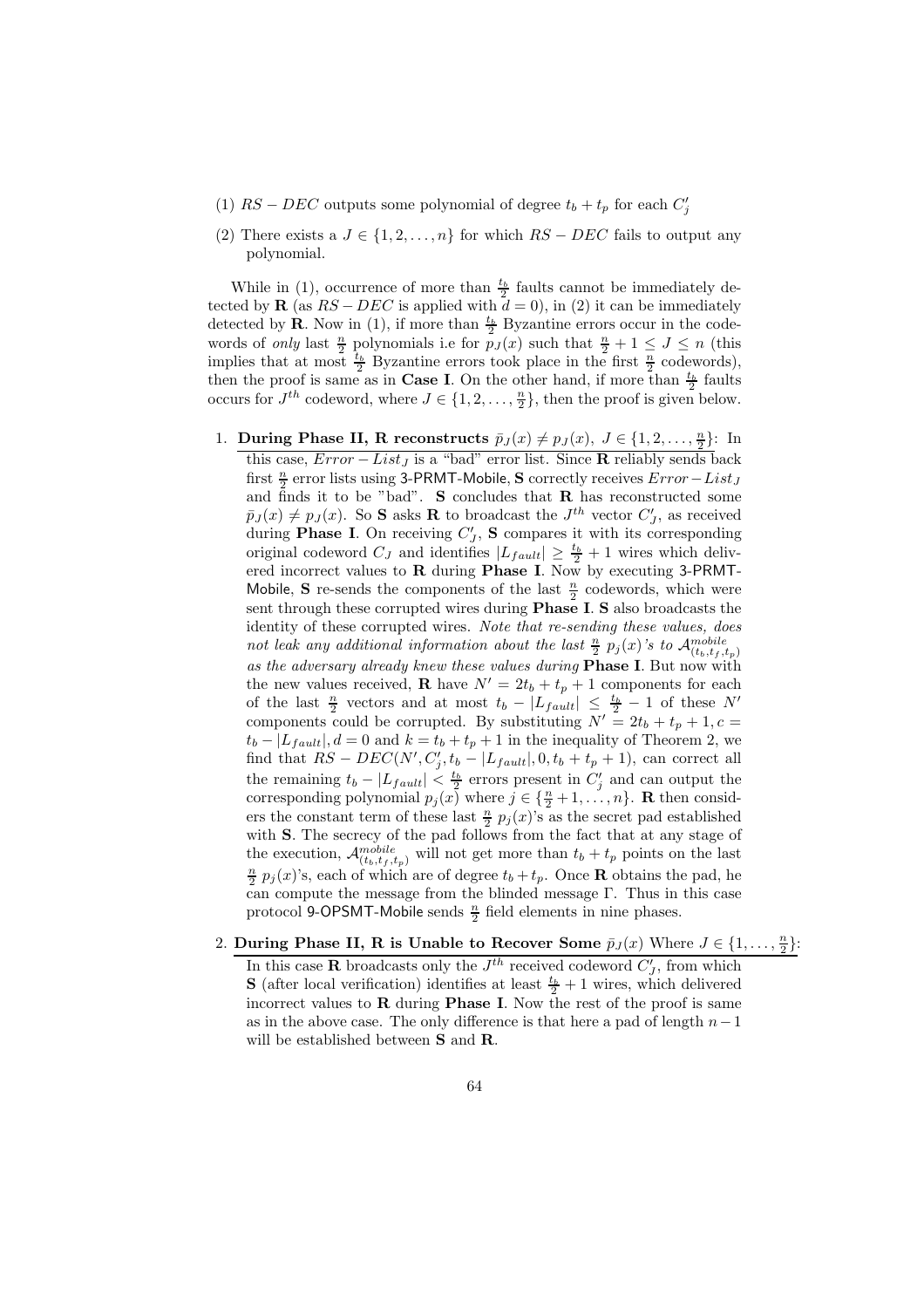In protocol 9-OPSMT-Mobile, S communicates  $\mathcal{O}(n^2)$  field elements for sending  $n$  codewords during the first phase. In second phase  **either sends a codeword** or  $\frac{n}{2}$  error lists each of size at most  $\frac{t_b}{2}$ . Sending the codeword by broadcasting requires  $\mathcal{O}(n^2)$  communication complexity. On the other hand, sending  $\frac{n}{2}$  error lists each of size at most  $\frac{t_b}{2}$  (so total  $\frac{n}{2} * \frac{t_b}{2} = \mathcal{O}(nt_b)$ ) using 3-PRMT-Mobile also requires a communication of  $\mathcal{O}(n^2)$  field elements from Lemma 21. Similarly, re-sending  $\mathcal{O}(nt_b)$  values corresponding to codewords by executing 3-PRMT-Mobile requires communicating  $\mathcal{O}(n^2)$  field elements. It is easy to see that no more than  $\mathcal{O}(n^2)$  field elements are communicated in any other phase as well. Hence the overall communication complexity of the protocol is  $\mathcal{O}(n^2)$ .

**Theorem 16.** Protocol 9-OPSMT-Mobile is an OPSMT protocol tolerating  $\mathcal{A}_{(t_b,t_f,t_p)}^{mobile}$ .

PROOF: From Theorem 14, any nine phase PSMT over  $n = 2t_b + t_f + t_p + 1$ wires must communicate  $\Omega(n^2)$  field elements to securely send a message containing  $\Theta(n)$  field elements tolerating  $\mathcal{A}_{(t_b,t_f,t_p)}^{mobile}$ . Since the total communication complexity of protocol 9-OPSMT-Mobile is  $\mathcal{O}(n^2)$ , protocol 9-OPSMT-Mobile is an OPSMT protocol tolerating  $\mathcal{A}_{(t_b,t_f,t_p)}^{mobile}$ .

**Theorem 17.** Let **S** and **R** be connected by  $n = 2t_b + t_f + t_p + 1$  wires. Then *there exists an efficient nine phase OPSMT protocol which securely sends a message containing*  $\ell = \Omega(n)$  *field elements by communicating*  $\mathcal{O}(n\ell)$  *field elements against*  $\mathcal{A}_{(t_b,t_f,t_p)}^{mobile}$ *.*

Proof: In order to send the message, S will divide it into several sub-blocks and securely sends each sub-block by concurrently executing the protocol 9- OPSMT-Mobile. Since each of these protocols will take at most nine phases, the over all protocol will terminate in nine phases. Moreover, the communication complexity of the protocol will be  $\mathcal{O}\left(\frac{\ell}{n} \cdot n^2\right) = \mathcal{O}(n\ell)$ . From Theorem 14, any nine phase PSMT over  $n = 2t_b + t_f + t_p + 1$  wires must communicate  $\Omega(n\ell)$ field elements to securely send a message containing  $\ell = \Omega(n)$  field elements tolerating  $\mathcal{A}_{(t_b,t_f,t_p)}^{mobile}$ . Thus the resultant protocol will be an efficient OPSMT protocol tolerating  $\mathcal{A}_{(t_b,t_f,t_p)}^{mobile}$ . ✷

# 10. OPSMT Tolerating  $\mathcal{A}^{mobile}_{(t_b,t_f,t_p)}$  with Reduced Phase Complexity

Till now, we have designed a *four* phase OPSMT and *nine* phase OPSMT tolerating  $\mathcal{A}_{(t_b,t_f,t_p)}^{static}$  and  $\mathcal{A}_{(t_b,t_f,t_p)}^{mobile}$  respectively using some interesting properties of RS codes. We now design a *three* phase OPSMT called 3-OPSMT. The striking feature of this protocol is that it will work against both  $\mathcal{A}^{static}_{(t, t, t, t)}$  as well as against  $\mathcal{A}_{(t_b,t_f,t_p)}^{mobile}$ . To design the protocol we use some more interesting properties of RS codes, which are described in the sequel.

We now describe the notion of Pseudo-Basis and Pseudo-Dimension, a novel and interesting concept, introduced by Kurosawa et.al. in [25]. These notions were introduced with respect to  $\mathcal{A}_{t_b}^{static}$  to design a two phase polynomial time OPSMT protocol tolerating  $\mathcal{A}_{t_b}^{static}$ . We now extend these notions for mixed adversary and then use them to design protocol 3-OPSMT in the next section.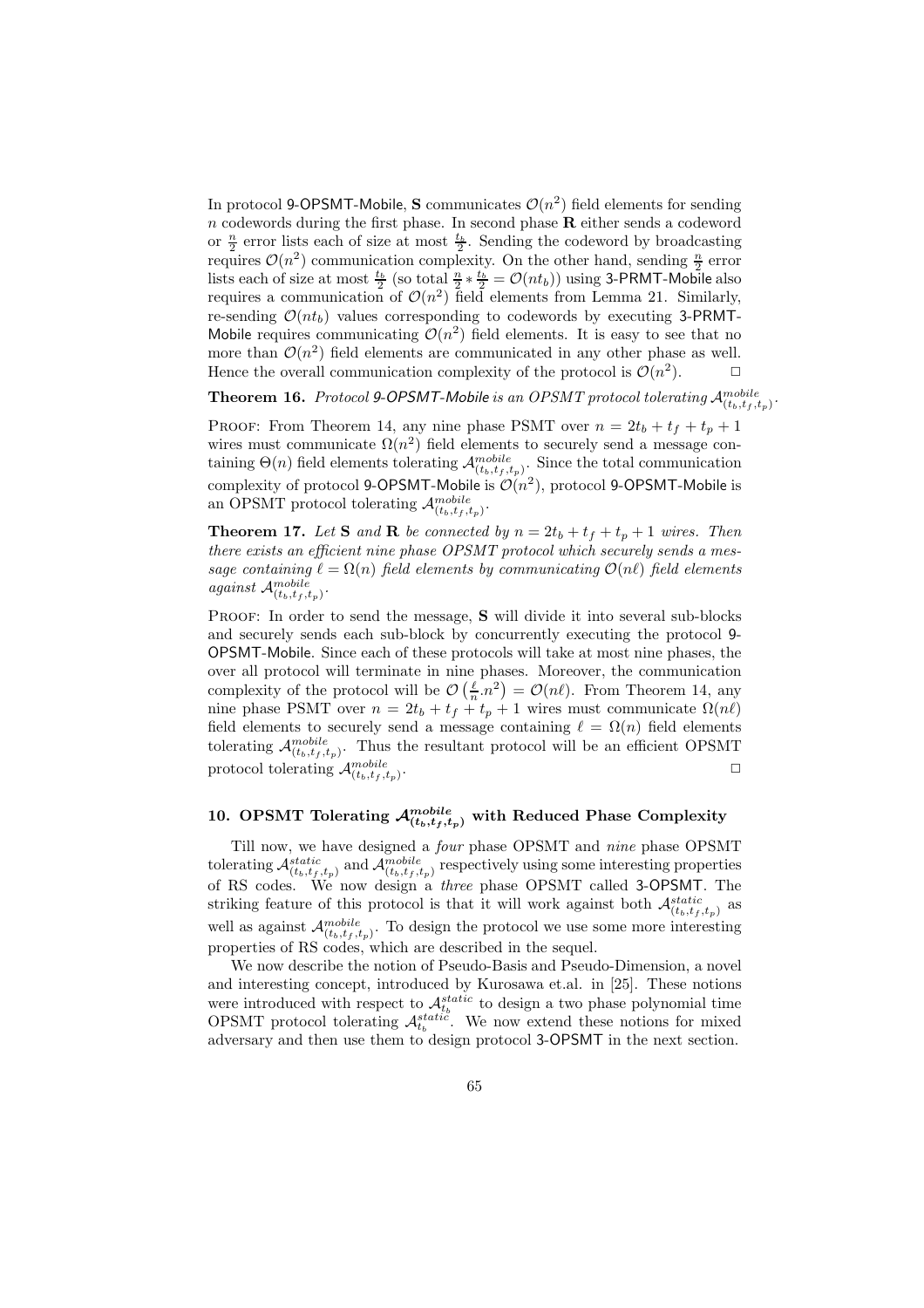#### Assumption 1 (Assumption Used in this Discussion and in Protocol 3-OPSMT).

*Without loss of generality, for the ease of exposition, we use the following assumption in the following discussion and also in protocol* 3-OPSMT*: if* S *(*R*) is expecting some information in some specific format from* R *(*S*) along a wire in a phase and if no/syntactically incorrect information comes, then* S *(*R*) substitutes some default value(s) from* F *in the desired format and proceeds with his computation. Thus we separately do not consider the case when no/syntactically incorrect information is received along a wire.*

Now let **A** and **B** be two specific nodes  $(A \ (B)$  can be **S** or **R**) which are connected by  $n = 2t_b + t_f + t_p + 1$  wires denoted by  $w_1, \ldots, w_n$ , of which at most  $t_b$ ,  $t_f$  and  $t_p$  can be corrupted in Byzantine, fail-stop and passive fashion respectively. Let  $\mathcal C$  be the set of all possible n length RS codewords over  $\mathbb F$ , which are RS encoded using polynomials of degree  $t_b + t_p$  over F. So the hamming distance [27] of code C is  $n - (t_b + t_p) = t_b + t_f + 1$ . We may call the individual codewords in  $\mathcal C$  as *n*-dimensional vectors. But it should be noted that any  $n$ length codeword is an  $n$  length vector but the reverse is not true.

If **A** sends several codewords, say  $\gamma$  codewords  $C_1, \ldots, C_{\gamma} \in \mathcal{C}$  over the n wires by transmitting  $i^{th}$  component of all the codewords over  $i^{th}$  wire  $w_i$ , then the locations at which Byzantine and fail-stop errors occur in these codewords are not random. This is because for all the codewords, the Byzantine and failstop errors always occur at the same  $t_b + t_f$  (or a smaller subset) locations. The concept of pseudo-basis is based on this simple and interesting observation.

Let **B** receive vectors  $Y_1 \ldots, Y_\gamma$  over these wires, such that for  $i = 1, \ldots, \gamma$ ,

$$
Y_i = C_i + E_i,\tag{2}
$$

where

$$
E_i = (e_{i1}, \ldots, e_{in})
$$

is an error vector introduced by the adversary. Since at most  $t_b$  Byzantine and at most  $t_f$  fail-stop corruptions could occur, each  $E_i$  may have at most  $t_b + t_f$ non-zero components. Let

$$
support(E_i) = \{j \mid e_{ij} \neq 0\}.
$$
\n
$$
(3)
$$

Then there exists a set  $\{w_{j_1}, \ldots, w_{j_{(t_b+t_f)}}\}$  of wires that are Byzantine and failstop corrupted, such that each error vector  $E_i$  satisfies

$$
support(E_i) \subseteq \{j_1, \ldots, j_{(t_b+t_f)}\} \tag{4}
$$

This means that the space E spanned by the error vectors  $E_1, \ldots, E_{\gamma}$  has dimension at most  $t_b + t_f$ . The notion of pseudo-basis exploits this idea.

#### *10.1. Pseudo-Basis and Pseudo-Dimension*

Let V denote the *n*-dimensional vector space over  $\mathbb{F}$ . For  $i = 1, \ldots, \gamma$ , suppose that the receiver received vector  $Y_i$ , such that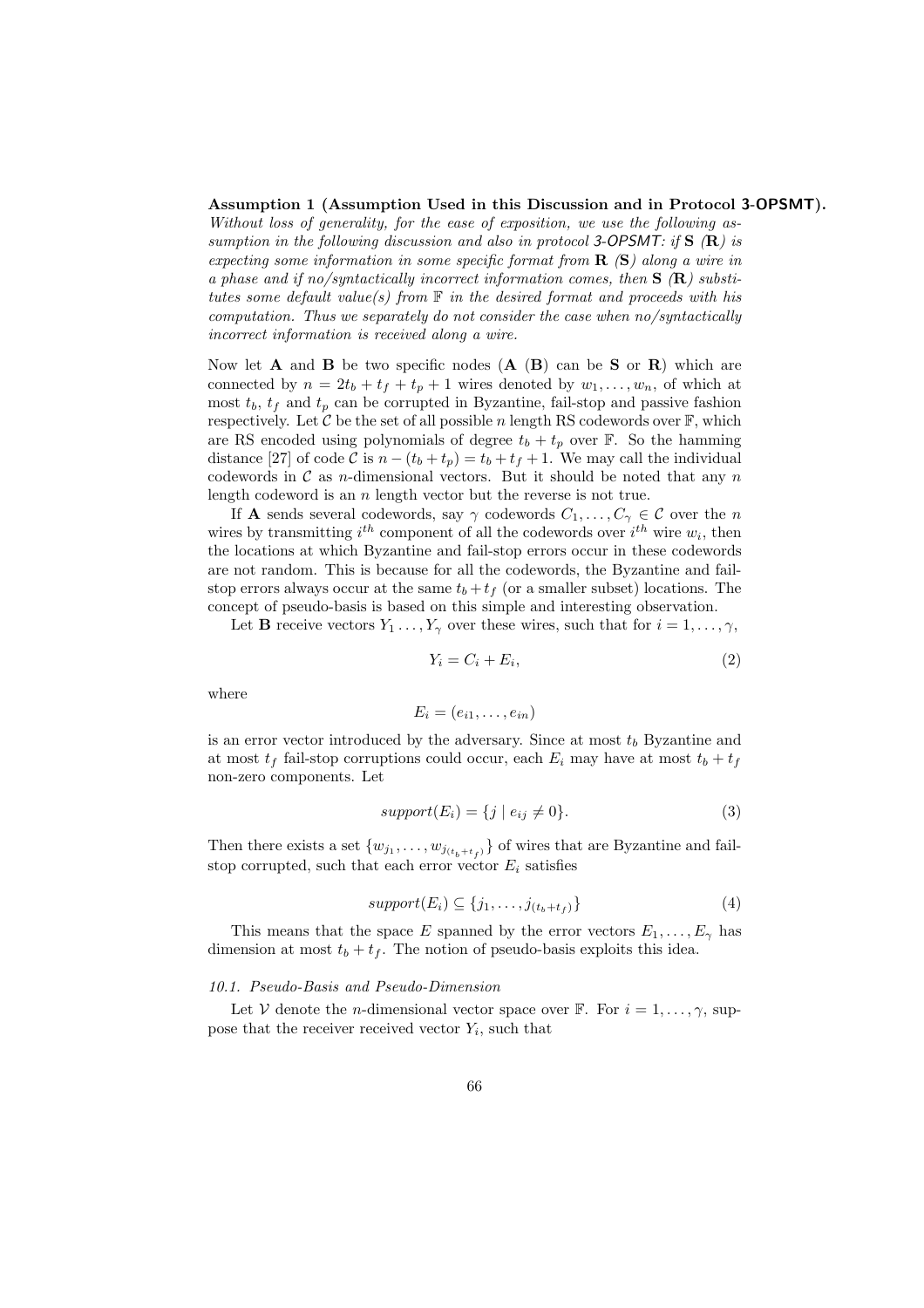$$
Y_i = C_i + E_i,\tag{5}
$$

where  $C_i \in \mathcal{C}$  is a codeword that the sender sent and  $E_i$  is the error vector caused by the adversary. We say that  $\{E_1, \ldots, E_{\gamma}\}\)$  is the *real error vector set* of  $\mathcal{Y} = \{Y_1, \ldots, Y_{\gamma}\}.$  We also say that E is the *real error vector space* if it is spanned by the real error vector set  $\{E_1, \ldots, E_{\gamma}\}.$ 

For two vectors  $V_1, V_2 \in \mathcal{V}$ , we write

$$
V_1 = V_2 \mod \mathcal{C} \tag{6}
$$

if  $V_1 - V_2 \in \mathcal{C}$ . Notice that for  $i = 1, \ldots, \gamma$ , for every triplet  $(Y_i, C_i, E_i)$ ,

$$
Y_i = E_i \mod \mathcal{C} \tag{7}
$$

holds, as  $Y_i - E_i = C_i \in \mathcal{C}$ . We say that  $\{\mathcal{E}_1, \ldots, \mathcal{E}_{\gamma}\}\$ is an *admissible error vector set of*  $Y$  if each  $\mathcal{E}_i$  satisfies  $Y_i = \mathcal{C}_i + \mathcal{E}_i$ , for some codeword  $\mathcal{C}_i \in \mathcal{C}$  and

$$
|support(\mathcal{E}_1) \cup ... support(\mathcal{E}_\gamma)| \le t_b + t_f \tag{8}
$$

We say that  $\mathcal E$  is an *admissible error vector space* of  $\mathcal Y$  if it is spanned by an admissible error vector set  $\{\mathcal{E}_1,\ldots,\mathcal{E}_\gamma\}$ . Notice that for a given  $\mathcal{Y}$ , there exists a unique real error vector set and real error vector space, while there may exists several admissible error vector set and corresponding admissible error vector space. Also notice that the real error vector set (real error vector space) is also an admissible error vector set (admissible error vector space) but the reverse may not be true. Even though an admissible error vector set  $\{\mathcal{E}_1, \ldots, \mathcal{E}_\gamma\}$  for a given  $Y$  may not be unique, the following results hold for any admissible error vector set.

We begin with the definition of *linearly pseudo-express*.

Definition 15 (Linearly Pseudo-Express). We say that a vector  $Y \in \mathcal{Y}$  is *linearly pseudo-expressed by*  $\{B_1, \ldots, B_k\}$  *if there exists some*  $\alpha = (a_1, \ldots, a_k)$ *, such that*

$$
Y = a_1 B_1 + \ldots + a_k B_k \mod \mathcal{C}
$$

We now state the following lemma:

**Lemma 22.** Let  $\{\mathcal{E}_1, \ldots, \mathcal{E}_\gamma\}$  be an admissible error vector set of  $\mathcal{Y}$ . Then  $\mathcal{E}_i$  *is linearly expressed by*  $\{\mathcal{E}_{i1}, \ldots, \mathcal{E}_{jk}\}$  *iff*  $Y_i$  *is linearly pseudo-expressed by*  ${Y_{j1}, \ldots, Y_{jk}}.$ 

PROOF: Let  $\mathcal{E}_i$  be linearly expressed by  $\{\mathcal{E}_{i1}, \ldots, \mathcal{E}_{ik}\}\$ . This implies that

$$
\mathcal{E}_i = a_1 \mathcal{E}_{j1} + \ldots + a_k \mathcal{E}_{jk}
$$

for some  $a_1, \ldots, a_k$ . Since  $\{\mathcal{E}_1, \ldots, \mathcal{E}_{\gamma}\}\$  is an admissible error vector set of  $\mathcal{Y}$ , it implies that for each i,  $Y_i = C_i + \mathcal{E}_i$ , where  $C_i$  is some codeword. Then in mod  $\mathcal{C}$ , we have: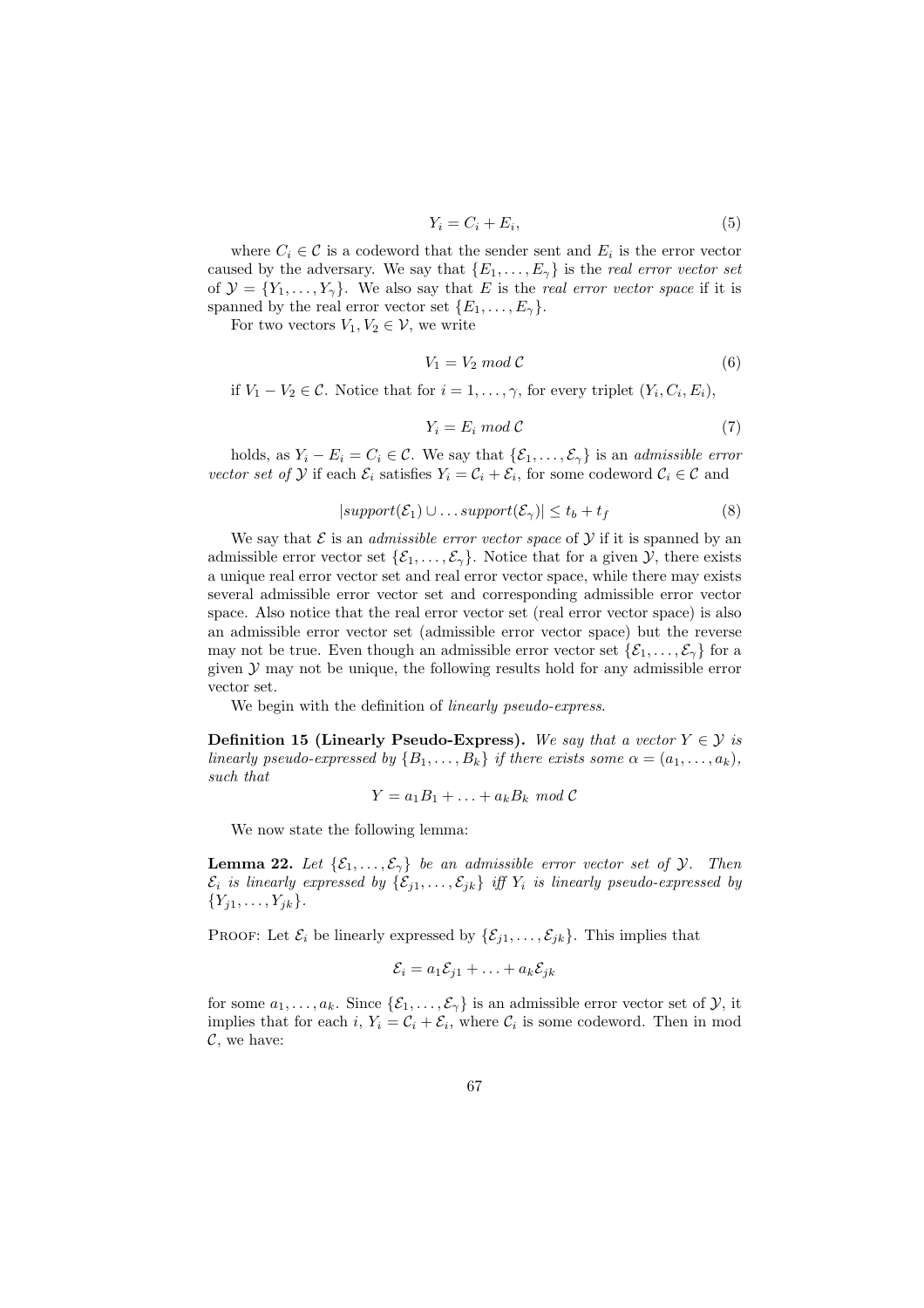$$
Y_i - (a_1 Y_{j1} + \dots + a_k Y_{jk})
$$
  
=  $(C_i + \mathcal{E}_i) - a_1(C_{j1} + \mathcal{E}_{j1}) - \dots - a_k(C_{jk} + \mathcal{E}_{jk})$   
=  $(C_i - a_1 C_{j1} - \dots - a_k C_{jk}) + (\mathcal{E}_i - a_1 \mathcal{E}_{j1} - \dots - a_k \mathcal{E}_{jk})$   
=  $(C_i - a_1 C_{j1} - \dots - a_k C_{jk}) + 0$   
=  $(C_i - a_1 C_{j1} - \dots - a_k C_{jk})$ 

Now notice that  $\mathcal{C}_i, \mathcal{C}_{j1}, \ldots, \mathcal{C}_{jk}$  are valid RS codewords belonging to  $\mathcal C$  and hence are encoded using polynomials of degree  $t_b + t_p$ . So from the linearity property of polynomials,  $C_i - a_1C_{j1} - \ldots - a_kC_{jk}$  will also be a valid RS codeword belonging to C and hence is encoded using polynomial of degree  $t_b + t_p$ . So  $\mathcal{C}_i - a_1 \mathcal{C}_{j1} - \ldots - a_k \mathcal{C}_{jk} \in \mathcal{C}$ . Therefore,  $Y_i - (a_1 Y_{j1} + \ldots + a_k Y_{jk}) \in \mathcal{C}$ . Thus if  $\mathcal{E}_i$  is linearly expressed by  $\{\mathcal{E}_{j1}, \ldots, \mathcal{E}_{jk}\}\)$  then  $Y_i$  is linearly pseudo-expressed by  $\{Y_{i1}, \ldots, Y_{ik}\}.$ 

Next suppose that  $Y_i$  is linearly pseudo-expressed by  $\{Y_{j1}, \ldots, Y_{jk}\}.$  Then in mod  $C$ , we have

$$
Y_i = (a_1 Y_{j1} + \ldots + a_k Y_{jk}) \bmod \mathcal{C}
$$
\n<sup>(9)</sup>

for some non-zero  $a_1, \ldots, a_k$ . The above equation can be written as

$$
(\mathcal{C}_i + \mathcal{E}_i) = \{a_1(\mathcal{C}_{j1} + \mathcal{E}_{j1}) + \ldots + a_k(\mathcal{C}_{jk} + \mathcal{E}_{jk})\} \mod \mathcal{C}
$$
  
\n
$$
\Rightarrow (\mathcal{C}_i - a_1\mathcal{C}_{j1} - \ldots - a_k\mathcal{C}_{jk}) + (\mathcal{E}_i - a_1\mathcal{E}_{j1} - \ldots - a_k\mathcal{E}_{jk}) \in \mathcal{C}
$$

Now  $\mathcal{C}_i, \mathcal{C}_{j1}, \ldots, \mathcal{C}_{jk}$  are valid RS codewords, encoded using polynomials of degree  $t_b + t_p$ . So from the linearity property of polynomials, we have

$$
(\mathcal{C}_i - a_1 \mathcal{C}_{j1} - \ldots - a_k \mathcal{C}_{jk}) \in \mathcal{C}
$$
\n
$$
(10)
$$

The linearity property of polynomials also implies:

$$
(\mathcal{E}_i - a_1 \mathcal{E}_{j1} - \ldots - a_k \mathcal{E}_{jk}) \in \mathcal{C}
$$

as the sum of a valid RS codeword (encoded using polynomial of degree  $t_b + t_p$ ) with another vector can be a valid RS codeword (encoded using polynomial of degree  $t_b + t_p$ ) only if the other vector is also a valid RS codeword (encoded using polynomial of degree  $t_b + t_p$ ). As the number of non-zero components in  $\mathcal{E}_i, \mathcal{E}_{j1}, \ldots, \mathcal{E}_{jk}$  is at most  $t_b + t_f$ , the vector  $(\mathcal{E}_i - a_1 \mathcal{E}_{j1} - \ldots - a_k \mathcal{E}_{jk})$  will have at least  $n - (t_b + t_f) \ge t_b + t_p + 1$  zero components. However, in C, there is only one codeword, namely 0-codeword (i.e. an  $n$  length tuple containing all 0's)  $(0, \ldots, 0)$ , which has at least  $t_b + t_p + 1$  zero components. This is because each element of C represents n distinct points on a  $t_b + t_p$  degree polynomial and  $t_b + t_p + 1$  zero's uniquely define the zero polynomial  $f(x) = \sum_{i=0}^{t_b + t_p} 0x^i$ . These two facts together implies that the vector  $(\mathcal{E}_i - a_1 \mathcal{E}_{j1} - \ldots - a_k \mathcal{E}_{jk})$  is an all zero vector (0-codeword) which further implies that

$$
\mathcal{E}_i = a_1 \mathcal{E}_{j1} + \ldots + a_k \mathcal{E}_{jk}
$$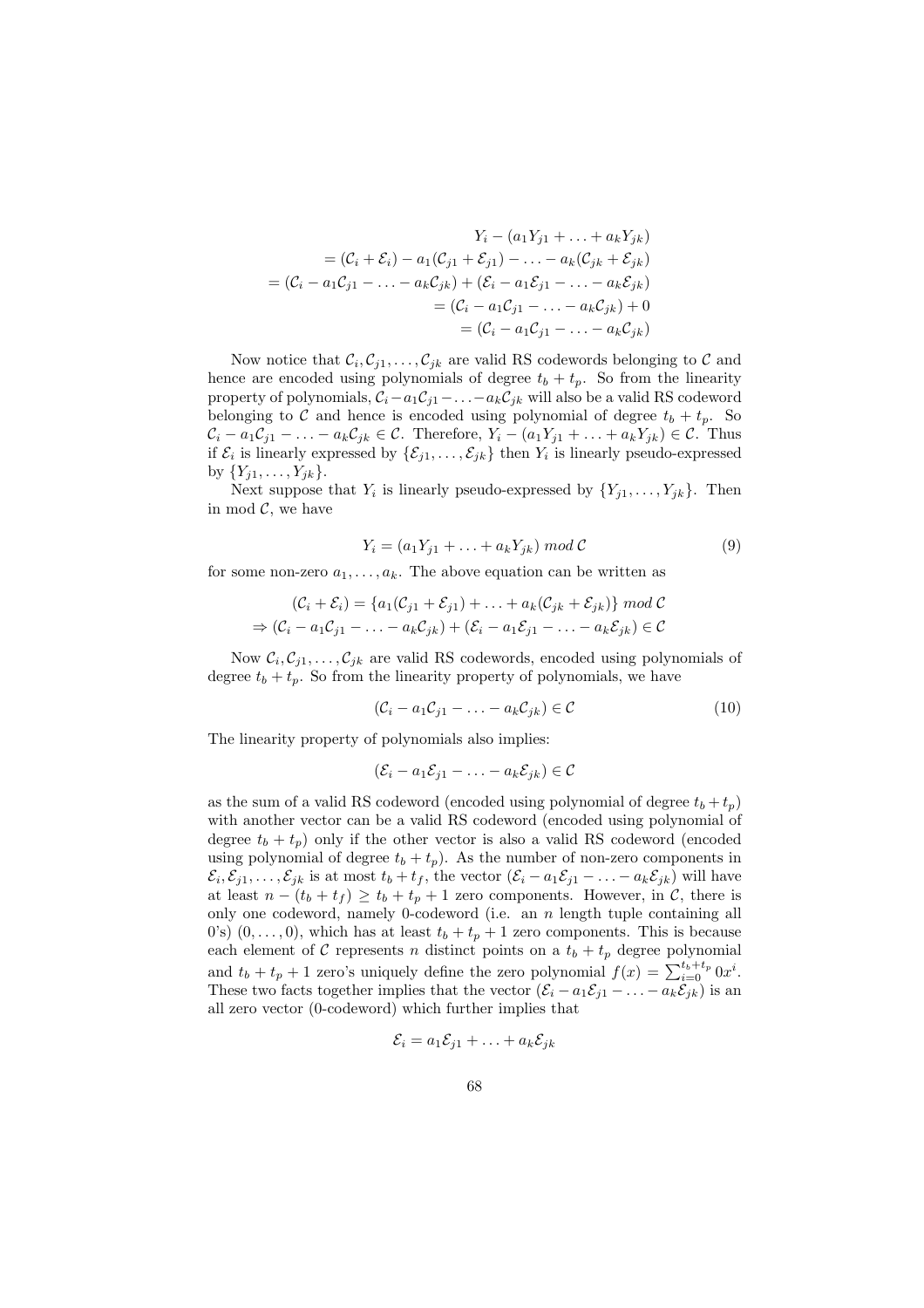This means that if  $Y_i$  is linearly pseudo-expressed by  $\{Y_{j1}, \ldots, Y_{jk}\},\$  then  $\mathcal{E}_i$ is linearly expressed by  $\{\mathcal{E}_{j1}, \ldots, \mathcal{E}_{jk}\}.$ 

We next define *pseudo-span*.

Definition 16 (Pseudo-Span [25]). *We say that*  $\{Y_{j1},...,Y_{jk}\}\subset\mathcal{Y}$  *pseudospans*  $\mathcal{Y}$  *if each*  $Y_i \in \mathcal{Y}$  *can be linearly pseudo-expressed by*  $\{Y_{j1}, \ldots, Y_{jk}\}$ *. That is, each*  $Y_i = (a_1 Y_{j1} + ... + a_k Y_{jk}) \text{ mod } C$ , for some  $a_1, ..., a_k$ .

Definition 17 (Pseudo-Basis [25]). *We say that*  ${Y_{i1},...,Y_{jk}} \subset \mathcal{Y}$  *is a pseudo-basis of* Y *if it is the minimum subset of* Y *which pseudo-spans* Y*.*

Definition 18 (Pseudo-Dimension [25]). *If*  $\{Y_{j1} \ldots, Y_{jk}\} \subset \mathcal{Y}$  *is a pseudobasis of*  $\mathcal{Y}$  *and*  $k = |{Y_{i1} \dots, Y_{ik}}|$ *, then we say that*  $\mathcal{Y}$  *has pseudo-dimension* k*.*

We now prove the following theorem:

**Theorem 18.** Let  $\{\mathcal{E}_1, \ldots, \mathcal{E}_\gamma\}$  be an admissible error vector set of  $\mathcal{Y}$ . Then  $\mathcal{B}_e = \{\mathcal{E}_{i1}, \ldots, \mathcal{E}_{jk}\} \subset \{\mathcal{E}_1, \ldots, \mathcal{E}_\gamma\}$  *is a basis of the admissible error vector space*  $\mathcal{E}$  *iff*  $\mathcal{B}_y = \{Y_{j1}, \ldots, Y_{jk}\} \subset \mathcal{Y}$  *is a pseudo-basis of*  $\mathcal{Y}$  *(Note that*  $\mathcal{B}_e$  *and*  $\mathcal{B}_y$  *have the same indices). In particular, the pseudo-dimension of* Y *is equal to the dimension of*  $\mathcal{E}$ *.* 

PROOF: Suppose that  $\mathcal{B}_e$  is a basis of  $\mathcal{E}$ . This implies that  $\mathcal{B}_e$  is the minimum set which spans  $\mathcal{E}$ . Since  $\mathcal{B}_e$  spans  $\mathcal{E}$ , from Lemma 22,  $\mathcal{B}_y$  pseudo-spans  $\mathcal{Y}$ . Next we show that  $\mathcal{B}_y$  is the minimum subset of  $\mathcal Y$  which pseudo-spans  $\mathcal Y$ . On the contrary, assume that  $\mathcal{B}_y$  is not minimum. That is, suppose that there exists a smaller subset of  $Y$  which pseudo-spans  $Y$ . Then from Lemma 22, the corresponding subset of  $\{\mathcal{E}_1,\ldots,\mathcal{E}_\gamma\}$  also spans  $\mathcal{E}$ . However, this contradicts the fact that  $\mathcal{B}_e$  is a basis of  $\mathcal{E}$ . This implies that  $\mathcal{B}_y$  is the minimum subset of  $\mathcal{Y}$ which pseudo-spans  $\mathcal{Y}$ , which further implies that  $\mathcal{B}_y$  is the pseudo-basis of  $\mathcal{Y}$ .

Similarly, if  $\mathcal{B}_y$  is a pseudo-basis of  $\mathcal Y$  then  $\mathcal{B}_e$  is a basis of  $\mathcal E$ . Hence the pseudo-dimension of  $\mathcal Y$  is equal to the dimension of  $\mathcal E$ .

Since the real error vector set is also an admissible error vector set, we obtain the following corollary of Theorem 18.

**Corollary 1.** Let  $\{E_1, \ldots, E_{\gamma}\}\$ be the real error vector set of  $\mathcal{Y}$ . If  $\mathcal{B}_y$  =  $\{Y_{j1},\ldots,Y_{jk}\}\subset\mathcal{Y}$  *is a pseudo-basis of*  $\mathcal{Y}$ *, then*  $\mathcal{B}_e=\{E_{j1},\ldots,E_{jk}\}\subset\{E_1,\ldots,E_\gamma\}$ *is a basis of the real error vector space.*

Let  $\{E_1, \ldots, E_{\gamma}\}\)$  be the real error vector set of  $\mathcal Y$  and let  $\{C_1, \ldots, C_{\gamma}\}\)$ the corresponding original codewords which A sent. Then define

$$
CORRUPTED = \cup_{i=1}^{\gamma} support(E_i)
$$
\n(11)

Then CORRUPTED is the set of wires that the adversary has corrupted in Byzantine and fail-stop fashion. We now state the following important theorem: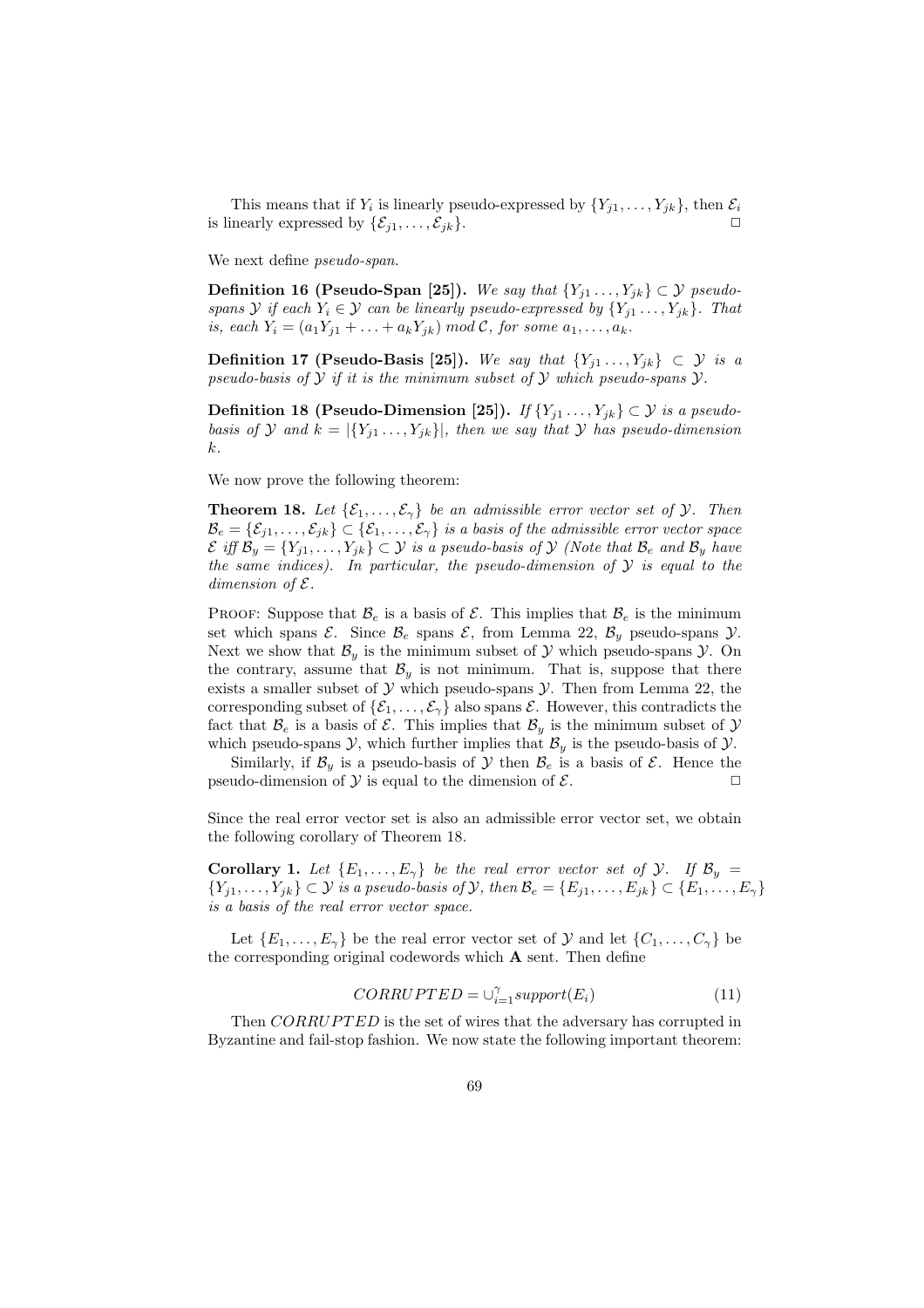**Theorem 19.** Let  $\mathcal{B}_y = \{Y_{j1}, \ldots, Y_{jk}\}$  be the pseudo-basis of  $\mathcal{Y}$  and let  $C_{j1}, \ldots, C_{jk}$ *be the corresponding original codewords. Then*

$$
CORRUPTED = \cup_{i=1}^{i=k} support(Y_{ji} - C_{ji})
$$

PROOF: From the definition of CORRUPTED, we get

$$
CORRUPTED = \cup_{i=1}^{\gamma} support(E_i)
$$

From Corollary 1, since  $\{Y_{j1}, \ldots, Y_{jk}\}\$ is the pseudo-basis of  $\mathcal{Y}$ , it implies that  ${E_{i1}, \ldots, E_{ik}}$  is the basis of real error vector space. This implies that

 $\cup_{i=1}^{\gamma} support(E_i) = \cup_{i=1}^{i=k} support(E_{ji})$ 

The above relationship further implies that

CORRUPTED = 
$$
\bigcup_{i=1}^{\infty} support(E_i)
$$
  
 =  $\bigcup_{i=1}^{i=k} support(E_{ji})$   
 =  $\bigcup_{i=1}^{i=k} support(Y_{ji} - X_{ji})$ 

**Theorem 20.** *The pseudo-dimension of*  $\mathcal{Y}$  *is at most*  $t_b + t_f$ .

PROOF: The dimension of the real error vector space is at most  $t_b + t_f$  because the adversary can Byzantine and fail-stop corrupt at most  $t_b$  and  $t_f$  wires respectively. Hence from Theorem 18, the pseudo-dimension of  $\mathcal Y$  is at most  $t_b + t_f.$ 

From the above discussion, we find that if B can correctly find the pseudo-basis of  $Y$  and reliably sends it back to  $A$ , then  $A$  can identify the wires which are Byzantine and fail-stop corrupted after doing the local computation. In the next section, we present a polynomial time algorithm, which allows B to find the pseudo-basis of  $\mathcal Y$ .

### *10.2. How to Find Pseudo-Basis*

In [25], the authors have presented a polynomial time algorithm to find pseud-basis against  $\mathcal{A}_{t_b}^{static}$ . We now extend the algorithm against mixed adversary. We begin with the definition of *linearly pseudo-express*.

We first present a polynomial time algorithm which checks whether  $Y$  can be linearly pseudo-expressed by  $\{B_1, \ldots, B_k\}$ . For a non-zero  $\beta = (a_1, \ldots, a_k) \in$  $\mathbb{F}^k$ , we define  $X(\beta)$  as

$$
X(\beta) = Y - (a_1 B_1 + \dots + a_k B_k). \tag{12}
$$

It is clear that Y can be linearly pseudo-expressed by  $\{B_1, \ldots, B_k\}$  iff there exists some non-zero  $\beta$  such that  $X(\beta) \in \mathcal{C}$ . The algorithm for checking whether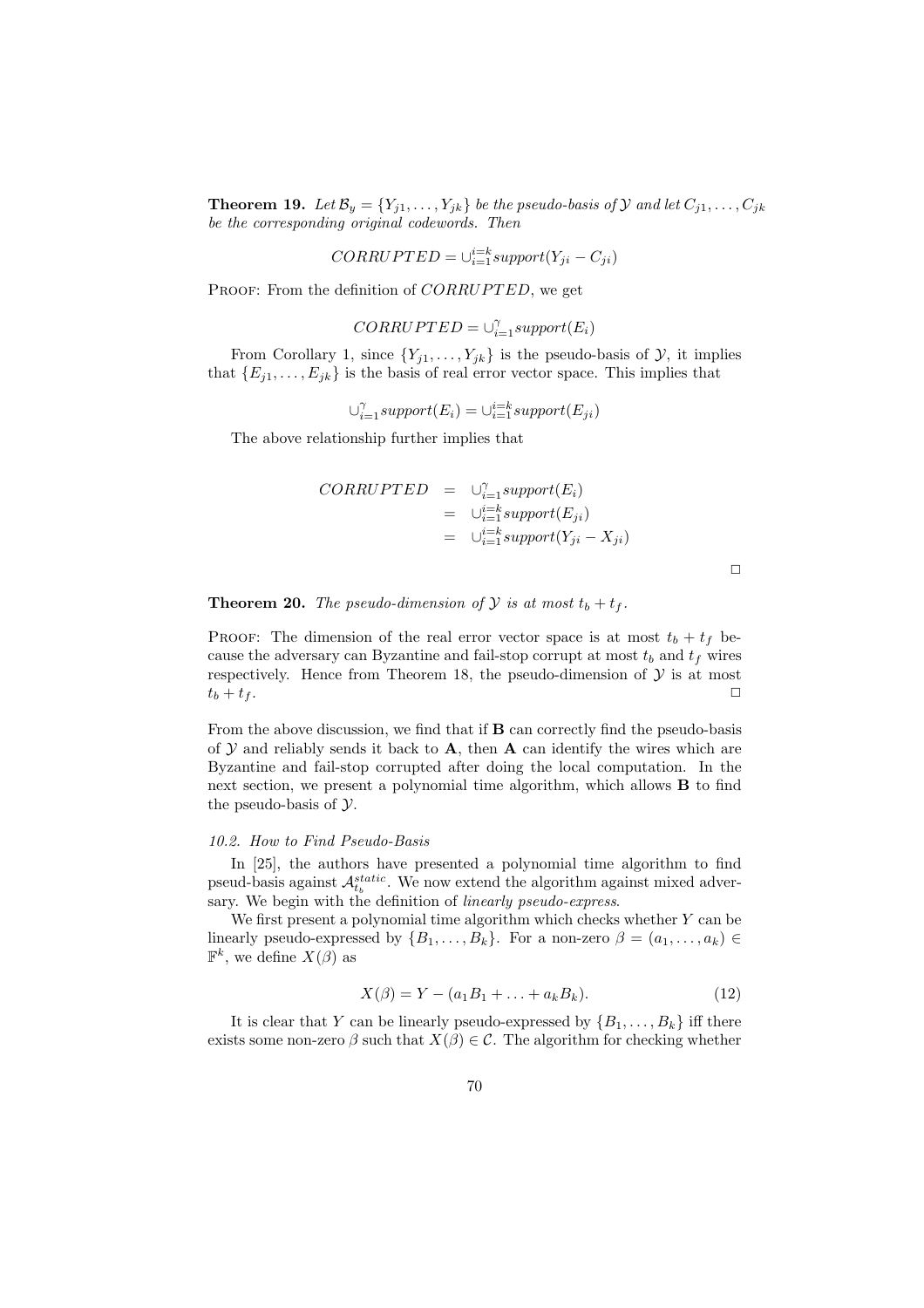Y can be linearly pseudo-expressed by  $\{B_1, \ldots, B_k\}$  is presented in Table 15. The algorithm will output YES iff  $X(\beta) \in \mathcal{C}$  for some non-zero  $\beta$ . In the algorithm, each  $x_j(\beta)$  will be a linear expression of  $(a_1, \ldots, a_k)$ , as  $Y, \beta$  are known and  $\beta$  is unknown. Similarly, each coefficient of  $f_{\beta}(x)$  will be a linear expression of  $(a_1, \ldots, a_k)$ . Hence each  $f_\beta(\alpha_j) = x_j(\beta)$  will give a linear equation on  $(a_1, \ldots, a_k)$ . So we will get  $n - (t_b + t_p + 1) \ge t_b + t_f$  linear equations in  $(a_1, \ldots, a_k)$ . Moreover, in our context, k will be at most  $t_b+t_f$ , as will be shown in the sequel. Thus if Y can be indeed linearly pseudo expressed by  $\mathcal{B}$ , then after solving these linear equations, some non-zero solution for  $\beta = (a_1, \ldots, a_k)$ will be obtained and the algorithm will output YES.

Algorithm Pseudo-Linear-Express( $Y, B = \{B_1, \ldots, B_k\}$ )

- 1. Let  $\beta = (a_1, \ldots, a_k)$ , where  $a_1, \ldots, a_k$  are unknown variables.
- 2. Let  $X(\beta) = (x_1(\beta), \ldots, x_n(\beta))$ , where  $X(\beta)$  is given by Equation 12.
- 3. By using Lagrange interpolation, construct a polynomial  $f_{\beta}(x)$  of degree  $t_b + t_p$ such that

 $f_\beta(\alpha_i) = x_i(\beta)$ 

- for  $i = 1, ..., t_b + t_p + 1$ .
- 4. Output YES iff the following set of linear equations on  $\beta$  has a non-zero solution:

 $f_\beta(\alpha_{t_b+t_p+2}) = x_{t_b+t_p+2}(\beta),$ . .

.  $f_\beta(\alpha_n) = x_n(\beta).$ 

Otherwise output NO.



We now finally present the polynomial time algorithm which takes the set of vectors  $\mathcal Y$  received by  $\mathbf B$  as input and finds in polynomial time, the pseudo-basis  $\mathcal{B} = \{Y_{j1}, \ldots, Y_{jk}\} \subset \mathcal{Y}$ , pseudo-dimension  $k = |\mathcal{B}| \le t_b + t_f$  and an index set  $\mathcal{I} = \{j1, \ldots, jk\} \subset \{1, \ldots, \gamma\}$  containing the indices of the vectors selected in B. The algorithm uses algorithm Pseudo-Linear-Express as a black-box and is provided in Table 16.

#### Algorithm Find-Pseudo-Basis $(Y)$

- 1. Let  $i = 1$  and  $\mathcal{B} = \emptyset$ .
- 2. While  $i \leq \gamma$  and  $|\mathcal{B}| < t_b + t_f$ , do:
	- (a) By using Algorithm Pseudo-Linear-Express, check whether  $Y_i$  can be linearly pseudo-expressed by  $\mathcal B$ . If NO, then add  $Y_i$  to  $\mathcal B$ . (b) Set  $i \leftarrow i + 1$ .
	-
- 3. Output B as a pseudo-basis,  $k = |\mathcal{B}|$  as the pseudo-dimension and index set  $\mathcal{I}$ , containing the indices of the  $k$  vectors selected in  $\beta$ .

Table 16: Algorithm to Find the Pseudo-Basis of  $\mathcal Y$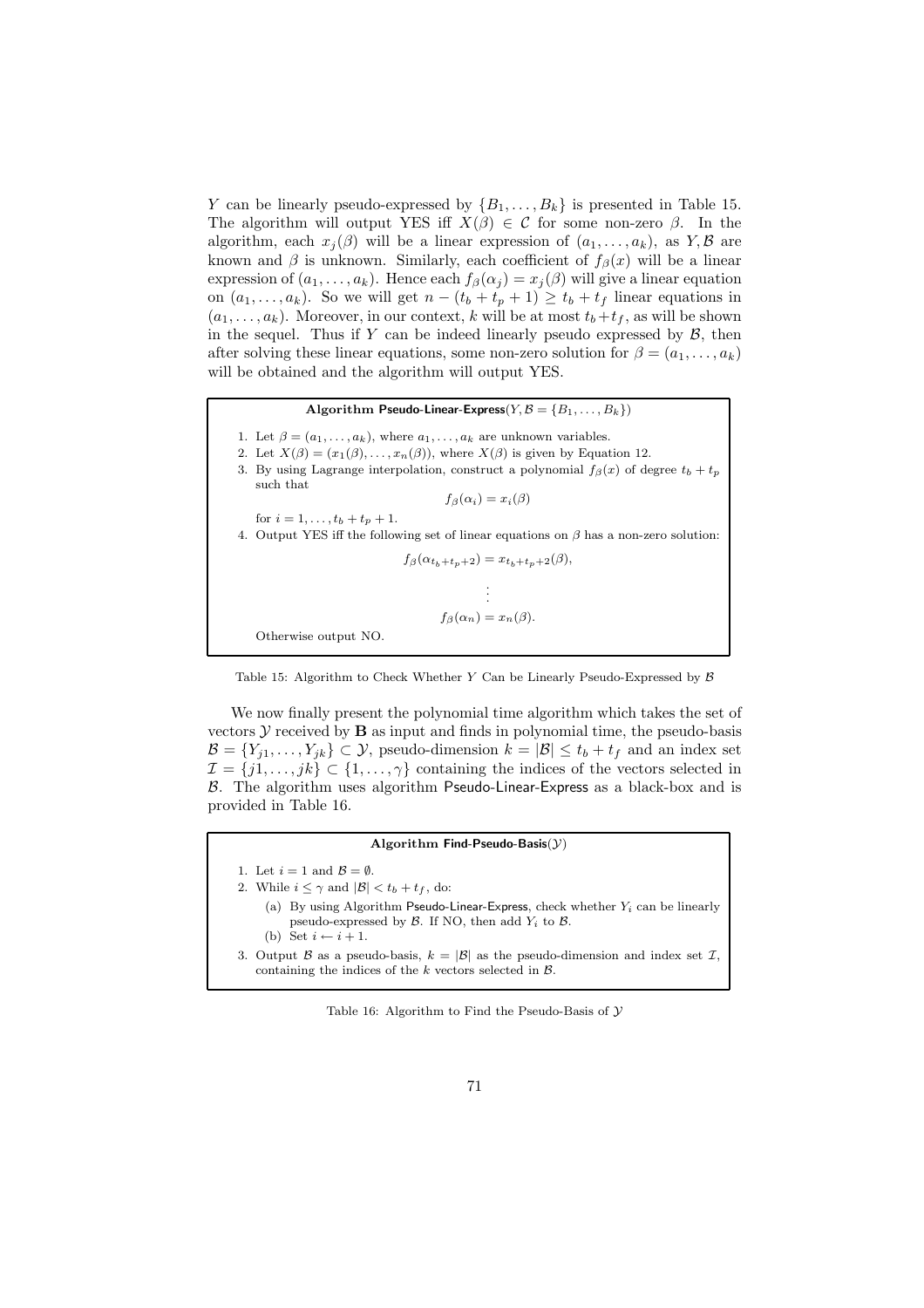Theorem 21. *Algorithm* Find-Pseudo-Basis *correctly finds the pseudo-basis and pseudo-dimension of* Y*.*

Note 1 (Convention For Using Algorithm Find-Pseudo-Basis). *In the rest of the paper, we will use the notation*  $(k, \mathcal{B}, \mathcal{I}) =$  Find-Pseudo-basis( $\mathcal{Y}$ *) while invoking algorithm* Find-Pseudo-Basis*.*

# 10.3. Three Phase OPSMT Tolerating  $\mathcal{A}_{(t_b,t_f,t_p)}^{static}$  /  $\mathcal{A}_{(t_b,t_f,t_p)}^{mobile}$

Let **S** and **R** be connected by  $n = 2t_b + t_f + t_p + 1$  wires, under the influence of  $\mathcal{A}_{(t_b,t_f,t_p)}^{mobile}$ . We now present a three phase OPSMT protocol called 3-OPSMT, which securely sends a message containing  $n^2$  field elements by communicating  $\mathcal{O}(n^3)$  field elements tolerating  $\mathcal{A}_{(t_b,t_f,t_p)}^{mobile}$ . Since  $\mathcal{A}_{(t_b,t_f,t_p)}^{static}$  is a special type of  $\mathcal{A}_{(t_b,t_f,t_p)}^{mobile}$ , the protocol will also work against  $\mathcal{A}_{(t_b,t_f,t_p)}^{static}$ . In the protocol, **S** establishes a random, information theoretically secure one time pad of size  $n^2$ with **R**. Once the pad is established, **S** uses the pad to blind the message and sends the blinded message reliably to R. *Let* C *denote the set of all possible RS codewords of length*  $n = 2t_b + t_f + t_p + 1$  *encoded using polynomials of degree*  $(t_b+t_p)$  *over* F. We now present protocol 3-OPSMT. Recall that we are following Assumption 1 in protocol 3-OPSMT.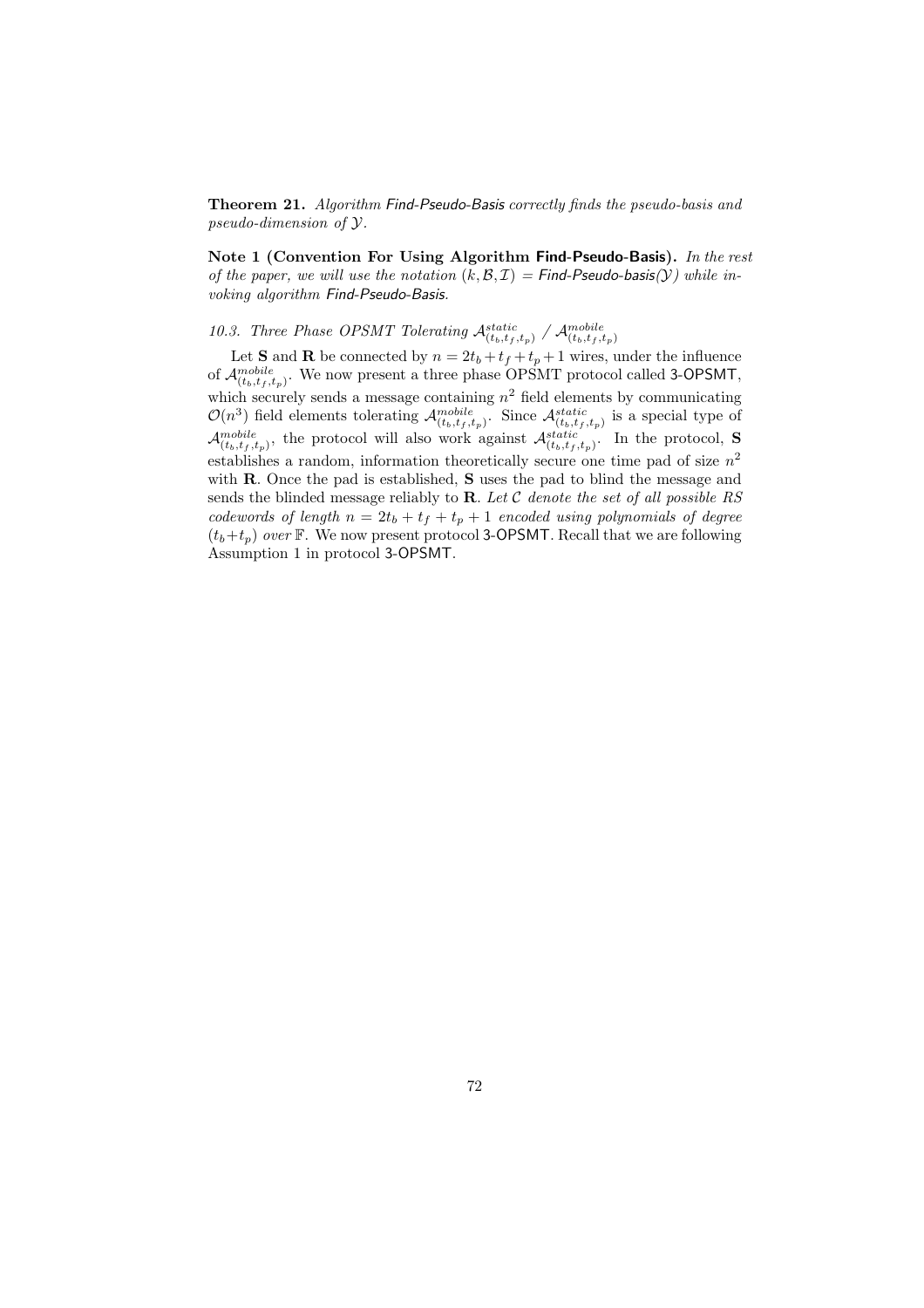# Protocol 3-OPSMT

Computation by S:

Phase I: S to R :

- 1. Let  $P = n^2 + t_b + t_f$ . S selects P random polynomials  $F_1(x), \ldots, F_P(x)$  over  $\mathbb{F}$ , each of degree  $(t_b + t_p)$ .
- 2. For  $i = 1, \ldots, P$ , S computes n length RS codeword corresponding to  $F_i(x)$ , denoted by  $C_i = [c_{i1} \ldots c_{in}],$  where  $c_{ij} = F_i(\alpha_j)$ , for  $j = 1, \ldots, n$ .

#### Communication by S:

1. For  $j = 1, ..., n$ , S sends  $j^{th}$  component of all the P codewords, namely  $c_{1j}, ..., c_{Pj}$ over wire  $w_i$ .

#### Phase II: R to S :

## Computation by R:

- 1. For  $i = 1, \ldots, P$ , let **R** receive the *n* length vectors  $Y_i$ , where  $Y_i = C_i + E_i$  and  $E_i$  is the error vector introduced by Byzantine and fail-stop corrupted wires. R does not know  $C_i$  and  $E_i$ .
- 2. Let  $\mathcal{Y} = \{Y_1, \ldots, Y_P\}$ . R executes  $(k, \mathcal{B}, \mathcal{I}) = \mathsf{Find}\text{-}\mathsf{Pseudo}\text{-}\mathsf{Basis}(\mathcal{Y})$  to find pseudobasis  $\mathcal{B} = \{Y_{j1}, \ldots, Y_{jk}\} \subset \mathcal{Y}$ , pseudo-dimension  $k = |\mathcal{B}|$  and index set  $\mathcal{I} =$  $\{j1,\ldots,jk\} \subset \{1,\ldots,\check{P}\},\,$  where  $|\mathcal{I}| \leq (t_b + t_f).$

## Communication by R:

1. **R** reliably sends the triplet  $(\mathcal{B}, k, \mathcal{I})$  to **S** by broadcasting it.

#### Phase III: S to R :

## Computation by S:

- 1. S correctly receives the triplet  $(\mathcal{B}, k, \mathcal{I})$ .
- 2. S finds  $E_{j1} = Y_{j1} C_{j1}, \ldots, E_{jk} = Y_{jk} C_{jk}$  and computes  $CORRUPTED$  =  $\cup_{i=1}^k support(E_{ji}).$
- 3. S concatenates all the  $F_i(0)$ 's such that  $i \in \{1, ..., P\} \setminus \mathcal{I}$  and forms an information theoretic secure pad Z of length at least  $n^2$  (since  $|\mathcal{I}| \le t_b + t_f$  and  $P = n^2 + t_b + t_f$ ).
- 4. Let  $Z_{n^2}$  denote the first  $n^2$  elements of Z. S computes  $\Gamma = Z_{n^2} \oplus m$ .

#### Communication by S:

1. S reliably sends (to R)  $\Gamma$  and list CORRUPTED containing the identity of Byzantine and fail-stop corrupted wires by broadcasting them.

#### Local Computation by R at the End of Phase III :

- 1. **R** correctly receives  $\Gamma$  and the list  $CORRUPTED$ .
- 2. R ignores all information received over the wires in  $CORRUPTED$  during Phase I.
- 3. **R** then reconstructs all the polynomial  $F_i(x)$  such that  $i \in \{1, ..., P\} \setminus \mathcal{I}$ , by considering the correct values on  $F_i(x)$  received over remaining wires during **Phase I**.
- 4. Finally, **R** recovers pad Z (and hence  $Z_{n^2}$ ) by concatenating  $F_i(0)$ 's for all  $i \in$  $\{1,\ldots,P\}\setminus\mathcal{I}$  and hence the message  $m=\Gamma\oplus Z_{n^2}$ .

We now prove the properties of protocol 3-OPSMT.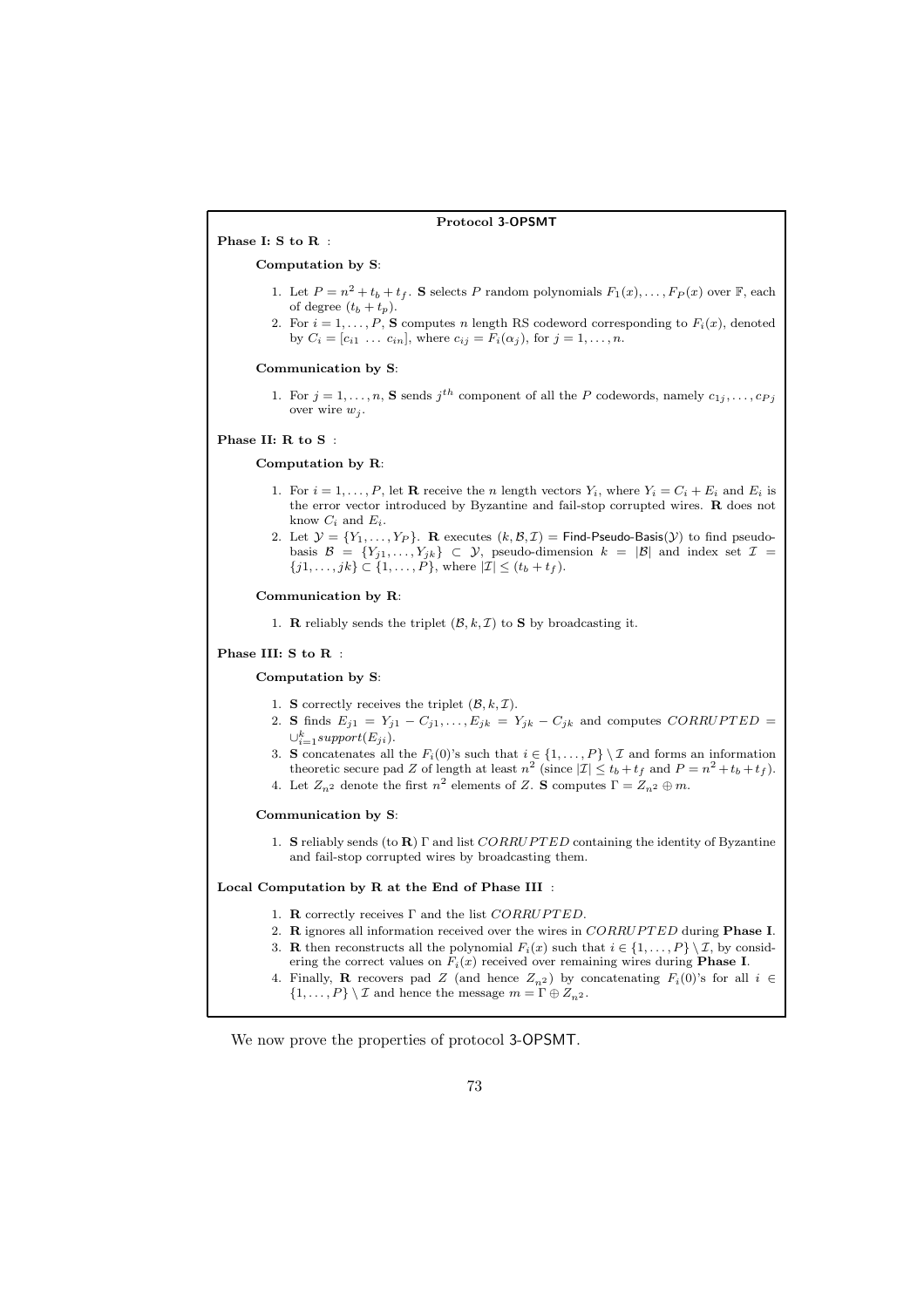Proof: First notice that R will correctly receive the blinded message Γ and list  $CORRUPTED$ , as they are broadcasted by S. Now to prove that **R** correctly recovers the message  $m$  sent by  $S$ , we show that  $S$  and  $R$  shares the same pad Z. S and R will share Z if:

- 1.  $\mathcal I$  is same at both ends and
- 2. **R** is able to correctly recover polynomials  $F_i(x)$  for  $i \in \{1, ..., P\} \setminus \mathcal{I}$ .

Since **R** sends the triplet  $(\mathcal{B}, k, \mathcal{I})$  to **S** by broadcasting,  $\mathcal{I}$  will be same at both ends. Now we show that irrespective of the behavior of  $\mathcal{A}_{(t_b,t_f,t_p)}^{mobile}$ , **R** will always recover all the polynomials  $F_i(x)$  for  $i \in \{1, ..., P\} \setminus \mathcal{I}$ . Since S correctly receives  $(\mathcal{B}, k, \mathcal{I})$ , CORRUPTED will contain all the wires which were corrupted in Byzantine and fail-stop fashion during Phase I. R also correctly receives CORRUPTED from S. Now ignoring the values received over the wires in  $CORRUPTED$  during **Phase I, R** recovers all the polynomials with the remaining values. This is possible because each polynomial is of degree  $t_b + t_p$ and at least  $n - |CORRUPTED| \ge n - (t_b + t_f) = t_b + t_p + 1$  clean values on each polynomial, obtained over the wires in  $\{w_1, \ldots, w_n\} \setminus CORRUPTED$ during **Phase I**, are available to **R**, at the end of **Phase III**.  $\Box$ 

Lemma 24 (Secrecy). *In Protocol* 3-OPSMT*,* m *will be information theoretically secure.*

PROOF: The message m will be information theoretically secure from  $\mathcal{A}_{(t_b,t_f,t_p)}^{mobile}$ if the pad  $Z$  is information theoretically secure. According to the protocol,  $Z$ contains  $F_i(0)$  iff  $i \in \{1, ..., P\} \setminus \mathcal{I}$ . Since  $(\mathcal{B}, k, \mathcal{I})$  was sent by **R** by broadcasting, it may be eavesdropped by  $\mathcal{A}_{(t_b,t_f,t_p)}^{mobile}$  during its transmission. But for remaining polynomials  $F_i(x)$ 's where  $i \in \{1, ..., P\} \setminus \mathcal{I}$ ,  $\mathcal{A}_{(t_b, t_f, t_p)}^{mobile}$  will know at most  $t_b + t_p$  points by eavesdropping  $t_b + t_p$  wires during **Phase I**. Since the degree of each of these polynomials is  $t_b + t_p$ ,  $\mathcal{A}_{(t_b,t_f,t_p)}^{mobile}$  will lack one point on these polynomials to uniquely interpolate them and hence each  $F_i(0)$  with  $i \in \{1, \ldots, P\} \setminus \mathcal{I}$  will be information theoretically secure.

Lemma 25 (Communication Complexity). *Protocol* 3-OPSMT *sends a message* m containing  $\ell = n^2$  field elements by communicating  $\mathcal{O}(n^3) = \mathcal{O}\left(\frac{n\ell}{n-(2t_b+t_f+t_p)}\right)$  $\mathcal{O}(n\ell)$  field elements, tolerating  $\mathcal{A}^{mobile}_{(t_b,t_f,t_p)}$ . Moreover, the protocol is an OPSMT *protocol.*

PROOF: During **Phase I**, S communicates  $P = n^2 + t_b + t_f$  codewords to **R** which requires communication of  $P_n = (n^2 + t_b + t_f) \cdot n = \mathcal{O}(n^3)$  field elements. In **Phase II, R** sends triplet  $(\mathcal{B}, q, \mathcal{I})$  through all the wires. This incurs a communication cost of  $\mathcal{O}((t_b + t_f) \cdot n.n) = \mathcal{O}(n^3)$ . The communication complexity of **Phase III** for sending *CORRUPTED* and  $\Gamma$  is  $\mathcal{O}(n^2 \cdot n) = \mathcal{O}(n^3)$ . Hence overall communication complexity of the protocol is  $\mathcal{O}(n^3)$ .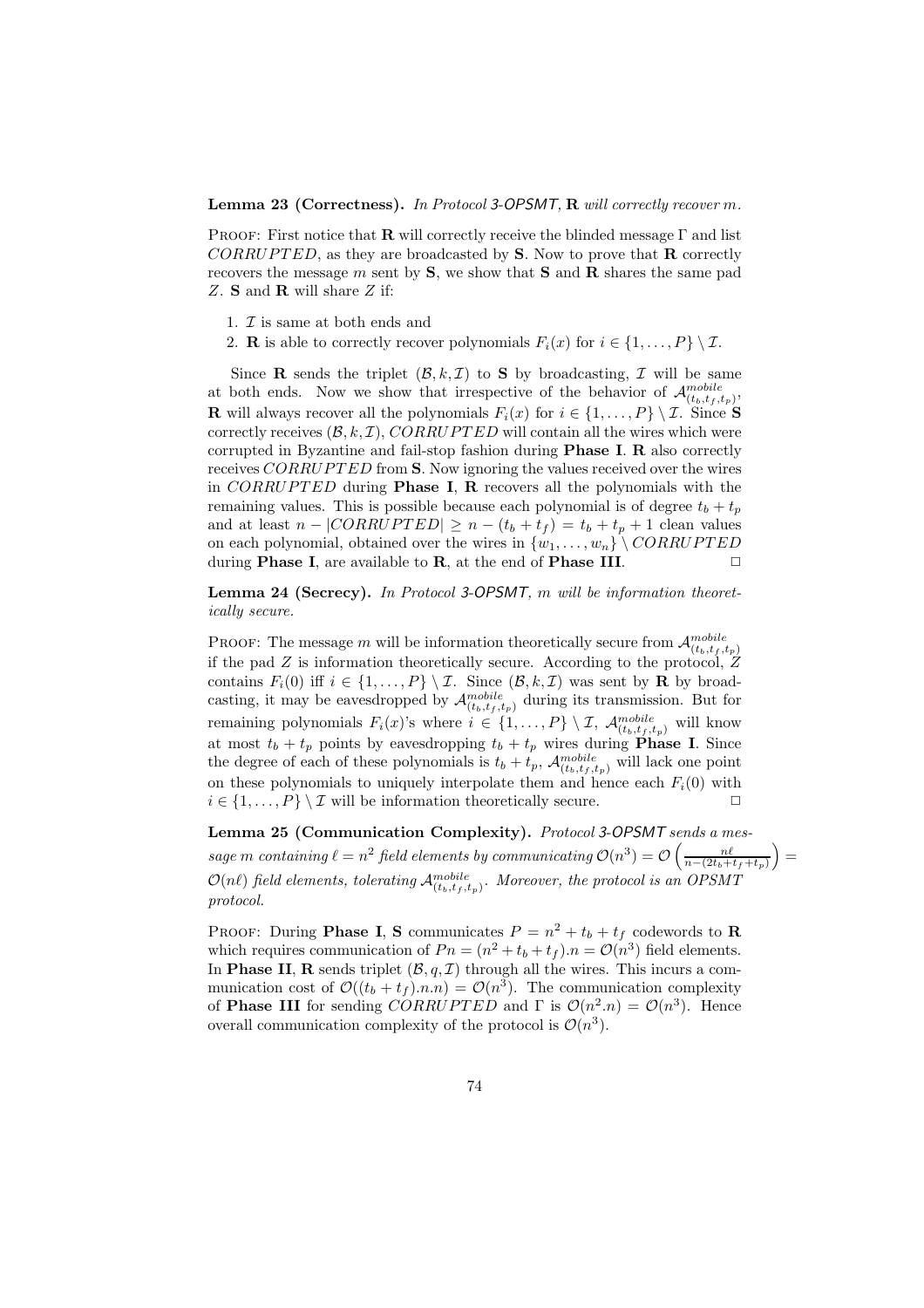From Theorem 10, any three phase PSMT tolerating  $\mathcal{A}_{(t_b,t_f,t_p)}^{mobile}$  over  $n =$  $2t_b + t_f + t_p + 1$  wires, must communicate  $\Omega(n^3)$  field elements to securely send a message containing  $n^2$  field elements. Since the total communication complexity of protocol 3-OPSMT is  $\mathcal{O}(n^3)$ , the protocol is an OPSMT protocol tolerating  $\mathcal{A}_{(t_b,t_f,t_p)}^{mobile}$ .  $\Box$ 

**Theorem 22.** Let **S** and **R** be connected by  $n = 2t_b + t_f + t_p + 1$  wires, under the *influence of*  $\mathcal{A}_{(t_b,t_f,t_p)}^{mobile}$ . Then there exists a three phase polynomial time OPSMT protocol, which securely sends a message containing  $\ell \geq n^2$  field elements by *communicating*  $\mathcal{O}(n\ell)$  *field elements tolerating*  $\mathcal{A}_{(t_b,t_f,t_p)}^{mobile}$ *. Moreover, the same*  $\text{protocol will work against } \mathcal{A}^{\text{static}}_{(t_b,t_f,t_p)}.$ 

PROOF: In order to send a message m containing  $\ell \geq n^2$  field elements, S can divide  $m$  into several sub-blocks, each of size  $n^2$  and concurrently send them to  $\bf{R}$  by executing protocol 3-OPSMT for each sub-block. This will incur communication cost of  $\mathcal{O}(\frac{\ell}{n^2}n^3) = \mathcal{O}(n\ell)$ . The correctness and security of the resultant protocol follows from Lemma 23 and Lemma 24.  $\Box$ 

## 11. Conclusion and Open Problems

In this paper, we initiated the study of PSMT tolerating static and mobile mixed adversary. We have given the complete characterization of single phase and multiphase PSMT protocols in undirected networks tolerating threshold static/ mobile mixed adversary. We have also proved the lower bound on the communication complexity of any single phase and multi phase PSMT protocol. Moreover, we have shown that our bounds are *asymptotically tight* by designing *communication optimal* protocols. Our investigation shows that it is appropriate to model different type of corruptions in the network by a mixed adversary, rather than considering every fault as Byzantine corruption.

Few questions remain unanswered in the paper which are as follows:

- 1. We have designed a three phase OPSMT protocol against static/mobile mixed adversary. It would be interesting to see if there exists a two phase OPSMT protocol against static/mobile mixed adversary.
- 2. Our proposed OPSMT protocols are communication optimal only for messages of some minimum size. It would be interesting to see if there exists OPSMT protocol for a given message of any size.

# References

[1] S. Agarwal, R. Cramer, and R. de Haan. Asymptotically Optimal Two-Round Perfectly Secure Message Transmission. In C. Dwork, editor, *Advances in Cryptology - CRYPTO 2006, 26th Annual International Cryptology Conference, Santa Barbara, California, USA, August 20-24, 2006, Proceedings*, volume 4117 of *Lecture Notes in Computer Science*, pages 394–408. Springer-Verlag, 2006.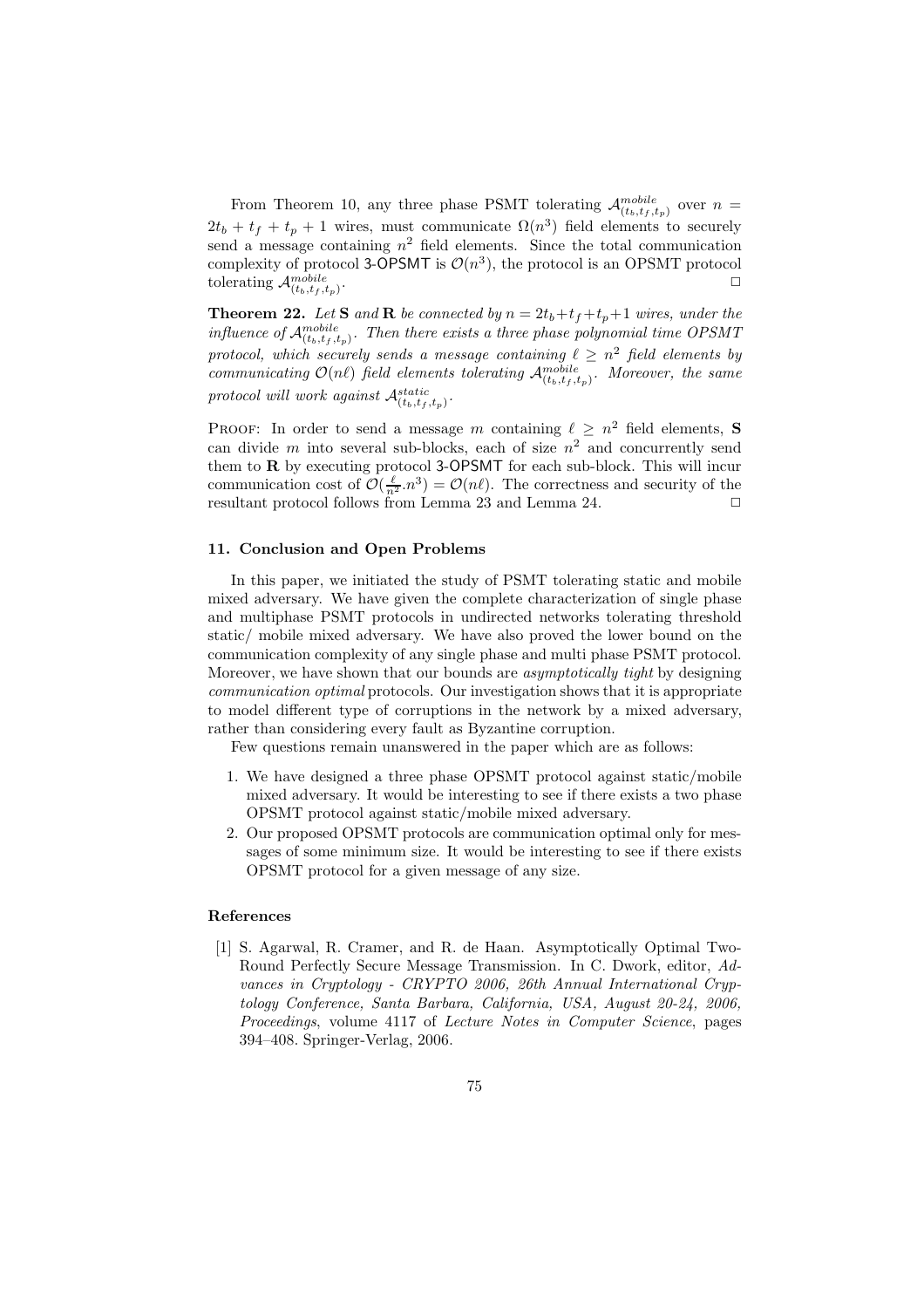- [2] T. Araki. Almost Secure 1-Round Message Transmission Scheme with Polynomial-Time Message Decryption. In Reihaneh Safavi-Naini, editor, *Information Theoretic Security, Third International Conference, ICITS 2008, Calgary, Canada, August 10-13, 2008, Proceedings*, volume 5155 of *Lecture Notes in Computer Science*, pages 2–13. Springer, 2008.
- [3] D. Beaver. Efficient Multiparty Protocols Using Circuit Randomization. In J. Feigenbaum, editor, *Advances in Cryptology - CRYPTO '91, 11th Annual International Cryptology Conference, Santa Barbara, California, USA, August 11-15, 1991, Proceedings*, volume 576 of *Lecture Notes in Computer Science*, pages 420–432, 1992.
- [4] Z. Beerliová-Trubíniová and M. Hirt. Efficient Multi-party Computation with Dispute Control. In S. Halevi and T. Rabin, editors, *Theory of Cryptography, Third Theory of Cryptography Conference, TCC 2006, New York, NY, USA, March 4-7, 2006, Proceedings*, volume 3876 of *Lecture Notes in Computer Science*, pages 305–328. Springer, 2006.
- [5] Z. Beerliová-Trubíniová and M. Hirt. Perfectly-Secure MPC with Linear Communication Complexity. In R. Canetti, editor, *Theory of Cryptography, Fifth Theory of Cryptography Conference, TCC 2008, New York, USA, March 19-21, 2008*, volume 4948 of *Lecture Notes in Computer Science*, pages 213–230. Springer, 2008.
- [6] M. Ben-Or, S. Goldwasser, and A. Wigderson. Completeness Theorems for Non-Cryptographic Fault-Tolerant Distributed Computation. In *Proceedings of the Twentieth Annual ACM Symposium on Theory of Computing, 2-4 May 1988, Chicago, Illinois, USA*, pages 1–10. ACM, 1988.
- [7] R. Canetti and T. Rabin. Fast Asynchronous Byzantine Agreement with Optimal Resilience. In *Proceedings of the Twenty-Fifth Annual ACM Symposium on Theory of Computing, 1993*, pages 42–51. ACM, 1993.
- [8] D. Chaum, C. Crépeau, and I. Damgård. Multiparty Unconditionally Secure Protocols (extended abstract). In *Proceedings of the Twentieth Annual ACM Symposium on Theory of Computing, 2-4 May 1988, Chicago, Illinois, USA*, pages 11–19. ACM, 1988.
- [9] B. Chor, S. Goldwasser, S. Micali, and B. Awerbuch. Verifiable Secret Sharing and Achieving Simultaneity in the Presence of Faults (Extended Abstract). In *26th Annual Symposium on Foundations of Computer Science, 21-23 October 1985, Portland, Oregon, USA*, pages 383–395. IEEE, 1985.
- [10] A. Choudhary, A. Patra, B. V. Ashwinkumar, K. Srinathan, and C. Pandu Rangan. Perfectly Reliable and Secure Communication Tolerating Static and Mobile Mixed Adversary. In R. Safavi-Naini, editor, *Information Theoretic Security, Third International Conference, ICITS 2008, Calgary,*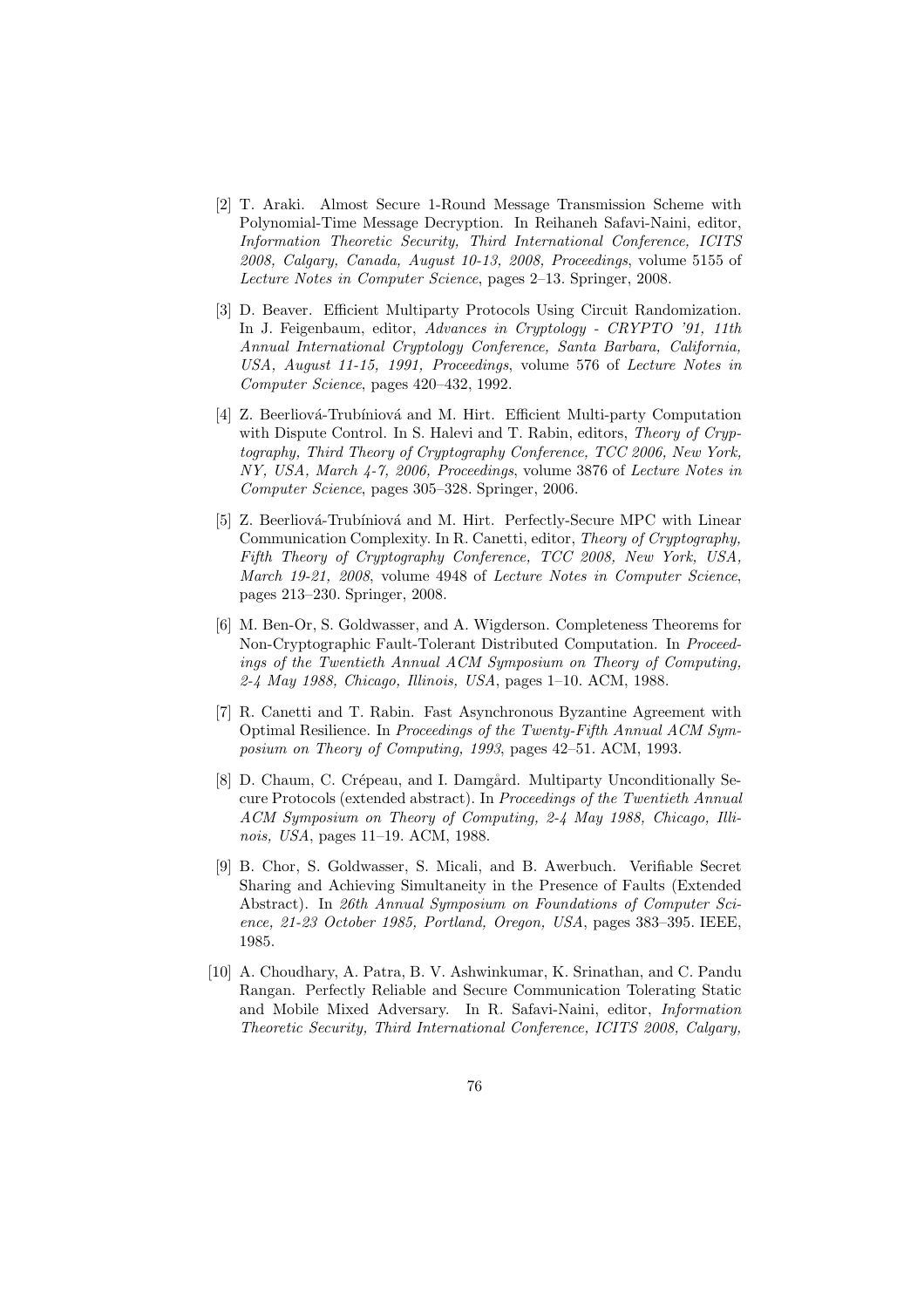*Canada, August 10-13, 2008, Proceedings*, volume 5155 of *Lecture Notes in Computer Science*, pages 137–155. Springer, 2008.

- [11] A. Choudhary, A. Patra, Ashwinkumar B. V, K. Srinathan, and C. Pandu Rangan. On Minimal Connectivity Requirement for Secure Message Transmission in Asynchronous Networks. In V. Garg, R. Wattenhofer, and K. Kothapalli, editors, *Distributed Computing and Networking, 10th International Conference, ICDCN 2009, Hyderabad, India, January 03-06, 2009*, volume 5408 of *Lecture Notes in Computer Science*, pages 148–162, 2009.
- [12] Y. Desmedt and Y. Wang. Perfectly Secure Message Transmission Revisited. In E. Biham, editor, *Advances in Cryptology - EUROCRYPT 2003, International Conference on the Theory and Applications of Cryptographic Techniques, Warsaw, Poland, May 4-8, 2003, Proceedings*, volume 2656 of *Lecture Notes in Computer Science*, pages 502–517. Springer, 2003.
- [13] D. Dolev. The Byzantine Generals Strike Again. *Journal of Algorithms*, 3:14–30, 1982.
- [14] D. Dolev, C. Dwork, O. Waarts, and M. Yung. Perfectly Secure Message Transmission. *JACM*, 40(1):17–47, 1993.
- [15] M. J. Fischer, N. A. Lynch, and M. Paterson. Impossibility of Distributed Consensus with One Faulty Process. *JACM*, 32(2):374–382, 1985.
- [16] M. Fitzi, M. K. Franklin, J. A. Garay, and S. Harsha Vardhan. Towards Optimal and Efficient Perfectly Secure Message Transmission. In S. P. Vadhan, editor, *Theory of Cryptography, 4th Theory of Cryptography Conference, TCC 2007, Amsterdam, The Netherlands, February 21-24, 2007, Proceedings*, volume 4392 of *Lecture Notes in Computer Science*, pages 311–322. Springer, 2007.
- [17] M. Fitzi, M. Hirt, and U. M. Maurer. Trading Correctness for Privacy in Unconditional Multi-Party Computation (Extended Abstract). In Hugo Krawczyk, editor, *Advances in Cryptology - CRYPTO '98, 18th Annual International Cryptology Conference, Santa Barbara, California, USA, August 23-27, 1998, Proceedings*, Lecture Notes in Computer Science. Springer, 1998.
- [18] M. Franklin and R. Wright. Secure Communication in Minimal Connectivity Models. *Journal of Cryptology*, 13(1):9–30, 2000.
- [19] M. K. Franklin and M. Yung. Secure Hypergraphs: Privacy from Partial Broadcast. *SIAM J. Discrete Math.*, 18(3):437–450, 2004.
- [20] R. Gennaro, Y. Ishai, E. Kushilevitz, and T. Rabin. The Round Complexity of Verifiable Secret Sharing and Secure Multicast. In *Proceedings on 33rd Annual ACM Symposium on Theory of Computing, July 6-8, 2001, Heraklion, Crete, Greece*, pages 580–589. ACM, 2001.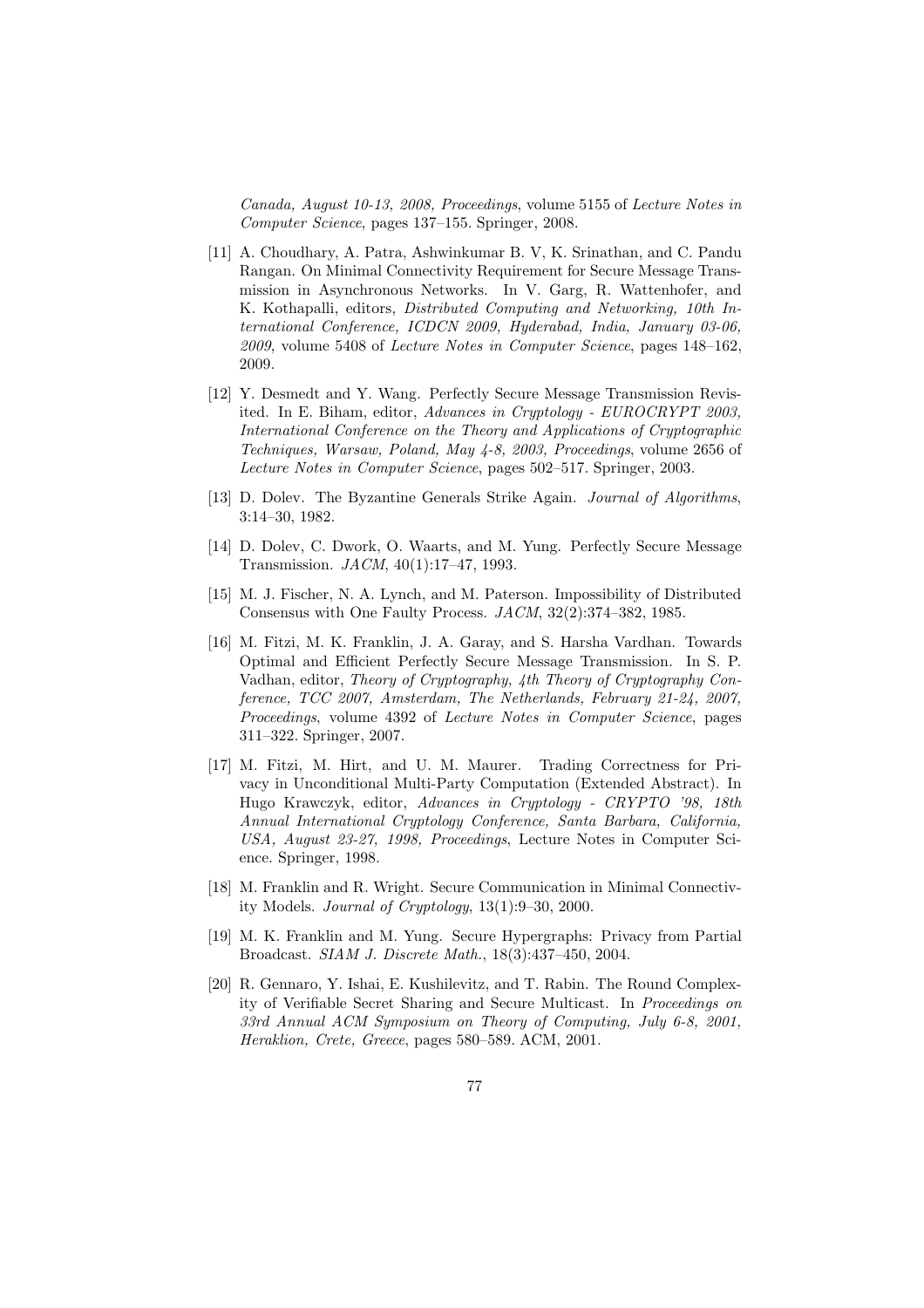- [21] O. Goldreich, S. Micali, and A. Wigderson. How to Play Any Mental Game. In *Proceedings of the 19th Annual ACM Symposium on Theory of Computing, 1987, New York, USA*, pages 218–229. ACM, 1987.
- [22] W. C. Huffman and V. Pless. *Fundamentals of Error Correcting Codes*. Cambridge University Press, 2006.
- [23] M. V. N. A. Kumar, P. R. Goundan, K. Srinathan, and C. Pandu Rangan. On Perfectly Secure Communication Over Arbitrary Networks. In *PODC 2002, Proceedings of the Twenty-First Annual ACM Symposium on Principles of Distributed Computing, July 21-24, 2002 Monterey, California, USA*, pages 193–202. ACM, 2002.
- [24] K. Kurosawa and K. Suzuki. Almost Secure (1-Round, n-Channel) Message Transmission Scheme. Cryptology ePrint Archive, Report 2007/076, 2007.
- [25] K. Kurosawa and K. Suzuki. Truly Efficient 2-Round Perfectly Secure Message Transmission Scheme. In Nigel P. Smart, editor, *Advances in Cryptology - EUROCRYPT 2008, 27th Annual International Conference on the Theory and Applications of Cryptographic Techniques, Istanbul, Turkey, April 13-17, 2008. Proceedings*, volume 4965 of *Lecture Notes in Computer Science*, pages 324–340. Springer, 2008.
- [26] N. A. Lynch. *Distributed Algorithms*. Morgan Kaufmann, 1996.
- [27] F. J. MacWilliams and N. J. A. Sloane. *The Theory of Error Correcting Codes*. North-Holland Publishing Company, 1978.
- [28] R. J. McEliece and D. V. Sarwate. On Sharing Secrets and Reed-Solomon Codes. *Communications of the ACM*, 24(9):583–584, 1981.
- [29] K. Menger. Zur Allgemeinen kurventheorie. *Fundamenta Mathematicae*, 10:96–115, 1927.
- [30] T. K. Moon. *Error Correction Coding: Mathematical Methods and Algorithms*. Wiley India, 2006.
- [31] C. Papadimitriou and U. Vazirani. Discrete Mathematics for Computer Science. Lecture Notes.
- [32] A. Patra, A. Choudhary, and C. Pandu Rangan. Constant Phase Efficient Protocols for Secure Message Transmission in Directed Networks. In Indranil Gupta and Roger Wattenhofer, editors, *Proceedings of the Twenty-Sixth Annual ACM Symposium on Principles of Distributed Computing, PODC 2007, Portland, Oregon, USA, August 12-15, 2007*, pages 322–323. ACM, 2007.
- [33] A. Patra, A. Choudhary, and C. Pandu Rangan. Unconditionally Reliable and Secure Message Transmission in Directed Networks Revisited. In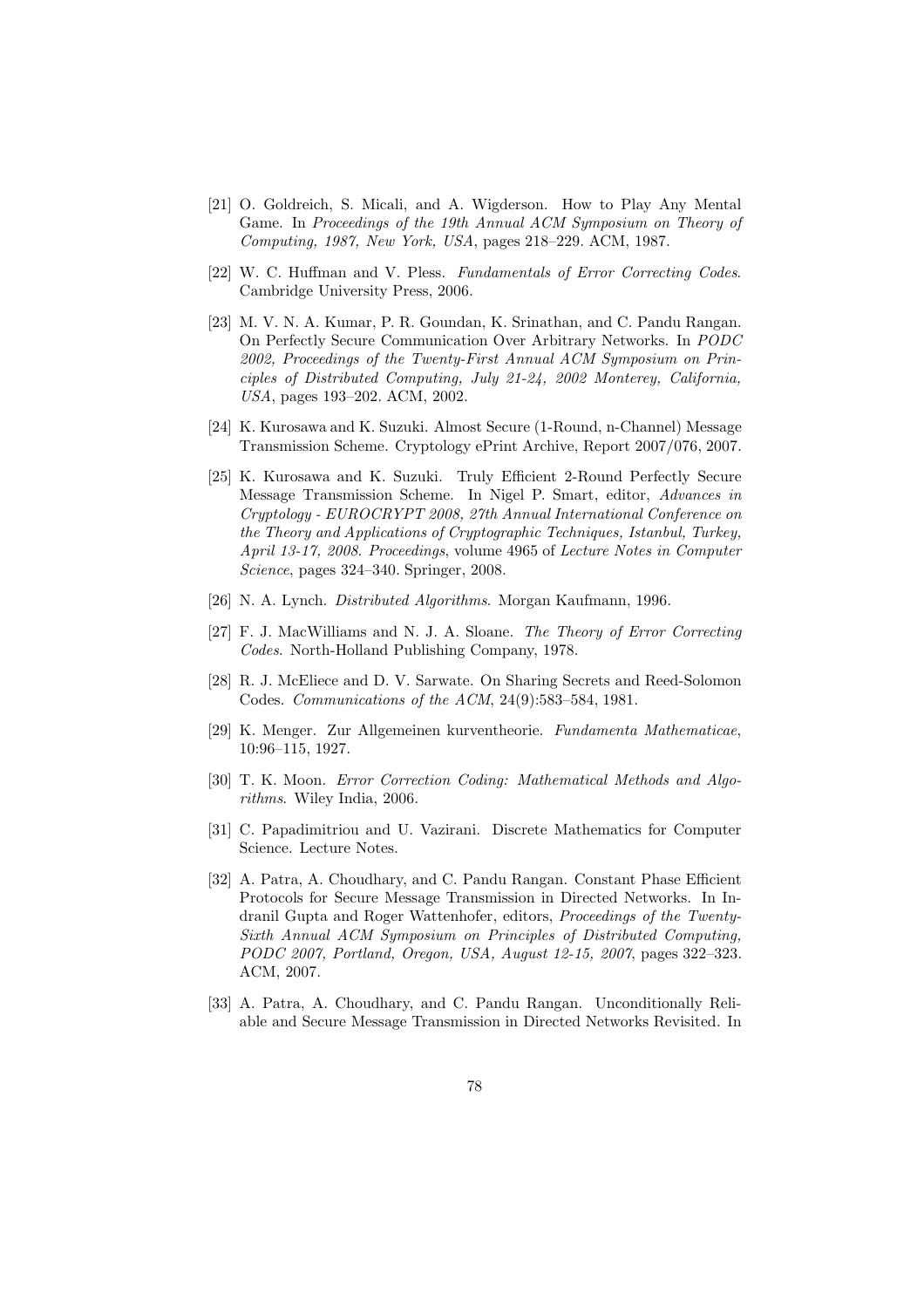R. Ostrovsky, R. De Prisco, and I. Visconti, editors, *Security and Cryptography for Networks, 6th International Conference, SCN 2008, Amalfi, Italy, September 10-12, 2008. Proceedings*, volume 5229 of *Lecture Notes in Computer Science*, pages 309–326. Springer, 2008.

- [34] A. Patra, A. Choudhary, and C. Pandu Rangan. On communication complexity of secure message transmission in directed networks. In K. Kant, S. V. Premmaraju, K. M. Sivalingam, and J. Wu, editors, *Distributed Computing and Networking, 11th International Conference, ICDCN 2010, Kolkata, India, January 3 - 6, 2010, Proceedings*, volume 5935 of *Lecture Notes in Computer Science*, pages 42–53. Springer Verlag, 2010.
- [35] A. Patra, A. Choudhary, C. Pandu Rangan, K. Srinathan, and P. Raghavendra. Perfectly Reliable and Secure Message Transmission Tolerating Mobile Adversary. *International Journal of Applied Cryptography*,  $1(3):200 - 224, 2009.$
- [36] A. Patra, A. Choudhary, K. Srinathan, and C. Pandu Rangan. Constant Phase Bit Optimal Protocols for Perfectly Reliable and Secure Message Transmission. In R. Barua and T. Lange, editors, *Progress in Cryptology - INDOCRYPT 2006, 7th International Conference on Cryptology in India, Kolkata, India, December 11-13, 2006, Proceedings*, volume 4329 of *Lecture Notes in Computer Science*, pages 221–235. Springer, 2006.
- [37] A. Patra, A. Choudhary, K. Srinathan, and C. Pandu Rangan. Perfectly Reliable and Secure Communication in Directed Networks Tolerating Mixed Adversary. In *Distributed Computing, 21st International Symposium, DISC 2007, Lemesos, Cyprus, September 24-26, 2007, Proceedings*, volume 4731 of *Lecture Notes in Computer Science*, pages 496–498. Springer, 2007.
- [38] A. Patra, A. Choudhary, K. Srinathan, and C. Pandu Rangan. Unconditionally reliable and secure message transmission in undirected synchronous networks: Possibility, feasibility and optimality. Accepted for publication in IJACT, 2009.
- [39] A. Patra, A. Choudhary, M. Vaidyanathan, and C. Pandu Rangan. Efficient Perfectly Reliable and Secure Message Transmission Tolerating Mobile Adversary. In Y. Mu, W. Susilo, and J. Seberry, editors, *Information Security and Privacy, 13th Australasian Conference, ACISP 2008, Wollongong, Australia, July 7-9, 2008, Proceedings*, volume 5107 of *Lecture Notes in Computer Science*, pages 170–186. Springer, 2008.
- [40] A. Patra, B. Shankar, A. Choudhary, K. Srinathan, and C. Pandu Rangan. Perfectly Secure Message Transmission in Directed Networks Tolerating Threshold and Non Threshold Adversary. In F. Bao, S. Ling, T. Okamoto, H. Wang, and C. Xing, editors, *Cryptology and Network Security, 6th International Conference, CANS 2007, Singapore, December 8-10, 2007, Proceedings*, volume 4856 of *Lecture Notes in Computer Science*, pages 80–101. Springer, 2007.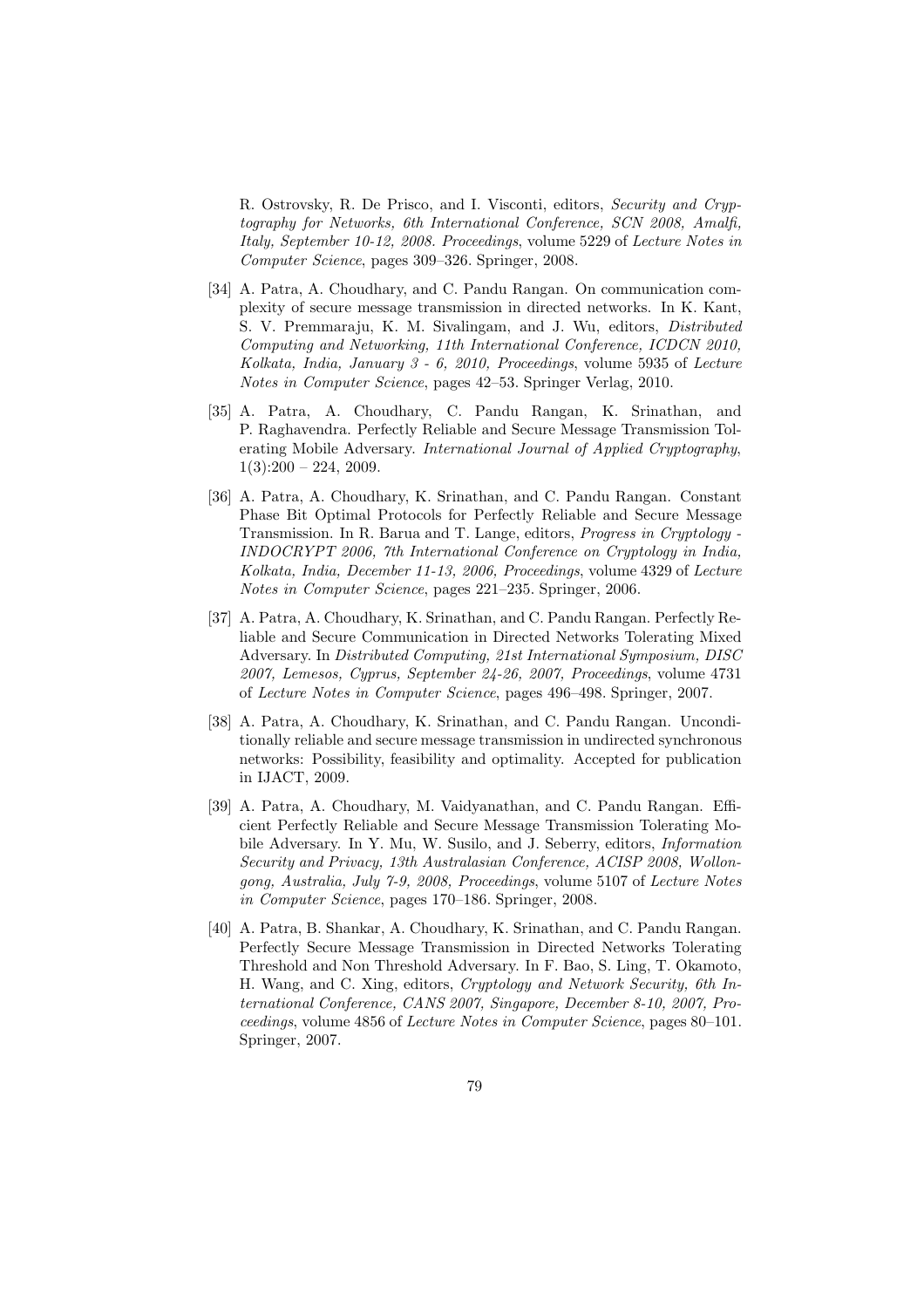- [41] M. Pease, R. E. Shostak, and L. Lamport. Reaching Agreement in the Presence of Faults. *JACM*, 27(2):228–234, 1980.
- [42] T. Rabin and M. Ben-Or. Verifiable Secret Sharing and Multiparty Protocols with Honest Majority (Extended Abstract). In *Proceedings of the 21st Annual ACM Symposium on Theory of Computing, May 14-17, 1989, Seattle, Washigton, USA*, pages 73–85. ACM, 1989.
- [43] R. M. Roth. *Introduction to Coding Theory*. Cambridge University Press, 2004.
- [44] H. Sayeed and H. Abu-Amara. Perfectly Secure Message Transmission in Asynchronous Networks. In *Proceedings of 7th IEEE Symposium on Parallel and Distributed Processing*. IEEE, 1995.
- [45] H. Sayeed and H. Abu-Amara. Efficient Perfectly Secure Message Transmission in Synchronous Networks. *Information and Computation*, 126(1):53– 61, 1996.
- [46] P.W. Shor. Polynomial-Time Algorithms for Prime Factorization and Discrete Logarithms on a Quantum Computer. *SIAM Journal on Computing*, 26(5):1484–1509, 1997.
- [47] K. Srinathan. Secure distributed communication. PhD Thesis, IIT Madras, 2006.
- [48] K. Srinathan, A. Choudhary, A. Patra, and C. Pandu Rangan. Efficient Single Phase Unconditionally Secure Message Transmission with Optimum Communication Complexity. In R. A. Bazzi and B. Patt-Shamir, editors, *Proceedings of the Twenty-Seventh Annual ACM Symposium on Principles of Distributed Computing, PODC 2008, Toronto, Canada, August 18-21, 2008*, page 457. ACM, 2008.
- [49] K. Srinathan, M. V. N. Ashwin Kumar, and C. Pandu Rangan. Asynchronous Secure Communication Tolerating Mixed Adversaries. In Yuliang Zheng, editor, *Advances in Cryptology - ASIACRYPT 2002, 8th International Conference on the Theory and Application of Cryptology and Information Security, Queenstown, New Zealand, December 1-5, 2002, Proceedings*, volume 2501 of *Lecture Notes in Computer Science*, pages 224–242. Springer, 2002.
- [50] K. Srinathan, A. Narayanan, and C. Pandu Rangan. Optimal Perfectly Secure Message Transmission. In M. K. Franklin, editor, *Advances in Cryptology - CRYPTO 2004, 24th Annual International CryptologyConference, Santa Barbara, California, USA, August 15-19, 2004, Proceedings*, volume 3152 of *Lecture Notes in Computer Science*, pages 545–561. Springer, 2004.
- [51] K. Srinathan, A. Patra, A. Choudhary, and C. Pandu Rangan. Probabilistic Perfectly Reliable and Secure Message Transmission - Possibility, Feasibility